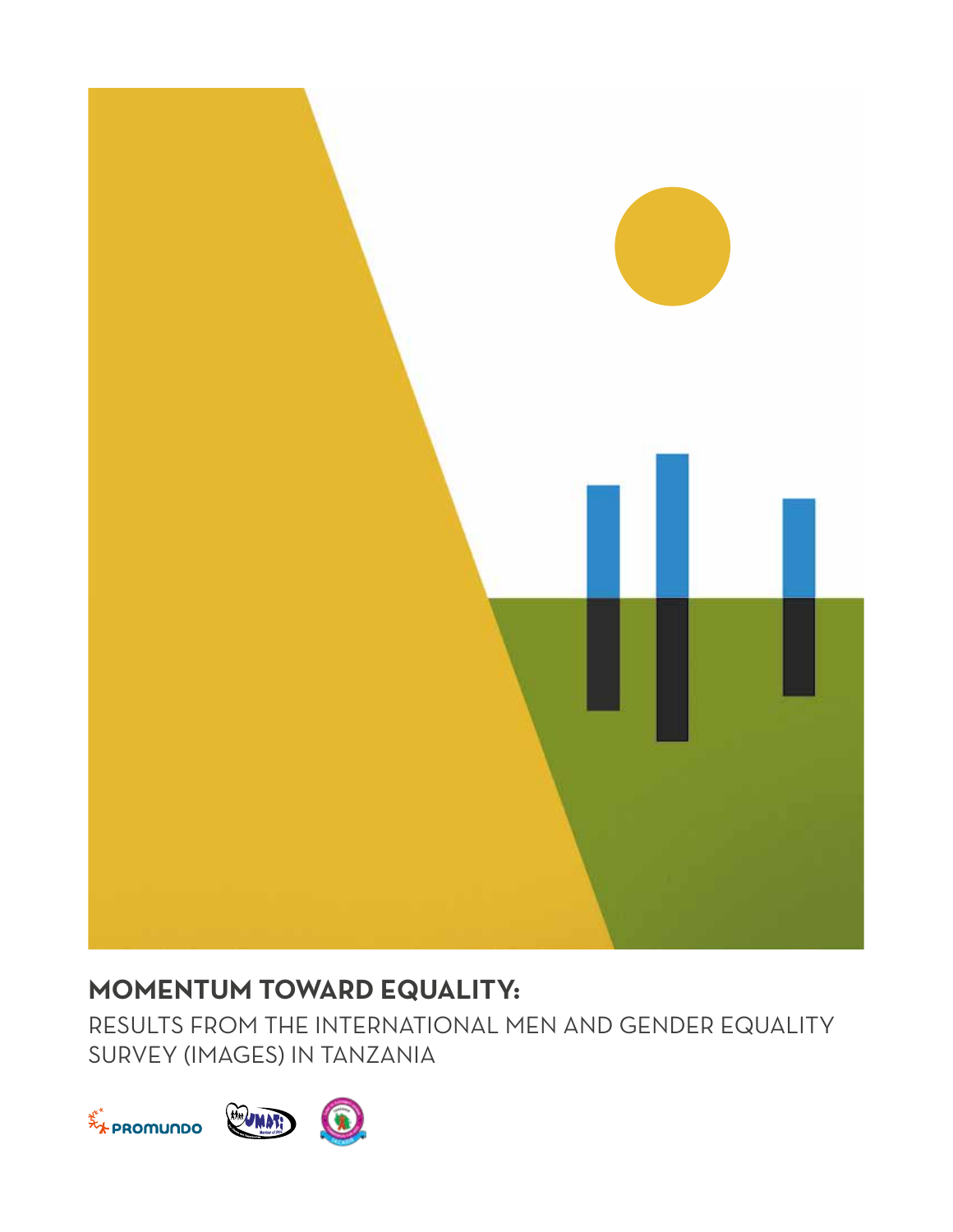#### **ABOUT THIS STUDY**

The International Men and Gender Equality Survey (IMAGES) in Tanzania included a populationbased quantitative survey with women and men aged 15 to 49, as well as qualitative research focused on adolescents and young adults. Promundo-US produced this study in collaboration with Uzazi na Malezi Bora Tanzania (UMATI) and Tanzania Commission for AIDS (TACAIDS). Research partners included Economic Development Initiatives (EDI) Limited and Institute of Rural Development Planning (IRDP).

#### **ABOUT THE INTERNATIONAL MEN AND GENDER EQUALITY SURVEY (IMAGES)**

The International Men and Gender Equality Survey (IMAGES) is a comprehensive, multi-country study on men's and women's realities, practices, and attitudes with regard to gender norms, gender-equality policies, household dynamics, caregiving and fatherhood, domestic violence, sexual diversity, health, and economic stress, among other topics. Promundo and the International Center for Research on Women created IMAGES in 2008. As of 2018, IMAGES and IMAGES-inspired studies have been carried out in more than 40 countries, with more studies planned or underway. IMAGES is generally carried out together with qualitative research to map masculinities, contextualize survey results, and provide detailed life histories that illuminate quantitative findings. The questionnaire is adapted to country and regional contexts, with approximately two-thirds of the questions being standard across settings. For more information, see: www.promundoglobal.org/images.

#### **AUTHORS**

Ruti Levtov, Director of Research, Evaluation, and Learning, Promundo-US Kristina Vlahovicova, Research Officer, Promundo-US Gary Barker, President and CEO, Promundo-US Ellen Stiefvater, Research Consultant, Promundo-US Lugano Daimon, Executive Director, UMATI Aroldia D. Mulokozi, Research Officer, TACAIDS

#### **FINANCIAL SUPPORT**

This study was funded by the Bill  $\mathcal C$  Melinda Gates Foundation. The findings and conclusions contained within are those of the authors and do not necessarily reflect positions or policies of the Bill & Melinda Gates Foundation.

#### **SUGGESTED CITATION**

Levtov, R., Vlahovicova, K., Barker, G., Stiefvater, E., Lugano, D., and Mulokozi, A. D. (2018). Momentum Toward Equality: Results from the International Men and Gender Equality Survey (IMAGES) in Tanzania. Washington, DC: Promundo-US, Uzazi na Malezi Bora Tanzania, and Tanzania Commission for AIDS.

© Promundo-US, 2018.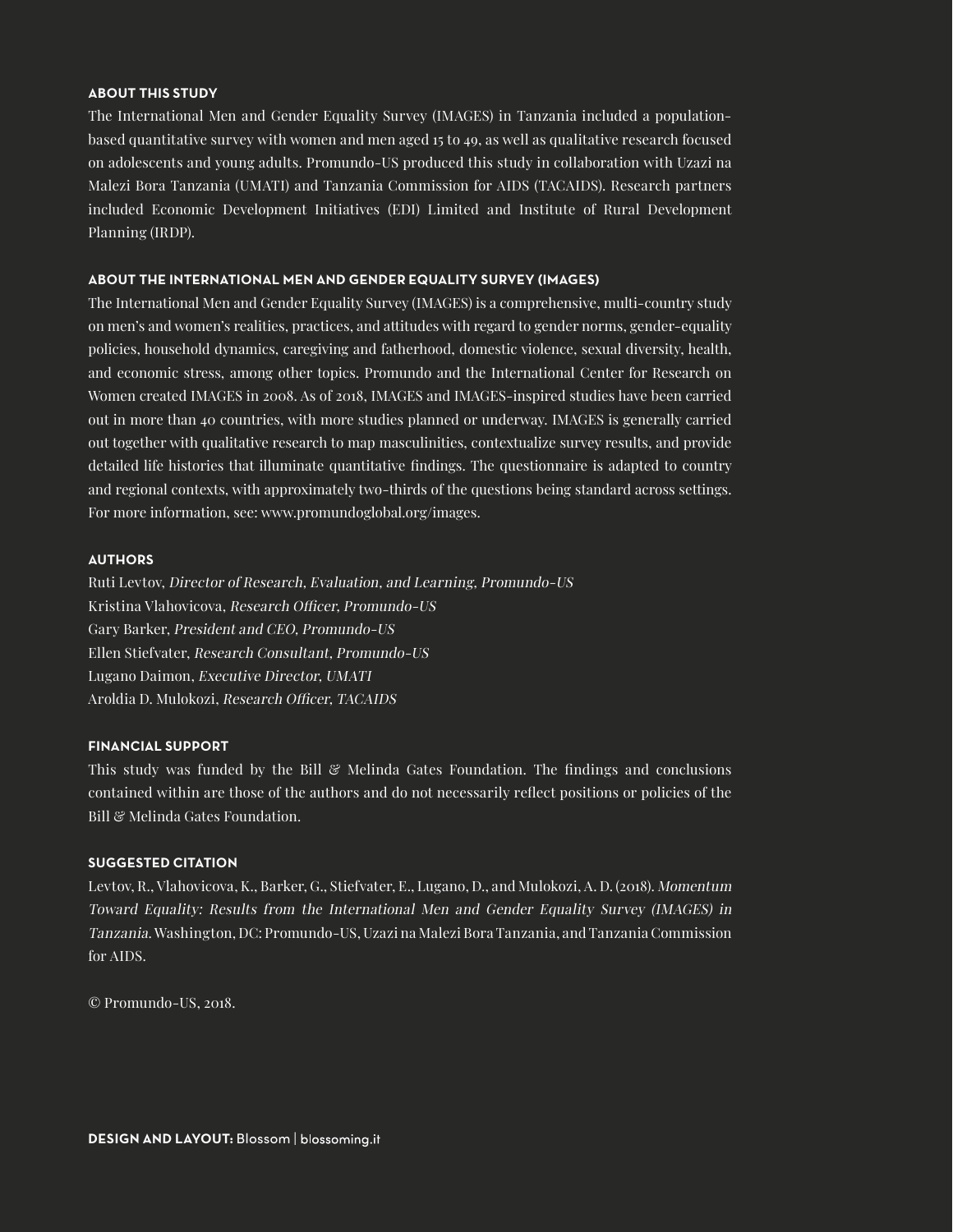# **MOMENTUM TOWARD EQUALITY:**

RESULTS FROM THE INTERNATIONAL MEN AND GENDER EQUALITY SURVEY (IMAGES) IN TANZANIA

2018

![](_page_2_Picture_3.jpeg)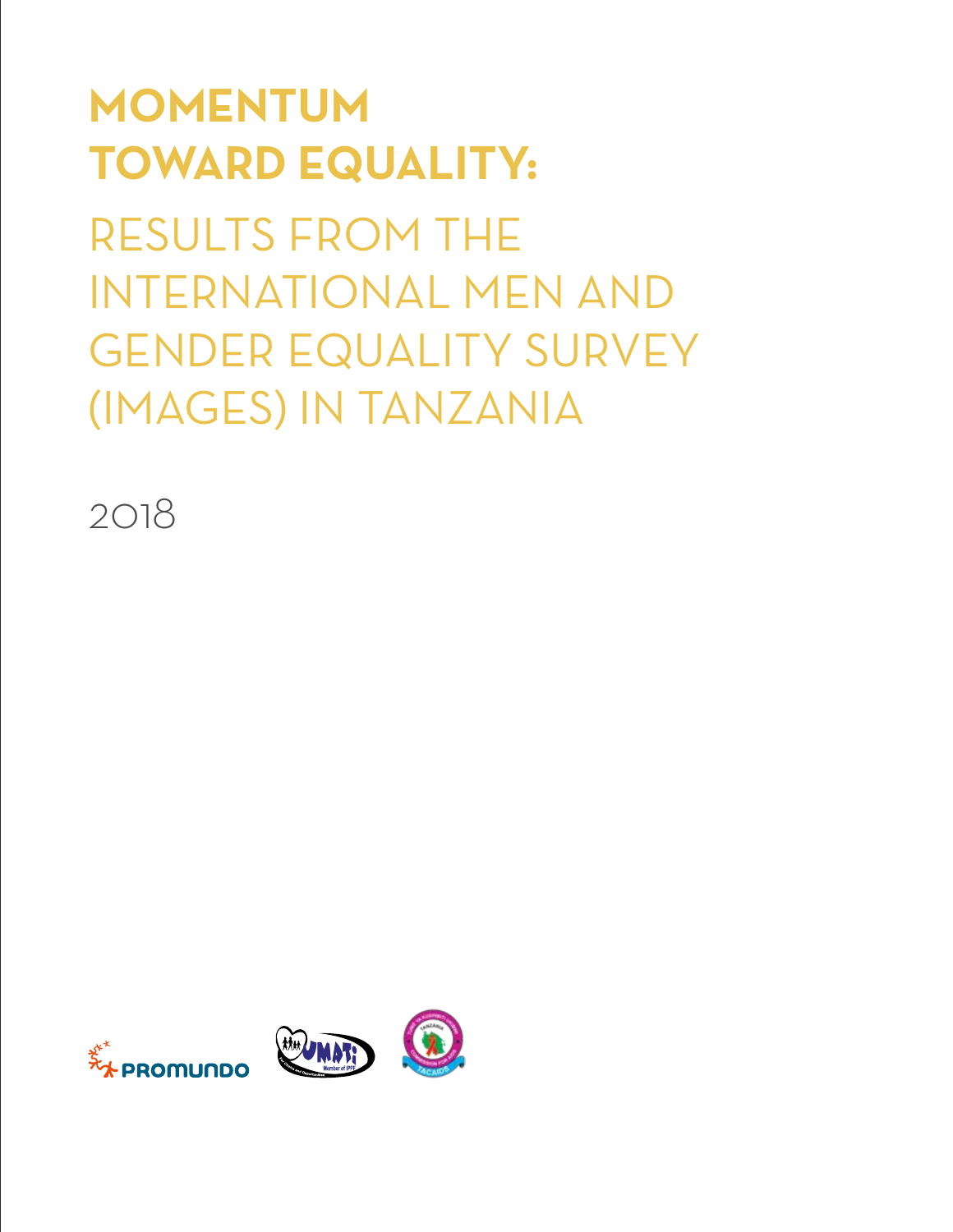# TABLE OF **CONTENTS**

| List of Figures and Tables                                                 | 6  |
|----------------------------------------------------------------------------|----|
| List of Acronyms                                                           | 9  |
| Acknowledgments                                                            | 10 |
| About the Organizations                                                    | 12 |
| <b>Foreword</b>                                                            | 14 |
| <b>EXECUTIVE SUMMARY</b>                                                   | 16 |
| PART I: INTRODUCTION, BACKGROUND, AND METHODS                              | 22 |
| 1. Introduction                                                            | 23 |
| 2. Methods                                                                 | 26 |
| 2.1 Survey                                                                 | 26 |
| 2.2 Qualitative Research                                                   | 29 |
| 2.3 Ethics and Safety Considerations                                       | 30 |
| 2.4 Limitations and Challenges                                             | 31 |
| <b>PART II: FINDINGS</b>                                                   | 32 |
| 3. Sample Background and Characteristics                                   | 33 |
| 4. Gender Attitudes                                                        | 36 |
| 4.1 Attitudes About Gender Equality and Gendered Roles and Dynamics        | 36 |
| 4.2 Women's Political Participation                                        | 41 |
| 4.3 Attitudes About Gender-Related Laws and Policies                       | 42 |
| 5. Childhood Experiences                                                   | 44 |
| 5.1 Characteristics of Respondents' Childhood Homes                        | 44 |
| 5.2 Gender Dynamics in the Childhood Home                                  | 45 |
| 5.3 Experiences and Expectations: Gendered Responsibilities in Adolescence | 46 |
| 6. Sexual and Reproductive Health                                          | 52 |
| 6.1 Sexual Debut                                                           | 52 |
| 6.2 Condom Use and Sexual Partnerships                                     | 53 |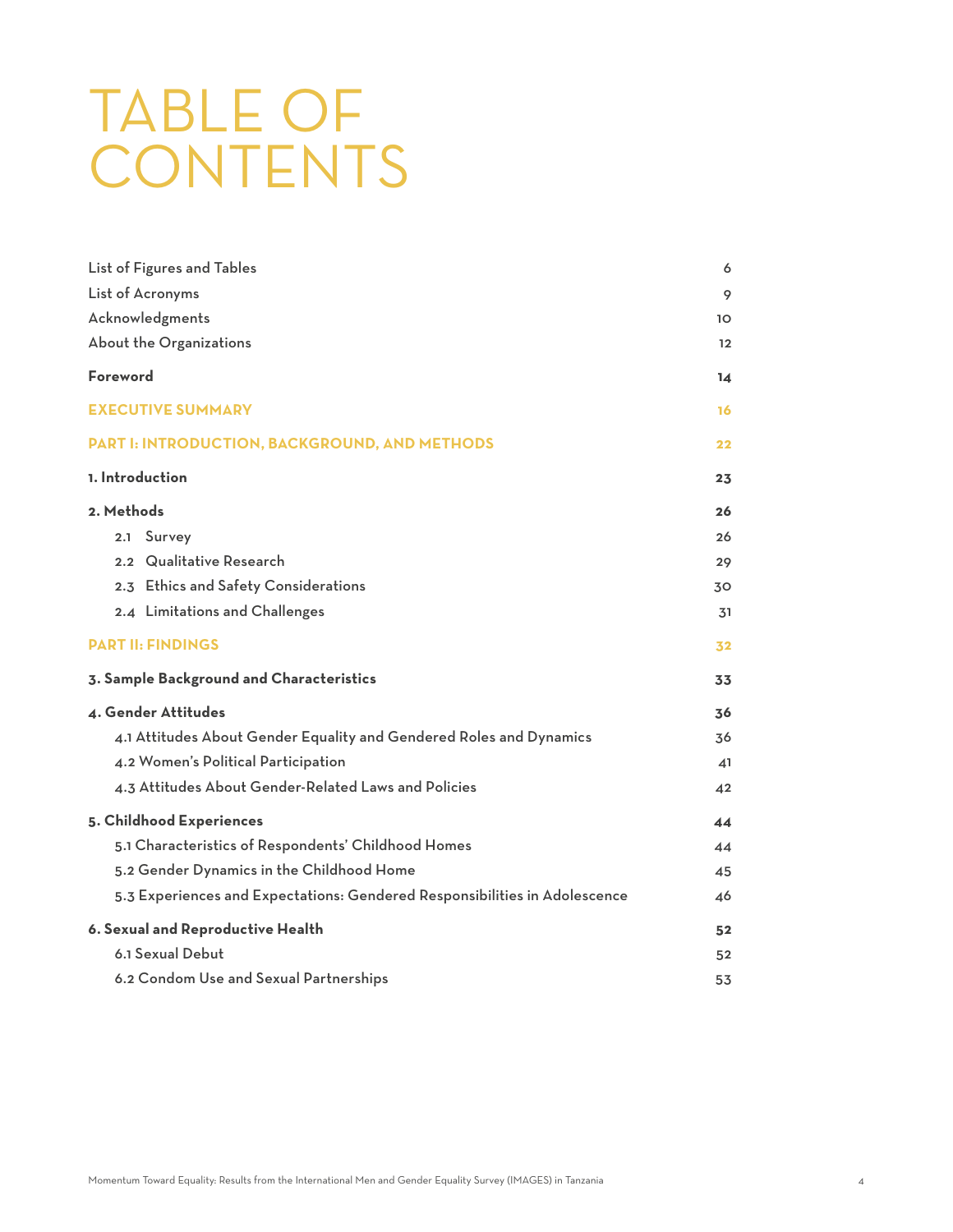| 6.3 HIV Testing and Sexually Transmitted Infections (STIs)               | 54   |
|--------------------------------------------------------------------------|------|
| 6.4 Fertility Intentions and Contraceptive Use                           | 55   |
| 6.5 Family Planning Communication and Decision-Making                    | 56   |
| 6.6 Attitudes on Family Planning                                         | 57   |
| 6.7 Termination of Pregnancy                                             | 59   |
| 6.8 Transactional and Paid Sex                                           | 61   |
| <b>FOCUSING IN: ADOLESCENTS AND SEXUAL AND REPRODUCTIVE HEALTH</b>       | 63   |
| Partnerships, Sexual Debut, and Condom Use Among Adolescents             | 63   |
| HIV Testing and Sexually Transmitted Infections (STIs) Among Adolescents | 65   |
| Fertility Intentions and Family Planning Practices Among Adolescents     | 65   |
| Attitudes on Family Planning Among Adolescents                           | 67   |
| 7. Health and Quality of Life                                            | 72   |
| 7.1 Health and Use of Physical Health Services                           | 72   |
| 7.2 Mental Health and Help-Seeking                                       | 73   |
| 7.3 Substance Use and Its Consequences                                   | 74   |
| 7.4 Agency and Control Over Life Decisions                               | 76   |
| 7.5 Social Support, Sense of Safety, and Social Cohesion                 | 77   |
| 8. Household Relations and Gender Dynamics                               | 79   |
| 8.1 Relationship Satisfaction and Partner Communication                  | 79   |
| 8.2 Household Decision-Making in Theory and in Practice                  | 80   |
| 8.3 Time Use and Division of Household Labor                             | 82   |
| 9. Violence                                                              | 85   |
| 9.1 Exposure to Violence in Childhood, Including Harsh Punishment        | 85   |
| 9.2 Violence in Intimate Relationships                                   | 88   |
| 9.3 Use of Harsh Punishment Against Children                             | 94   |
| 9.4 Violence in the Community                                            | 96   |
| 10. Caregiving and Parenting                                             | 97   |
| 10.1 In the Beginning: Men's Participation in Antenatal Care             | 97   |
| 10.2 Division of Childcare Tasks                                         | 98   |
| 10.3 Non-Resident Children                                               | 100  |
| 10.4 Attitudes and Norms About Caregiving                                | 100. |
| <b>PART III. CONCLUSIONS AND RECOMMENDATIONS</b>                         | 102  |
| <b>References</b>                                                        | 106  |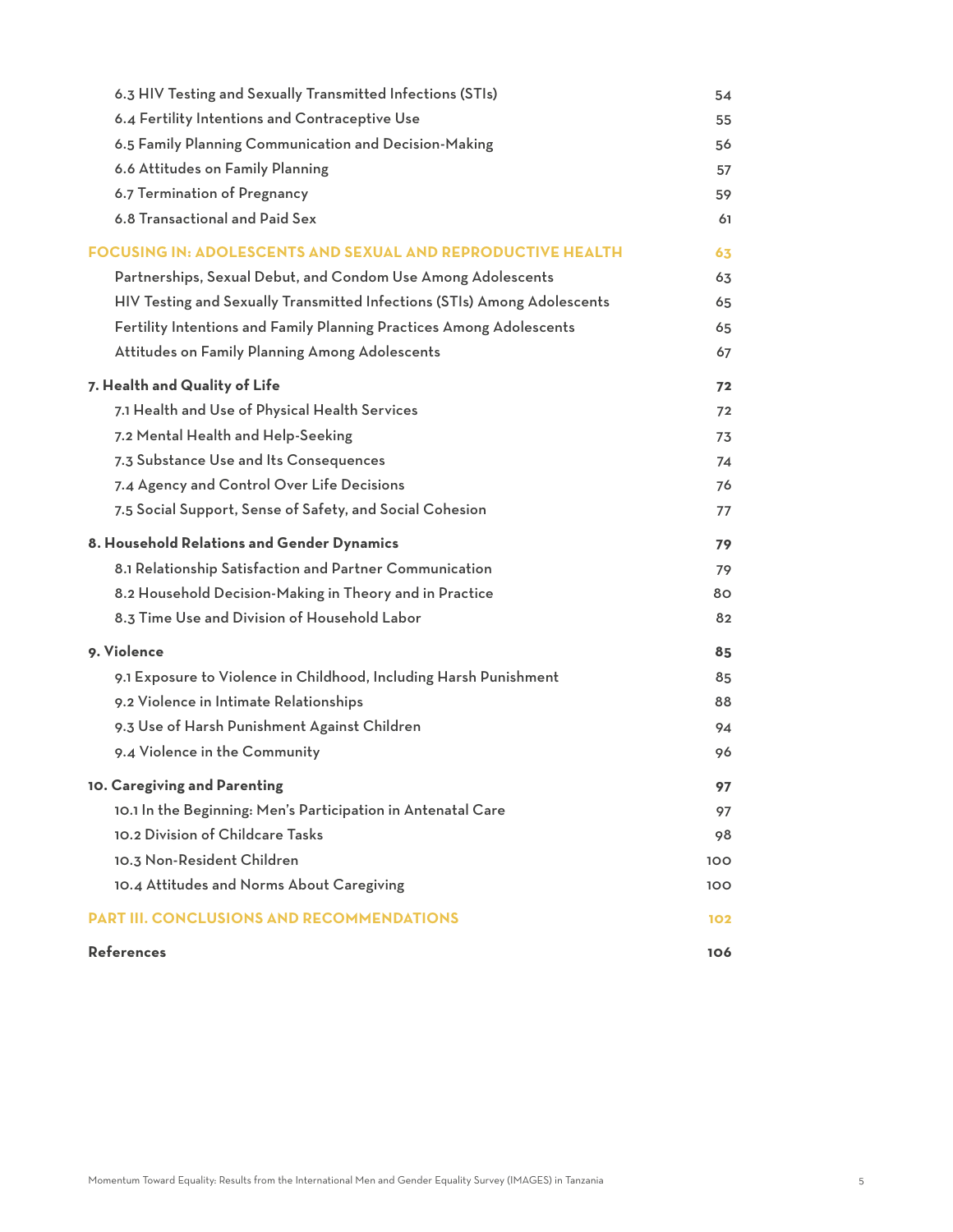# LIST OF FIGURES AND TABLES

#### **METHODS**

| Figure 2.1.1a. Map of regions where IMAGES Tanzania was conducted                                                                                                                          | 26 |
|--------------------------------------------------------------------------------------------------------------------------------------------------------------------------------------------|----|
| Table 2.1.3a. Overview of IMAGES Tanzania interview results                                                                                                                                | 28 |
| <b>SAMPLE BACKGROUND AND CHARACTERISTICS</b>                                                                                                                                               |    |
| Table 3.1a. Background characteristics of survey respondents (weighted data)                                                                                                               | 34 |
| <b>GENDER ATTITUDES</b>                                                                                                                                                                    |    |
| Table 4.1a. Percentage of respondents who agreed or strongly agreed with each statement about<br>gender roles and relations (weighted data)                                                | 37 |
| Figure 4.2a. Percentage of respondents who agreed or strongly agreed with statements related<br>to attitudes toward women in leadership positions or public life (weighted data)           | 41 |
| Table 4.3a. Percentage of respondents expressing particular opinions about laws and policies on<br>inheritance, quotas, and education rights for pregnant girls (weighted data)            | 43 |
| <b>CHILDHOOD EXPERIENCES</b>                                                                                                                                                               |    |
| Table 5.1a. Characteristics of respondents' childhood home experiences, reported as<br>percentages (weighted data)                                                                         | 44 |
| Figure 5.2a. Percentage of respondents reporting that their father or another man in the home<br>ever participated in household or caregiving tasks (weighted data)                        | 46 |
| Figure 5.3a. Percentage of men who agreed or strongly agreed with statements related to<br>restrictions and expectations before age 18 (weighted data)                                     | 48 |
| Figure 5.3b. Percentage of women who agreed or strongly agreed with statements related to<br>restrictions and expectations before age 18 (weighted data)                                   | 48 |
| Figure 5.3c. Percentage of respondents who agreed or strongly agreed with statements related<br>to attitudes and norms about expectations and restrictions for adolescents (weighted data) | 50 |
| Table 5.3d. Key IMAGES findings by region (weighted data)                                                                                                                                  | 51 |
| <b>SEXUAL AND REPRODUCTIVE HEALTH</b>                                                                                                                                                      |    |
| Figure 6.1a. Percentage of sexually active respondents reporting forced or coerced experience of<br>first sex and condom use at first sex (weighted data)                                  | 53 |
| Figure 6.2a. Percentage of respondents reporting condom use with main partners and other<br>partners in the last 12 months and during the last time they had sex (weighted data)           | 53 |
| Figure 6.4a. Percentage of respondents reporting overall contraceptive use and specific method<br>used (weighted data)                                                                     | 55 |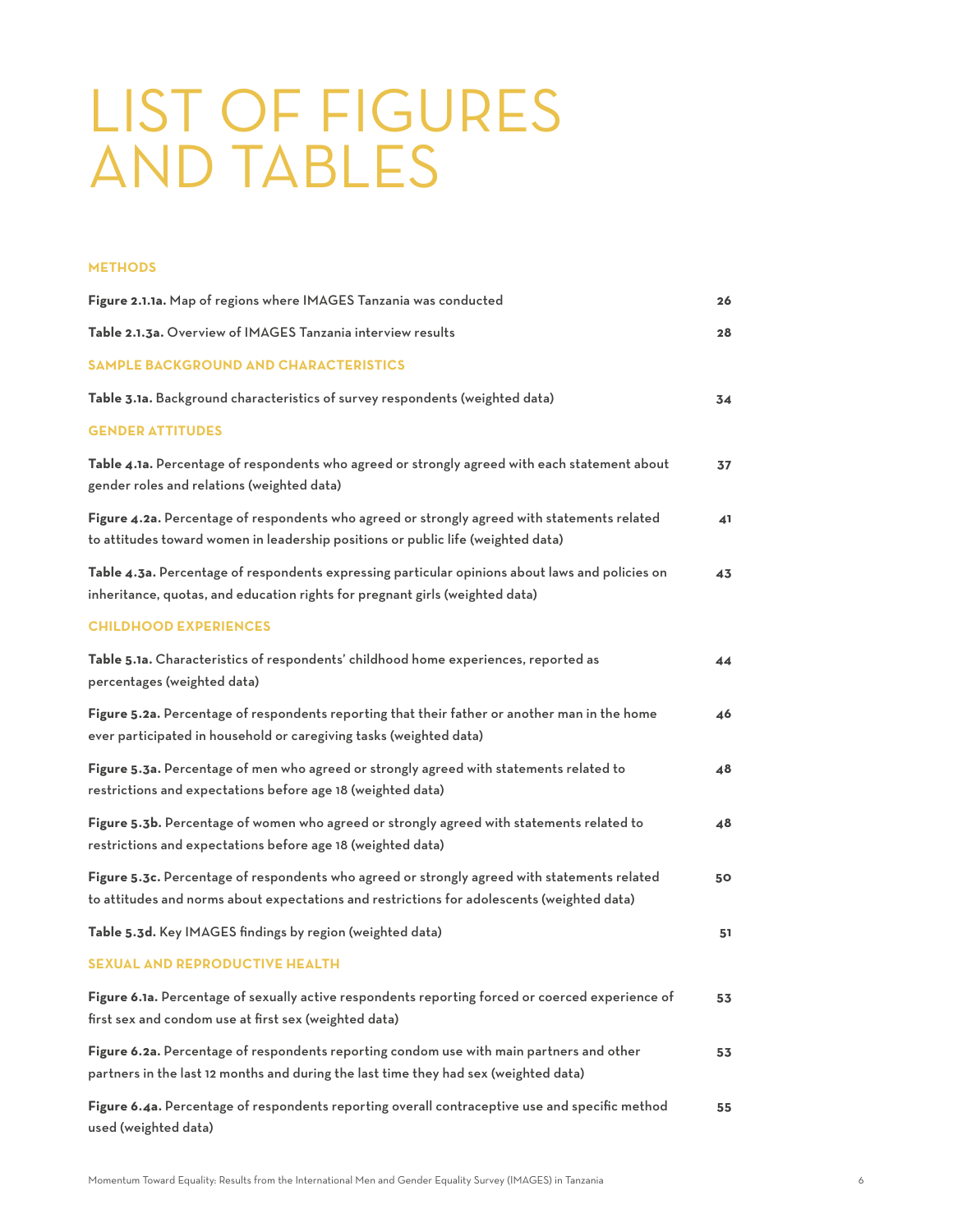| Figure 6.5a. Percentage of respondents reporting the frequency of discussing number of children<br>to have and spacing of children with their partner (weighted data)                                            | 56 |
|------------------------------------------------------------------------------------------------------------------------------------------------------------------------------------------------------------------|----|
| Figure 6.5b. Percentage of respondents reporting who usually makes decisions around<br>contraception and family planning (weighted data)                                                                         | 57 |
| Figure 6.6a. Percentage of respondents expressing different degrees of agreement with<br>statements on family planning (weighted data)                                                                           | 58 |
| Figure 6.6b. Percentage of respondents expressing different degrees of agreement with<br>statements related to young people and family planning (weighted data)                                                  | 58 |
| Figure 6.7a. Percentage of respondents reporting who was responsible for decision-making about<br>the termination of pregnancy (weighted data)                                                                   | 60 |
| <b>ADOLESCENTS AND SEXUAL AND REPRODUCTIVE HEALTH</b>                                                                                                                                                            |    |
| Figure 6.9a. Percentage of adolescents reporting condom use with main partners and other<br>partners in the last 12 months and during the last time they had sex (unweighted data)                               | 64 |
| Figure 6.9b. Percentage of adults reporting condom use with main partners and other partners in<br>the last 12 months and during the last time they had sex (unweighted data)                                    | 65 |
| Figure 6.9c. Percentage of adolescents reporting overall contraceptive use and specific method<br>used (unweighted data)                                                                                         | 66 |
| Figure 6.9d. Percentage of adolescents who agreed or strongly agreed with statements on family<br>planning (unweighted data)                                                                                     | 67 |
| Figure 6.9e. Percentage of adolescents who agreed or strongly agreed with statements related to<br>young people and family planning (unweighted data)                                                            | 67 |
| Figure 6.9f. Percentage of respondents who agreed or strongly agreed with statements about<br>attitudes and norms on adolescent sexual behaviors, pregnancy, and contraception (weighted<br>data)                | 69 |
| <b>HEALTH AND QUALITY OF LIFE</b>                                                                                                                                                                                |    |
| Figure 7.1a. Percentage of respondents reporting the reasons for last sought medical attention<br>(weighted data)                                                                                                | 73 |
| Figure 7.2a. Percentage of respondents scoring above the threshold depression score on the<br>adapted Center for Epidemiological Studies-Depression (CES-D) short-form scale by sex and age<br>(unweighted data) | 74 |
| Table 7.3a. Percentage of respondents reporting frequency of alcohol and drug use in the last 12<br>months, and violence used as a result of drinking (weighted data)                                            | 75 |
| Figure 7.4a. Percentage of respondents reporting feelings of control over making important life<br>decisions by sex and age (unweighted data)                                                                    | 77 |
| Figure 7.5a. Percentage of respondents who agreed or strongly agreed with statements related to<br>community cohesion (weighted data)                                                                            | 78 |
| <b>HOUSEHOLD RELATIONS AND GENDER DYNAMICS</b>                                                                                                                                                                   |    |
| Figure 8.2a. Percentage of respondents reporting who usually makes decisions about spending<br>on large investments (weighted data)                                                                              | 80 |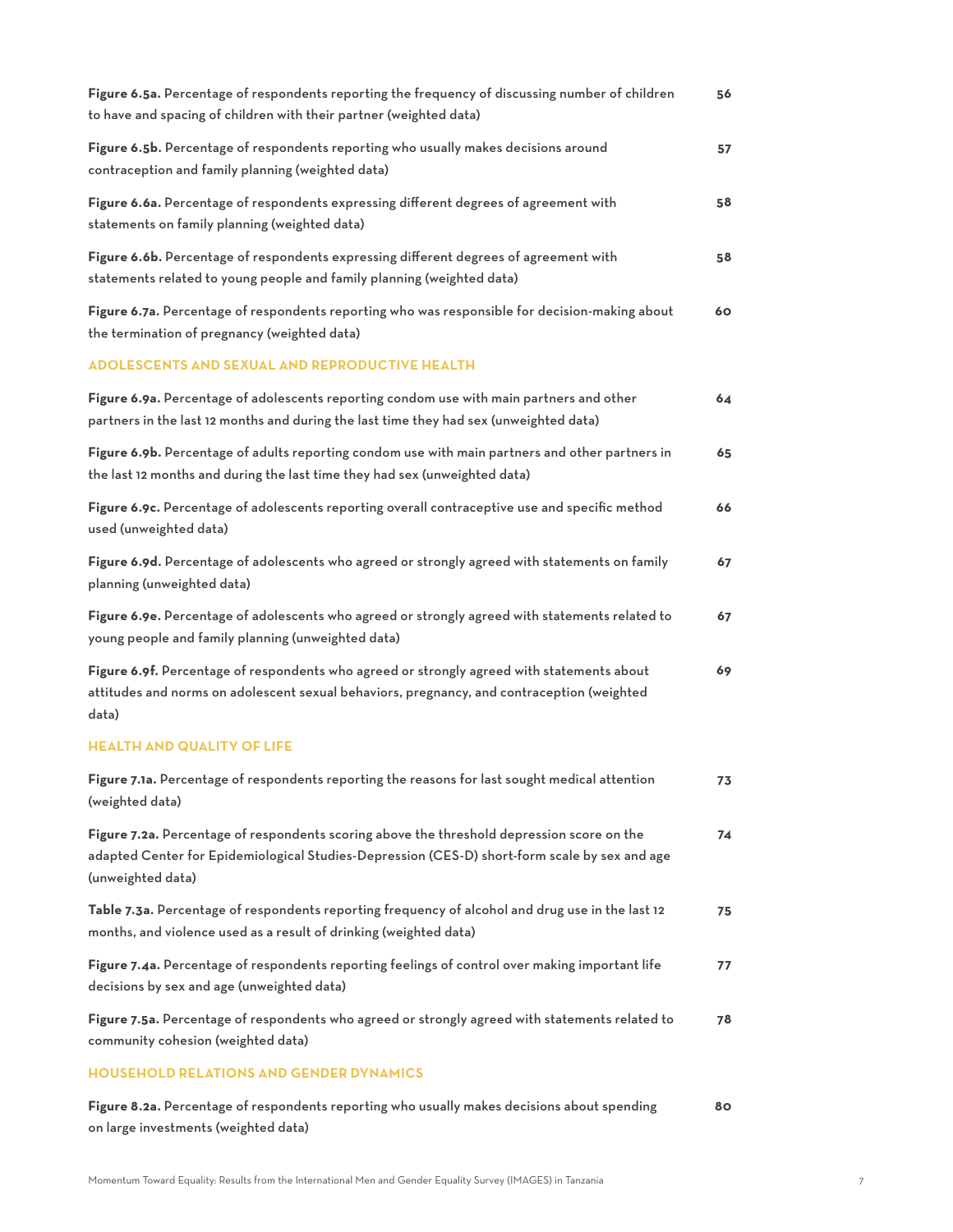| Figure 8.2b. Percentage of respondents who agreed or strongly agreed with statements related<br>to decision-making and gender roles in the household and community (weighted data)                                         | 81  |
|----------------------------------------------------------------------------------------------------------------------------------------------------------------------------------------------------------------------------|-----|
| Figure 8.3a. Percentage of respondents reporting who performs specific household tasks<br>(weighted data)                                                                                                                  | 83  |
| Figure 8.3b. Percentage of men who currently participate in household tasks by father's<br>participation in household tasks in childhood home (weighted data)                                                              | 84  |
| <b>VIOLENCE</b>                                                                                                                                                                                                            |     |
| Table 9.1a. Percentage of respondents who ever experienced different instances of violence in<br>their home before the age of 18 (weighted data)                                                                           | 85  |
| Figure 9.1b. Percentage of respondents reporting ever experiencing specific acts of harsh<br>physical punishment in their childhood (weighted data)                                                                        | 86  |
| Figure 9.1c. Percentage of respondents who agreed or strongly agreed with statements related to<br>attitudes about physical violence from teachers in schools (weighted data)                                              | 87  |
| Figure 9.2.1a. Percentage of ever-partnered respondents who agreed or strongly agreed that<br>they use (men) or experience (women) specific controlling behaviors in their current or last<br>relationship (weighted data) | 88  |
| Table 9.2.2a. Percentage of ever-partnered respondents reporting lifetime and past-year rates<br>of violence perpetrated (men) or experienced (women) by type of intimate partner violence<br>(weighted data)              | 90  |
| Table 9.2.2b. Summary of factors significantly associated with men's higher or lower likelihood of<br>using different types of intimate partner violence (weighted data)                                                   | 92  |
| Figure 9.2.2c. Percentage of ever-partnered men and women who agreed or strongly agreed with<br>statements related to attitudes and norms about violence (weighted data)                                                   | 93  |
| Figure 9.3a. Percentage of respondents reporting ever using specific acts of harsh physical<br>punishment with their children aged 3 to 14 (weighted data)                                                                 | 95  |
| Figure 9.3b. Percentage of respondents reporting ever using specific acts of positive discipline<br>with their children aged 3 to 14 (weighted data)                                                                       | 95  |
| Figure 9.4a. Percentage of respondents reporting ever having witnessed, experienced, or<br>perpetrated violence in their community before age 18 (weighted data)                                                           | 96  |
| <b>CAREGIVING AND PARENTING</b>                                                                                                                                                                                            |     |
| Figure 10.1a. Percentage of respondents reporting whereabouts of man who accompanied woman<br>to the clinic during antenatal care visits (weighted data)                                                                   | 98  |
| Figure 10.2a. Percentage of respondents with children reporting on gendered division of<br>childcare tasks (weighted data)                                                                                                 | 99  |
| Figure 10.4a. Percentage of respondents who agreed or strongly agreed with statements related<br>to community norms about caregiving (weighted data)                                                                       | 101 |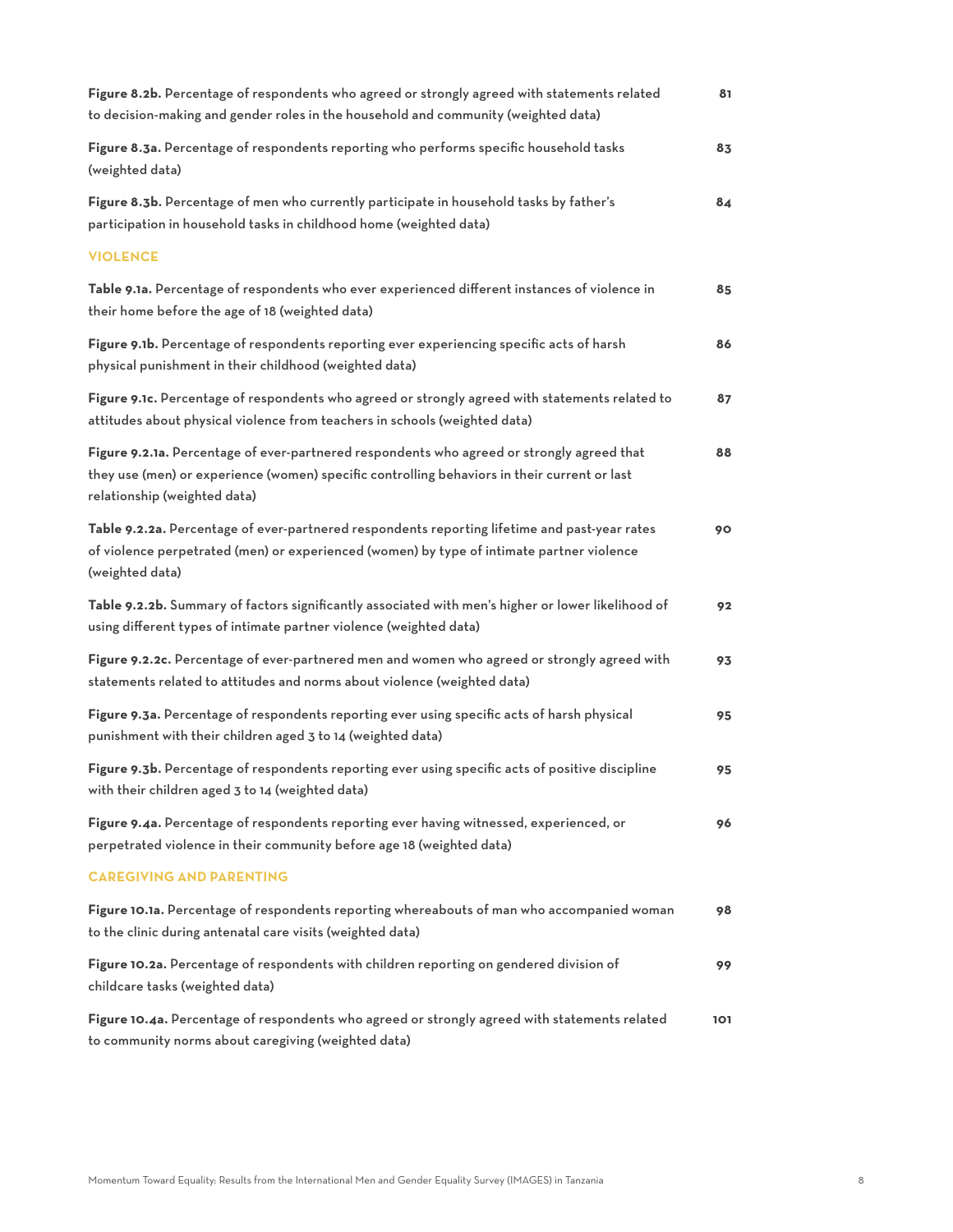# LIST OF ACRONYMS

| <b>CAPI</b>      | COMPUTER-ASSISTED PERSONAL INTERVIEWING                                  |
|------------------|--------------------------------------------------------------------------|
| <b>CDC</b>       | CENTERS FOR DISEASE CONTROL AND PREVENTION                               |
| <b>CES-D</b>     | CENTER FOR EPIDEMIOLOGICAL STUDIES-DEPRESSION                            |
| <b>COSTECH</b>   | COMMISSION OF SCIENCE AND TECHNOLOGY                                     |
| <b>EDI</b>       | ECONOMIC DEVELOPMENT INITIATIVES                                         |
| <b>FGD</b>       | FOCUS GROUP DISCUSSION                                                   |
| <b>GBV</b>       | <b>GENDER-BASED VIOLENCE</b>                                             |
| <b>GEM SCALE</b> | <b>GENDER EQUITABLE MEN SCALE</b>                                        |
| <b>HIV/AIDS</b>  | HUMAN IMMUNODEFICIENCY VIRUS/ACQUIRED IMMUNE DEFICIENCY SYNDROME         |
| IDI              | IN-DEPTH INTERVIEW                                                       |
| <b>IMAGES</b>    | INTERNATIONAL MEN AND GENDER EQUALITY SURVEY                             |
| <b>IPV</b>       | INTIMATE PARTNER VIOLENCE                                                |
| <b>IRDP</b>      | INSTITUTE OF RURAL DEVELOPMENT PLANNING                                  |
| <b>MOHCDGEC</b>  | MINISTRY OF HEALTH, COMMUNITY DEVELOPMENT, GENDER, ELDERLY, AND CHILDREN |
| <b>MUHAS</b>     | MUHIMBILI UNIVERSITY OF HEALTH AND ALLIED SCIENCES                       |
| <b>NBS</b>       | NATIONAL BUREAU OF STATISTICS                                            |
| <b>OR</b>        | <b>ODDS RATIO</b>                                                        |
| <b>PPS</b>       | PROBABILITY PROPORTIONAL TO SIZE                                         |
| <b>SD</b>        | STANDARD DEVIATION                                                       |
| <b>SDG</b>       | SUSTAINABLE DEVELOPMENT GOAL                                             |
| <b>SRH</b>       | SEXUAL AND REPRODUCTIVE HEALTH                                           |
| <b>STI</b>       | SEXUALLY TRANSMITTED INFECTION                                           |
| <b>TACAIDS</b>   | <b>TANZANIA COMMISSION FOR AIDS</b>                                      |
| <b>UMATI</b>     | UZAZI NA MALEZI BORA TANZANIA                                            |
| UN.              | UNITED NATIONS                                                           |
| <b>UNDP</b>      | UNITED NATIONS DEVELOPMENT PROGRAMME                                     |
| <b>UNICEF</b>    | UNITED NATIONS CHILDREN'S FUND                                           |
| <b>VAC</b>       | <b>VIOLENCE AGAINST CHILDREN</b>                                         |
| <b>VAW</b>       | <b>VIOLENCE AGAINST WOMEN</b>                                            |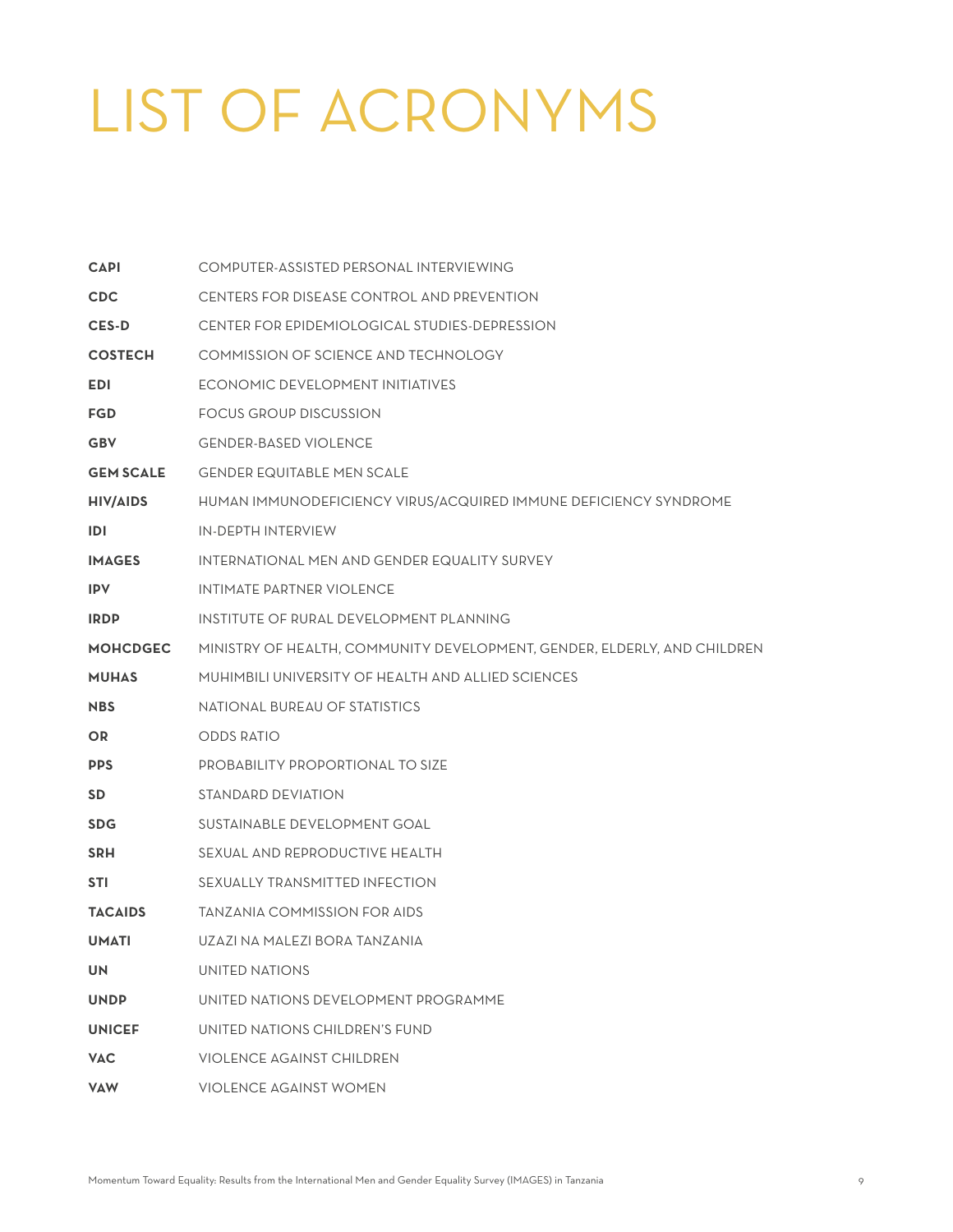# ACKNOWLEDGMENTS

The authors gratefully acknowledge the numerous colleagues who made the IMAGES Tanzania research and report possible. The support and commitment of Fatma Mrisho and Subilaga Kaganda of TACAIDS were instrumental from the project's inception. Rebecca Gordon and Michele Moloney-Kitts, formerly of Together for Girls, shared valuable experience and facilitated connections with various partners. Thank you as well to the IMAGES technical advisory group (see below), convened by TACAIDS with support from UMATI and Promundo-US, for support and contributions throughout the life of the project.

The authors are grateful to colleagues from TACAIDS who contributed to the report and research process, including Jumanne Issango, Judith Luande, and Mary Manzawa. Colleagues from UMATI, including Gottlieb Mpangile, Nyagwegwe Wango, Willhard Bantanuka, Josephine Mugishagwe, and Stellah Semwaiko provided valuable contributions to the IMAGES questionnaire and research process. Ben Cislaghi of the London School of Hygiene & Tropical Medicine reviewed and provided valuable inputs to both the questionnaire and qualitative study. The authors also thank Pedro Guerra, Georgina Mtenga, Victoria Chuwa, and Alice Ijumba and additional colleagues at UNICEF Tanzania for their continued interest, support, and contributions to the study, including in identifying resources for service referrals.

The authors extend their gratitude to colleagues from the Institute of Rural Development Planning, including to Adalbertus Kamanzi (formerly at IRDP, now at the Virtual University of Uganda) for his leadership on the qualitative study, and to his capable team: Matrida Quiyenga, Agnes Chawene, Boniface Kauki, Emmanuel Mwang'onda, and Stanslaus Msuya. Thank you as well to colleagues from Economic Development Initiatives (EDI) Limited, including Respichius Mitti, Marie Mallet, Linda Terenzi, Abraham Ngowi, Johanna Choumert Nkolo, and Matt Wiseman, and to the dedicated team of supervisors, technicians, and interviewers who led the quantitative data collection. The authors also thank Julieth Msuya for support obtaining geographic indicator data for analysis.

The authors would like to extend their gratitude to additional Promundo-US staff involved in the research and report production process, including Alexa Hassink, Annaick Miller, Kate Doyle, Nina Ford, Richard Boriskin, and Victor Santillan. Thank you to Nina Ford for coordinating this report's production; to Blossoming.it for its graphic design; and to Jill Merriman for its editing. Thank you to Pendo Mashulano for translating the report's executive summary into Kiswahili.

This project was generously funded by the Bill & Melinda Gates Foundation.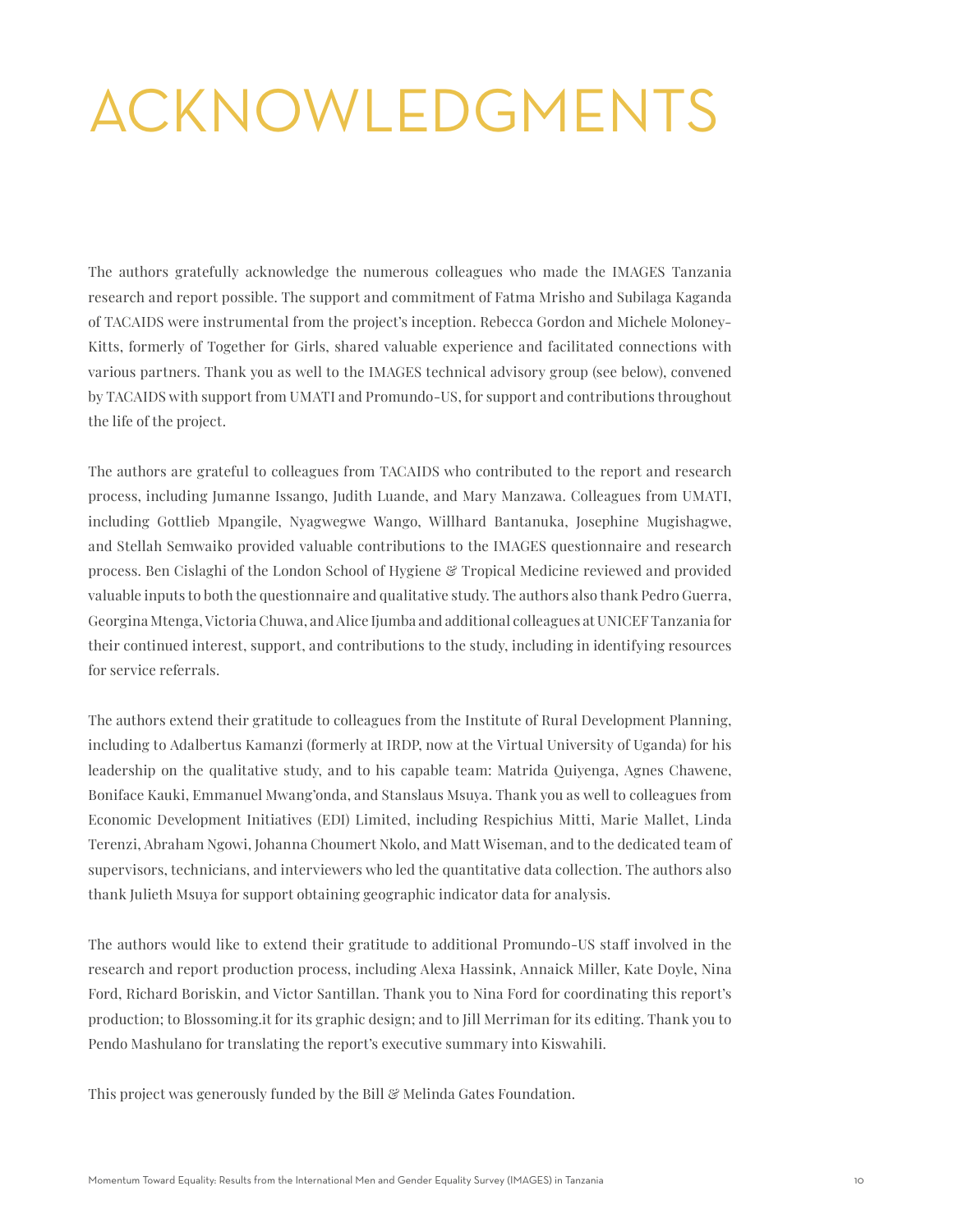Finally, the authors extend their immense gratitude to all the women and men who participated in the study, sharing their thoughts and experiences, and contributing to a deeper understanding of gender relations and change in their communities.

#### **Technical Advisory Group**

The multi-sectoral IMAGES Technical Advisory Group met over the course of nearly two years to provide inputs at all phases of the study. Members include:

Anike Akridge, PEPFAR DREAMS Dafioza Mzava, Ministry of Health, Community Development, Gender, Elderly, and Children Denis J. Mapembe, CHAC Ilala Municipal Donatian Marusu, Plan International Tanzania Dorothea E. Malleyeck, Children's Dignity Forum Edward Maswanya, National Institute for Medical Research Erasmo Malekela, USAID Tanzania Georgina Mtenga, UNICEF Grace R. Moshi, Ministry of Health, Community Development, Gender, Elderly, and Children Ibrahim Kiswigo, Children's Dignity Forum Josephine Arnold, Tanzania Women Lawyers Association Julieth Msuya, National Bureau of Statistics Happiness Bagami, Tanzania Media Women's Association Madina J. Kemilembe, Ministry of Education, Science, and Technology Mapunda John Ansgar, Ministry of Health, Community Development, Gender, Elderly, and Children Mazoea Mwera, Prime Minister's Office Michael Jackson, Children's Dignity Forum Mpendwa Abinery, Women Fighting AIDS in Tanzania Msomisi Mbenna, EngenderHealth Pascal D. Vyagusa, Prime Minister's Office Pedro Guerra, UNICEF Peter Kaswahili, Ministry of Health, Community Development, Gender, Elderly, and Children Prince Mutalemwa, National Institute for Medical Research Richard Mabala, TAMASHA Rita Kahuranaga, Oak Foundation Sophia Temba, Children's Dignity Forum Sylvia Daulinge, Tanzania Media Women's Association Tuswege Nikupala, MICAS Vedastina Justinian, Prime Minister's Office Winston Churchill, TAMASHA

The following colleagues from TACAIDS also participated in the Technical Advisory Group meetings: Adili Selemani, Arkam Swaleh, Donatian Marusu, Mwanamvua Omary, Nadhifa Omar, and Stella Ngowi.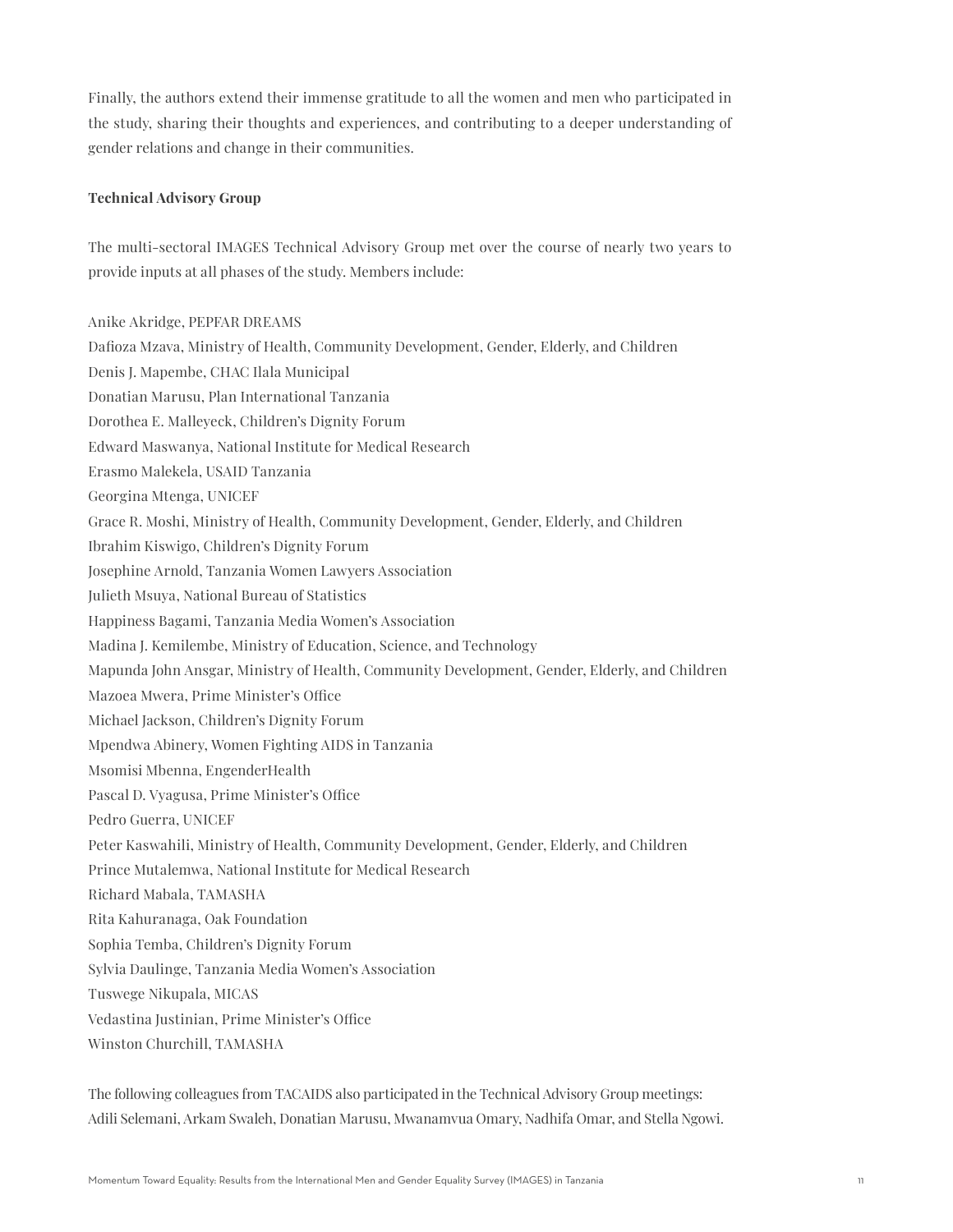# ABOUT THE ORGANIZATIONS

## PROMUNDO

Founded in Brazil in 1997, Promundo works to promote gender equality and create a world free from violence by engaging men and boys in partnership with women and girls. Promundo is a global consortium with member organizations in the United States, Brazil, Portugal, and the Democratic Republic of the Congo that collaborate to achieve this mission by conducting cutting-edge research that builds the knowledge base on masculinities and gender equality; by developing, evaluating, and scaling up high-impact gender-transformative interventions and programs; and by carrying out national and international campaigns and advocacy initiatives to prevent violence and promote gender justice. For more information, see: www.promundoglobal.org.

## UZAZI NA MALEZI BORA TANZANIA (UMATI)

Uzazi na Malezi Bora Tanzania (UMATI) is an autonomous, not-for-profit, non-political voluntary national organization that provides sexual and reproductive health information, education, and services to young people, the marginalized, and vulnerable and underserved communities in Tanzania. UMATI was established in 1959 and is an affiliate and fully accredited member of the International Planned Parenthood Federation. UMATI is governed by a well-established policy volunteer structure from the national to community grassroots level. For more information, see: www.umati.or.tz.

## TANZANIA COMMISSION FOR AIDS (TACAIDS)

The Tanzania Commission for AIDS (TACAIDS) was established by Act of Parliament No. 22 of 2001 and operates under the jurisdiction of the Prime Minister's Office to guide the national response to HIV/ AIDS and oversee the multi-sectoral coordination necessary for integrated action by state and nonstate actors. TACAIDS serves as an institution of the Government of the United Republic of Tanzania that is legally mandated to provide strategic leadership and to coordinate and strengthen the efforts of all stakeholders in the fight against HIV/AIDS. TACAIDS coordinates the implementation of a national multi-sectoral response to HIV/AIDS to reduce further incidence of HIV/AIDS and associated diseases and the adverse socioeconomic effects of the epidemic. TACAIDS aims to have a society in which children can grow up free from the threat of HIV/AIDS and which cares for and supports all those still living with and affected by HIV/AIDS. For more information, see: www.tacaids.go.tz.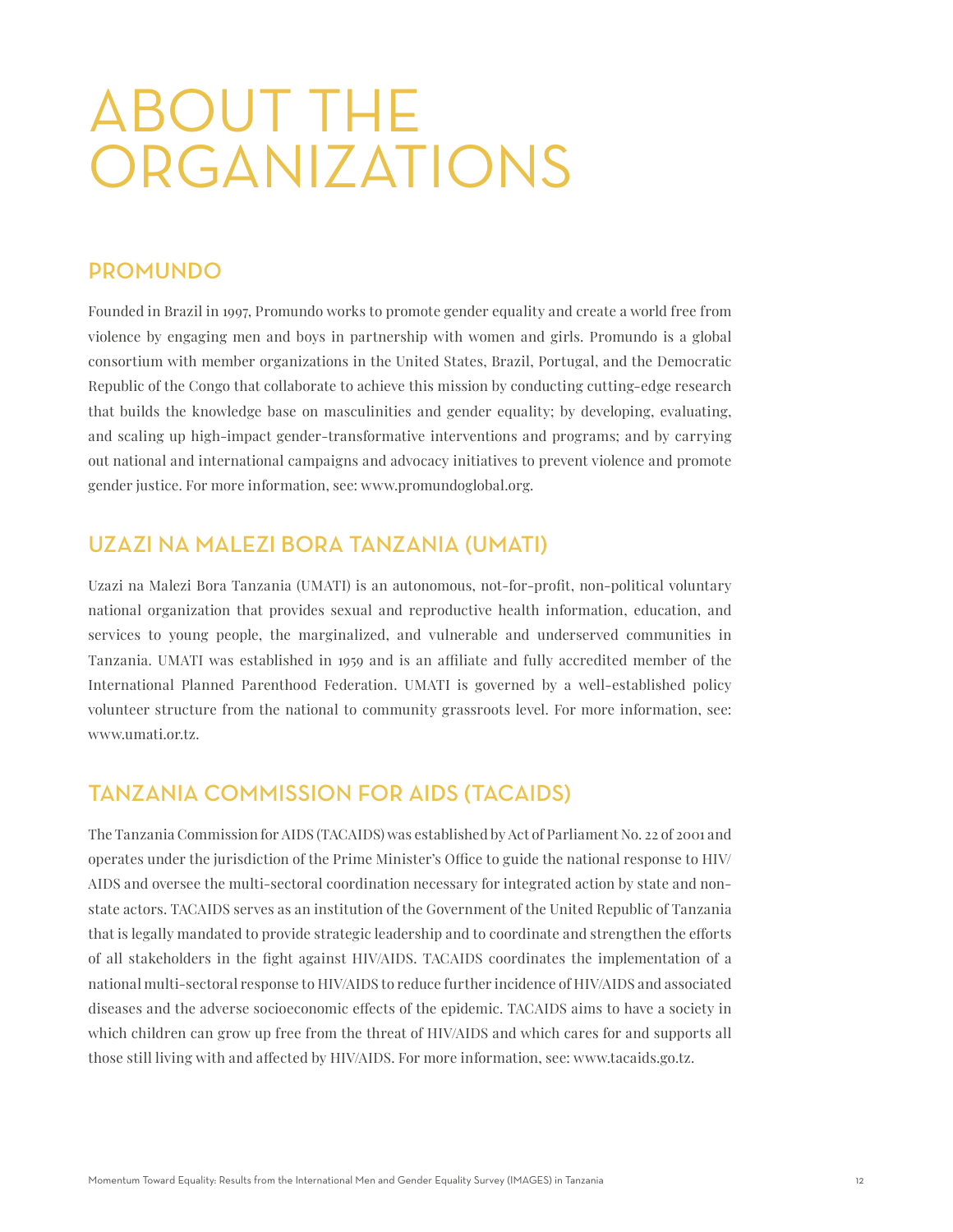# ECONOMIC DEVELOPMENT INITIATIVES (EDI) LIMITED

Economic Development Initiatives (EDI) Limited in the United Kingdom and its sister company EDI Limited in Tanzania are part of the EDI Group of companies who design, implement, manage, and support a wide range of socioeconomic surveys through the provision of world-class services, tools, and innovations. From offices in Bukoba and Dar es Salaam, the Tanzanian entity conducts many surveys throughout the country and more widely within East Africa, on behalf of national governments, donors, research institutes, and foundations. These projects normally cover large sample groups (2,000+) and include impact evaluations, panel surveys, and health and biometric data collection, among others. For more information, see: www.edi-global.com.

## INSTITUTE OF RURAL DEVELOPMENT PLANNING (IRDP)

The Institute of Rural Development Planning (IRDP), established by Act of Parliament No. 8 of 1980 as a corporate body and an important national center for training, research, and consultancy services, aims to be a center of excellence for study and practical work in rural development planning to achieve poverty reduction and sustainable development. The institute facilitates the process of development planning and management with an emphasis on rural areas by providing quality training, research, and consultancy services aimed at bridging the knowledge gaps among practitioners of development planning, including central government sectors, local government authorities, community-based organizations, non-governmental organizations, and the private sector. For more information, see: www.irdp.ac.tz.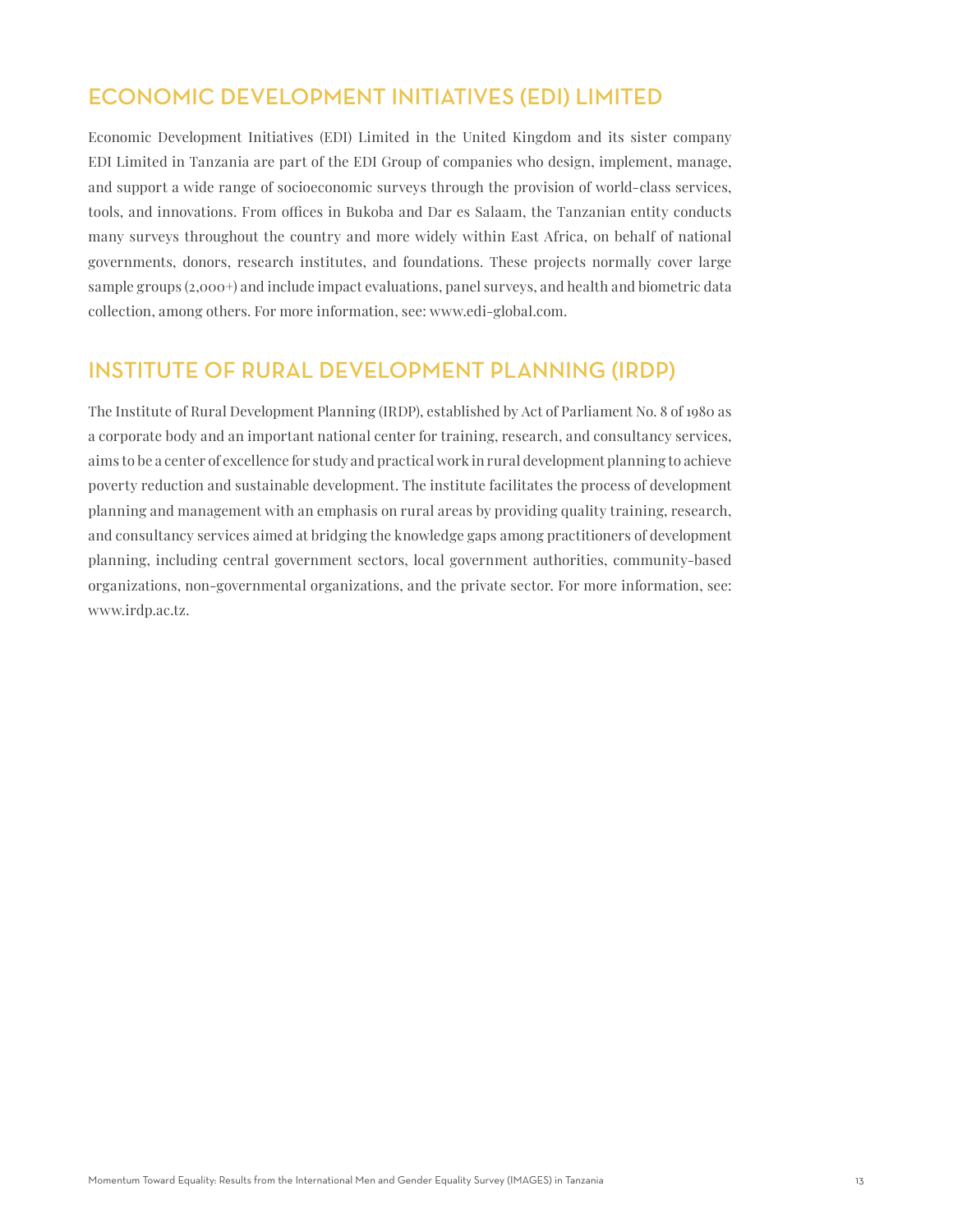# FOREWORD

#### **Dr. Leonard L. Maboko**

Executive Director, TACAIDS

Globally, it is documented that gender inequality has a negative impact on the overall development of countries' economies, and in Tanzania, this is a reality as well. According to a 2011 UNICEF report, there are gender gaps in literacy and in secondary and tertiary education enrollment and achievement among Tanzanian youth; the Tanzania Commission for AIDS (TACAIDS) Gender Operational Plan for HIV and AIDS Response (2010-2012) also identified gender inequality as a major development issue to be addressed.

Now, Tanzania is making progress toward reducing gender inequalities across various sectors. The Tanzania Development Vision 2025 explicitly recognizes gender equality and women's empowerment as one of the strategies to attain the vision; key national policy frameworks — from the National Strategy for Growth and Reduction of Poverty — play their part in advancing this agenda.

To push this momentum forward, TACAIDS for the Government of Tanzania requested that the International Men and Gender Equality Survey (IMAGES) be conducted in Tanzania. IMAGES is one of the most comprehensive household studies ever carried out on men's and women's attitudes and practices on a wide variety of topics related to gender equality. In Tanzania, this survey helps to address the lack of sufficient information on how gender norms, household dynamics, and childhood experiences (among other factors) can impact a wide range of well-being and development outcomes such as intimate partner violence and sexual and reproductive health. The current report is designed to highlight gender dimensions of everyday life, shedding light of what is happening in Tanzanian households and communities.

I believe that this report will become a cornerstone of promoting gender equality, as it provides information beyond what is known. The survey findings are important and will assist as a source and reference document, complementing existing research and policy initiatives in Tanzania that work to address gender and human-rights issues.

In the Tanzanian context, the data and conclusions in IMAGES shall inform national-level policy, decision-makers, and implementers on issues related to gender inequality. I would request that all partners and stakeholders across sectors and at various levels take ownership of this report, and that they use it for developing plans and strategies in order to contribute to achieving the national goals and the Sustainable Development Goals on gender and human rights.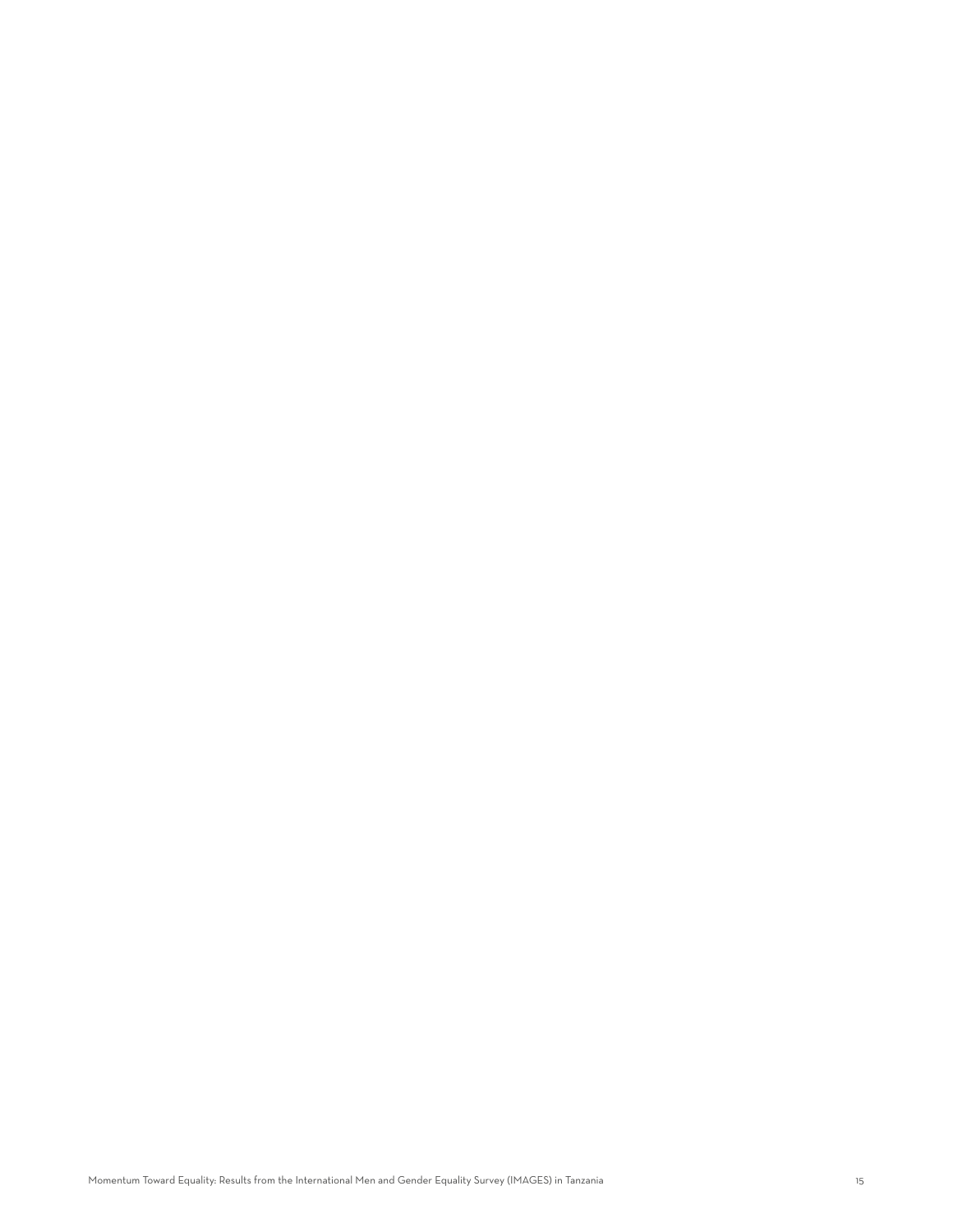![](_page_15_Picture_0.jpeg)

# EXECUTIVE SUMMARY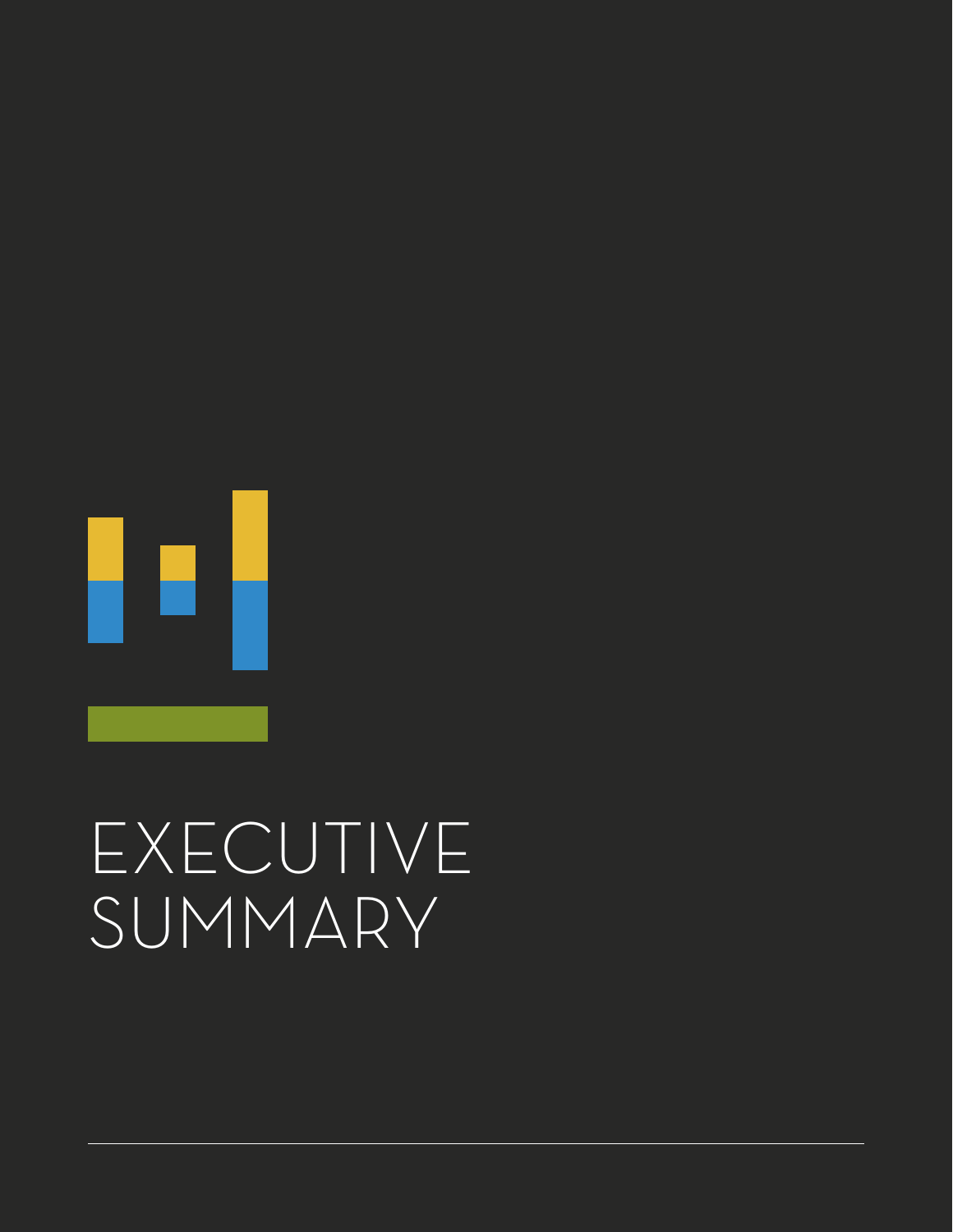# EXECUTIVE SUMMARY

**In spite of strong commitments, in Tanzania — as in much of the world — gender inequality and its negative impacts persist.** Tanzania ranked 129 of 159 countries on the United Nations Development Programme's 2015 Gender Inequality Index (UNDP, n.d.). Rates of violence against women remained unchanged between 2010 and 2015 (ICF, 2015), and gender gaps in literacy and in secondary and tertiary education enrollment and achievement persist (UNICEF, 2011), as do high rates of unmet needs related to family planning, adolescent pregnancy, early marriage, and violence against children (MoHCDGEC et al., 2016; UNICEF, CDC, & MUHAS, 2011).

**At the root of many of these issues are gender expectations, norms, and power dynamics, which shape attitudes, behaviors, opportunities, and material realities.** The goal of the International Men and Gender Equality Survey (IMAGES) is to provide data and insights to understand how gender and masculinities impact a wide range of well-being and development outcomes. IMAGES Tanzania includes both a population-based quantitative survey with more than 2,000 men and women aged 15 to 49 and a qualitative study focused on adolescents and young adults. The study is innovative in several ways: It is the first IMAGES study globally to include respondents under the age of 18, to collect time-use data, and to focus on the measurement of gender-related social norms in addition to individual attitudes.

### FINDINGS FROM IMAGES TANZANIA

**The results from IMAGES Tanzania show that much work remains to challenge and transform patriarchal norms and practices regarding women and girls' value and roles in Tanzanian society.** Mirroring global findings on gender equality, IMAGES findings in Tanzania affirm the relationship between how societies treat and value women and girls, and the ability of women and girls to have agency over their bodies, legal rights, health, decision-making, and many other areas. IMAGES Tanzania highlights how men and boys are also harmed by gender inequality from an early age through adulthood.

**In terms of gender attitudes, most men and even more women generally reject a zero-sum view of equality.** Only 21 percent of men and 16 percent of women feel that "more rights for women means that men lose out," and less than 18 percent of men and only 13 percent of women feel that when women work they are taking jobs away from men.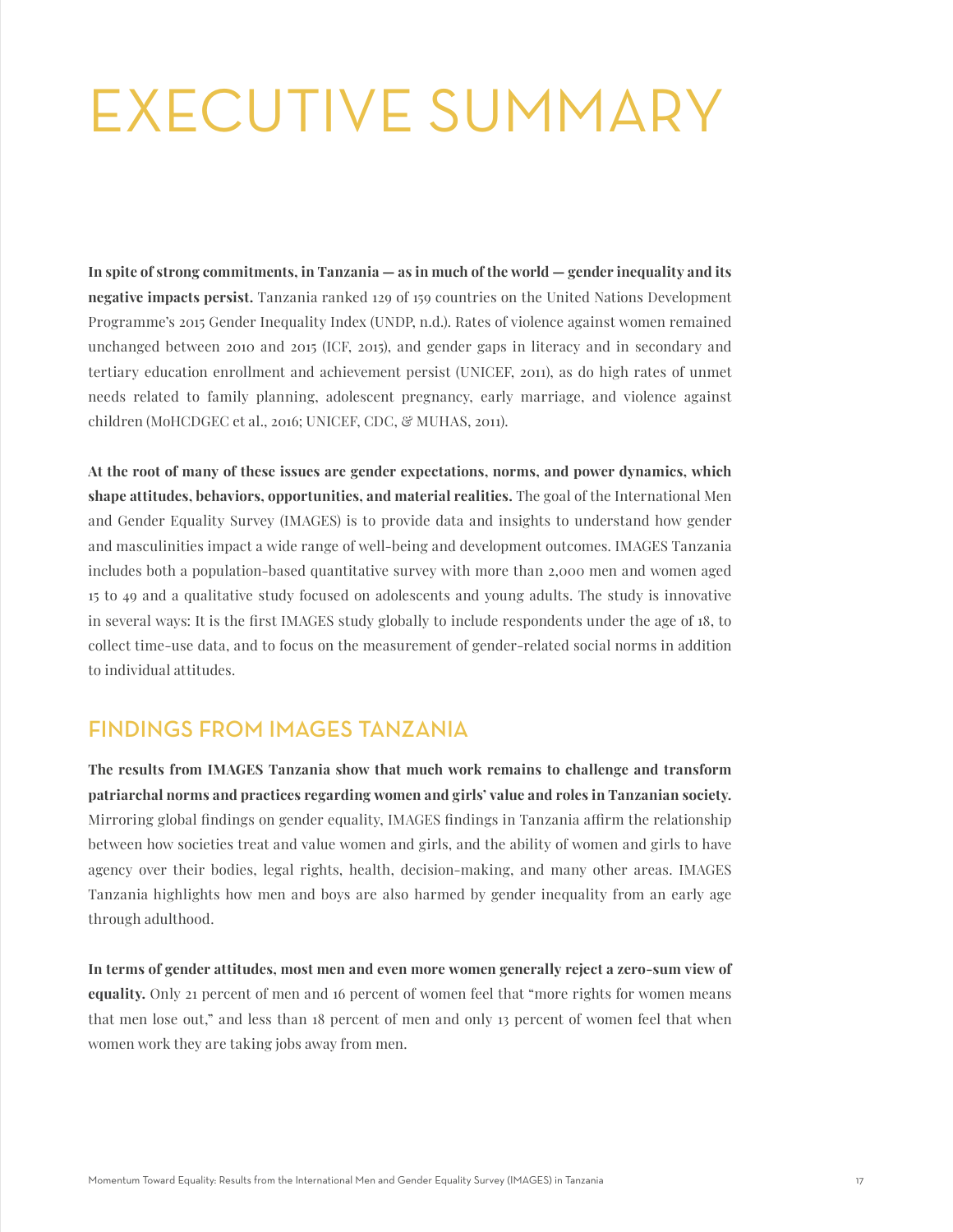### **Men and women are less supportive of equality, however, when it comes to day-to-day gender relations** — in terms of gender roles in the household, power and decision-making, violence against women, sexuality and reproduction, and attitudes about sexual orientation and diversity. For example, 71 percent of women and 63 percent of men believe that a woman's most important role is to take care of the home and cook for the family; about 90 percent of respondents said that they would not have a gay friend and that they would be ashamed if they had a gay son.

**Men's and women's attitudes, practices, and circumstances are shaped in part by their childhood experiences, both positive and negative.** In IMAGES Tanzania, men and women have divergent recollections of relationship dynamics in their childhood homes. Men are more likely than women to attribute decision-making power to their fathers (or their mothers' partners), for example, with approximately two-thirds saying that the man had the final say in decisions on large investments such as a motorcycle, cow, or land, as compared to slightly less than half of women reporting this. At the same time, larger proportions of men than women reported that their fathers or other men in their childhood homes had ever participated in various domestic tasks; 54 percent of men and 42 percent of women reported that their fathers had ever participated in at least one of four "typically female" domestic tasks.

### **Men and women have widely varying views on some issues related to sexual and reproductive health.** The nature of respondents' reported first sexual experiences demonstrates a gap between men and women in their experiences and perceptions of sexual coercion and consent. While almost all sexually active men (94 percent) reported their first sexual experience as being "wanted" by both parties, significantly fewer women (77 percent) reported the same view of their first sexual experience. Twenty percent of women reported that the first time they had sex was either forced or coerced, as compared to just 3 percent of men who reported this.

**In some areas related to sexual and reproductive health, men and women broadly agree.** For example, around one-third of both male and female respondents think that it is a woman's responsibility, not a man's, to avoid getting pregnant. The data further suggest ambivalence among both men and women toward the use of family planning methods, and significant portions of both male and female respondents reported negative attitudes and misconceptions about contraceptives. Additionally, respondents male and female, adult and adolescent — strongly disapprove of, and reported that their communities disapprove of, adolescent women having sex before marriage and men having multiple sexual partners, although reported attitudes and norms are less permissive than reported community practices.

**Women continue to do the bulk of household tasks in Tanzania, although men and women disagree on the extent to which this is the case.** Time-use data showed that across the full sample – including both cohabitating couples and adolescents still living with their families – women spend an average of nearly 30 hours per week on cooking, cleaning, doing laundry, fetching water, and going to the market, while men spend just over 12 hours per week on these tasks. In response to a question on how they perceive the division of labor in their household, 96 percent of women said that they do more household work than their partners, while only 68 percent of men agreed.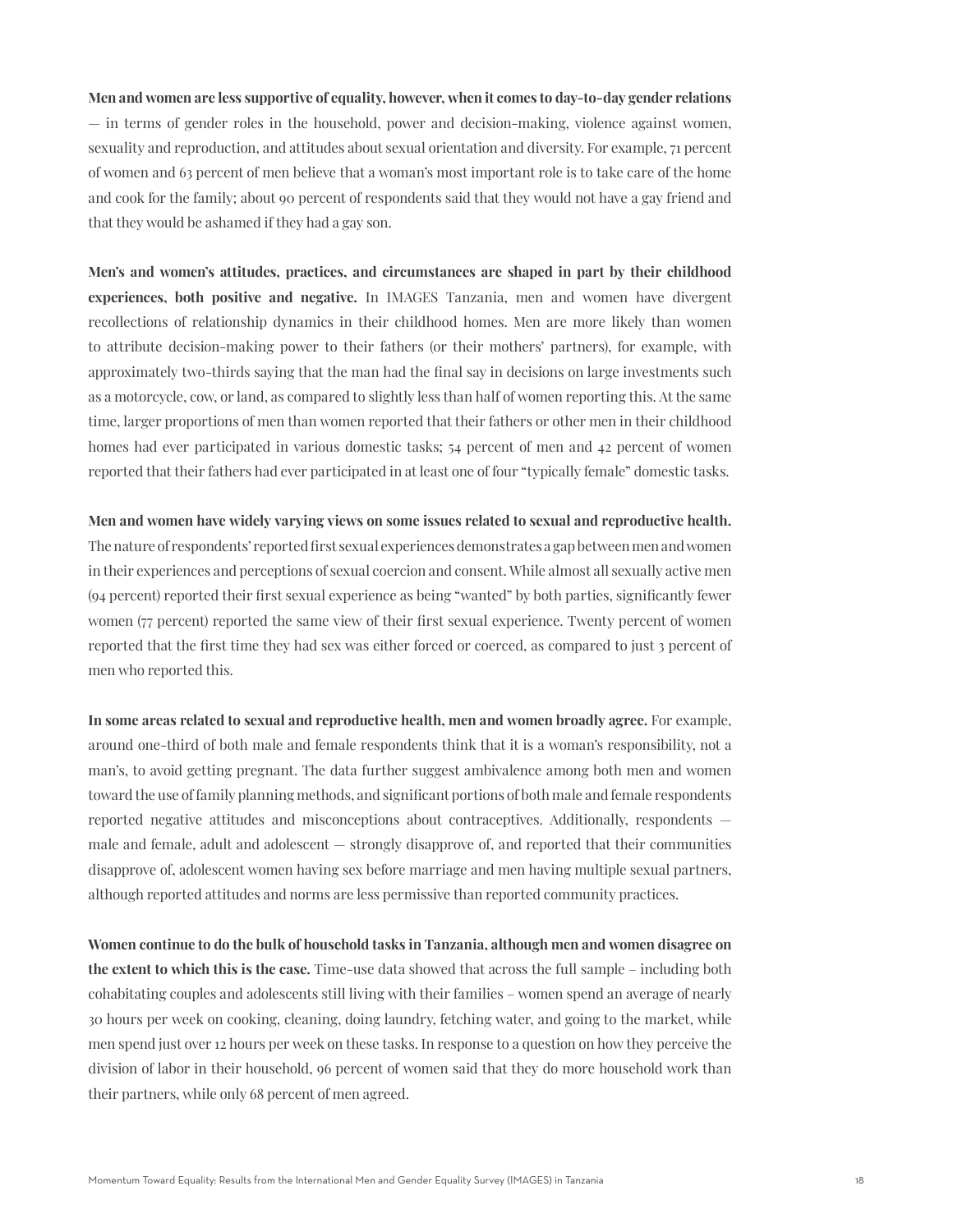**Men's participation in household tasks has intergenerational benefits:** Consistent with research from around the world, men in Tanzania whose fathers ever participated in household tasks are significantly more likely to currently participate in these tasks. Forty-five percent of men whose fathers participated in household tasks in their childhood homes reported that they themselves now perform these tasks, as compared to 29 percent of men whose fathers did not participate.

**The findings also confirm that — as in other contexts where IMAGES has been carried out — women in the sample do the vast majority of caregiving, men have some involvement, and women and men disagree about the level of men's involvement.** While 61 percent of men and 43 percent of women reported that men play an equal or greater role in the daily care and supervision of children, the vast majority of both genders said that women generally do the routine childcare tasks like diapering, feeding, and bathing. Men, and to a lesser extent women, reported greater male participation in helping with homework, talking about personal matters in the child's life, and using physical and verbal discipline. For example, 29 percent of men reported that they always or usually help the child with homework, while only 8 percent of women reported that their partner always or usually does this task. Overall, men are much more likely than women are to report that childcare tasks are shared equally or done together.

**Rates of men's controlling behaviors in intimate partner relationships are high in Tanzania, as reported by both men and women.** Three in four men reported using at least one controlling behavior with their current or most recent intimate partner, such as the man having more say in important decisions affecting the couple, needing to know where the woman is all the time, or expecting his partner to agree to sex when he wants it. Four in five women reported that their partner used at least one of these behaviors. Men are less likely than women are to report conflict in their relationship. When asked how often they argue with their current or last partner, twice as many men as women reported that they never argue, and only 3 percent of men (as compared to 19 percent of women) reported that their arguments take place often. Many women also reported frequently being afraid of their partner — nearly one in four (23 percent) said that they fear him often or all the time.

**Findings from IMAGES Tanzania show high lifetime rates of intimate partner violence, with large differences between men's reported perpetration and women's reported experiences.** Two in five women reported ever experiencing physical violence or economic violence, one in three reported sexual violence, and over 60 percent reported emotional violence. In contrast, rates of men's reported perpetration of physical and emotional violence are half that of women's reported experiences; in the case of sexual violence, men's reported perpetration is about ten times lower than women's reported experiences. Given that women's reported rates of violence are generally consistent with other studies in Tanzania, it is likely that men are underreporting their use of violence. This may be related to a number of factors, including social desirability in responding to the interview questions and awareness of increasing attention to violence prevention and response; these rates should be interpreted with caution and in the context of women's much higher reports.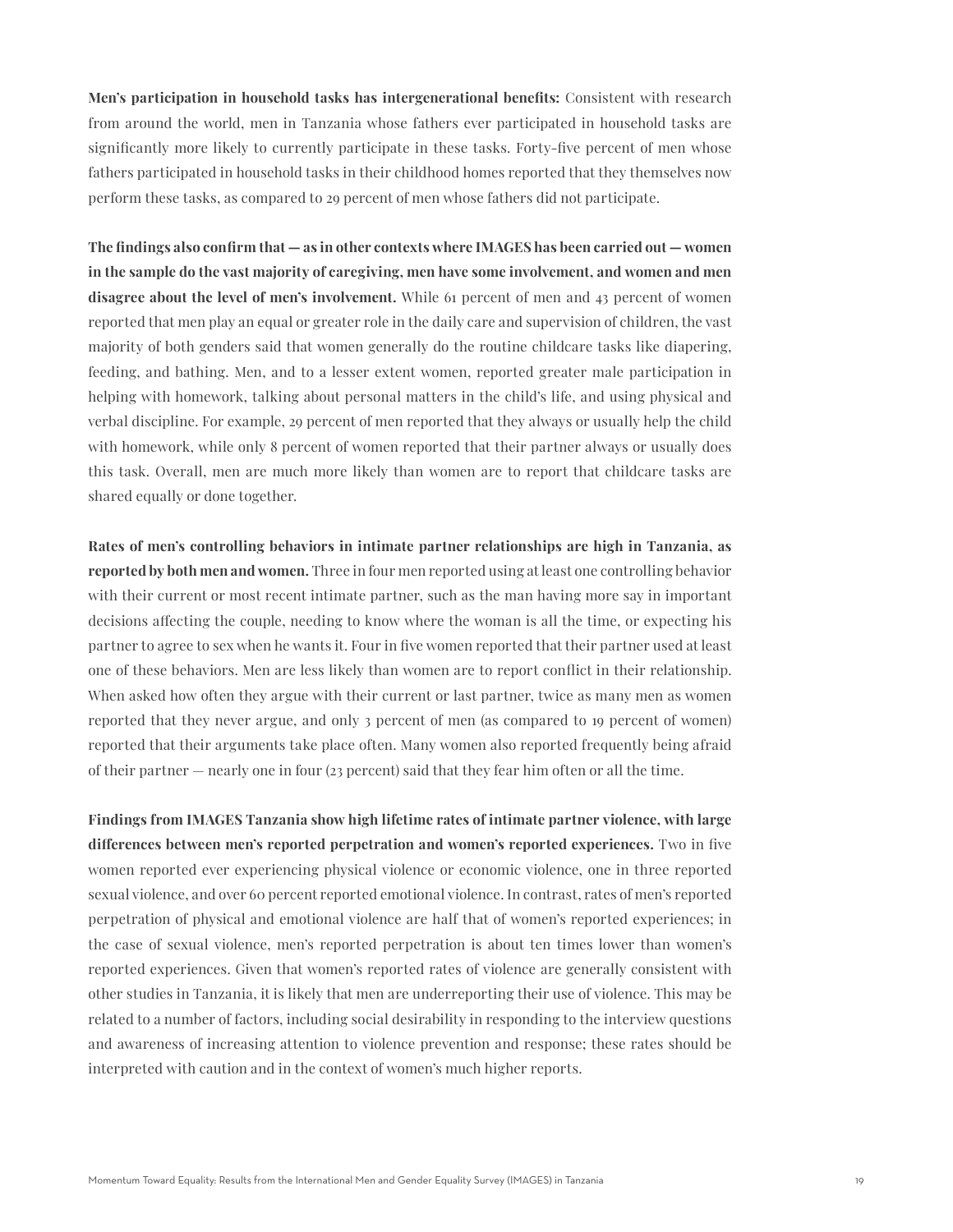**Across the spectrum of areas measured by IMAGES, individuals generally reported personal attitudes that are more progressive than their perceptions of behaviors and expectations in the community.** It is possible that in the context of the study, individuals wanted to appear more gender equitable and to provide what they perceived as the "socially desirable" response. However, it may also be that there is a difference between individuals' attitudes and their perceptions of their communities, which is consistent with qualitative findings suggesting a plurality of opinions and experiences. These differences between personal attitudes and perceptions of the community offer an important space and opportunity for change.

### LOOKING FORWARD

The findings from IMAGES Tanzania illuminate potential areas for pushing the gender-equality agenda forward in the country. Recommended short- to medium-term actions based on the results include:

- **Combine efforts to promote gender equality with income security:** IMAGES Tanzania finds high rates of economic hardship, as reported by both men and women. Gendertransformative programming and violence-prevention efforts in Tanzania, as in many other places, will likely achieve greater impact if they account for food insecurity and economic stress, for example, through the provision of cash, food, in-kind transfers, or income-generation supports.
- **Build on existing gender-equitable attitudes and behaviors, as well as their intergenerational transmission:** IMAGES Tanzania finds that individuals with educated mothers, educated fathers, or fathers who modeled equitable decision-making — as well as men exposed to more media — demonstrate more equitable gender attitudes. There is momentum towards gender equality in Tanzania, including among men, and campaigns, interventions, and policies should emphasize and work to speed up this momentum, with a focus on parenting that models respect and equality. Positive, or non-deficit, approaches that encourage men's existing beliefs in equality are also more likely to be effective.
- **Use perceived changes in social norms to inform violence-prevention campaigns and interventions:** Men's low reported use of intimate partner violence compared to women's rate of experiencing it suggests that men know violence is socially unacceptable. While a perception that social norms are changing is positive, these shifts may be insufficient to drive changes in men's practices and use of violence. However, social-norms-change approaches can provide a strong foundation for bystander or related interventions that educate men to act on what they know or perceive is "right." Future campaign work targeting men can emphasize the positive: "You agree that violence is wrong. Now let's put an end to it."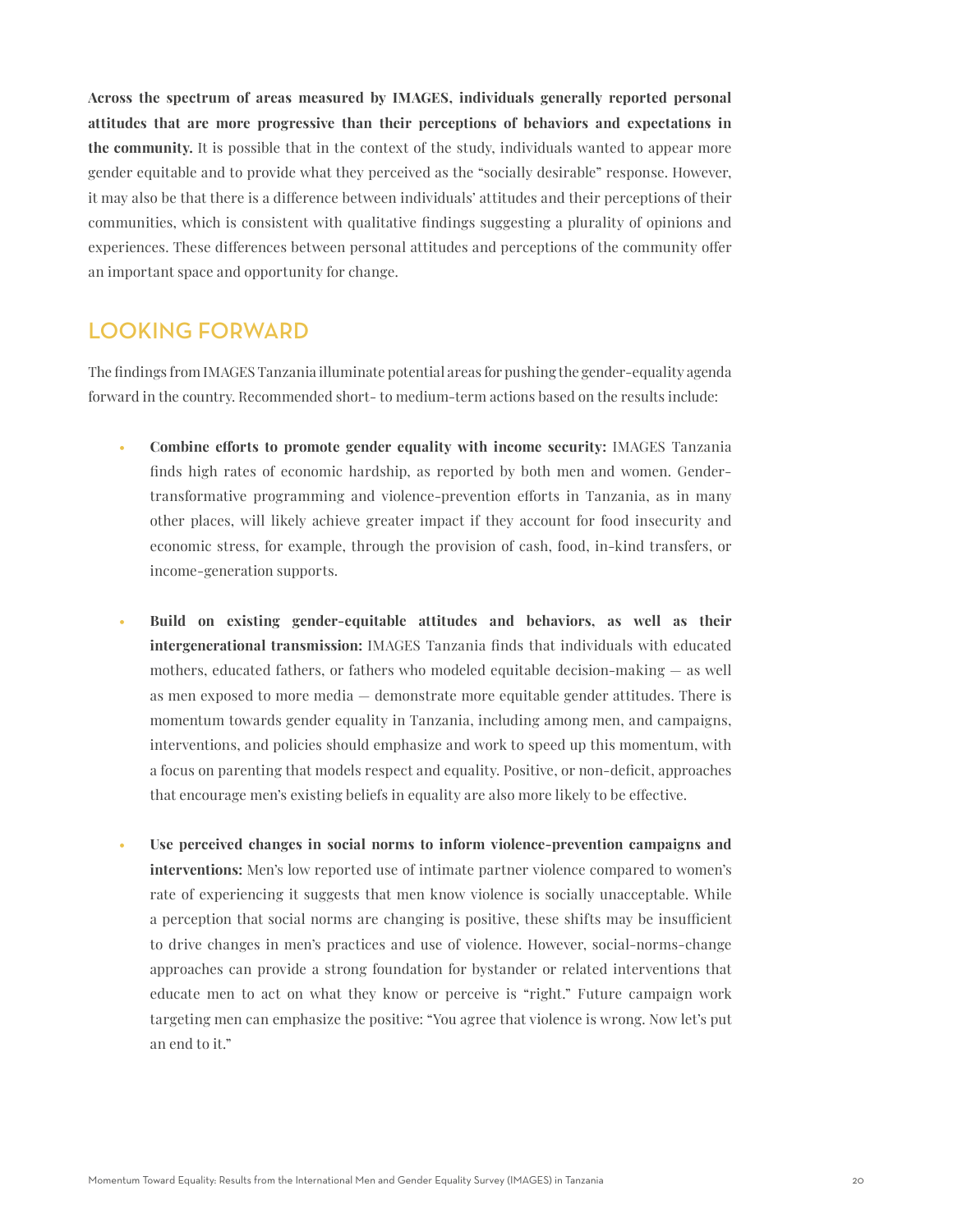- **Engage men as fathers to support adolescent sexual and reproductive health and rights:**  Men are generally supportive of adolescents' access to and use of contraception, suggesting opportunities to engage men as fathers, alongside mothers, in promoting adolescent sexual and reproductive health and rights, including support for adolescents' sexual decisionmaking and contraceptive use.
- **Build on positive attitudinal change to facilitate transformation of social norms:** Women and men consistently hold more equitable views and are more supportive of equality for women than they perceive individuals in their community to be. This provides a tremendous opportunity for building on men's and women's willingness to question community norms, as well as to design community and national campaigns emphasizing that many individuals already agree with equality.
- **Ensure prevention of intimate partner violence includes a strong focus on interventions for parents and couples:** IMAGES Tanzania finds that childhood exposure to violence, quarreling, or generally high-conflict partner relations and economic stress is strongly related to men's use of violence against women. This suggests the importance of community and couple-focused approaches, which promote communication and more equitable power dynamics, as well as approaches that include income-generation activities or economic supports. In addition, the high rates of acceptability, self-reported use, and experiences of violence against children — together with women's high reported rate of experiencing intimate partner violence, and men's low reported participation in childcare — suggest the importance of prevention interventions that include parent training with a gendertransformative approach.
- **Remember that Tanzanian fathers do care and want to care:** Caring for children is the household task in which men most reported participating and which is apparently the least stigmatizing, affirming that promoting men's equitable participation in caring for children and other household members may be one of the most strategic points of entry for promoting gender equality and achieving significant reductions in violence against children and women in Tanzania.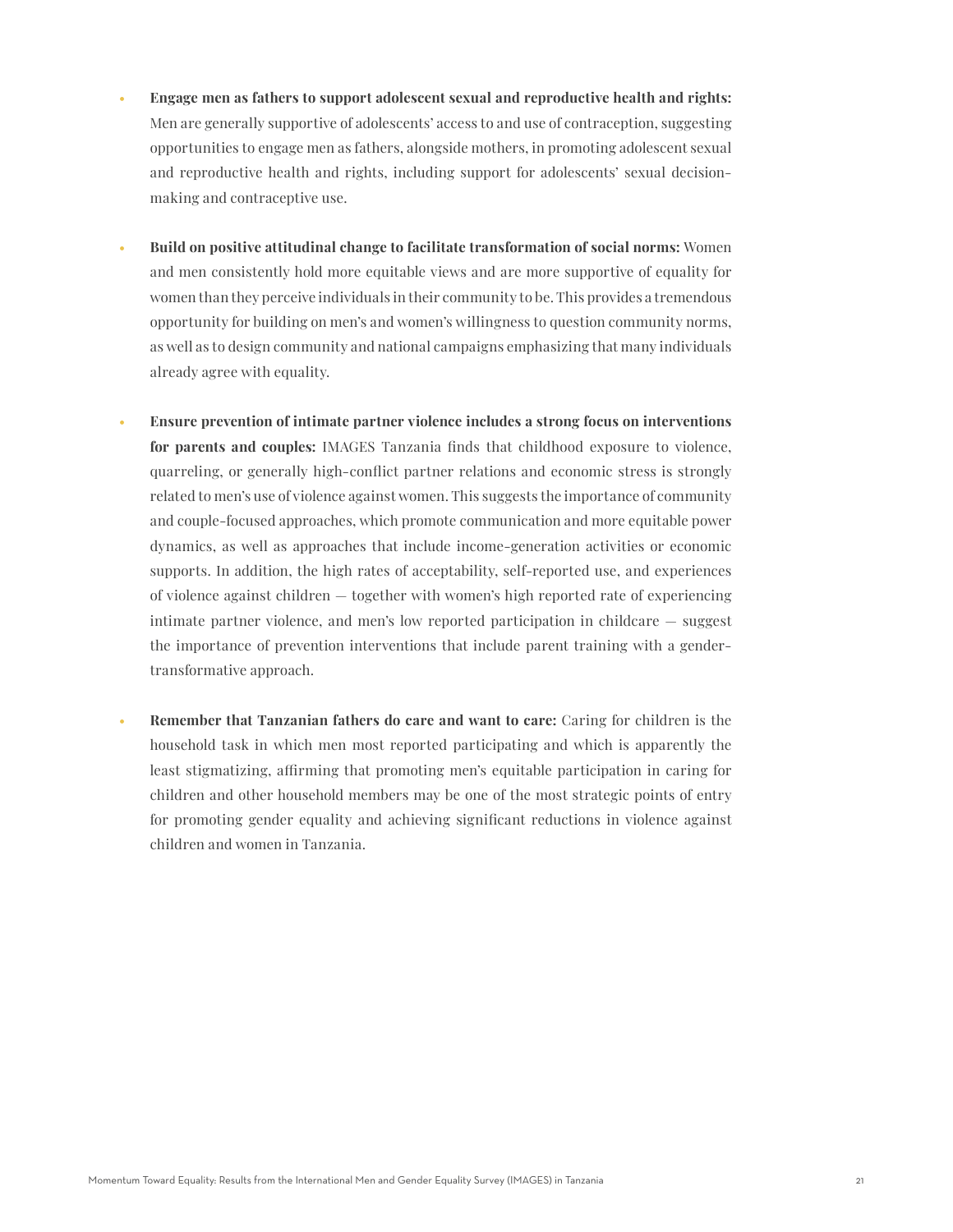# PART I **INTRODUCTION, BACKGROUND, AND METHODS**

![](_page_21_Picture_1.jpeg)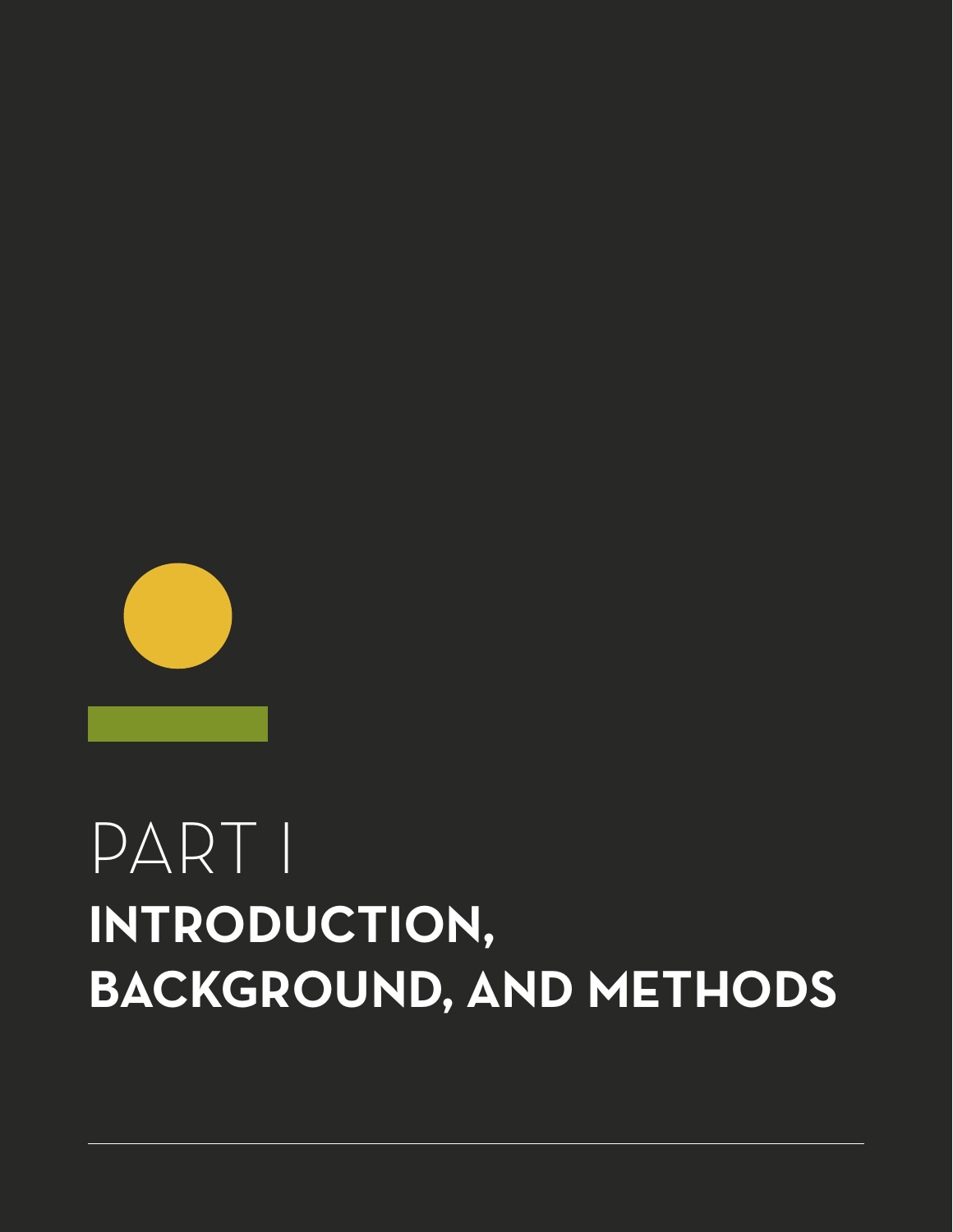# 1. INTRODUCTION

In Tanzania and around the world, there has been increased attention and commitment to promoting gender equality and women's empowerment at the policy and program levels. A growing understanding of how gender norms influence men's and women's expectations, attitudes, and behaviors, as well as the role of gender as a powerful determinant of social and economic wellbeing, drove the creation of a United Nations (UN) Sustainable Development Goal (SDG) to achieve gender equality and empower all women and girls. SDG 5 on gender equality includes targets around eliminating violence and harmful practices, recognizing and valuing unpaid care, ensuring women's participation in leadership and public life, and guaranteeing universal access to sexual and reproductive health and rights — all topics explored in the International Men and Gender Equality Survey (IMAGES).

Tanzania has made significant progress on health and development indicators in recent decades. According to the most recent Demographic and Health Survey data, the total fertility rate has declined significantly over the past decade, from 5.7 children in 2004-2005 to 5.2 children in 2015- 2016 (MoHCDGEC et al., 2016). Modern contraceptive use among married women has increased from 7 percent to 32 percent; the proportion of women experiencing female genital cutting has declined by nearly half (from 18 percent to 10 percent); and the proportion of women with secondary education or higher has nearly quintupled, from 5 percent to 23 percent. (ICF, 2015). In addition, the HIV prevalence rate has declined from 7 percent in to 5 percent (ICF, 2015).

The government of Tanzania, together with development partners and civil society organizations, has made important commitments to promoting gender equality. The Tanzania Development Vision 2025 explicitly recognizes gender equality and women's empowerment as strategies for attaining the vision (United Nations Tanzania, n.d.). Key national policy frameworks — such as the Strategy for Growth and Reduction of Poverty and the Gender Operational Plan for HIV and AIDS Response — identify gender inequality as a major development issue to be addressed. The government, led by the Ministry of Finance, has also introduced gender-responsive budgeting to track and improve financial allocation in support of gender equality and women's empowerment (United Nations Tanzania, n.d.; Tanzania Ministry of Health and Social Welfare, 2014).

Tanzania has been a pioneer in measuring violence against children, another topic addressed by IMAGES. In 2011, Tanzania — now a "pathfinding" country for the Global Partnership to End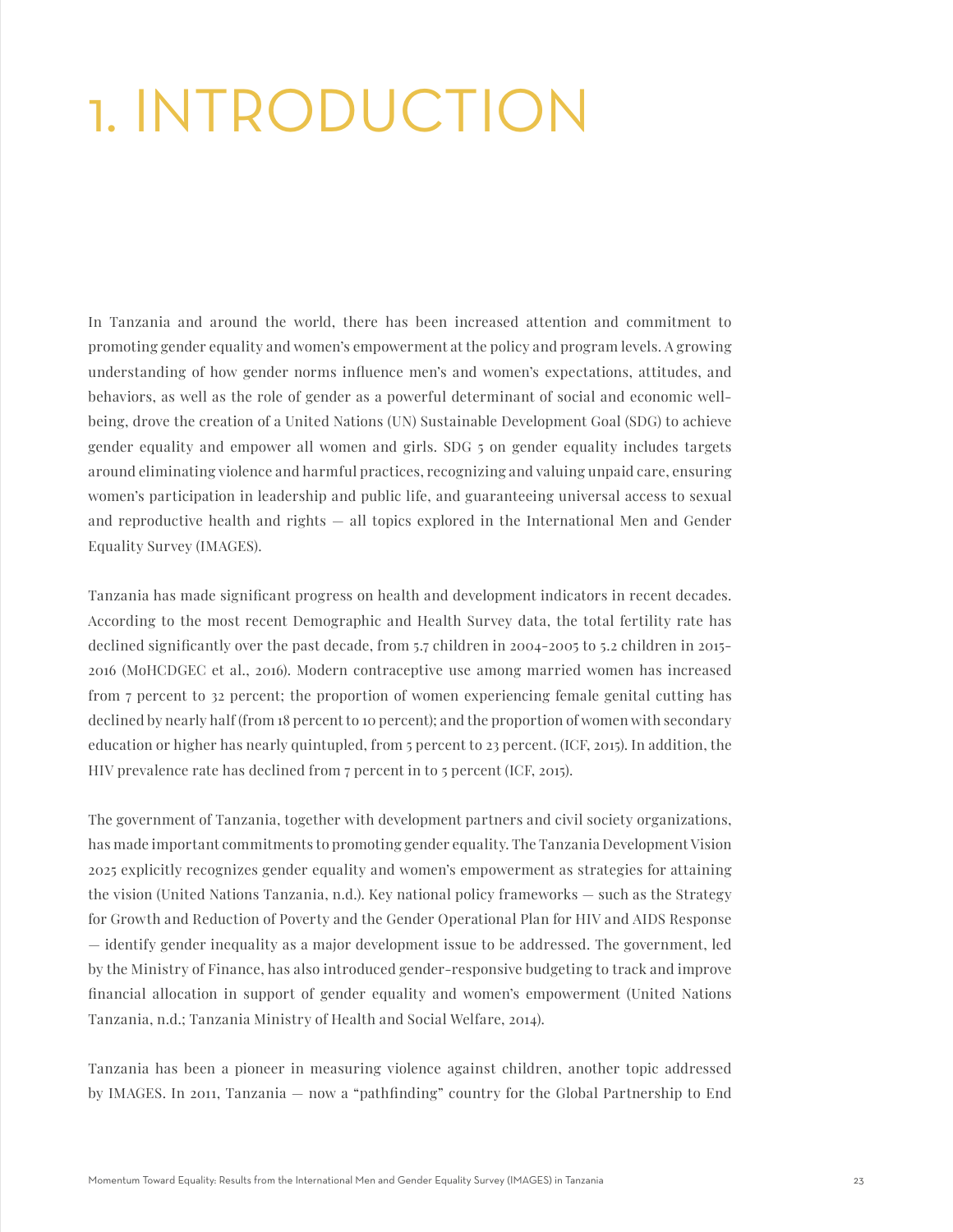Violence Against Children — was the first nation in Africa to release the results of the partnership's Violence Against Children Survey. Tanzania subsequently established an ambitious and multisectoral National Plan of Action to End Violence Against Women and Children, which consolidated eight action plans to create a single comprehensive plan (UNICEF, CDC,  $\mathcal{C}$  MUHAS, 2011). The plan recognizes the complex, cyclical, and intergenerational transmission of violence and the need for systemic reform, and it specifically calls out the need to reshape perceptions of violence and gender roles (MoHCDGEC, 2016).

Tanzania has also taken on a global leadership role in advancing women's economic empowerment, with Vice President H.E. Samia Suluhu Hassan serving as a member of the United Nations High-Level Panel on Women's Economic Empowerment. The country has made commitments to increase recognition of unpaid care, to support childcare as a core element of social protection, to ensure women's access to land and property rights, and to increase the proportion of women in local government and leadership roles (Klugman & Tyson, 2016).

Despite these strong commitments, gender inequality and its negative impacts persist in Tanzania — as in much of the world. In 2015, Tanzania ranked 129 of 159 countries on the United Nations Development Programme's Gender Inequality Index (UNDP, n.d.). Rates of violence against women were unchanged between 2010 and 2015 (ICF, 2015). Gender gaps in literacy and in secondary and tertiary education enrollment and achievement persist (UNICEF, 2011), as do high rates of unmet family planning needs, adolescent pregnancy, early marriage, and violence against children (MoHCDGEC et al., 2016; UNICEF, CDC, & MUHAS, 2011).

At the root of many of these issues are gender expectations, norms, and power dynamics, which shape people's attitudes, behaviors, opportunities, and material realities. Progress toward gender equality requires acknowledging the need to involve men and boys — as well as women and girls — and to consider how gender dynamics between and among men and women are deeply rooted across multiple dimensions of daily life. However, the role of men in promoting gender equality and men's own gendered experiences — are rarely acknowledged in policies, programs, and public discourse.

IMAGES, co-created by Promundo and the International Center for Research on Women, is one of the most comprehensive household studies carried out on men's and women's attitudes and practices around a wide variety of topics related to gender equality. IMAGES and IMAGES-inspired studies have been implemented in more than 40 countries, with the questionnaire adapted across contexts to ensure its cultural acceptability and relevance. IMAGES data provide important insights into gender norms, sexual and reproductive health, household dynamics, intimate partner violence, and childhood experiences, among other themes. Across countries, the data and conclusions generated from IMAGES have contributed to evidence-based program development, community campaigns, local and national policy change, and global dialogue on advancing gender equality.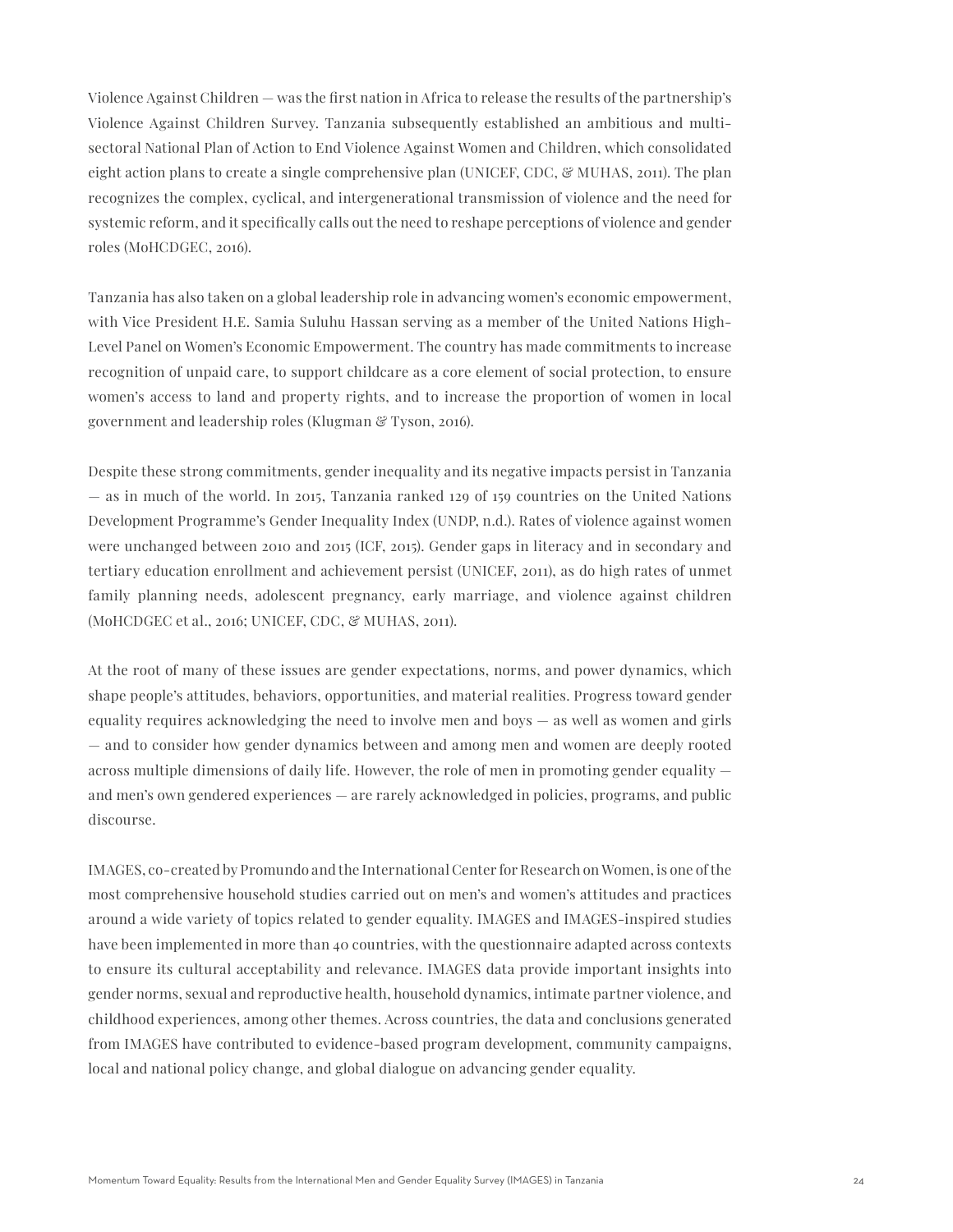The goal of IMAGES Tanzania was to provide data and insights to better understand how gender and masculinities impact a wide range of well-being and development outcomes in the country. From 2016 to 2017, the IMAGES study was conducted with more than 2,000 men and women aged 15 to 49 across five regions in Tanzania. The study was innovative in several ways: It was the first IMAGES study to include respondents under age  $18<sup>1</sup>$  to collect time-use data, and to focus on the measurement of gender-related social norms in addition to individual attitudes. The study sought to understand the gender dynamics influencing a wide range of men's and women's behaviors in order to complement existing research and policy initiatives in Tanzania.

1 Most IMAGES studies have included male and female respondents aged 18 to 59.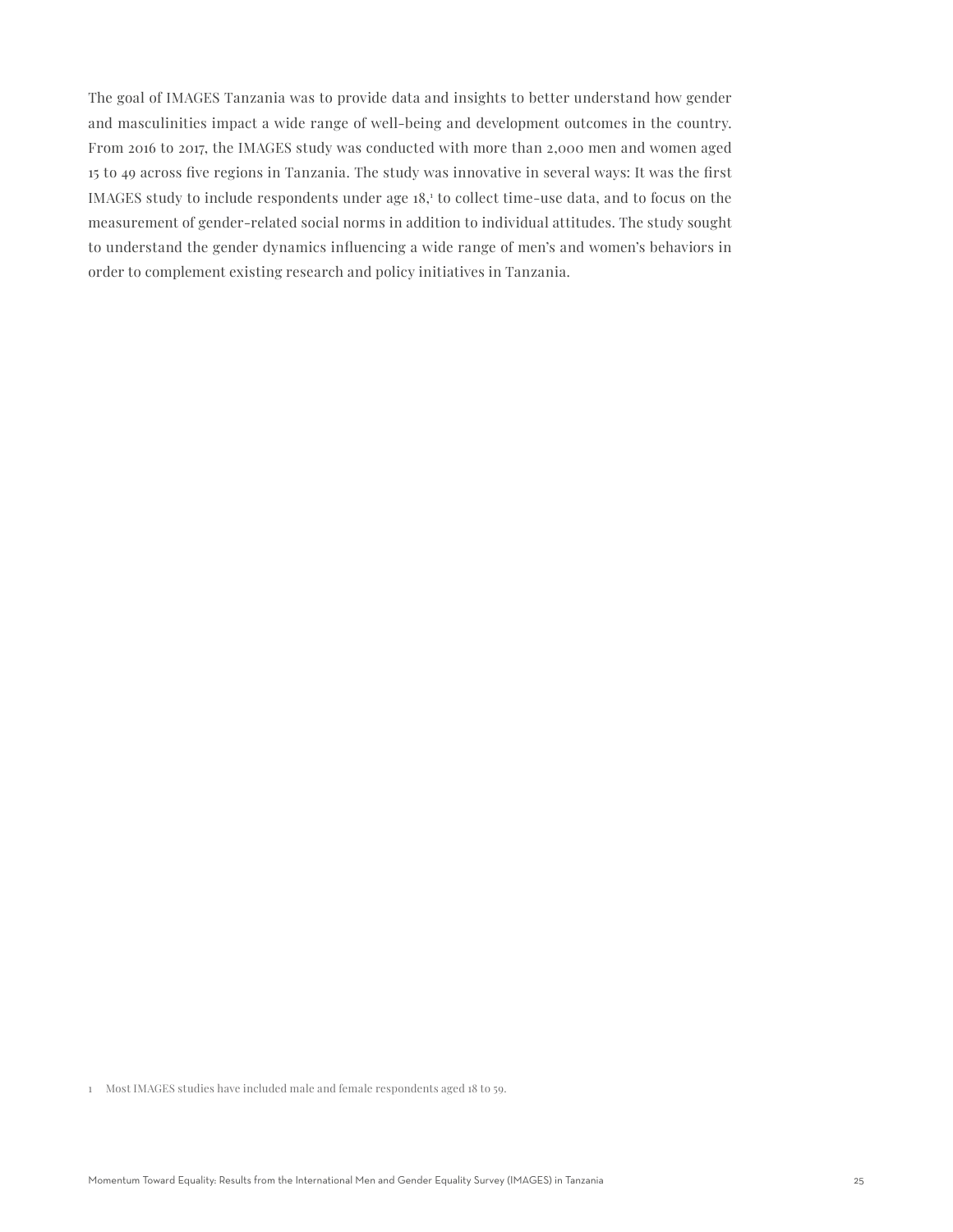# 2. METHODS

IMAGES Tanzania included both a population-based quantitative survey and a qualitative study focused on adolescents and young adults. This section describes the methods used to collect and analyze the data presented in this report.

### 2.1 SURVEY

### **2.1.1 Survey Sample and Coverage**

The quantitative survey included 2,016 respondents (1,008 men and 1,008 women) aged 15 to 49. In order to achieve sufficient statistical power in stratified analyses, adolescent men and women (aged 15 to 19) were oversampled to represent one-third of the total sample size (672 respondents).

#### Figure 2.1.1a.

Map of regions where IMAGES Tanzania was conducted

![](_page_25_Figure_7.jpeg)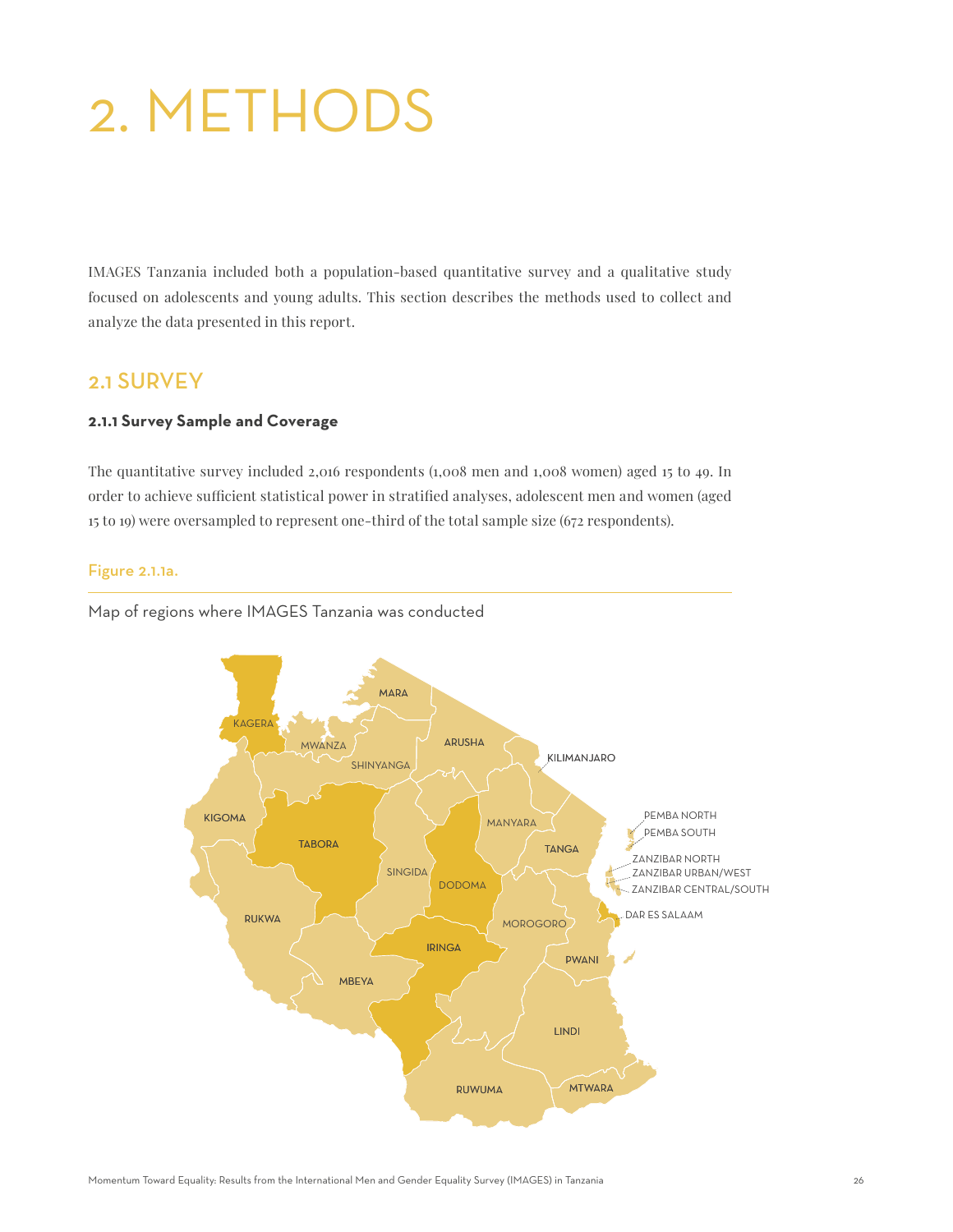The respondents were selected through a multi-stage sampling design. First, five of Tanzania's 31 regions were selected in a manner that represented both geographical spread and diversity based on a number of gender-related indicators. The five regions chosen were Dar es Salaam, Iringa, Dodoma, Tabora, and Kagera.<sup>2</sup> From these five regions, 66 villages/*mtaa*<sup>3</sup> (56 for data collection and 10 for replacement) were randomly selected using probability proportional to size (PPS) sampling. Then, from each of the 66 villages/mtaa, two sub-clusters were randomly selected and assigned to be either "male" or "female," so that a single sub-village/-mtaa would include only male or only female respondents, not both (see Section 2.3, "Ethics and Safety Considerations"). From each sub-village/ mtaa, 18 households were selected using the random walk approach; one eligible respondent per household was then randomly selected from a household listing. Eligibility criteria included age, Kiswahili fluency, and availability for an interview during the field team's stay in the village/mtaa. For a more detailed description of the sampling strategy, contact the authors.

#### **2.1.2 Data Collection Tools**

The survey tools were adapted from previous IMAGES studies for the Tanzanian context and for the research questions of interest, based on inputs from various key stakeholders, as well as insights from the qualitative research. The adapted tools were translated into Kiswahili and back-translated into English. Discrepancies in translation were discussed collaboratively to refine the meaning of each translated item.

Questionnaires, programmed into handheld tablets using Surveybe software, were piloted with 51 male and female adult and adolescent respondents to test the configuration, translation, length, and appropriateness of the questionnaire content. Piloting was also used to test fieldwork procedures with a random selection of households and respondents, as well as replacement protocols. The questionnaire and fieldwork manuals were further refined based on the pilot.

### **2.1.3 Fieldwork**

Data collection took place in November and December 2016, with additional follow-up data collection in June 2017 due to a correction to the original questionnaire routing.4 A total of 2,354 households were visited to reach the target of 2,016 completed interviews (see Table 2.1.3a).

<sup>2</sup> Because the initial five regions were selected purposively, this survey cannot be considered nationally representative. Rather, it is representative of the geographical regions in which it was conducted.

<sup>3</sup> Mtaa is the Kiswahili word for "town quarter," and it is the sampling unit used in urban areas.

<sup>4</sup> In the initial fielding, questions about sexual and reproductive health were incorrectly enabled based on partnership status (i.e., for ever-partnered respondents) instead of sexual-activity status (i.e., respondents who have ever had sex). In June 2017, 455 respondents were revisited in their homes to complete the sexual and reproductive health section.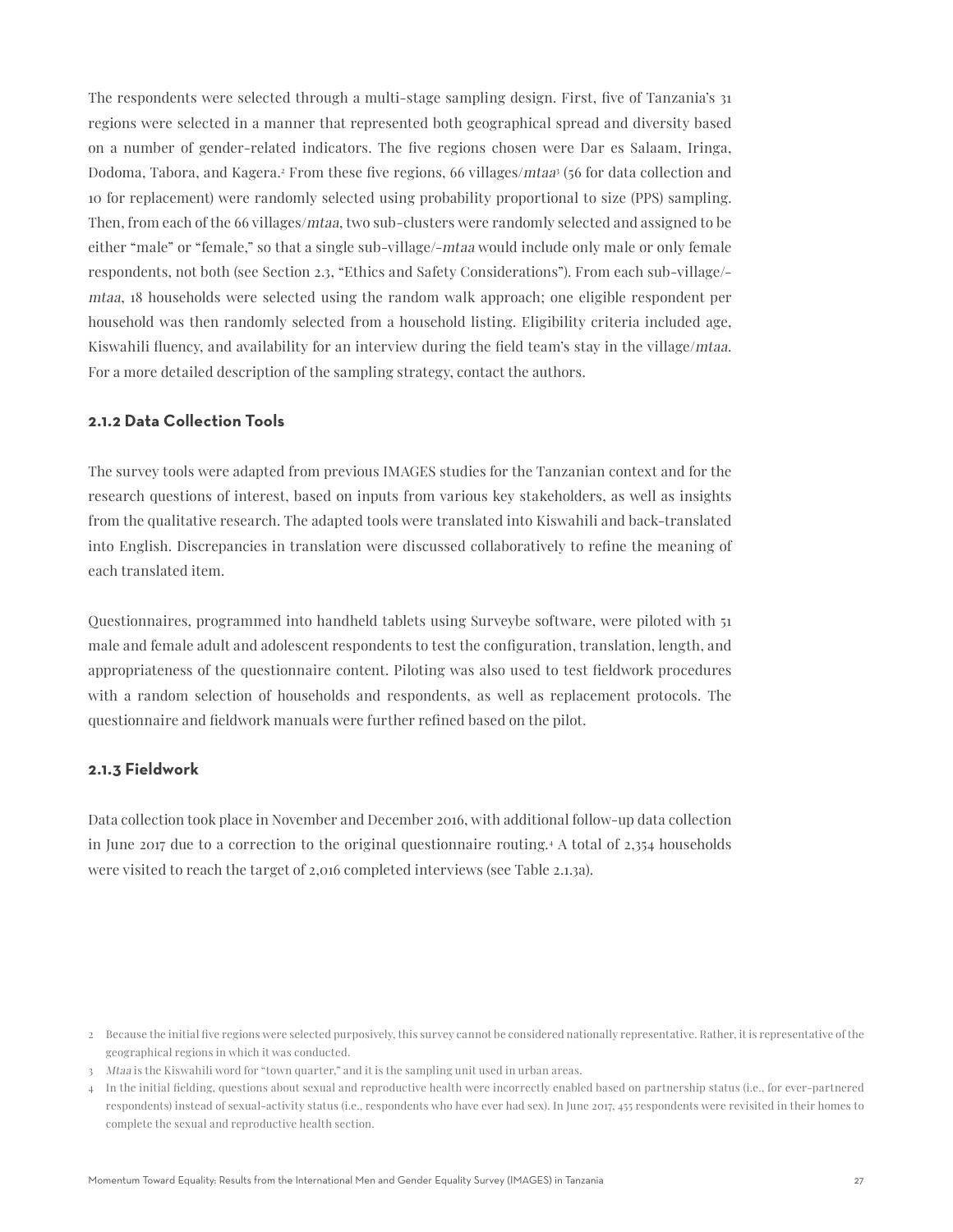#### Table 2.1.3a.

| <b>FINAL INTERVIEW RESULT</b>                             | <b>NUMBER OF ATTEMPTED</b><br><b>INTERVIEWS</b> (n) | PERCENTAGE OF ATTEMPTED<br><b>INTERVIEWS* (%)</b> |
|-----------------------------------------------------------|-----------------------------------------------------|---------------------------------------------------|
| Completed                                                 | 2.016                                               | 85.6%                                             |
| Respondent unavailable /<br>unavailable at scheduled time | 78                                                  | 3.4%                                              |
| Household not eligible                                    | 251                                                 | 10.7%                                             |
| Incomplete                                                | $\overline{2}$                                      | O.1%                                              |
| Refused (household or respondent)                         | 7                                                   | 0.3%                                              |
| <b>TOTAL</b>                                              | 2,354 attempted interviews                          |                                                   |

#### Overview of IMAGES Tanzania interview results

\* Percentages may not total 100 due to rounding.

The interviews were administered by 24 trained interviewers (12 men and 12 women) organized into four same-sex teams led by a same-sex supervisor. All interviews were sex-matched, meaning that male interviewers interviewed male respondents and female interviewers interviewed female respondents. All supervisors and interviewers received extensive training on the questionnaire content; the use of computer-assisted personal interviewing (CAPI) technology and electronic tablets; fieldwork procedures; and the ethics and procedures for conducting research on sensitive topics, including violence. The training also included sessions on gender, violence, and sexual and reproductive health to create awareness and comfort among interviewers, preparing them to administer questions on these topics openly and respectfully.

A range of quality-assurance mechanisms during and after data collection ensured that the data met high-quality standards. Supervisors directly observed interviews during the first days of data collection to reinforce adherence to protocol and good interviewing techniques. Automated routing patterns and customized consistency checks provided immediate feedback to the interviewers on errors, missing responses, and inconsistencies. The data-processing team conducted additional crosschecks and provided ongoing feedback to the field teams. Finally, 11 percent of the total sample was randomly selected for revisits with a short version of the questionnaire, with few discrepancies that were noted and resolved.

#### **2.1.4 Data Analysis**

This report presents descriptive statistics as well as results from bivariate and multivariate analyses. Data were entered and analyzed using Stata 14. Composite variables and scales were constructed as appropriate and are explained in the relevant sections of the report. Statistical tests used include t-tests, analysis of variance, chi-squared tests, and regression models, as appropriate. Detailed multivariate analysis results are not presented in the text but are available from the authors.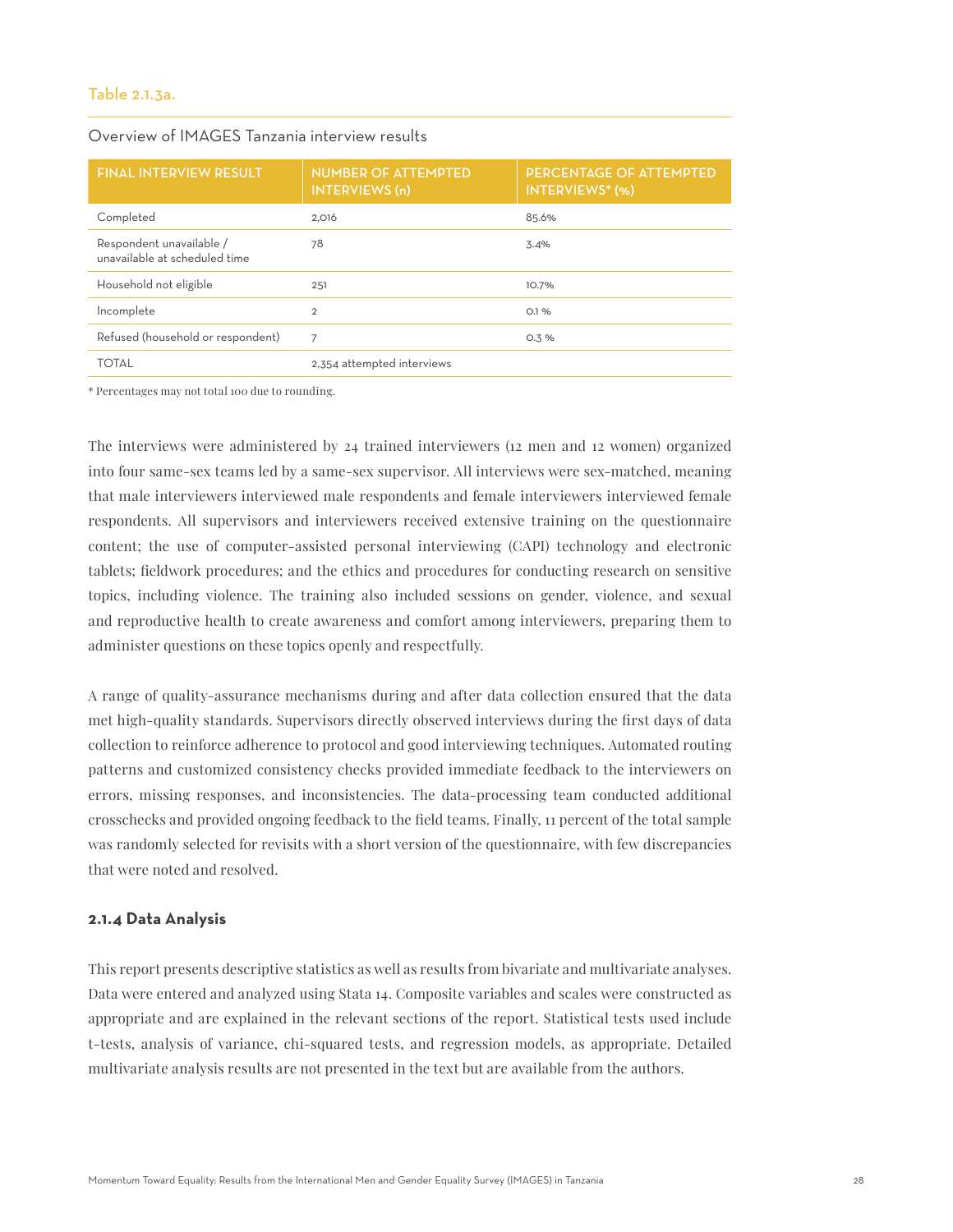The data were weighed using Stata's post-stratification survey setting function to correct for the oversampling of adolescents, using age, gender, and regional population distributions as reported in the 2015-2016 Tanzania Demographic and Health Survey (MoHCDGEC et al., 2016). This report presents weighted data for the full sample and unweighted data when presenting disaggregated data comparing adolescents to adults.

### 2.2 QUALITATIVE RESEARCH

The qualitative study, conducted in partnership with the Institute of Rural Development Planning in Dodoma, included focus group discussions and in-depth interviews with male and female adolescents (aged 15 to 19) and young adults (aged 20 to 24), in eight communities across Dodoma and Kagera (two of the five regions represented in the overall study). This qualitative research focused on understanding the gendered norms and dynamics shaping the lives of Tanzanian adolescents and young adults.

The focus group discussions used activity-based and vignette research methodologies. Each group participated in a time-use reflection activity to compare typical days of men and women their age, and each group discussed three vignettes, which presented fictional anecdotes related to adolescent pregnancy, sexual relationships, condom negotiation, and violence in relationships. The vignettes were developed based on team discussions, a review of relevant and country-specific research, examples of vignettes used by CARE International and the Global Early Adolescent Study,<sup>5</sup> and consultation with social-norm experts; they were refined after piloting.

In-depth individual interviews were conducted with married and unmarried young men and women aged 20 and 21 using semi-structured interview guides. The interviews were designed as "mini" lifehistory interviews, asking participants to reflect on their lives since age 15, including on perceived transitions to adulthood and on changes in family life, relationships, aspirations, expectations, and emotions.

Twenty-four focus group discussions and 16 in-depth interviews were conducted between August and December 2016. Focus group discussions were conducted in urban and rural settings in Dodoma and Kagera, separated by gender and age (15 to 19 and 20 to 24) to foster more open communication; each group had an average of seven to eight participants. In-depth interviews were conducted in urban and rural communities in Dodoma only. In total, nearly 200 adolescent and young men and women participated in the interviews and focus groups.

<sup>5</sup> For more information on the vignettes used in the Global Early Adolescent Study, see: www.geastudy.org.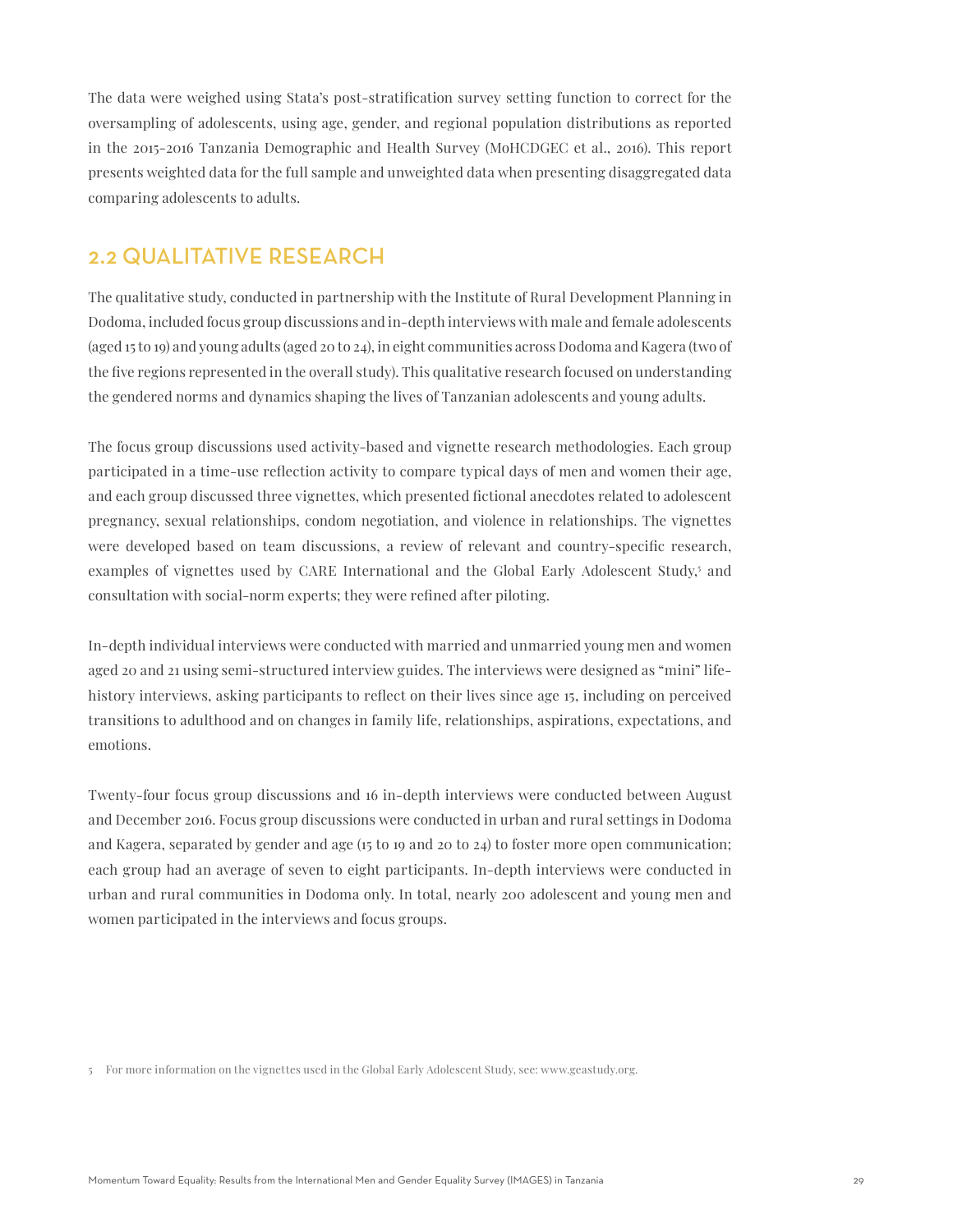Participants were recruited for the study through a multi-stage process. First, eight communities in Dodoma and Kagera were purposively selected to capture urban and rural areas. The research team then approached local leaders in the selected communities to inform them of the study and to request permission and support in recruiting and conducting interviews and focus group discussions. Local leaders referred the team to possible participants, as well as to other community stakeholders who helped with recruitment. The research team leader and community mobilizer — a trusted individual from the respective community — visited households identified in the list of potential participants to invite them to participate in the focus group discussions and in-depth interviews.

Focus group discussions and interviews were conducted in Kiswahili by a team of four trained qualitative researchers from the Institute of Rural Development Planning, who were sex-matched to the participants and supervised by an experienced senior gender researcher. The team received additional training on the study tools, as well as on gender, social norms, and research ethics. For all focus group discussions, the research team recorded the discussions with permission, transcribed them, and translated them into English. The senior researchers reviewed the transcripts for accuracy and completeness.

#### **2.2.1 Data Analysis**

Local and international teams conducted thematic analysis of the data. After an initial review of a sample of transcripts, the team jointly developed a codebook over the course of two in-person workshops, further refining it as additional transcripts were coded to develop a final codebook. A selection of the data was then analyzed using QDA Miner Lite 2.0.1, with additional analysis planned for future dissemination. This report presents overall themes and quotes from the initial analysis.

# 2.3 ETHICS AND SAFETY CONSIDERATIONS

The research team obtained ethical approval for both components of the study from the Tanzania Commission for Science and Technology, with support from partners from IRDP and EDI. The team obtained and recorded informed consent from all participants, who were assured that participation was voluntary and that they could refuse to answer any question or terminate the interview at any point. Parental consent was required for respondents under age 18, and the respondent's informed consent was then sought in private. Only minors living on their own or considered the "head of household" (e.g., married, running their own household, or not living with parents) were administered informed consent directly without parental approval.

The research team followed standard ethical procedures for research on intimate partner violence as outlined by the World Health Organization (2001). For the survey, men and women were sampled from different sub-clusters to avoid interviewing men and women from the same communities, thereby reducing the likelihood they would alert others to the content of the study. Interviewers carried out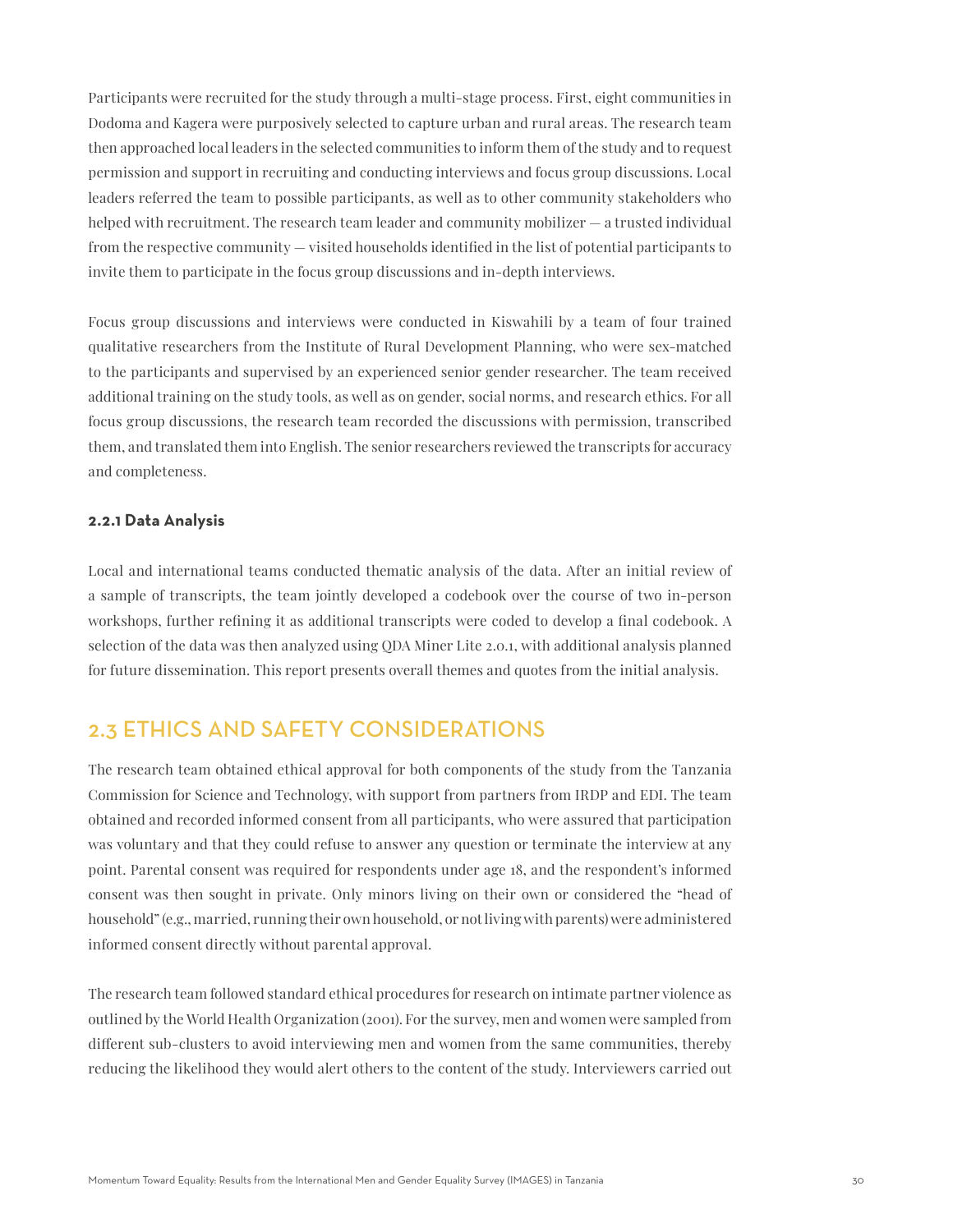the interviews in private, quiet spaces (only children younger than 2 were allowed). Warning labels to the interviewer to confirm privacy were programmed into the most sensitive sections of the interview. Interviewers offered all survey participants a list of relevant services in their area, including health clinics and social welfare offices. Interviewers participated in sessions led by a trained mental health professional about vicarious trauma and self-care methods for researchers of sexual and intimate partner violence before and after data collection, and they were able to seek additional individual support as needed. Supervisors received additional training in conducting debriefing sessions and supporting the health and well-being of their teams.

Finally, survey data files were encrypted, and thus third parties (including interviewers) could not access any study-related information at any point during the project.

### 2.4 LIMITATIONS AND CHALLENGES

While the study aimed for broad geographic representation, budget and logistical constraints limited the quantitative sample to five regions; thus, the survey is not representative of the entire country. The sample size also limits the possibility for in-depth regional analyses of the data. In addition, certain experiences or behaviors were too infrequent in the sample of adolescents to allow for meaningful analysis (e.g., the small number of adolescent parents).

Given the wide range of gender-related topics covered in IMAGES, as well as the rich diversity in traditions and experiences across communities in Tanzania and the population-based nature of the sample, this report cannot address (or address in sufficient depth) several priorities of government and civil society stakeholders. These include female genital cutting, early and forced marriage, and the experiences of people living with HIV and AIDS. Readers of this report are encouraged to apply the gender and masculinities lens that IMAGES provides to new and existing research, programming, and advocacy efforts in these areas.

Finally, there is a risk that participants responded in what they perceived as socially desirable ways, particularly around violence and sexuality. In anticipation of these challenges, data collectors received thorough training, as previously described. While IMAGES draws on years of testing various ways to minimize social desirability bias and maximize the comfort of men and women answering sensitive questions, these are challenges faced by any survey research on such topics. Presenting the broad range of both attitudinal and behavioral data from IMAGES, as reported by both men and women and as enhanced by the qualitative data, helps mitigate this concern and provide a comprehensive picture of gender relations and masculinities in Tanzania.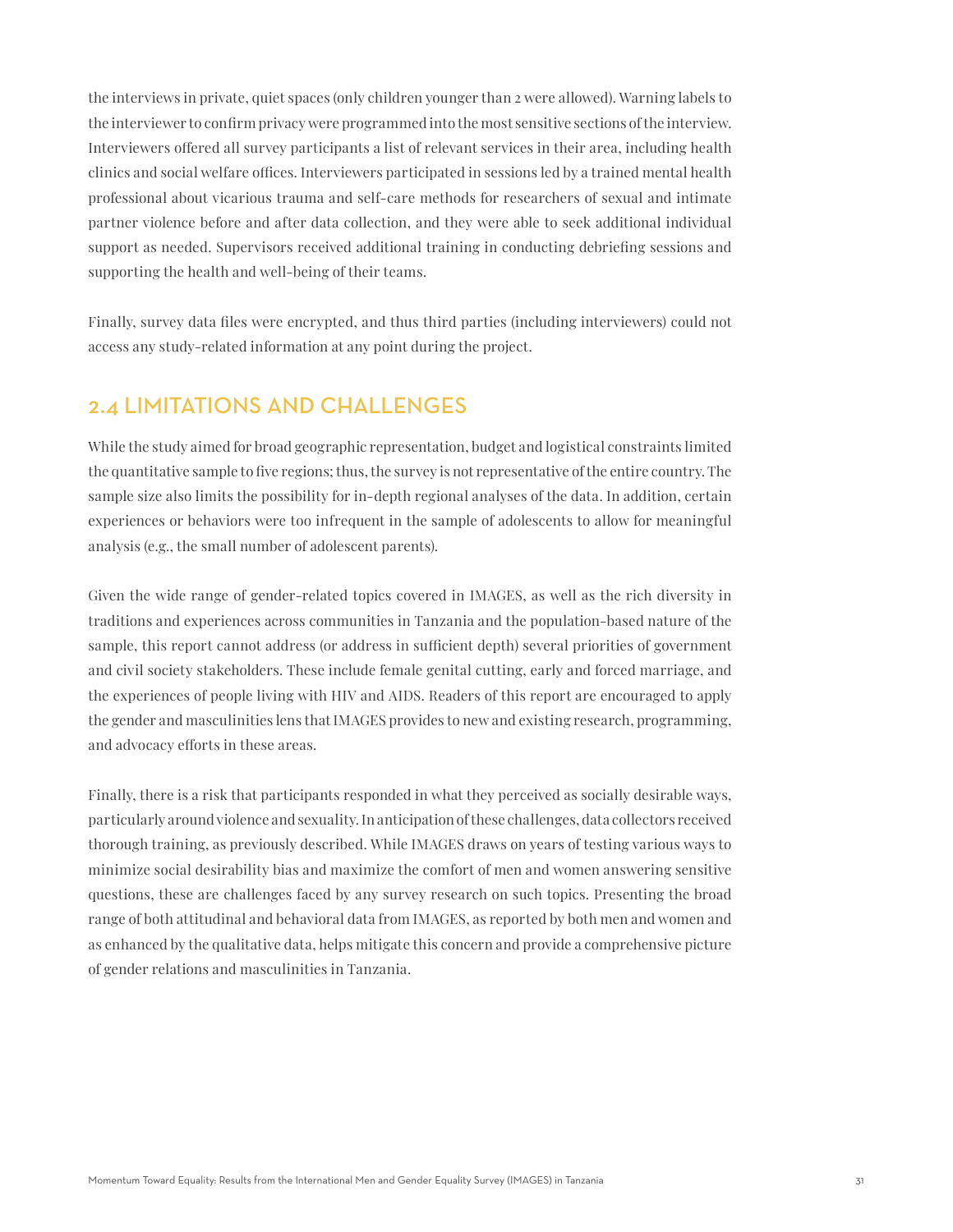![](_page_31_Picture_0.jpeg)

# PART II **FINDINGS**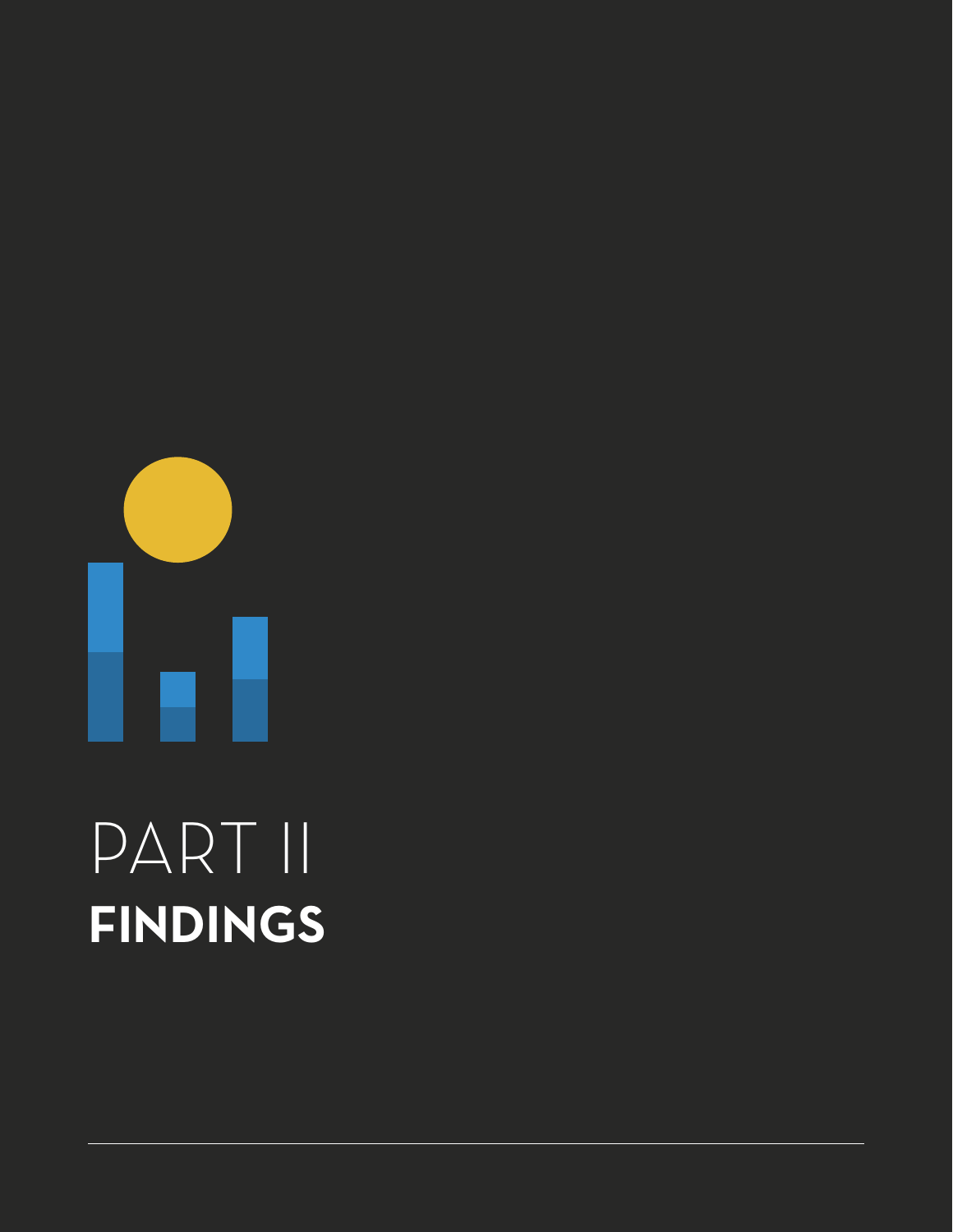# 3. SAMPLE BACKGROUND AND **CHARACTERISTICS**

Table 3.1a provides a general overview of the demographic characteristics of the men and women surveyed, presented as weighted percentages and counts of the full sample. The average age was 27.0 years old for women and 26.6 years old for men. Education level was generally low, especially for women, with nearly 80 percent of women and 66 percent of men reporting no formal schooling or completion of only primary education. Younger participants — both male and female — were generally more educated: 9 to 11 percent of those aged 25 and older had no formal schooling compared to less than 5 percent of those younger than 25. Approximately 60 percent of participants identified as Christian, one-third as Muslim, and a small proportion as belonging to other groups, including indigenous religions or no religion (atheist or agnostic). Over 85 percent of men and women declared that religious beliefs are very important to the way they live.

Forty-six percent of men and 59 percent of women were married or cohabitating at the time of the survey. Marriage and cohabitation patterns varied substantially by gender and age: Among adolescents aged 15 to 19, only 3 percent of men and 13 percent of women were married or cohabitating, compared to 64 percent of men and 72 percent of women in the rest of the sample (aged 20 to 49). Similarly, while in the overall sample three-quarters of women and almost half of men had children, only 1 percent of adolescent men  $(n=4)$  and 14 percent of adolescent women reported having a child.

Similar proportions of men and women  $-8i$  percent of men and  $84$  percent of women  $-$  reported being employed in the three months prior to the survey, mostly on their family farms or businesses. Participation in wage employment, while low overall, was highly gendered: More than double the proportion of men than women worked for a wage (11 percent versus 4 percent). More women than men said that their work situation was mostly stable (55 percent versus 46 percent).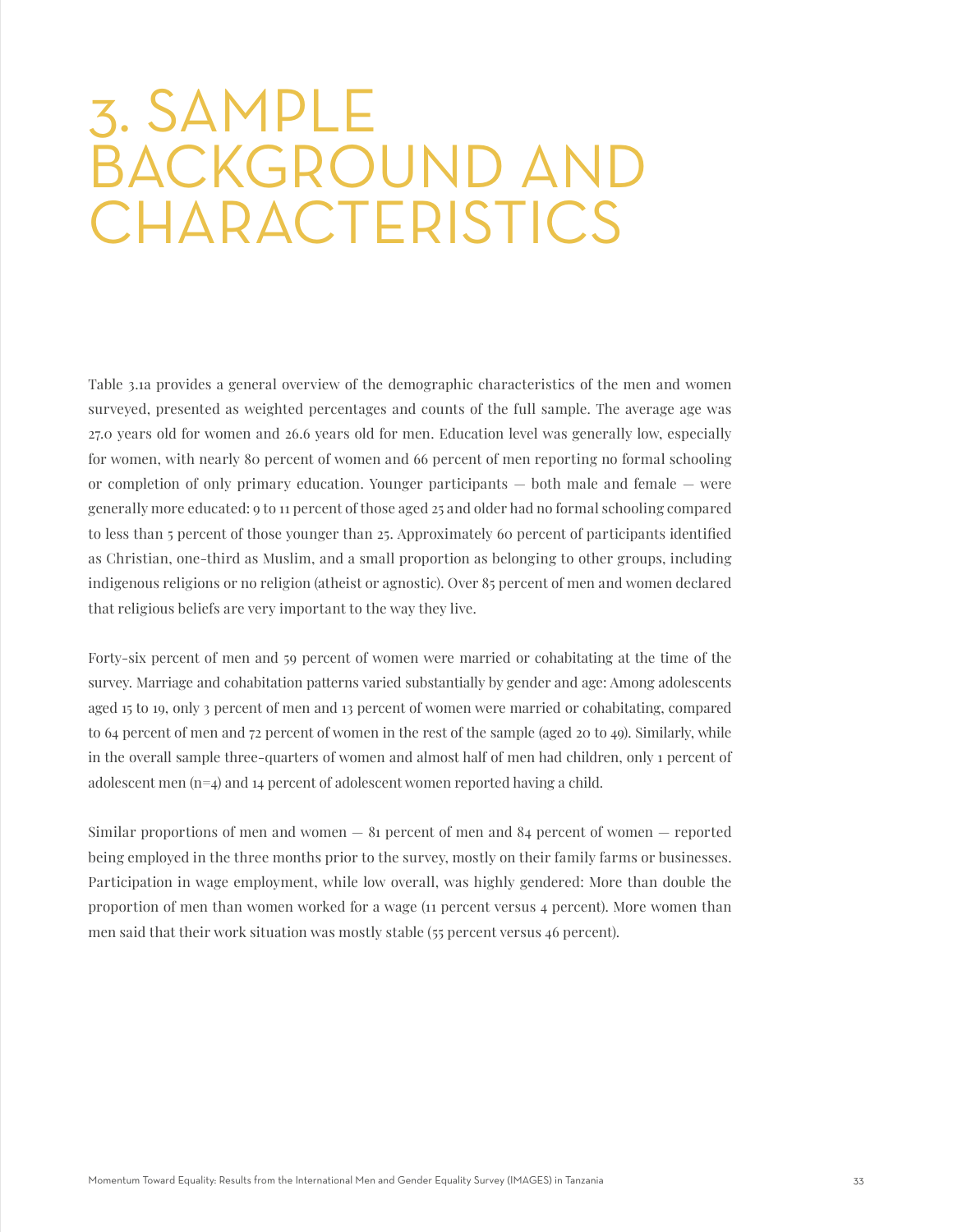### Table 3.1a.

Background characteristics of survey respondents (weighted data)\*

|                                                                                                                 | <b>MEN</b> |            | <b>WOMEN</b> |              |
|-----------------------------------------------------------------------------------------------------------------|------------|------------|--------------|--------------|
|                                                                                                                 | $\%$       | n          |              | n            |
| Age                                                                                                             |            |            |              |              |
| 15-19                                                                                                           | 28.3%      | 286        | 21.3%        | 215          |
| $20 - 24$                                                                                                       | 20.8%      | 210        | 17.4%        | 175          |
| $25 - 34$                                                                                                       | 26.2%      | 264        | 31.1%        | 314          |
| 35-49                                                                                                           | 24.6%      | 248        | 30.2%        | 304          |
| Residence                                                                                                       |            |            |              |              |
| Urban                                                                                                           | 39.3%      | 396        | 39.3%        | 396          |
| Rural                                                                                                           | 60.7%      | 612        | 60.7%        | 612          |
| Education <sup>6</sup>                                                                                          |            |            |              |              |
| No formal schooling                                                                                             | 5.6%       | 57         | 9.2%         | 93           |
| Primary (up to Standard 8 + vocational)                                                                         | 60.3%      | 608        | 69.0%        | 696          |
| Secondary (up to Form 6 + vocational)                                                                           | 31.6%      | 318        | 20.5%        | 206          |
| Beyond secondary (ordinary diploma and/or university)                                                           | 2.4%       | 24         | 1.2%         | 12           |
| Adult education                                                                                                 | O.1%       | T          | O.1%         | $\mathbf{I}$ |
| Current relationship status                                                                                     |            |            |              |              |
| No relationship/single                                                                                          | 35.1%      | 354        | 26.2%        | 264          |
| Married (traditional)                                                                                           | 24.7%      | 249        | 30.2%        | 305          |
| Married (legal)                                                                                                 | 16.8%      | 170        | 25.3%        | 255          |
| Has partner, living together                                                                                    | 4.7%       | 48         | 3.9%         | 39           |
| Has partner, not living together                                                                                | 18.7%      | 188        | 14.3%        | 144          |
| Has children                                                                                                    | 47.0%      | 473        | 74.5%        | 751          |
| Employment status in last three months                                                                          |            |            |              |              |
| Employed for wage                                                                                               | 10.6%      | 107        | 4.4%         | 44           |
| Working on own family farm/business                                                                             | 70.4%      | <b>710</b> | 79.4%        | 801          |
| Not employed                                                                                                    | 5.2%       | 53         | 7.1%         | 72           |
| Student                                                                                                         | 13.2%      | 133        | 8.4%         | 84           |
| Unable to work                                                                                                  | 0.6%       | 6          | O.7%         | 7            |
| Employment situation is mostly stable<br>(% of those employed in last three months who agree or strongly agree) | 45.6%      | 389        | 55.1%        | 486          |

\* Percentages may not total 100 due to rounding.

6 Respondents were asked about their highest completed grade/standard in school and offered a list of 22 grades, extracted from the Basic Education Statistics (BEST) 2010 Report (Tanzania Ministry of Education and Vocational Training) and adapted during piloting to include Standard 8 (a grade eliminated in 1967 that older respondents could have attended) and the intermediate categories "primary + vocational course," "Form 4 + vocational course," and "Form 6 + vocational course." Educational attainment was then recoded into five categories adapted from BEST: no formal schooling, primary (up to Standard 8 + vocational course), secondary (ordinary and advanced — up to Form 6 + vocational course), and beyond secondary (ordinary diploma and university). The category "adult education" was kept separate, as it does not fall into any of the previous categories.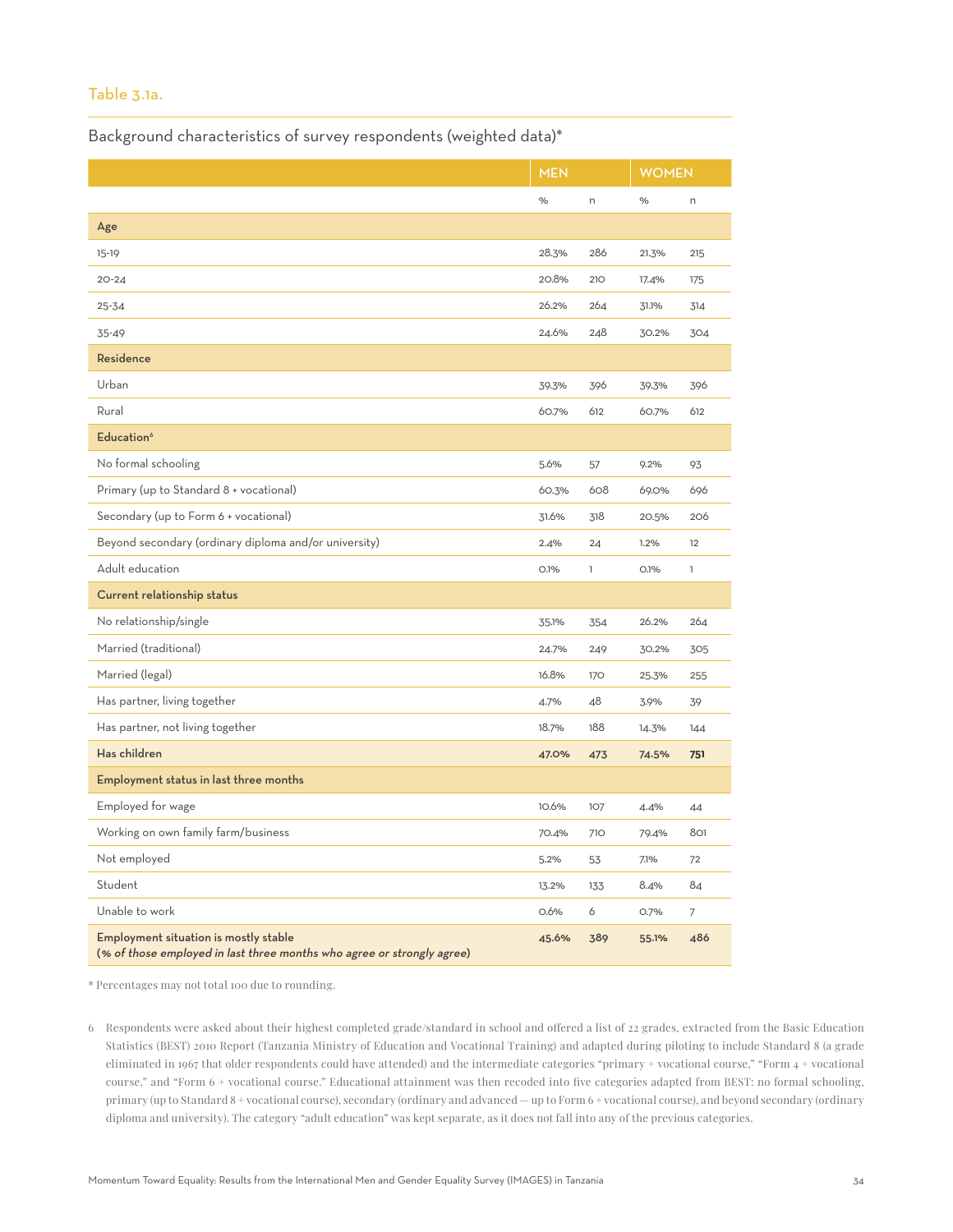### Table 3.1a. Continued

Background characteristics of survey respondents (weighted data)\*

|                                                     | <b>MEN</b> |     | <b>WOMEN</b> |     |
|-----------------------------------------------------|------------|-----|--------------|-----|
|                                                     | $\%$       | n.  | $\%$         | n   |
| Religion                                            |            |     |              |     |
| Christian                                           | 60.4%      | 609 | 61.4%        | 619 |
| Muslim                                              | 35.5%      | 358 | 33.0%        | 332 |
| Other (including indigenous religions, no religion) | 4.1%       | 41  | 5.7%         | 57  |

\* Percentages may not total 100 due to rounding.

Generally, participants reported high levels of economic difficulty  $-$  50 percent of men and  $44$ percent of women reported that their household has some or great difficulty making ends meet. Approximately 40 percent of men and nearly half of women are only sometimes (versus often or always) able to afford basic items such as food and shelter, and only 10 percent or fewer of men and women reported always being able to afford important expenses such as clothing, health insurance, or school fees. Economic stress is evident among respondents: 72 percent of women and 73 percent of men (79 percent and 80 percent, respectively, among the adult subsample) agree or strongly agree that they are frequently stressed or depressed because of not having enough work or income.

Finally, there is evidence of gendered patterns of media exposure in the sample. While 45 percent of men reported reading newspapers or magazines at least once a week or nearly every day, 77 percent of women reported infrequently (less than once a week) or never consuming these media. About 15 percent more men than women reported listening to the radio almost every day (58 percent versus 43 percent). Internet access is low, and lower for women than for men: 86 percent of women and 70 percent of men had never accessed the Internet. Additionally, there are significant differences in media exposure between those residing in urban and rural settings, with much higher frequency of exposure to all types of media (with the exception of radio) in urban centers.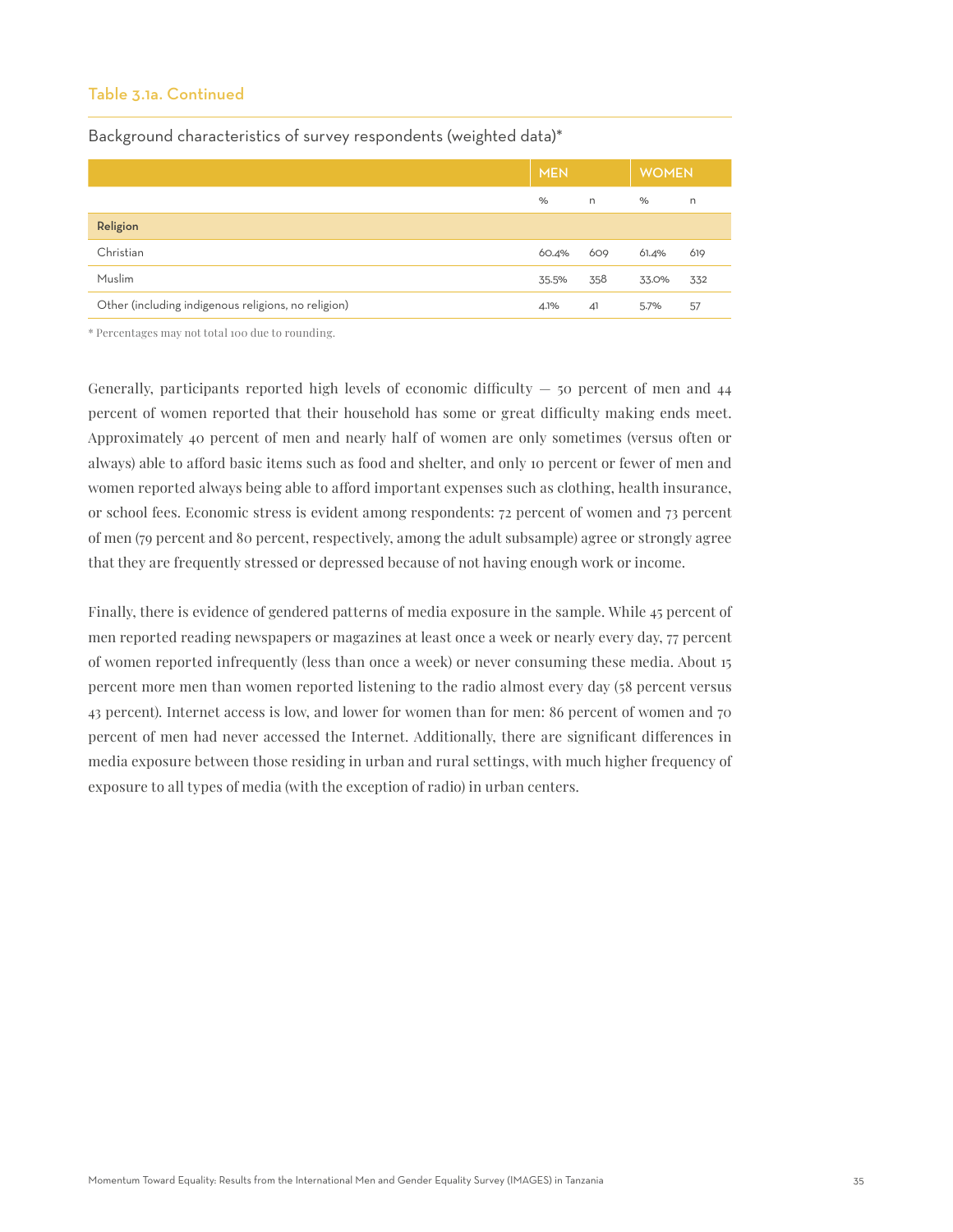# 4. GENDER ATTITUDES

Attitudes and norms about gender — ideas about what is appropriate or typical for men or for women — shape and influence men's and women's daily lives, from their household responsibilities to contraceptive use, the prevention of HIV and sexually transmitted infections (STIs), and use or experiences of violence (Pulerwitz & Barker, 2008; Barker et al., 2011; Levtov et al., 2014; Fleming et al., 2015). This section explores what ordinary men and women think about gender equality in general — as well about gendered roles and dynamics in their homes, in their communities, and in public life — by asking participants to indicate their level of agreement or disagreement with a set of statements about gender equality and gender relations.7

# 4.1 ATTITUDES ABOUT GENDER EQUALITY AND GENDERED ROLES AND DYNAMICS

In general, most men and even more women reject a zero-sum view of equality. Only 21 percent of men and 16 percent of women feel that "more rights for women means that men lose out," and less than 18 percent of men and only 13 percent of women feel that when women work they are taking jobs away from men.

Men and women are less supportive of equality, however, when it comes to day-to-day gender relations across several domains: gender roles in the household, power and decision-making, violence against women, sexuality and reproduction, and attitudes about sexual orientation and diversity (see Table 4.1a). While men and women reported very similar attitudes across certain statements and domains, women were much more likely to support the gendered division of labor in the home, as well as slightly more likely to support statements related to minimizing family conflict. Men, on the other hand, were much more likely to uphold their role as decision-makers, to support intimate partner violence, and to agree that men needed more sexual partners.

Specifically, in terms of household gender roles, larger proportions of women than men believe that a woman's most important role is to take care of the home and cook for the family (71 percent of women compared to 63 percent of men), that women are primarily responsible for the daily caregiving of children (62 percent compared to 55 percent), and to a lesser extent, that men's participation in these tasks is shameful (30 percent compared to 27 percent).

<sup>7</sup> These items were adapted from the Gender Equitable Men (GEM) Scale developed and validated by Promundo and the Population Council in 2008 and widely used in research and program evaluation around the world (Pulerwitz & Barker, 2008), as well as from other relevant surveys.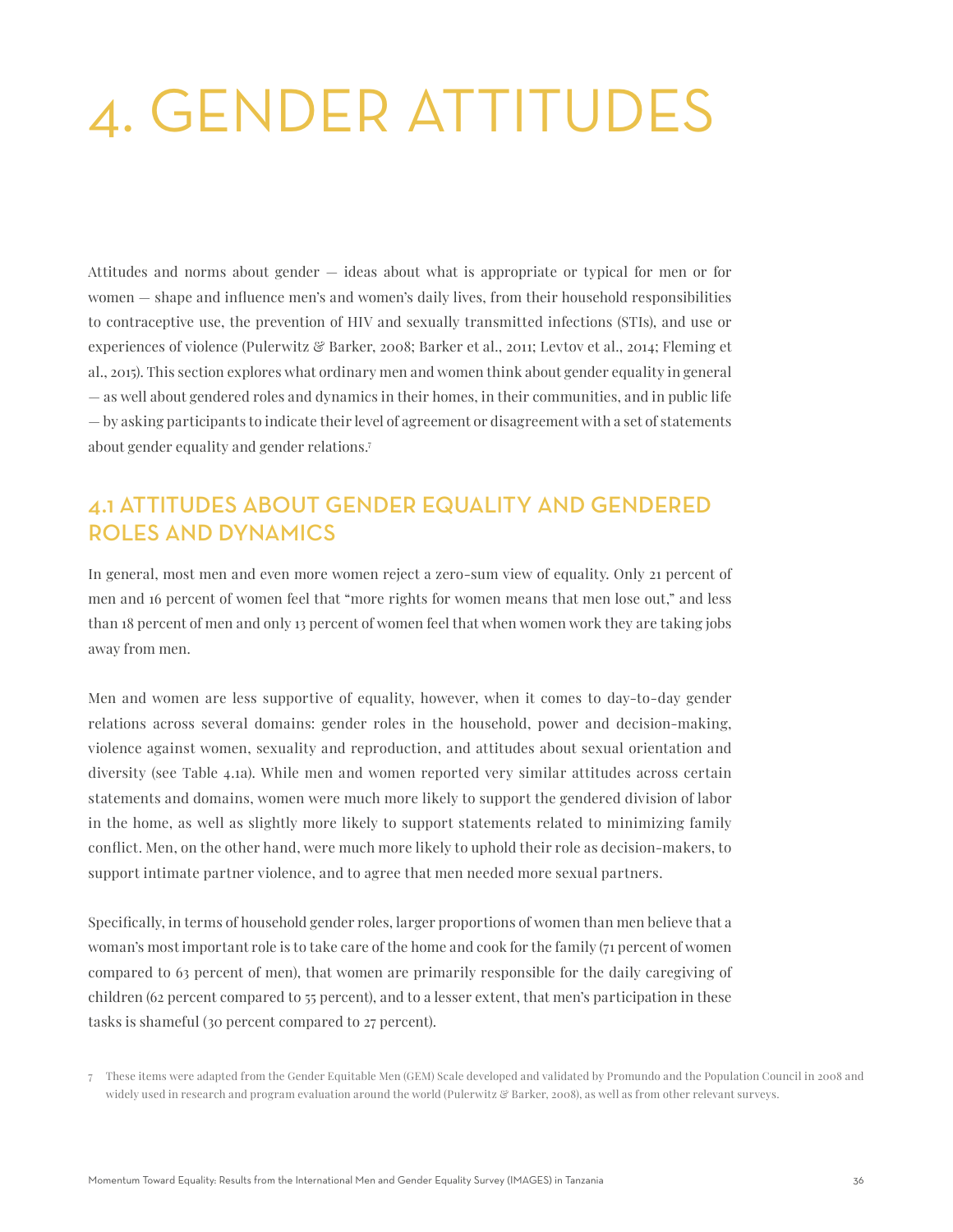Men are also more likely than women to agree that there are times when a woman deserves to be beaten (33 percent compared to 21 percent), although slightly more women than men feel that women should tolerate violence to keep their family together and that violence is a private matter in which others should not interfere. Given the high rates of intimate partner violence in Tanzania, as reported in this and other studies, addressing violence-supportive attitudes — which contribute to both normalizing violence and making it difficult to respond to — should be a priority. Attitudes, norms, and experiences of violence are discussed further in Section 9.

#### Table 4.1a.

Percentage of respondents who agreed or strongly agreed with each statement about gender roles and relations (weighted data)

|                                                                                                                                 | <b>MEN</b> | <b>WOMEN</b> |
|---------------------------------------------------------------------------------------------------------------------------------|------------|--------------|
| Gender roles in the household                                                                                                   |            |              |
| I believe a woman's most important role is to take care of the home and cook for<br>the family.*                                | 63.0%      | 70.5%        |
| I think changing diapers, giving baths to children, and feeding children are the<br>mother's responsibility, not the father's.* | 54.7%      | 62.3%        |
| I think it is shameful when men engage in caring for children or other domestic<br>work.*                                       | 27.1%      | 30.2%        |
| Power and decision-making                                                                                                       |            |              |
| I think that a man should have the final word about decisions in the home.*                                                     | 65.6%      | 51.5%        |
| A woman does not have the right to challenge her man's opinions and decisions,<br>even if she disagrees with him.*              | 26.7%      | 30.9%        |
| Violence against women                                                                                                          |            |              |
| I think there are times when a woman deserves to be beaten.*                                                                    | 32.7%      | 21.0%        |
| I believe that a woman should tolerate violence to keep the family together.*                                                   | 39.4%      | 43.8%        |
| I think violence between a husband and a wife is a private matter and others<br>should not interfere.*                          | 27.0%      | 31.3%        |
| Sexuality and reproduction                                                                                                      |            |              |
| I think a man needs more than one sexual partner even if they already have a<br>partner.*                                       | 17.5%      | 11.4%        |
| It is a woman's, not a man's, responsibility to avoid getting pregnant.*                                                        | 34.9%      | 33.6%        |
| Sexual orientation and diversity                                                                                                |            |              |
| I would never have a gay friend.                                                                                                | 92.2%      | 88.6%        |
| I would be ashamed if I had a homosexual son.                                                                                   | 90.7%      | 91.1%        |
| Gender attitude composite score: Mean (standard deviation, SD)<br>Range: 0-3; higher scores indicate more equitable attitudes   | 1.62(0.4)  | 1.69(0.4)    |

\* Item used to construct the Tanzania gender attitudes scale.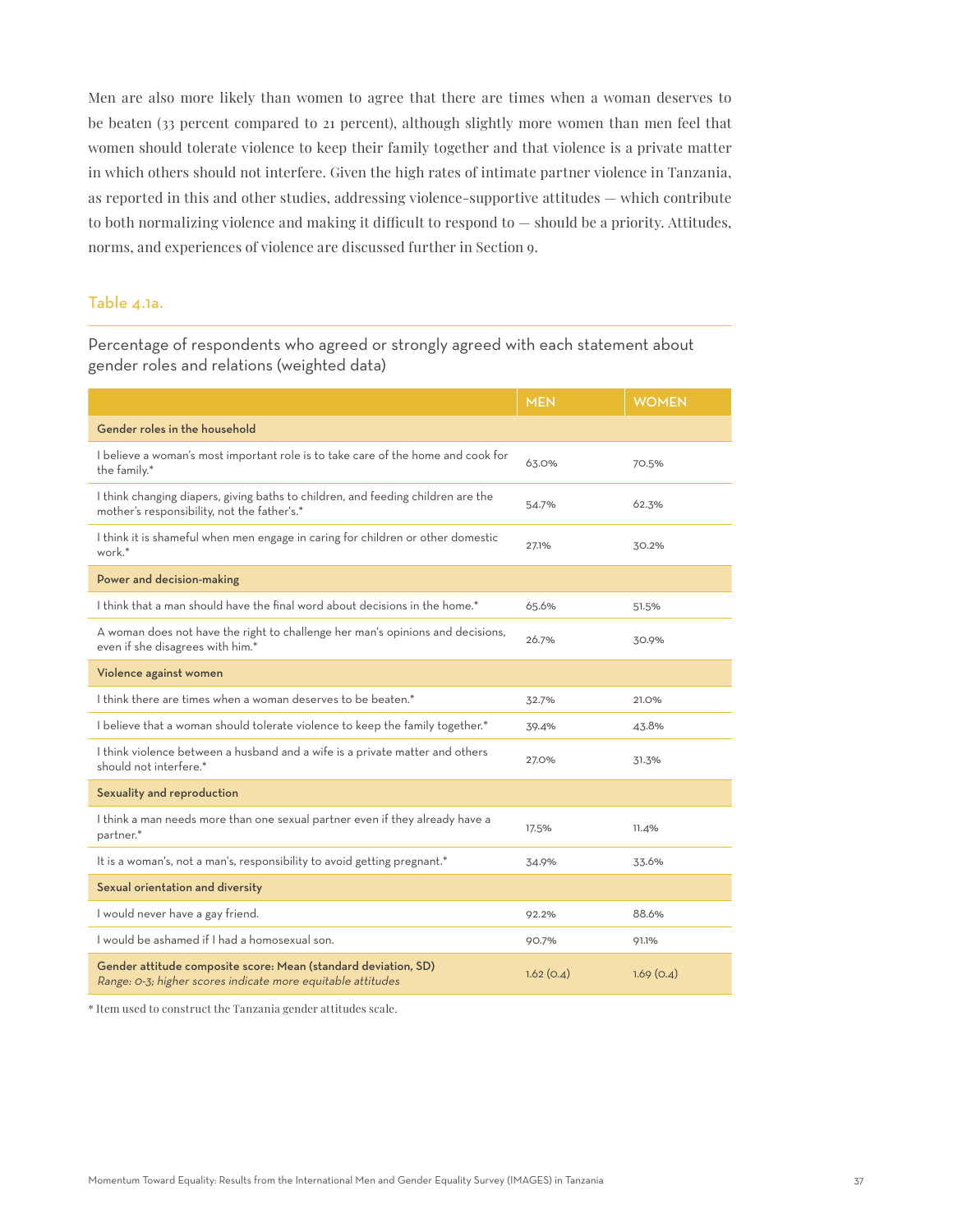Over one-third of both men and women believe that avoiding pregnancy is a woman's responsibility and not a man's. However, the majority of respondents disagree with this statement, suggesting that they view family planning as a joint responsibility between men and women. The respondents, particularly women, generally do not support the idea that men "need" more than one sexual partner — less than one in five men and about one in 10 women agree with this statement.

Finally, the survey included two questions about acceptance of diverse sexual orientations, a highly debated topic in this context, but an important component in moving towards a more genderequitable society. Homophobia is widespread among both men and women: About 90 percent of respondents said that they would not have a gay friend and that they would be ashamed if they had a gay son, with little difference between men and women and across age groups.

# GENDER ATTITUDES AND GENDERED RESPONSIBILITIES: PERSPECTIVES OF ADOLESCENTS AND YOUNG ADULTS

A time-use activity as part of the focus group discussions among adolescents and young adults highlights the extent to which household work and childcare remain the central responsibility of women. The activity incorporated discussions around the time spent on various activities that adolescent and young men and women in this age group engage in, consistently finding that men spend the majority of their time attending school and studying, working outside the home, and engaging in physical exercise and recreational activities, while women spend the majority of their time working inside the home. Adolescent and young men did report participating in household work, but this most commonly revolved around chores outside the house, including feeding or fetching water for animals, working in gardens or on land, and collecting firewood; household work designated

for adolescent and young women was confined to the home and included cleaning the compound, preparing meals, and washing clothes.

While some respondents indicated household task-sharing among adolescent and young men and women, men who discussed engaging in household work (e.g., making tea or washing school uniforms) typically did it solely for themselves, while women were expected to undertake household responsibilities on behalf of all family members. Discussions around gendered division of responsibilities were rooted in gender norms and stereotypes. While cultural expectations mandate that girls become good wives and mothers, boys are expected to be the providers and hence are pushed to pursue their education and engage in income-generating activities, as these two young men described: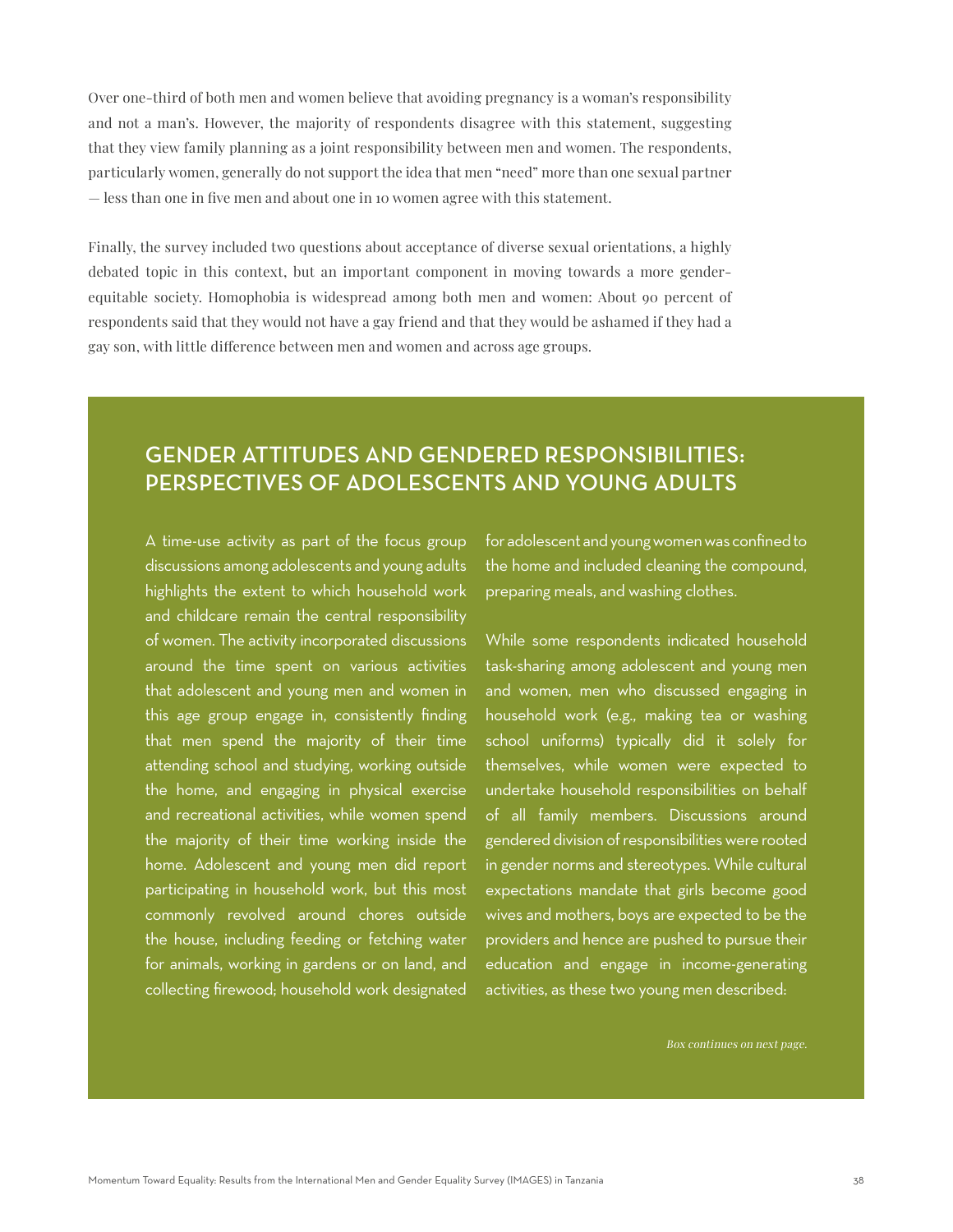**"Boys have to think how to run the family while a woman is working to prepare food for her husband when he returns home from daily activities."**

FOCUS GROUP DISCUSSION PARTICIPANT, YOUNG MAN AGED 20 TO 24, RURAL TANZANIA

**"Women work to raise children at home while men are engaged in various activities to get food and other needs to their families."**

FOCUS GROUP DISCUSSION PARTICIPANT, YOUNG MAN AGED 20 TO 24, RURAL TANZANIA

Respondents recognized that these gendered responsibilities affect girls' aspirations and options around schooling and paid work:

> **"The expectation of most of the girls is to get married, so this may also affect school life as well as employment. Why should they study hard if they know they will get married to men who will take care of them? Why should they not concentrate on housework which they will do when married?"**

FOCUS GROUP DISCUSSION PARTICIPANT, ADOLESCENT WOMAN AGED 15 TO 19, URBAN TANZANIA

Two-thirds of adolescent men and about half of adolescent women surveyed agree that a man should have the final word about decisions in the home, and 31 percent of adolescent women and 27 percent of adolescent men agree that a woman does not have the right to challenge

these decisions if she disagrees. While fewer adolescent women than men support men's dominance in household decisions, their similar responses on whether a woman should be able to challenge these decisions may be a reflection of their lived realities.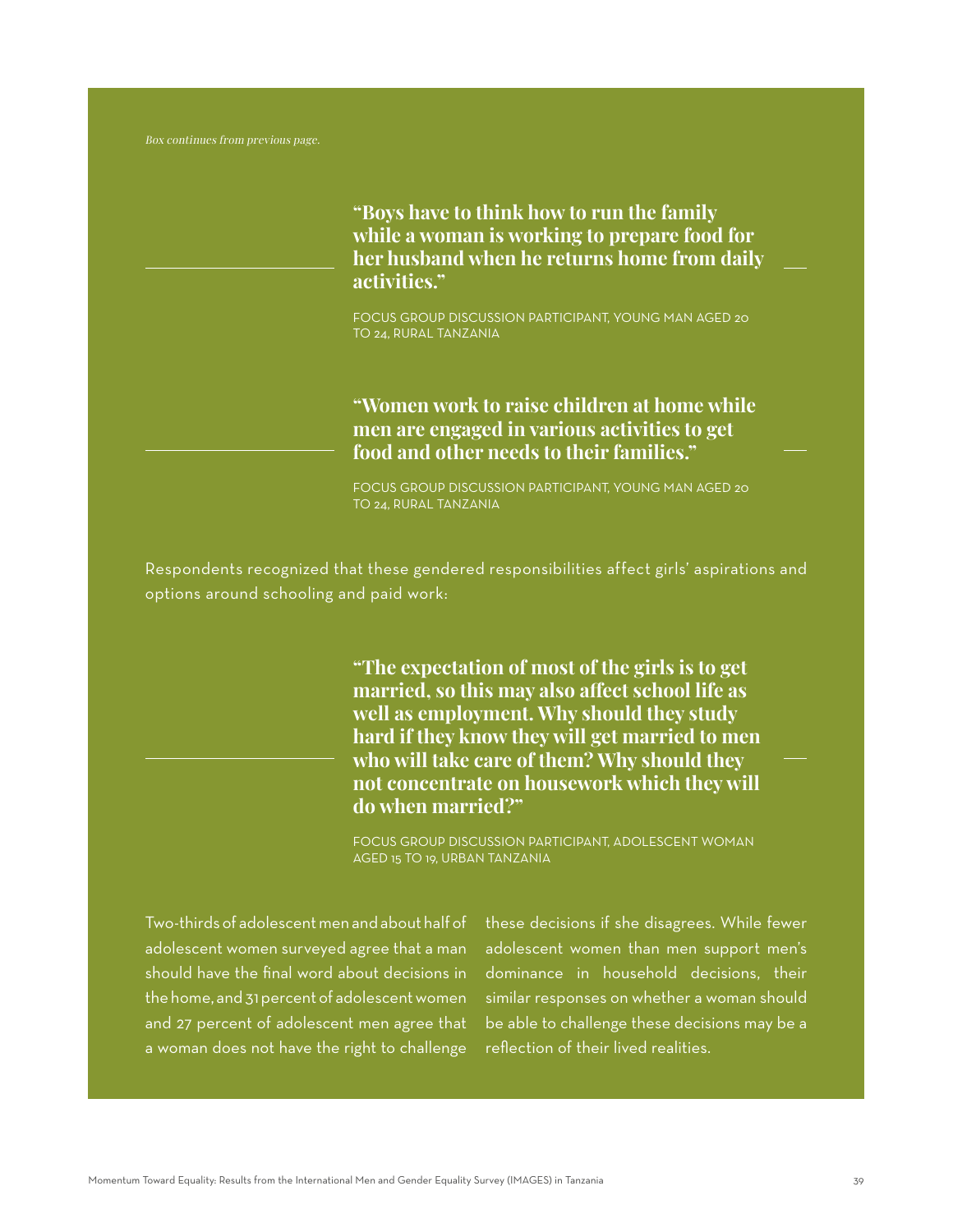To further explore gender attitudes across multiple domains, the analysis team constructed a gender attitudes scale (adapted from the Gender Equitable Men, or GEM, Scale) from a selection of the attitudinal items in Table 4.1a and validated it for the Tanzanian context.8 The gender attitudes scale consisted of 10 items measuring attitudes related to gender roles, sexuality, violence, and caregiving, noted with an asterisk in Table 4.1a. The scale was constructed as a continuous variable representing the mean across responses to the 10 items, scored on a range from 0 to 3, with higher scores signaling more equitable attitudes.<sup>9</sup> Men and women had similar mean scores, with slightly higher (more equitable) scores for women (1.62 for men and 1.69 for women).

Previous research has shown that men's and women's attitudes are shaped by their background and childhood experiences (Levtov et al., 2014). Using sex-specific multivariate regression models, the research team examined the association between respondents' demographic characteristics and gendered childhood experiences and their gender attitude scores. In the Tanzanian sample, education and more equitable childhood home environments contributed to more equitable attitudes, particularly for men. Women who were older, were more educated, lived in urban settings, and had more educated fathers had more equitable attitudes. Growing up in an equitable home was even more important for shaping men's attitudes: Men who had more equitable attitudes were more educated, were urban, had mothers who worked outside the home, had fathers more involved in domestic tasks, reported less decision-making dominance by their fathers, and had not experienced or witnessed violence in childhood.

A separate bivariate analysis shows that attitudes seem more equitable among men exposed to any form of media (newspapers, magazines, TV, radio, or Internet) at least once a week. Women who reported listening to the radio almost every day also held more equitable attitudes; however, the associations between other media and their attitude scores could not be determined due to the large number of women who reported no regular exposure to TV, Internet, or newspapers.

<sup>8</sup> The Gender Equitable Men (GEM) Scale was originally developed by the Population Council and Promundo with young men aged 15 to 24 (Pulerwitz & Barker, 2008). The original scale includes 17 attitudinal statements about different dimensions of men's gender-inequitable attitudes. The scale has since been used in household research and program evaluation in more than 20 countries (Singh, Verma, & Barker, 2013). The GEM Scale is often adapted to specific country contexts. Items are added to the scale for cultural specificity and other items that show limited variation and limited contribution to the overall scale in that setting are not included.

<sup>9</sup> Exploratory factor analysis was carried out to develop an adapted gender attitudes scale for IMAGES Tanzania. Separate analyses were run for (1) the full sample of men, (2) the full sample of women, (3) adolescent men, and (4) and adolescent women. Factor analyses resolve in a one-factor solution, with Cronbach's alphas of 0.80 for men (full sample, weighted), 0.77 for women (full sample, weighted), 0.77 for adolescent men (unweighted), and 0.76 for adolescent women (unweighted).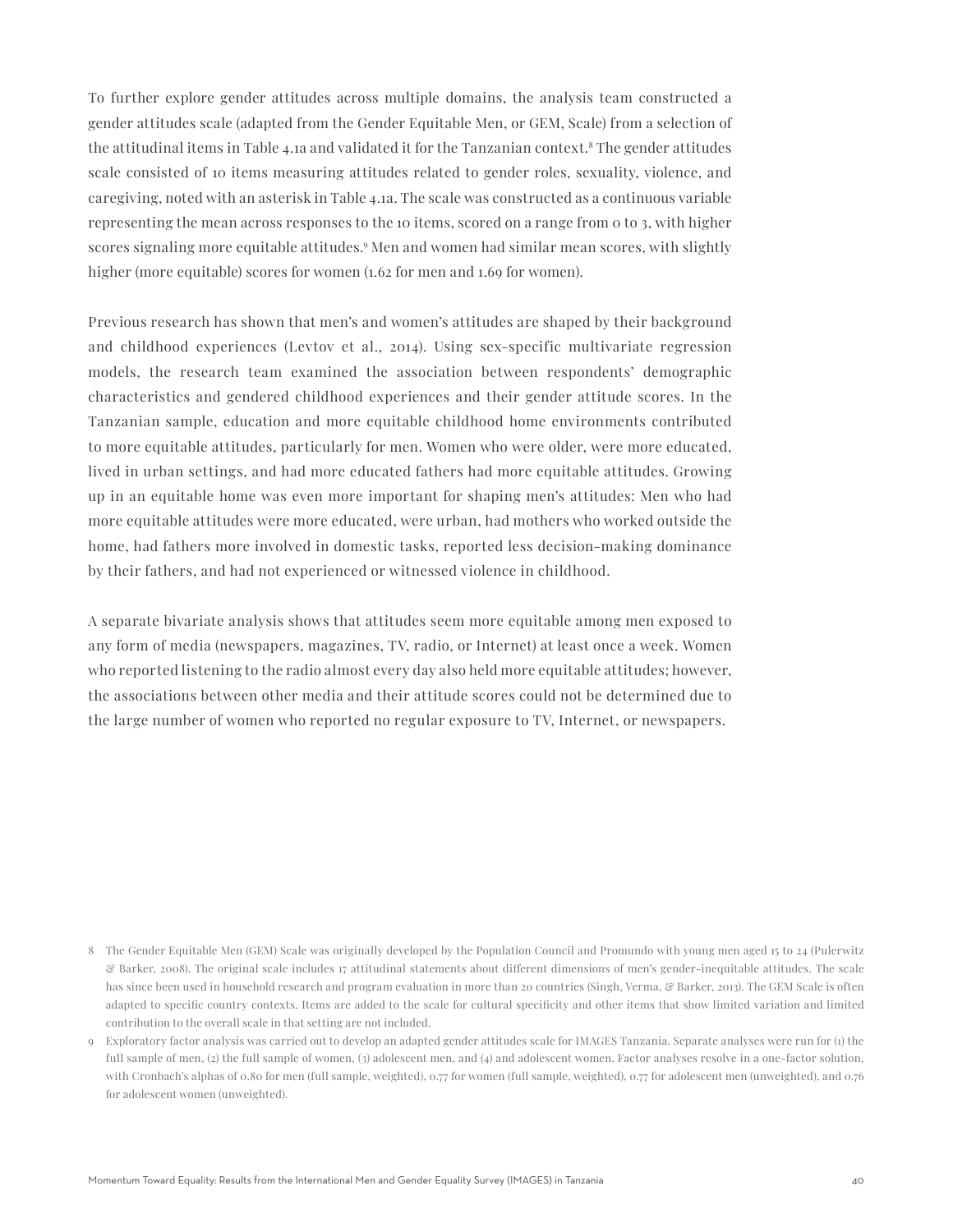# 4.2 WOMEN'S POLITICAL PARTICIPATION

What do men and women think about women's participation in politics and public life? As shown in Figure 4.2a, men in the sample resist women's participation in public life: More than half believe that men make better political leaders, as compared to about one-third of women who think the same. At the same time, nearly all respondents — and more women  $(88$  percent) than men  $(79$  percent) — agree that women are too emotional to be leaders. One-third of men and only about one-fifth of women said women who participate in politics or leadership positions cannot also be good wives or mothers.

#### Figure 4.2a.

Percentage of respondents who agreed or strongly agreed with statements related to attitudes toward women in leadership positions or public life (weighted data)

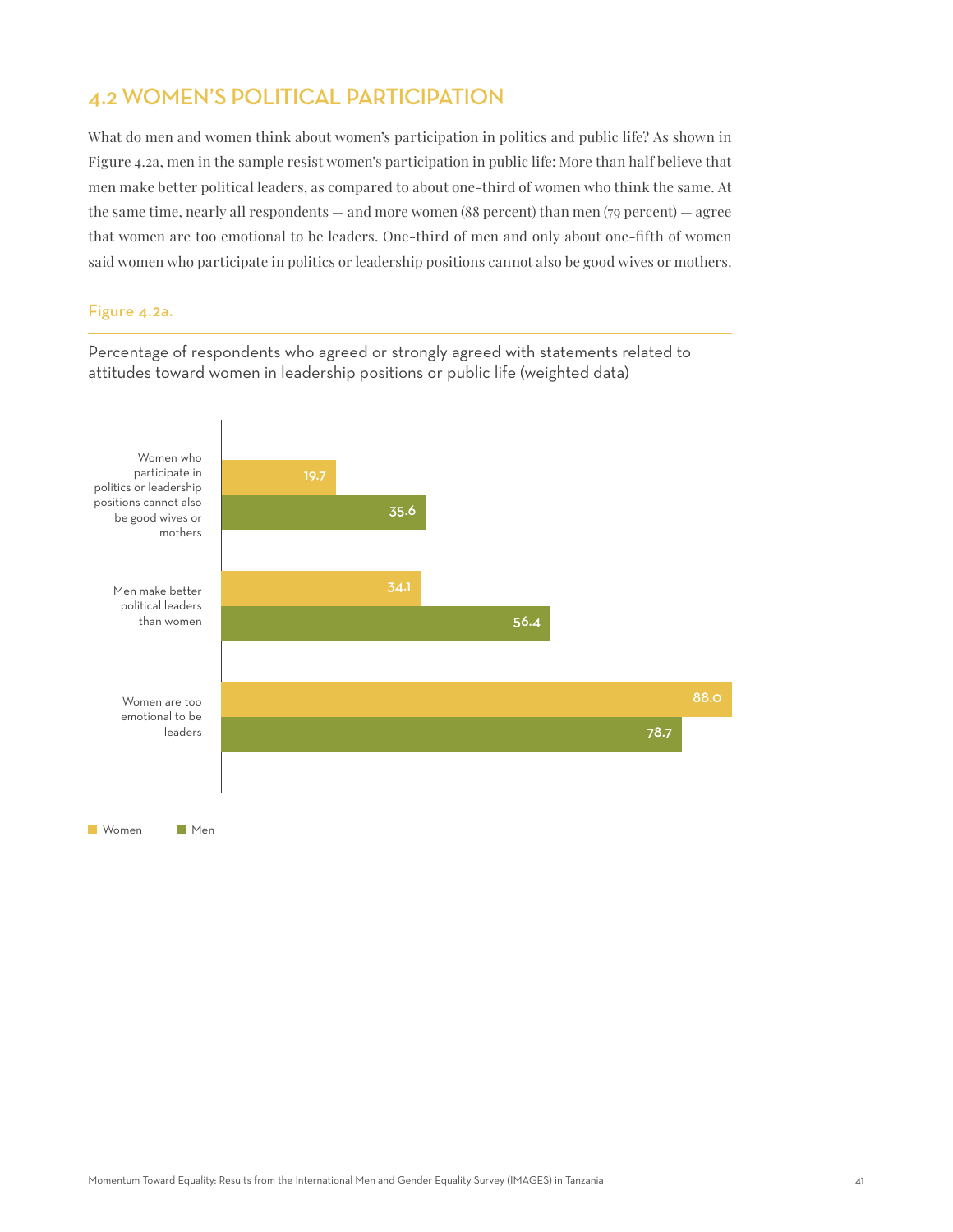# 4.3 ATTITUDES ABOUT GENDER-RELATED LAWS AND POLICIES

IMAGES included a small number of questions about laws and policies that impact gender relations and that are current areas of interest or debate in Tanzania. These include policies related to inheritance, quotas for women in government, and pregnant girls' right to access education. While seemingly unrelated, what these policies have in common is their potential to advance equal rights and opportunities for women.

Tanzania's current inheritance laws<sup>10</sup> do not provide equal rights for men and women, whether they are surviving spouses or children (World Bank, 2018). However, most men (75 percent) and women (81 percent) feel that current inheritance laws are fair to both men and women, while only about 15 percent of men and women feel the laws are unfair to women.

Tanzania has long guaranteed women a 30 percent proportion of reserved seats in the national parliament (World Bank, 2018). The majority of both men and women support a quota guaranteeing a fixed proportion of women in government, with nearly universal support from women for this measure. This public support, however, needs to be viewed in the context of less supportive attitudes towards women's participation in political leadership described in the previous section.

There has been much debate in recent years in Tanzania about access and re-entry to schooling for pregnant girls. The survey asked about perhaps the most controversial aspect of this debate — a girl's right to continue schooling during pregnancy — and found that 29 percent of men and 27 percent of women support this right. Data from a study by Sauti za Wananchi (Voices of Citizens) found that 71 percent of Tanzanian citizens believe that pregnant girls should be allowed to go back to school after they give birth (Shussa, 2017).

<sup>10</sup> Local Customary Law (Declaration) Order 279 of 1963 set customary rules regarding rights and duties associated with marriage, divorce, and inheritance. The Land Act and Village Land Act of 1999 specified the pluralistic nature of the legal regime on inheritance and succession, in which inheritance laws are not unified and customary, Islamic, statutory, and Hindu laws are applicable.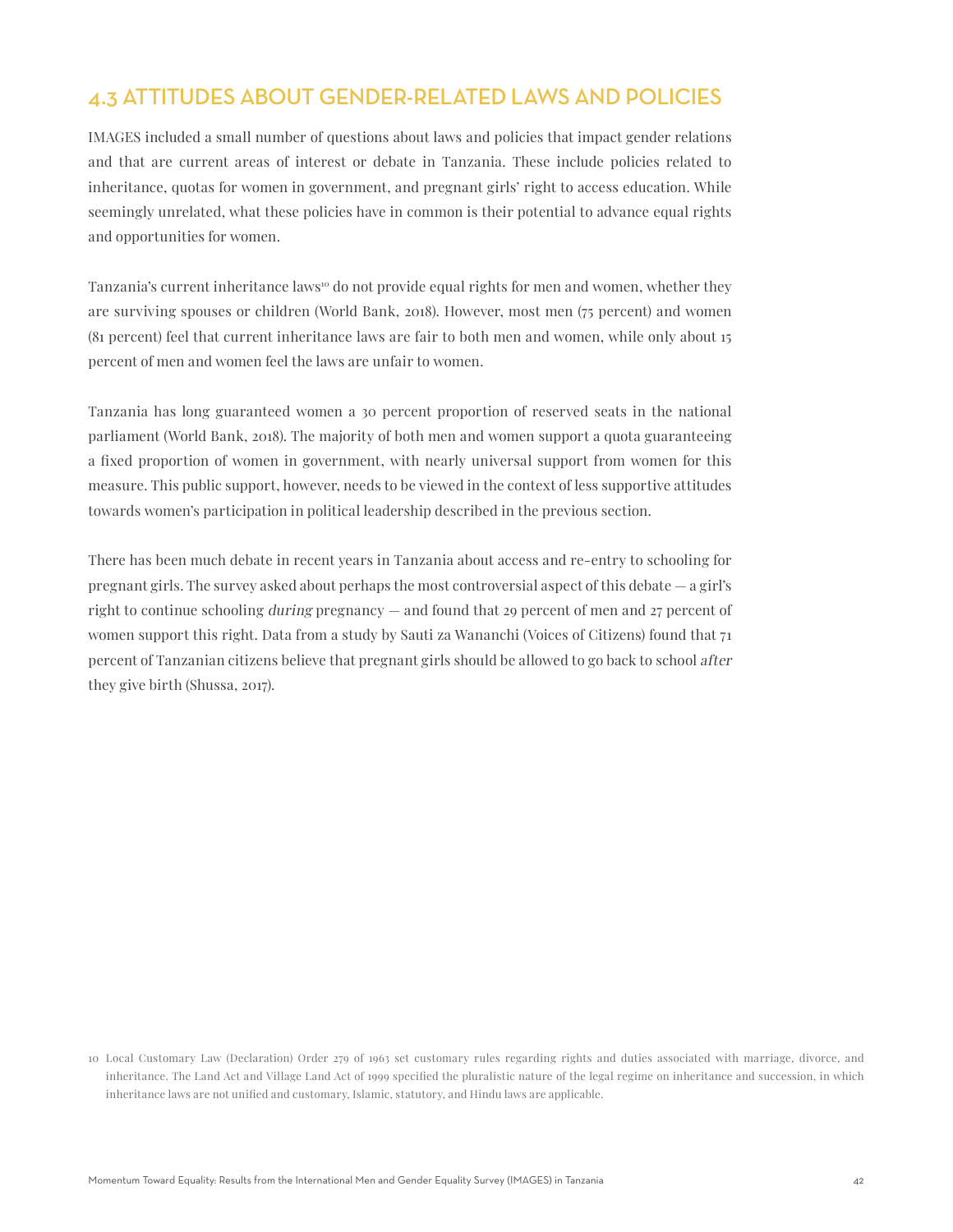#### Table 4.3a.

Percentage of respondents expressing particular opinions about laws and policies on inheritance, quotas, and education rights for pregnant girls (weighted data)\*

|                                                                              | <b>MEN</b> | <b>WOMEN</b> |  |  |
|------------------------------------------------------------------------------|------------|--------------|--|--|
| Respondents who feel that inheritance laws are                               |            |              |  |  |
| Fair to both men and women                                                   | 75.0%      | 81.0%        |  |  |
| Unfair to men                                                                | 4.4%       | 1.9%         |  |  |
| Unfair to women                                                              | 14.3%      | 15.9%        |  |  |
| Don't know                                                                   | 6.3%       | 1.1%         |  |  |
| Respondents who support                                                      |            |              |  |  |
| A fixed proportion of places or quotas for women in parliament or cabinet    | 76.5%      | 96.0%        |  |  |
| Respondents who think                                                        |            |              |  |  |
| A pregnant girl should be allowed to continue her schooling during pregnancy | 28.9%      | 27.3%        |  |  |

\* Percentages may not total 100 due to rounding.

As the findings in this section demonstrate, people's perceptions and attitudes related to gender are complex and sometimes contradictory; however, several patterns emerge from the data that are generally consistent with IMAGES findings around the world. In general, men and women express support for gender equality broadly (as captured by disagreement with statements about men losing out as women gain rights). Yet both men and women buy into relatively rigid ideas about men's and women's roles, responsibilities, and relations in day-to-day life and are, to some extent, more protective of the traditional roles ascribed to their own gender (e.g., women more supportive of caregiving and family preservation, and men more focused on power, authority, and sexuality). Still, the results indicate that both men's and women's attitudes are shaped by their backgrounds and experiences, with equitable childhood home environments playing a particularly important role in shaping men's attitudes. This carries the powerful message that promoting gender equality at home yields dividends across generations.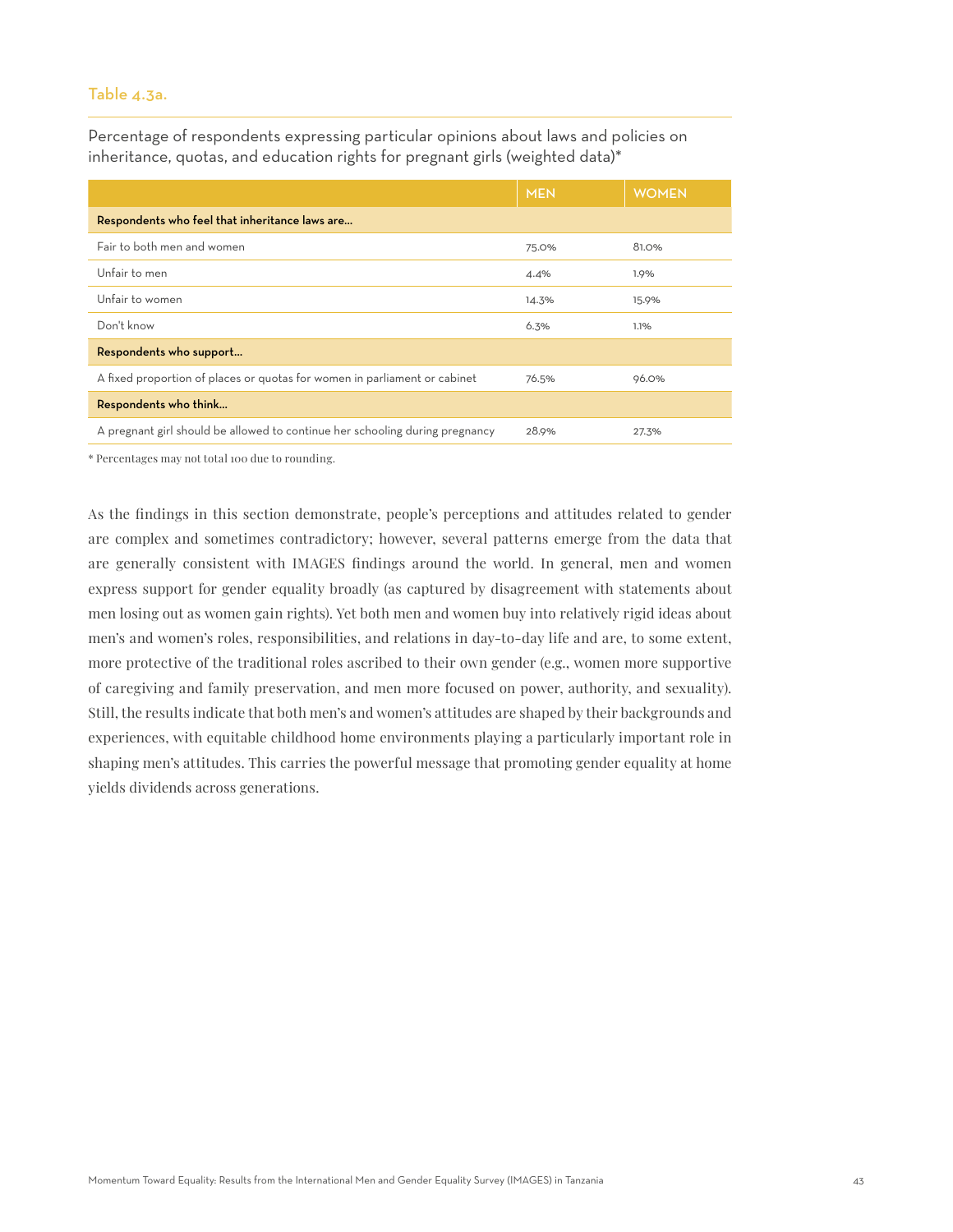# 5. CHILDHOOD EXPERIENCES

Men's and women's attitudes, practices, and circumstances are shaped in part by their childhood experiences, both positive and negative. This section presents findings related to respondents' recollections of their childhood homes, including the gendered dynamics around decision-making and the division of labor among their caregivers and for the respondents themselves. Additional data on respondents' experiences of violence in childhood can be found in Section 9.

# 5.1 CHARACTERISTICS OF RESPONDENTS' CHILDHOOD HOMES

A majority of respondents reported growing up with both parents (slightly more than 60 percent of men and women), while approximately 20 percent of men and 17 percent of women grew up only or mostly with their mother. A minority, 6 percent, grew up with only or mostly their father (see Table 5.1a). Respondents generally reported that their father had a higher level of education than their mother, and slightly less than 30 percent of respondents reported that their mother worked outside the home.

#### Table 5.1a.

|                                                       | <b>MEN</b> | <b>WOMEN</b> |  |  |
|-------------------------------------------------------|------------|--------------|--|--|
| Growing up, respondent lived mostly with              |            |              |  |  |
| Both mother and father                                | 62.9%      | 60.8%        |  |  |
| Mostly or only mother                                 | 19.7%      | 16.5%        |  |  |
| Mostly or only father                                 | 6.2%       | 6.4%         |  |  |
| Other (e.g., relatives, foster home, or orphanage)    | 11.1%      | 16.3%        |  |  |
| Mother's highest level of education                   |            |              |  |  |
| No formal schooling                                   | 24.4%      | 29.3%        |  |  |
| Primary (up to Standard 8 + vocational)               | 61.9%      | 56.4%        |  |  |
| Secondary (up to Form 6 + vocational)                 | 5.8%       | 5.6%         |  |  |
| Beyond secondary (ordinary diploma and/or university) | O.7%       | O.7%         |  |  |
| Adult education                                       | 0.5%       | 1.2%         |  |  |
| Don't know/other                                      | 6.7%       | 6.8%         |  |  |

Characteristics of respondents' childhood home experiences, reported as percentages (weighted data)\*

\* Percentages may not total 100 due to rounding.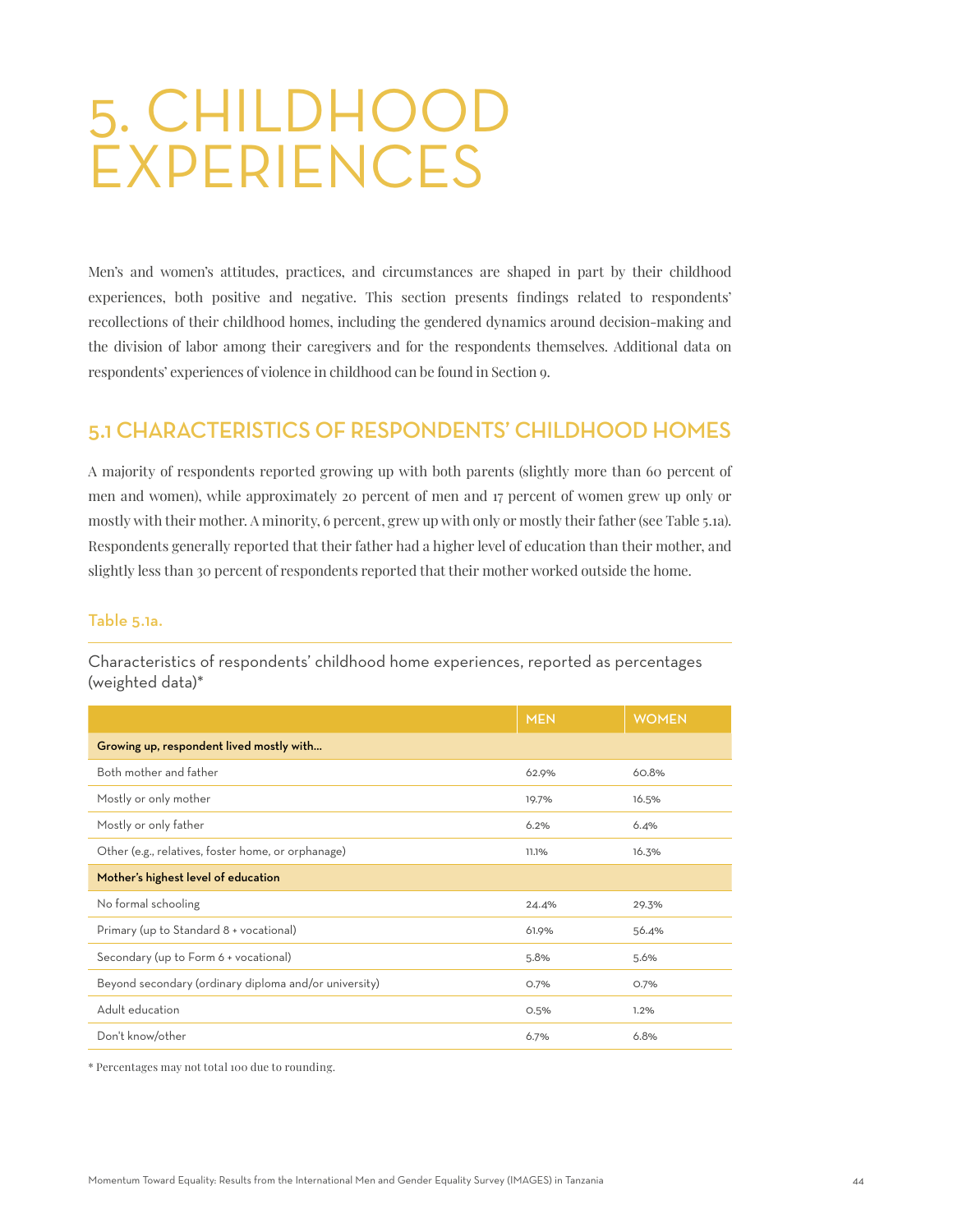#### Table 5.1a. Continued

Characteristics of respondents' childhood home experiences, reported as percentages (weighted data)\*

|                                                             | <b>MEN</b> | <b>WOMEN</b> |  |
|-------------------------------------------------------------|------------|--------------|--|
| Father's highest level of education                         |            |              |  |
| No formal schooling                                         | 14.2%      | 16.8%        |  |
| Primary (up to Standard 8 + vocational)                     | 60.1%      | 62.0%        |  |
| Secondary (up to Form 6 + vocational)                       | 11.2%      | 7.4%         |  |
| Beyond secondary (ordinary diploma and/or university)       | 3.1%       | 1.7%         |  |
| Adult education                                             | O.4%       | 0.8%         |  |
| Don't know/other                                            | 10.9%      | 11.3%        |  |
| Mother worked outside the home                              | 27.0%      | 29.6%        |  |
| There were times when respondent did not have enough to eat |            |              |  |
| Never                                                       | 40.3%      | 48.8%        |  |
| Once                                                        | 14.5%      | 9.6%         |  |
| 2-10 times                                                  | 27.6%      | 27.4%        |  |
| Often                                                       | 17.5%      | 14.2%        |  |

\* Percentages may not total 100 due to rounding.

Poverty and deprivation were a common experience: More than four in ten men and women reported that on more than one occasion they did not have enough to eat; 18 percent of men and 14 percent of women reported that this happened often. Qualitative data also show that many young people face economic difficulties due to unemployment, low wages, and school fees.

# 5.2 GENDER DYNAMICS IN THE CHILDHOOD HOME

Men and women have different recollections of the relationship dynamics in their childhood homes. Men are more likely than women to attribute decision-making power to their fathers (or their mothers' partners), with approximately two-thirds saying that the man had the final say in decisions on large investments such as a motorcycle, cow, or land, as compared to slightly less than half of women reporting this. Women were more likely than men (36 percent versus 22 percent) to say that final decisions were made either jointly between parents or only by the mother.

At the same time, larger proportions of men than women reported that their fathers or other men in their childhood homes had ever participated in various domestic tasks; 54 percent of men and 42 percent of women reported that their fathers had ever participated in at least one of four "typically female" domestic tasks (preparing food, cleaning the house, washing clothes, or cleaning the bathroom or toilet), as shown in Figure 5.2a. Respondents reported that fathers were more likely to participate in childcare than in other household tasks.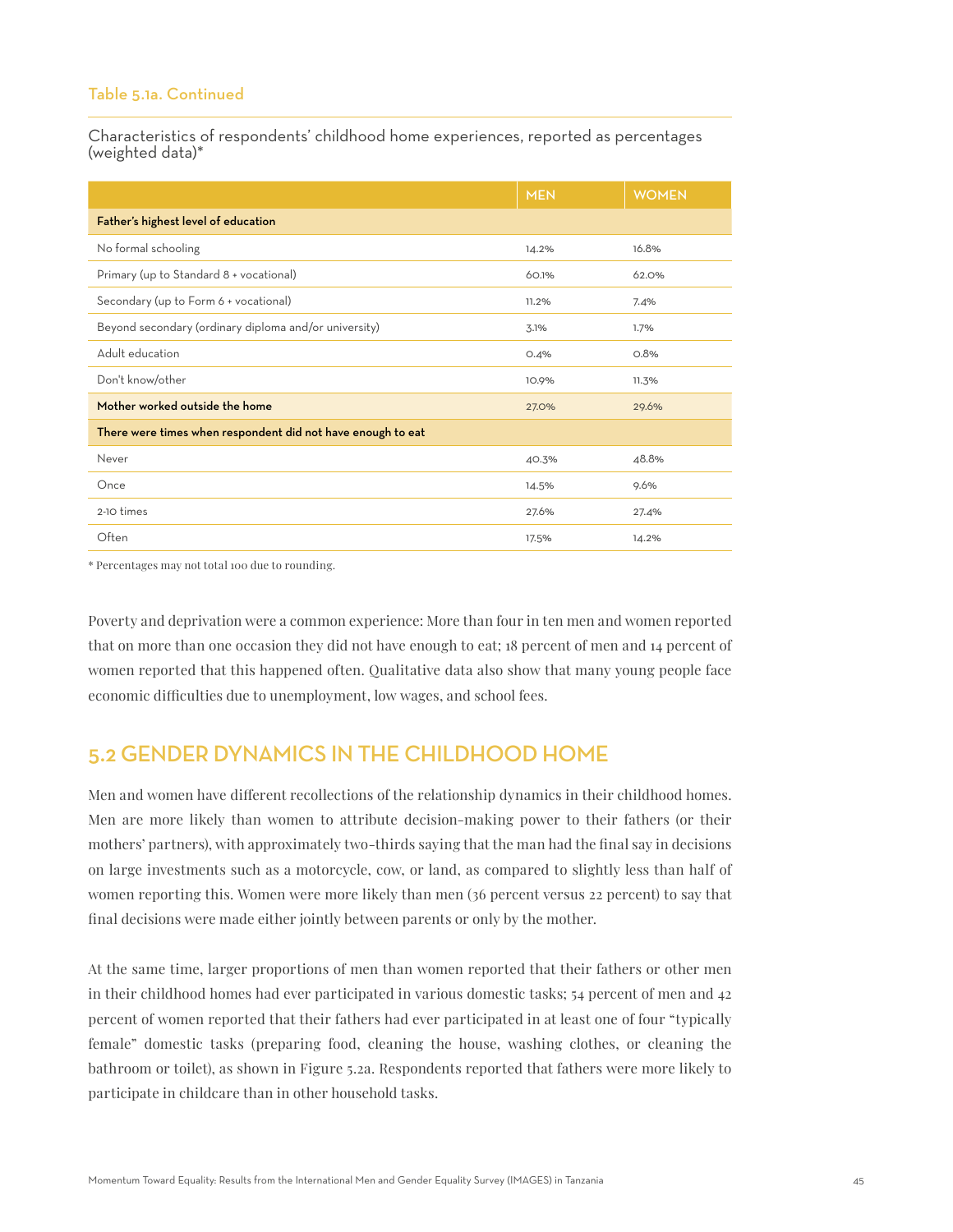#### Figure 5.2a.

Percentage of respondents reporting that their father or another man in the home ever participated in household or caregiving tasks (weighted data)



\* Participated in at least one of the following: preparing food, cleaning the house, washing clothes, or cleaning the bathroom or toilet.

# 5.3 EXPERIENCES AND EXPECTATIONS: GENDERED RESPONSIBILITIES IN ADOLESCENCE

Adolescence is often a time when expectations for boys' and girls' behaviors diverge and become more distinct, reinforcing traditional roles. Findings from both the quantitative survey and the qualitative study suggest that this is a common experience for Tanzanian men and women in the study sites.

This differentiation in roles often manifests in girls' greater burden of domestic and caregiving tasks. While both men and women reported high levels of participation (generally above 80 percent) in domestic tasks such as preparing food, washing clothes, cleaning the house, and taking care of or helping siblings during adolescence, for women, this participation was nearly universal. Indeed, approximately 65 percent of men and 70 percent of women agree that when they were growing up, boys in their families had more free time because they were not expected to do housework like the girls (as shown in Figures 5.3a and 5.3b). Girls were also more restricted in their movements: 81 percent of men and 73 percent of women reported that it was easier for boys in their families to spend time outside the home.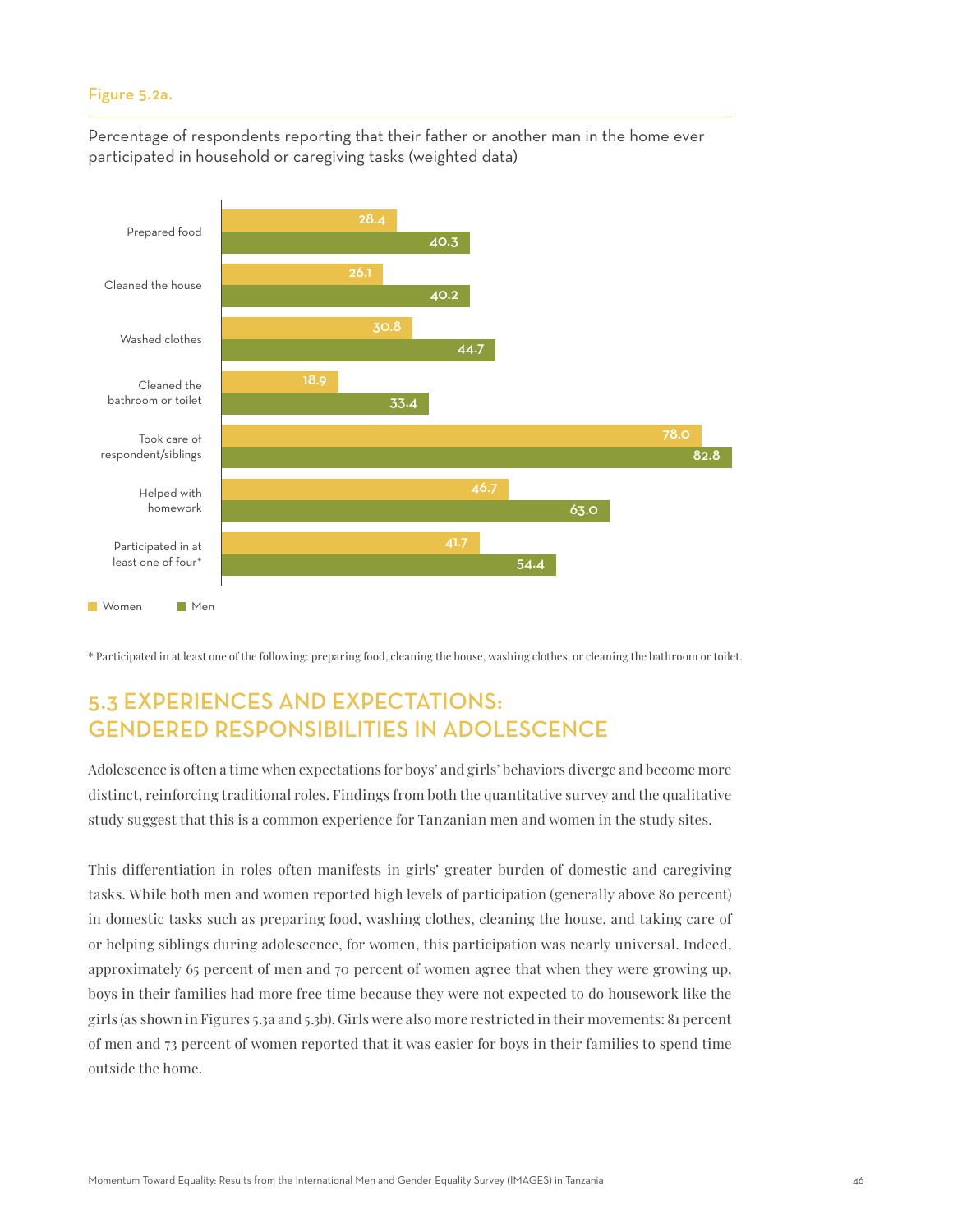Focus group discussions further demonstrate restrictions on girls' freedom of movement, as reflected in the following quotes:

> **"Girls are more monitored than boys. A girl cannot leave home with no permission and come back at any time. At 6 p.m. in the evening, all girls are supposed to have been back home; we boys can go without permission and come back."**

FOCUS GROUP DISCUSSION PARTICIPANT, ADOLESCENT MAN AGED 15 TO 19, RURAL TANZANIA

 **"Girls are too controlled, especially in their movements. They should remain most of the time in the house; at night, they can hardly get out."**

FOCUS GROUP DISCUSSION PARTICIPANT, YOUNG MAN AGED 20 TO 24, RURAL TANZANIA

The qualitative research also highlights new or greater restrictions on spending time outside the home as a key feature of girls' transition into adolescence or adulthood. The focus group discussions demonstrate the benefits associated with staying home for girls. As one participant clearly expressed, despite inequitable gender attitudes, keeping girls in the household serves as a protective factor:

> **"Don't know what is happening outside there. [Girls] are kept like chickens in the house to do whatever is in the house. But it is better that way, because men are like hungry lions for women out there."**

FOCUS GROUP DISCUSSION PARTICIPANT, YOUNG WOMAN AGED 20 TO 24, RURAL TANZANIA

On the other hand, some female participants in the focus group discussions voiced the need to venture outside the home. A participant aged 20 to 24 from rural Tanzania expressed this dissent, stating that sometimes there is a "need to go outside … [to] know what is happening." She described that she enjoys "having fun with [her] friends outside" and that staying home binds girls locally, causing them to only "know what happens at home and only work at home."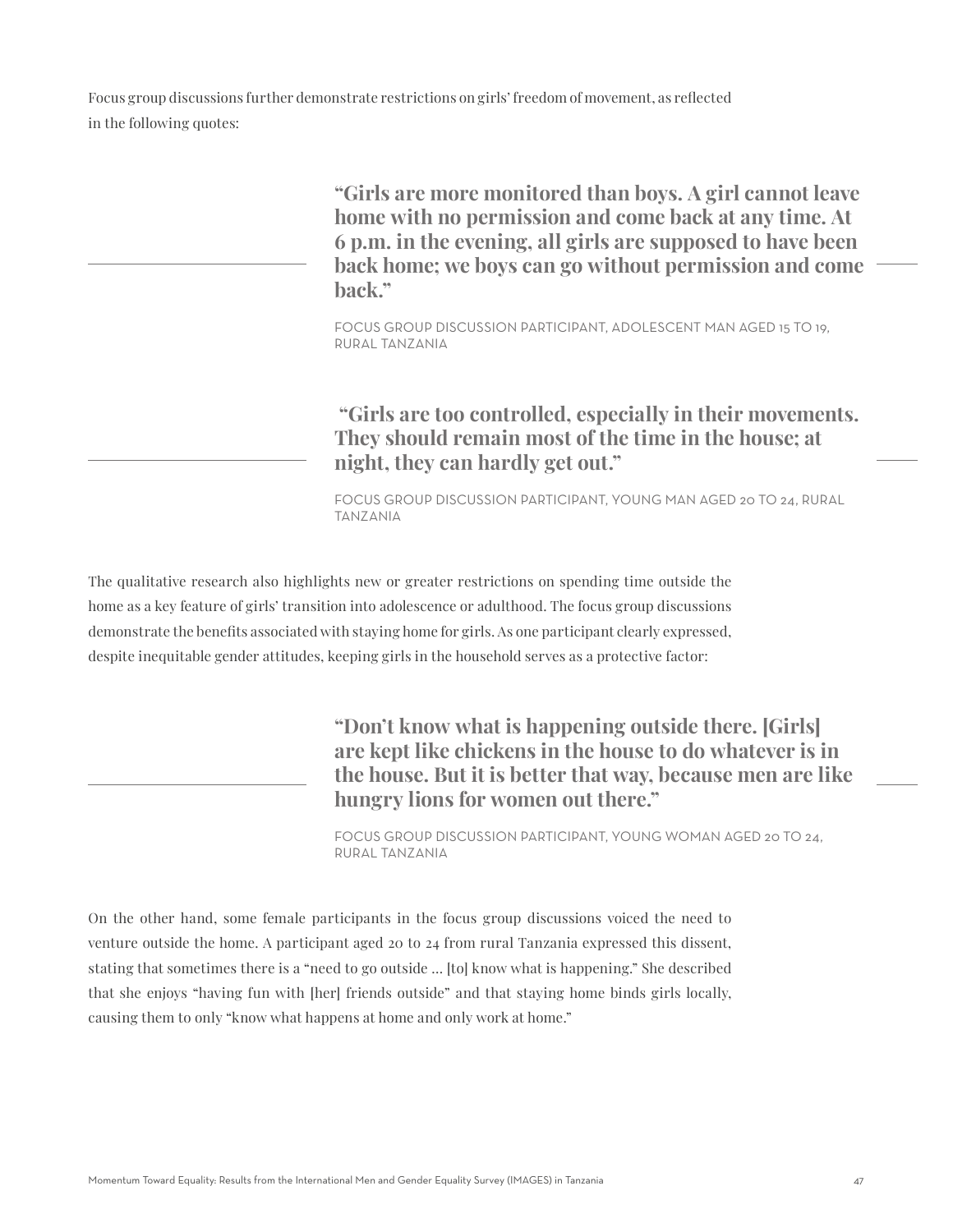Gendered expectations also shape boys' lives: Nearly half of men and 40 percent of women reported that boys in their families had less free time than girls because boys were expected to earn money to support their families.

#### Figure 5.3a.

Percentage of men who agreed or strongly agreed with statements related to restrictions and expectations before age 18 (weighted data)



## Figure 5.3b.

Percentage of women who agreed or strongly agreed with statements related to restrictions and expectations before age 18 (weighted data)\*



\* Respondents were asked about their opposite-sex siblings or other peers of the opposite sex in their neighborhood (in case the respondent did not have an opposite-sex sibling) to maximize response rates.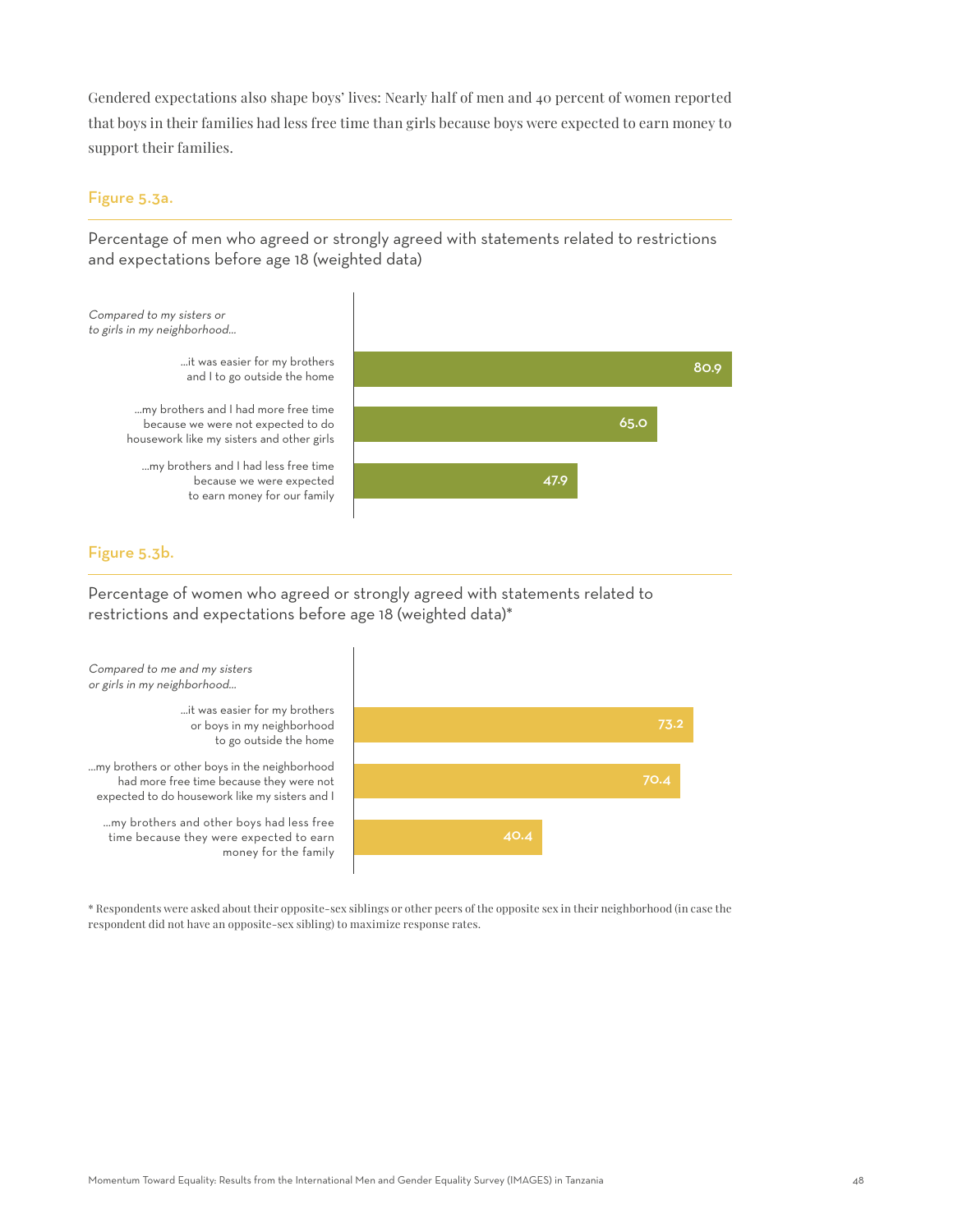# EXPECTATIONS VERSUS REALITY? ATTITUDES AND NORMS ABOUT ROLES AND RESTRICTIONS FOR ADOLESCENT MEN AND WOMEN

In addition to the respondents' lived experiences in adolescence, IMAGES Tanzania explored attitudes and norms related to gendered expectations and restrictions on the lives of adolescents. Respondents were asked about their own attitudes, their perception of what their communities expect of adolescents, and their perception of actual behaviors in their communities. These findings are presented in Figure 5.3c.

Approximately 38 percent of male respondents and 32 percent of female respondents reported that girls in their community do stay home from school as often as necessary to help with housework, which is consistent with narratives from the qualitative research. Slightly fewer agree that most people in the community feel girls actually should stay home as often as necessary. Respondents generally expressed very little personal support or belief that girls actually should stay home from school to help around the house (9 percent of men and 7 percent of women).

Interestingly, respondents expressed slightly greater personal support for boys staying home from school to provide for the family, although fewer women than men reported that this is a reality in their community. Still, 36 percent of men and 30 percent of women reported that people in their community would disapprove of boys who continue to go to school even though they have to provide for the family — very similar to the proportion that would expect girls to stop their schooling if needed to support the family. Participants in the qualitative study did not discuss the need for boys to stay at home to engage in income-generating activities. On the contrary, participants often supported the importance of boys' education as a factor shaping their identity as a man and provider for the family.

Families' stronger control over girls' behavior compared to boys' was overwhelmingly reported as the norm, both in terms of what families actually do and what communities expect. A smaller number — but still over 60 percent — of participants expressed personal support for the family asserting more control over girls' behavior than boys'.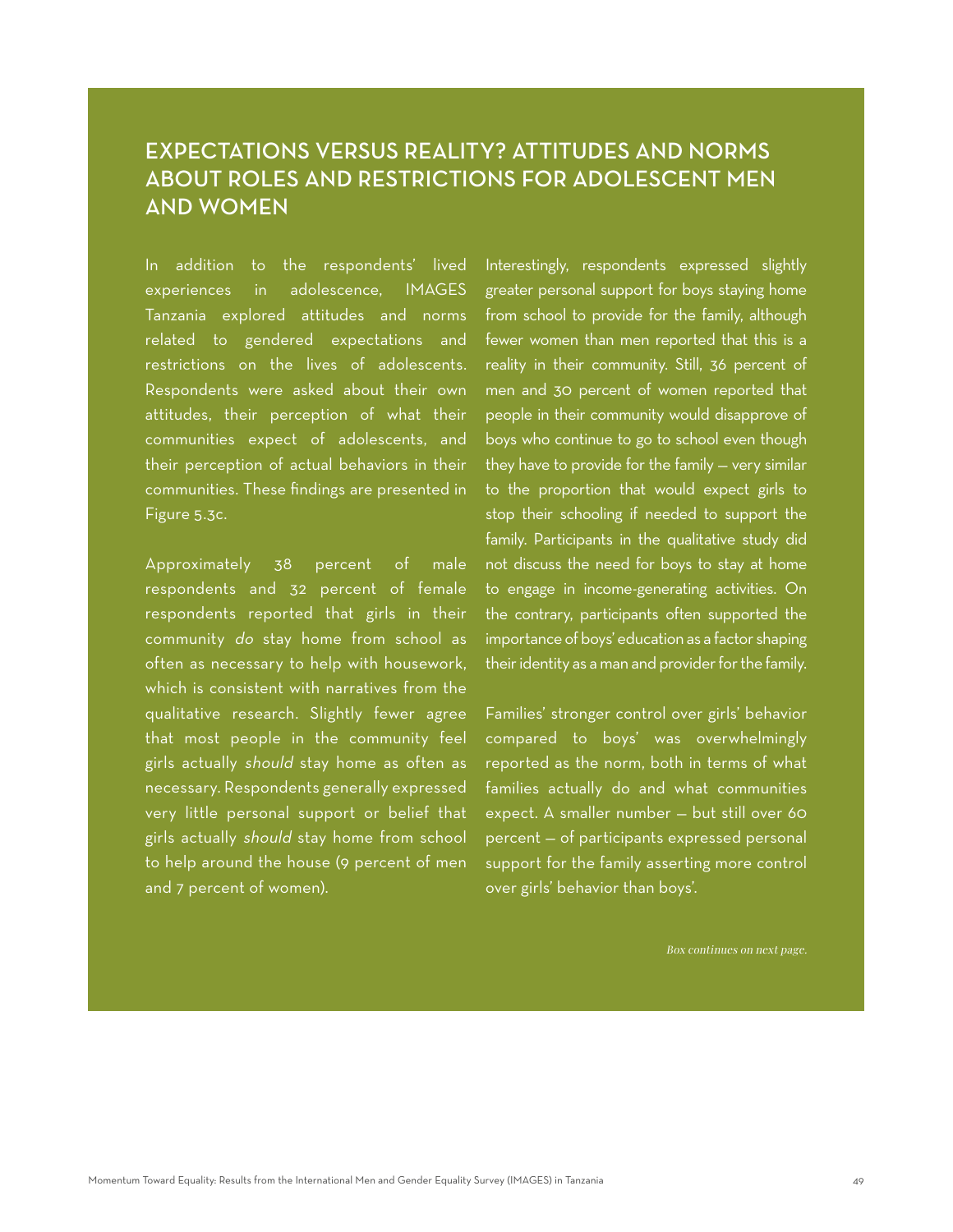#### Figure 5.3c.

Percentage of respondents who agreed or strongly agreed with statements related to attitudes and norms about expectations and restrictions for adolescents (weighted data)



I think an adolescent girl should stay home from school as often as needed if she has to help around the house Most people in my community think that an adolescent girl should stay home

from school as often as necessary if she is needed to help in the house

Most adolescent girls in my community stay home from school as often as necessary when they have to help around the house

I think an adolescent boy should stay home from school as often as needed if he has to help provide for the family

My community would disapprove of boys who continue to go to school even though they have to provide for the family

Most adolescent boys in my community stay home from school as often as necessary when they have to provide for the family

I think families should control their daughters' behaviors more than their sons' to preserve the family's reputation

Most people in my community expect families to control their daughters' behaviors more than their sons' to preserve the family's reputation

Most families in my community control their daughters' behaviors more than their sons' to preserve the family's reputation

**Momen** Men

These findings suggest that individuals generally report more progressive personal attitudes, as compared to their perceptions of actual behaviors in the community and of the community's expectations. This finding is repeated on different topics throughout this report. It is possible that in the context of the study, individuals wanted to appear more gender equitable and to provide what they perceived as the "socially desirable"

response. However, it may also be that there is a difference between individuals' attitudes and their perceptions of their communities, which is consistent with qualitative findings suggesting a plurality of opinions and experiences. These differences between personal attitudes and perceptions of the community offer an important space and opportunity for change, and they deserve further exploration in future research.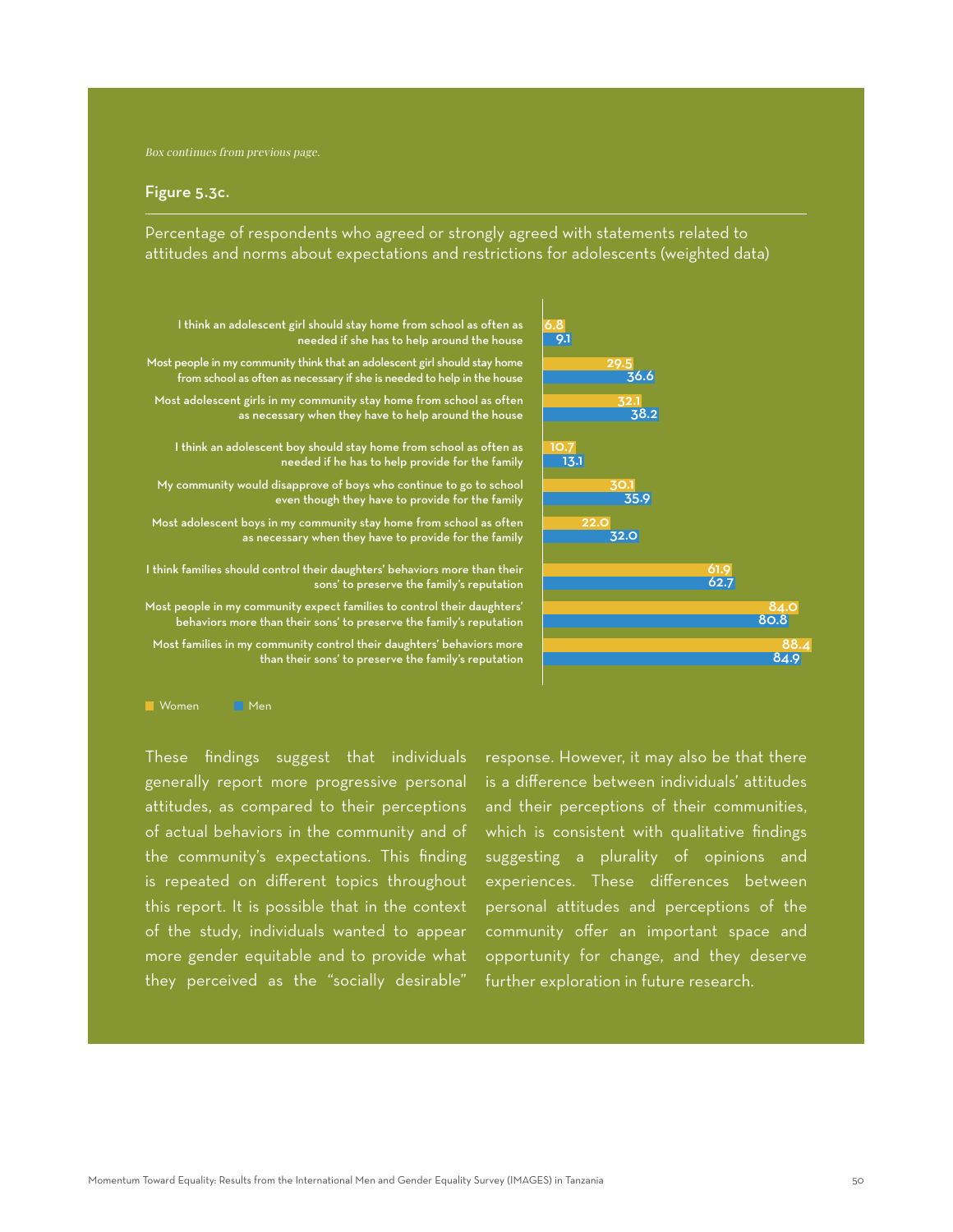# ACROSS THE COUNTRY: REGIONAL VARIATION IN KEY IMAGES FINDINGS

Tanzania is a large and diverse country, where differences in history, culture, tribe, and religion (among many other factors) may have differentially shaped the gendered experiences and behaviors explored by the IMAGES study, which collected data from five of Tanzania's

regions: Dar es Salaam, Dodoma, Iringa, Kagera, and Tabora. While the limited sample size does not allow for detailed analysis by region throughout the report or on specific indicators, this box highlights some key findings by region, which should be interpreted cautiously.

## Table 5.3d.

|                                                                            |       | <b>DARES</b><br><b>SALAAM</b> | <b>DODOMA</b> | <b>IRINGA</b> | <b>KAGERA</b> | <b>TABORA</b> |
|----------------------------------------------------------------------------|-------|-------------------------------|---------------|---------------|---------------|---------------|
| Mean gender attitudes scale<br>score (SD)**                                | Men   | 1.80(.32)                     | 1.55(.33)     | 1.72(.36)     | 1.56(.35)     | 1.42(.33)     |
|                                                                            | Women | 1.90(.33)                     | 1.53(.49)     | 1.79(0.25)    | 1.66(.37)     | 1.54(.34)     |
| Mean age at first sex (SD)                                                 | Men   | 17.8(2.9)                     | 17.7(3.5)     | 19.0(3.3)     | 18.6(3.3)     | 16.9(3.2)     |
|                                                                            | Women | 18.4(2.7)                     | 17.6(2.7)     | 18.7(3.0)     | 18.2(2.8)     | 16.4(2.1)     |
| Used condom at last sex with<br>main partner                               | Men   | 29.9%                         | 31.5%         | 21.8%         | 21.9%         | 25.1%         |
|                                                                            | Women | 15.1%                         | 10.4%         | 16.1%         | 10.3%         | 17.3%         |
| Mean desired number of<br>children (SD)                                    | Men   | 3.6(1.4)                      | 3.6(2.1)      | 4.2(1.8)      | 4.0(1.8)      | 4.9(1.9)      |
|                                                                            | Women | 3.8(1.3)                      | 4.3(1.7)      | 4.0(1.4)      | 4.4(1.4)      | 5.3(1.8)      |
| Used (men) or experienced<br>(women) intimate partner<br>physical violence | Men   | 12.8%                         | 12.9%         | 17.1%         | 31.9%         | 19.9%         |
|                                                                            | Women | 25.8%                         | 52.5%         | 43.8%         | 50.7%         | 40.1%         |
| Men participated in<br>household tasks***                                  | Men   | 40.1%                         | 40.8%         | 58.3%         | 25.2%         | 34.7%         |
|                                                                            | Women | 14.3%                         | 8.1%          | 18.4%         | 7.9%          | 9.4%          |

#### Key IMAGES findings by region (weighted data)\*

\* Findings in **bold** indicate statistically significant differences among regions at p <.05.

\*\* The gender attitudes scale is scored on a range from 0 to 3, with higher scores signaling more equitable attitudes.

\*\*\* Men participated in at least one of four domestic tasks: preparing food, cleaning the house, washing clothes, cleaning the bathroom or toilet.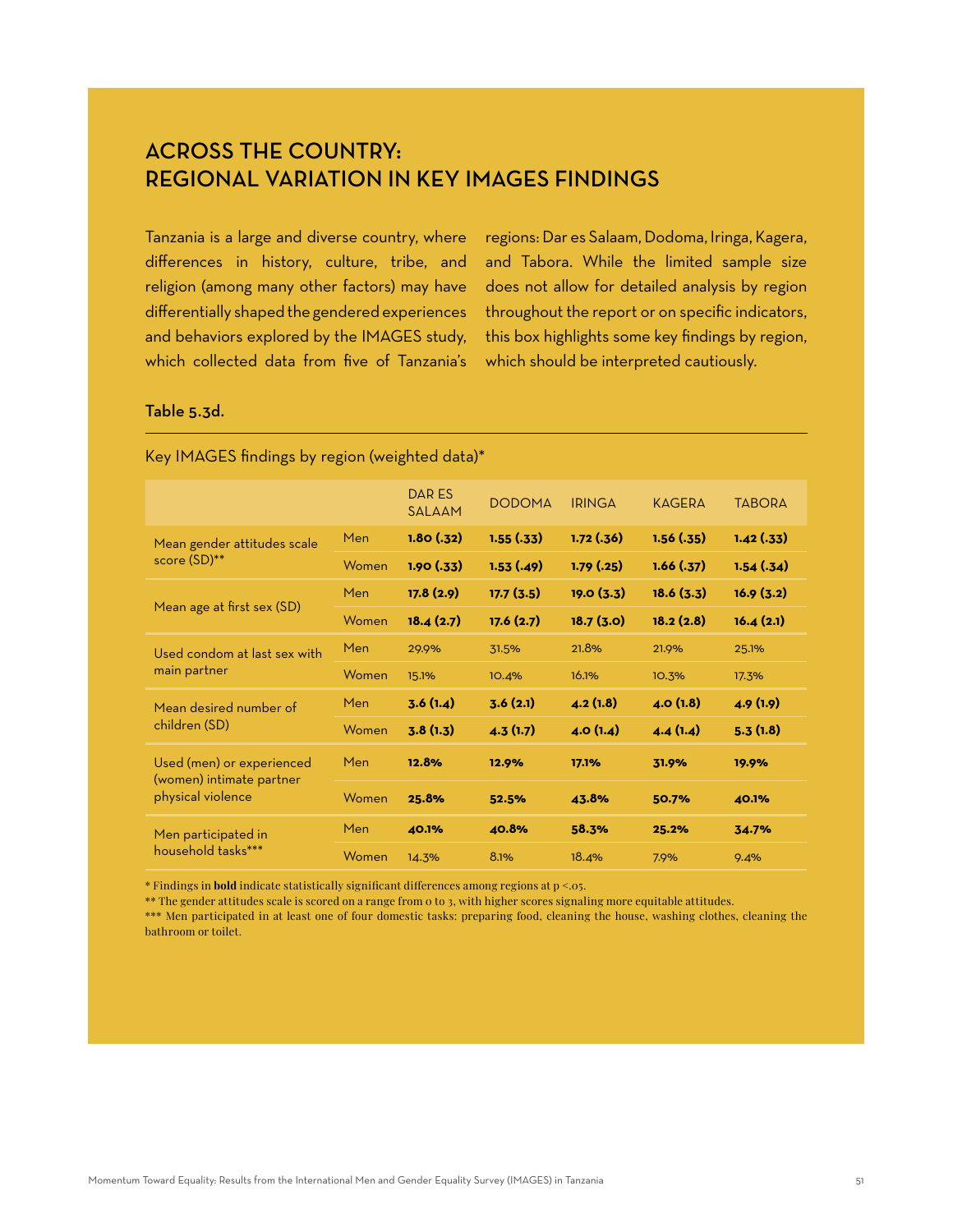# 6. SEXUAL AND REPRODUCTIVE HEALTH

Gender norms and power dynamics can shape behaviors in ways that directly impact the sexual and reproductive health and rights of women, men, and families. Key behaviors shaped by gendered norms and attitudes include (but are not limited to) sexual debut, condom use, family planning, forced or unwanted sex, number of sexual partners, and transactional sex. IMAGES Tanzania measured behaviors, norms, and attitudes related to these domains. This section presents overall results for the full sample (based on data weighted to correct for the oversampling of adolescents), followed by a separate section focused on findings specific to adolescent sexual and reproductive health, and the differences between adults and adolescents in the sample.

# 6.1 SEXUAL DEBUT

Most of the sample, 81 percent of men and 86 percent of women, reported ever having had sex. Men and women reported the same mean age at first sex,  $17.8$  (SD=3.2 for men and SD=2.8 for women). While there were no differences in mean age at first sex between urban and rural men, rural women were almost a full year younger on average than their urban counterparts at the time of their first sexual encounter (17.3 with SD=2.7 for rural women and  $18.5$  with SD=2.7 for urban women;  $p < .001$ .

The nature of respondents' reported first sexual experiences varied, revealing a gap in men's and women's experiences and perceptions of sexual coercion and consent, as well as gender differences in condom use at first sex. While almost all sexually active men (94 percent) reported their first sexual experience as being "wanted" by both parties," significantly fewer women (77 percent) reported the same view of their first sexual experience. Twenty percent of women reported that the first time they had sex was either forced or coerced, as compared to just 3 percent of men who reported this, as shown in Figure 6.1a.

Condom use at first sex was reported by 19 percent of women and 28 percent of men, with no significant differences between those who had unwanted or forced first sex and those who did not. Urban men and women were more likely to report using condoms at first sex, as compared to their rural counterparts (33 percent of urban men and 23 percent of urban women, as opposed to 25 percent of rural men and 17 percent of rural women). Generally, the gendered picture of respondents' first experiences of sexual intercourse is similar for adults and adolescents (see "Focusing In: Adolescents and Sexual and Reproductive Health").

<sup>11</sup> Participants were asked to describe their first experience of sexual intercourse with the following response options: "both wanted to have sex"; "I did not want to but it happened anyway"; "I was forced to have sex"; "partner did not want to but it happened anyway"; and "forced partner to have sex."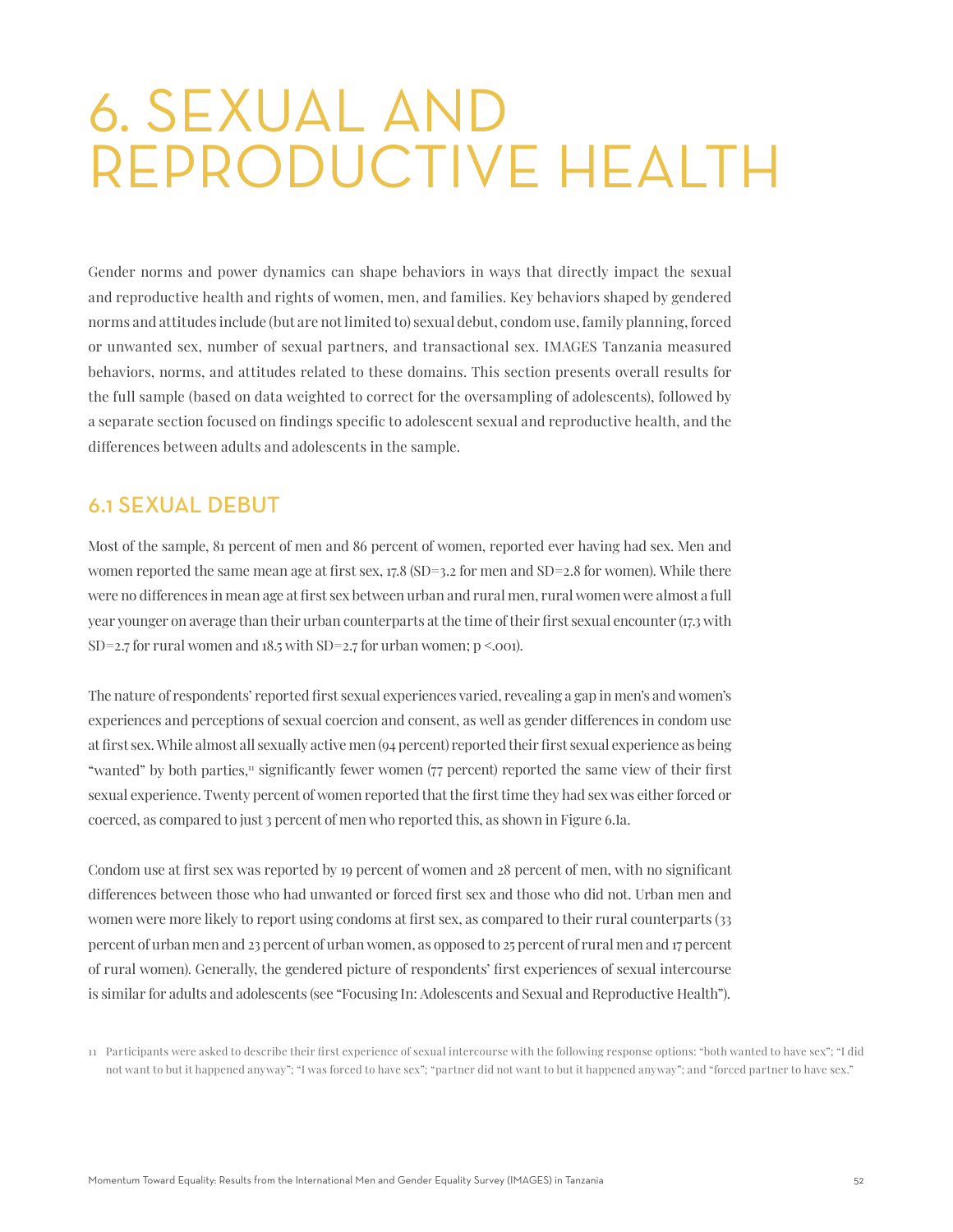#### Figure 6.1a.

Percentage of sexually active respondents reporting forced or coerced experience of first sex and condom use at first sex (weighted data)



# 6.2 CONDOM USE AND SEXUAL PARTNERSHIPS

Among respondents who had ever had sex, the mean number of sexual partners in the past 12 months was 1.3 (SD=1.1) for men and 0.9 (SD=0.9) for women. As Figure 6.2a shows, women's reported condom use was approximately half that of men's both in the past year and at the last time they had sex with their main partner, as well as substantially lower than men's when reporting on sex with someone other than their main partner.<sup>12</sup>

#### Figure 6.2a.

Percentage of respondents reporting condom use with main partners and other partners in the last 12 months and during the last time they had sex (weighted data)



12 In this section, "partner" refers to the people that a respondent has had sex with, and "main partner" refers to the respondent's most frequent sexual partner.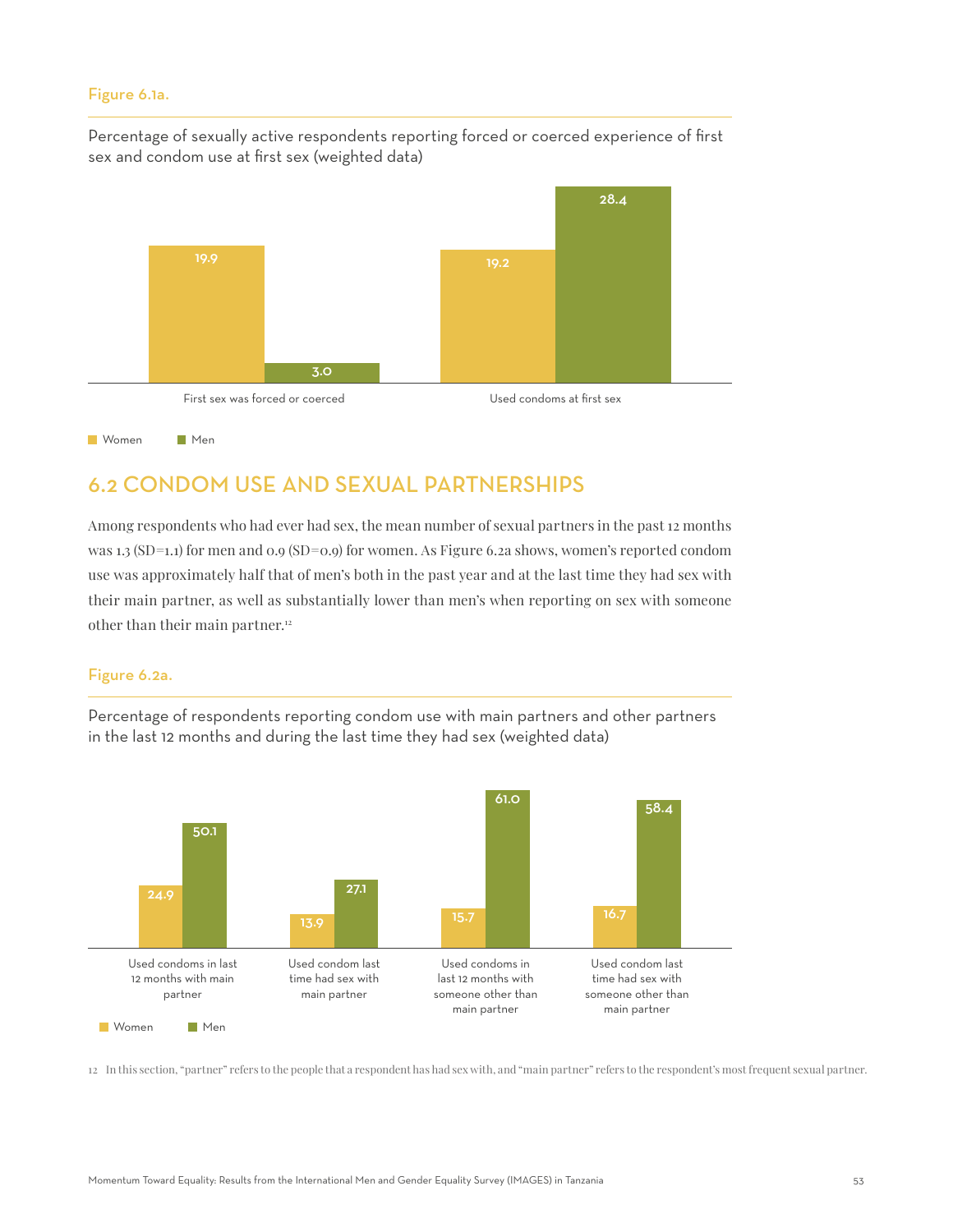Generally, urban men reported using condoms more frequently than rural men whether reporting on sex with their main partner or someone else. Fifty-nine percent of urban men reported using condoms at last sex with their main partner, as compared to 44 percent of rural men; 68 percent of urban men reported using a condom the last time they had sex with someone other than their main partner, versus 58 percent of rural men. No similar trend was found among women.

The gender differences in reported condom use in the sample — particularly for reports of sex with someone other than the respondent's main partner — are stark and may reflect unequal bargaining power within different types of relationships. For example, there is a widespread perception that adolescent women who have sex with a man for gifts or money cannot negotiate for condom use — about three in five men (57 percent) and women (61 percent) support this notion. Therefore, it is important to further explore how different partnerships affect power dynamics around condom use (particularly those involving younger women) and, by extension, the sexual health of men and women.

# 6.3 HIV TESTING AND SEXUALLY TRANSMITTED INFECTIONS (STIs)

According to the Tanzania HIV Impact Survey (THIS) 2016-2017, HIV prevalence among those aged 15 to 49 in Tanzania is 5 percent, with a marked difference between women (7 percent) and men (4 percent). While prevalence is lower among younger people than among older people, the gender disparity is more pronounced among younger people (ICAP, 2017).

IMAGES Tanzania asked only about HIV testing, not HIV status. Women in the sample are much more likely to have ever been tested for HIV than men are: 92 percent of women and 76 percent of men reported ever having been tested; 64 percent of women and 59 percent of men reported testing in the past year. Consistent with global trends, the difference in HIV testing between men and women can be explained in part by women receiving HIV testing as part of antenatal care. Indeed, having children is significantly associated with women having ever been tested for HIV; the proportion of women without children in the sample who had never been tested was more than eight times that of women with children who had never been tested (32 percent versus 4 percent). HIV testing rates were not associated with urban versus rural residency or gender attitudes.

The proportion of women who reported experiencing STI symptoms (such as abnormal discharge from or ulcers/sores near the penis or vagina) in the past year was more than double that of men (18 percent versus 8 percent). Although women were more likely to report STI symptoms, men were more likely to seek treatment when they had those symptoms. Of those who experienced symptoms in the past year, 84 percent of men and 71 percent of women reported seeking treatment or advice, with a significantly higher proportion of urban women (about 28 percent more) doing so than their rural counterparts. No such difference was detected among men.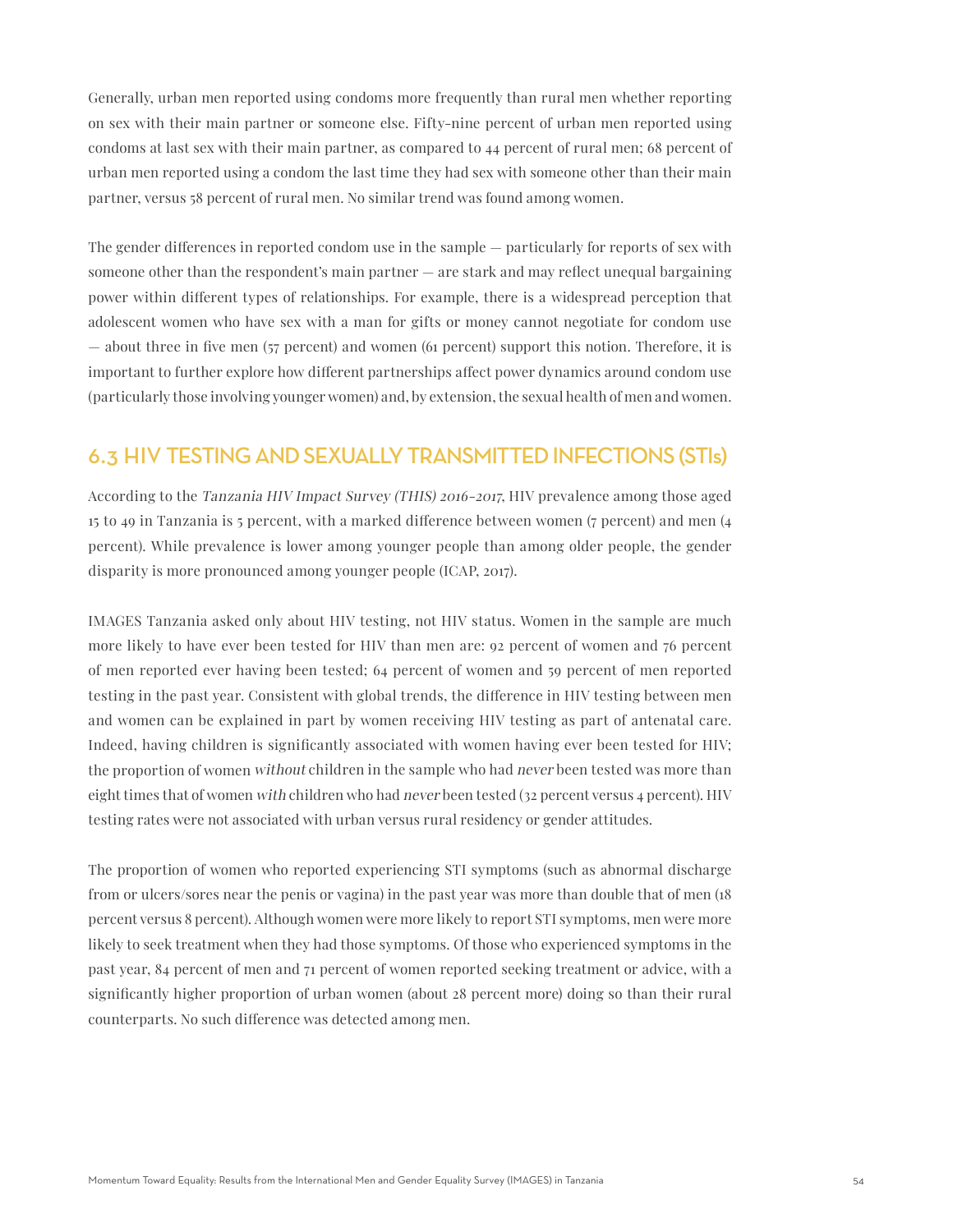# 6.4 FERTILITY INTENTIONS AND CONTRACEPTIVE USE

The mean number of children desired by respondents in the sample is 4.3 among women and 4.0 among men. Urban respondents desire fewer children than their rural counterparts (4.3 and 4.8 for rural men and women, respectively, as compared to 3.5 and 3.8 for urban men and women, respectively).<sup>13</sup> These means are slightly lower than those reported in the most recent Tanzania Demographic and Health Survey, which show an ideal family size of 4.7 children for women and 5.1 for men (MoHCDGEC et al., 2016). These differences are likely due to regional variations.

As Figure 6.4a shows, approximately half of men and women reported currently using any method to prevent or delay pregnancy, with about one-third reporting that they use a modern contraceptive method. Of these, male condoms, injectables, implants, and the pill are the most commonly used. There is no association between gender attitudes and current modern contraceptive use in the sample. Another recent study reports that women with more equitable attitudes are more likely to report contraceptive use, with no association found for men (Nanda, Schuler, & Lenzi, 2013).

#### Figure 6.4a.



Percentage of respondents reporting overall contraceptive use and specific method used (weighted data)

\* Tubal ligation or hysterectomy.

\*\* "Other" includes withdrawal, foam/jelly/cream, female condom/diaphragm, male sterilization, and other methods.

13 All differences were significant at p < 0.001.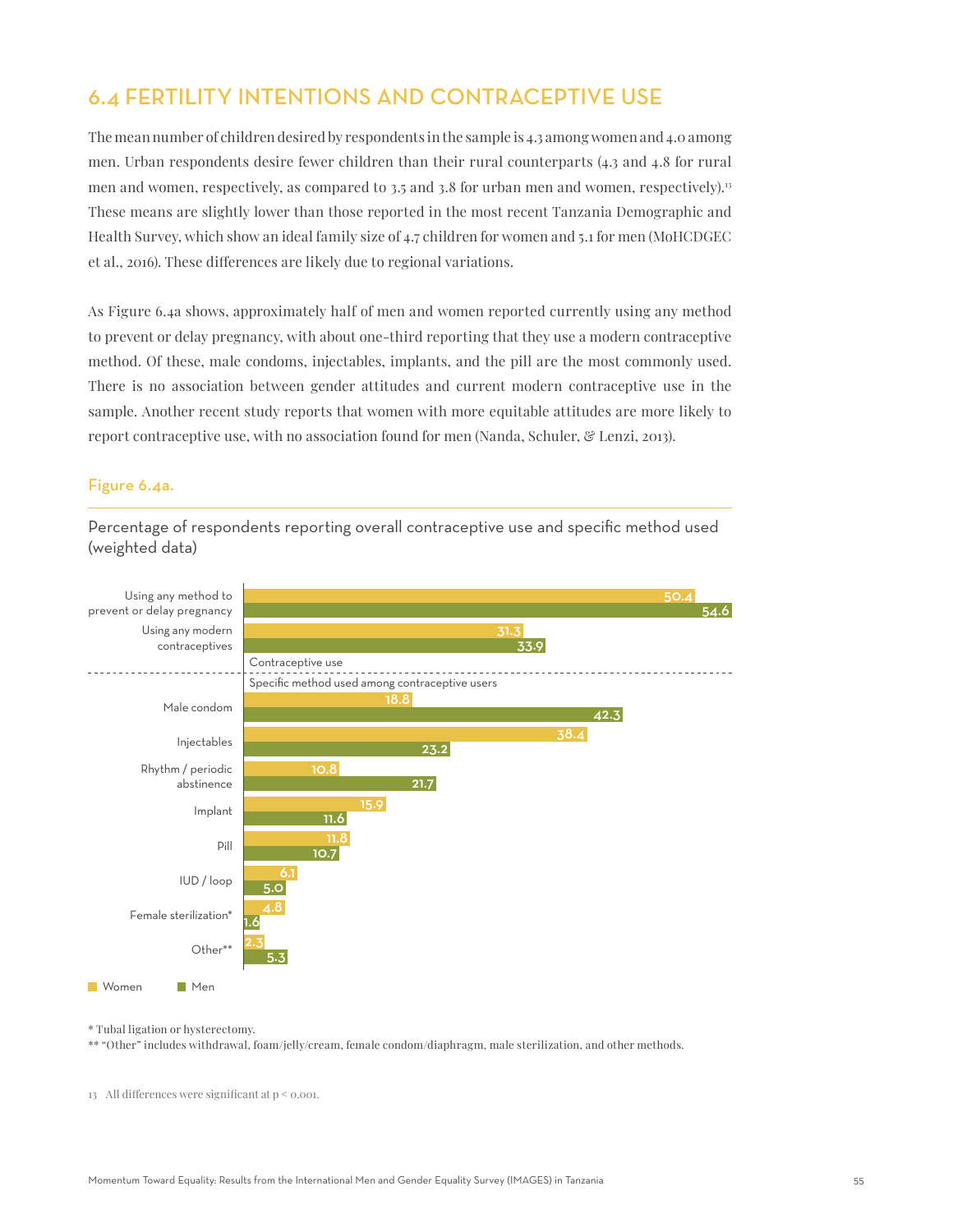# 6.5 FAMILY PLANNING COMMUNICATION AND DECISION-MAKING

As Figure 6.5a shows, 71 percent of men and 62 percent of women reported sometimes or often discussing how many children to have or the spacing of children with their partner. Women are somewhat more likely than men to report rarely or never discussing family planning with their partner.

#### Figure 6.5a.

Percentage of respondents reporting the frequency of discussing number of children to have and spacing of children with their partner (weighted data)\*



<sup>\*</sup> Percentages may not total 100 due to rounding.

More than half of both men and women reported making decisions jointly with their partners related to the number and spacing of children and the use of contraception. Women are more likely than men to report that the woman has the final say in these decisions, ranging from 17 percent to 22 percent of women compared to around 2 to 3 percent of men (as shown in Figure 6.5b). Multivariate sex-specific analyses show men who reported more equitable attitudes and men in urban areas are three times as likely to engage in joint decision-making as their rural and less equitable peers are; women with more equitable attitudes are twice as likely to do so.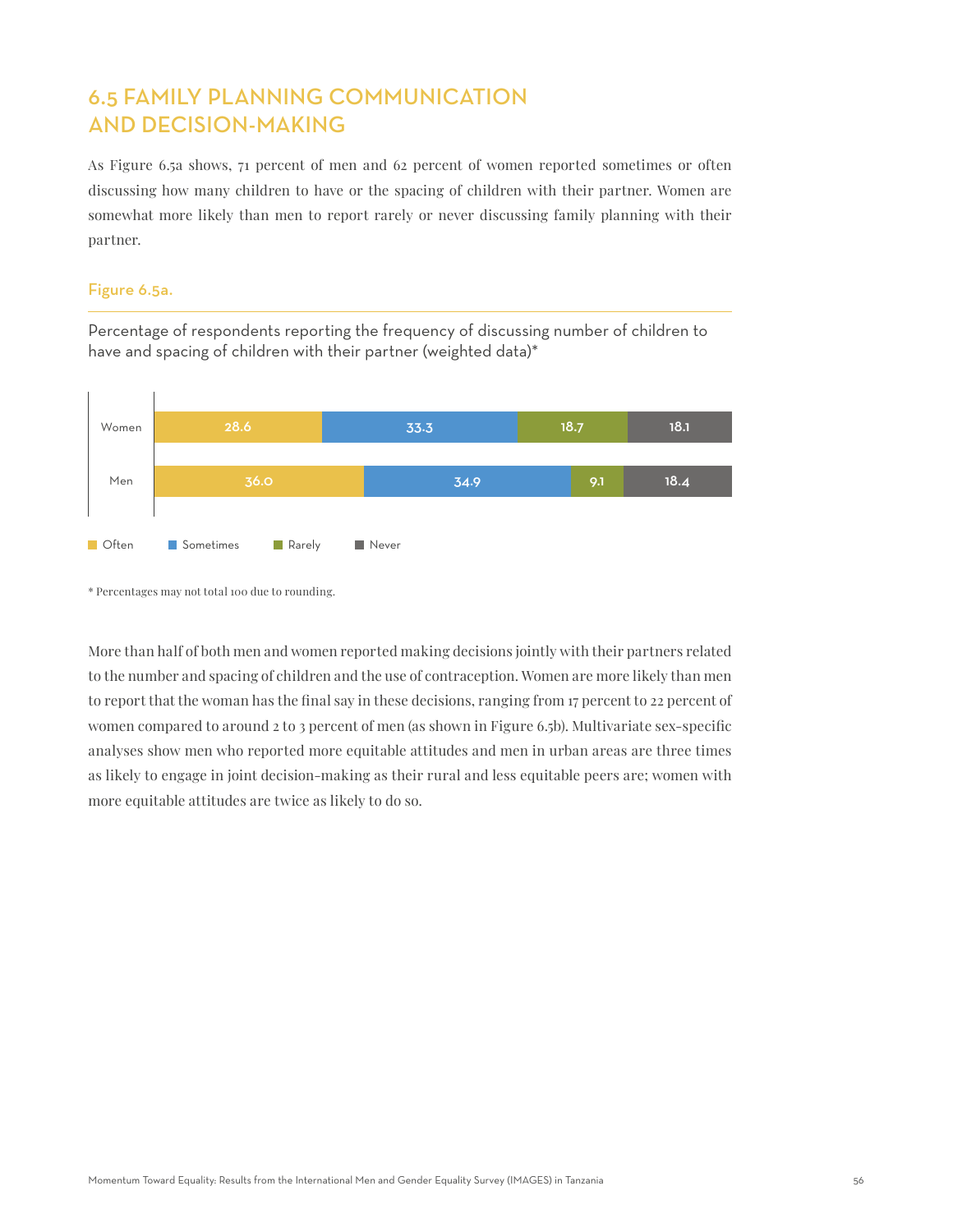#### Figure 6.5b.

Percentage of respondents reporting who usually makes decisions around contraception and family planning (weighted data)\*



\* Percentages may not total 100 due to rounding.

# 6.6 ATTITUDES ON FAMILY PLANNING

This section explores attitudes related to contraceptive use and family planning. As reported in Section 4.1, around one-third of both male and female respondents think that it is a woman's responsibility, not a man's, to avoid getting pregnant. The data further suggest ambivalence among men and women toward the use of family planning methods. Significant portions of both male and female respondents reported negative attitudes and misconceptions about contraceptives. For example, as shown in Figure 6.6a, more than half of men and nearly two-thirds of women feel contraceptives have bad side effects for women, 50 percent of men and 47 percent of women think contraception makes women infertile, and 44 percent of men and 33 percent of women say condoms ruin the sex act. It is important to note that a substantial proportion of men and women (most of whom were 15- to 19-year-old respondents) answered "don't know" to these questions, indicating both a need and an opening for further information and education.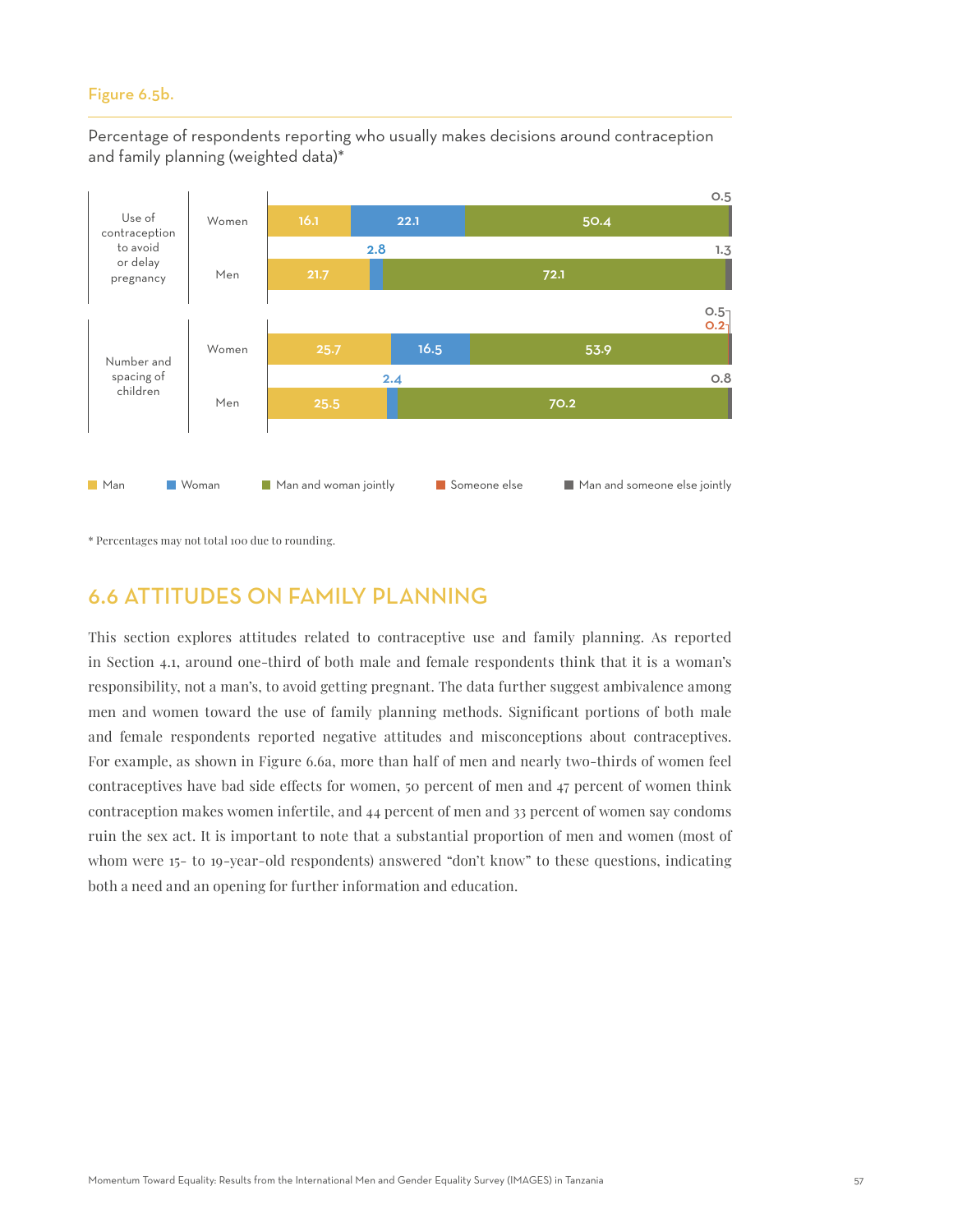#### Figure 6.6a.

Percentage of respondents expressing different degrees of agreement with statements on family planning (weighted data)\*



\* Percentages may not total 100 due to rounding.

At the same time, respondents expressed significant support for contraceptive use by young people, as shown in Figure 6.6b. For example, 55 percent of men and 41 percent of women think if a schoolgirl is sexually active, she should be allowed to access contraception; 60 percent of men and 39 percent of women agree schoolboys asking for condoms are being responsible. In general, men are more supportive than women of young people's access to and use of contraceptives.

#### Figure 6.6b.

Percentage of respondents expressing different degrees of agreement with statements related to young people and family planning (weighted data)\*



\* Percentages may not total 100 due to rounding.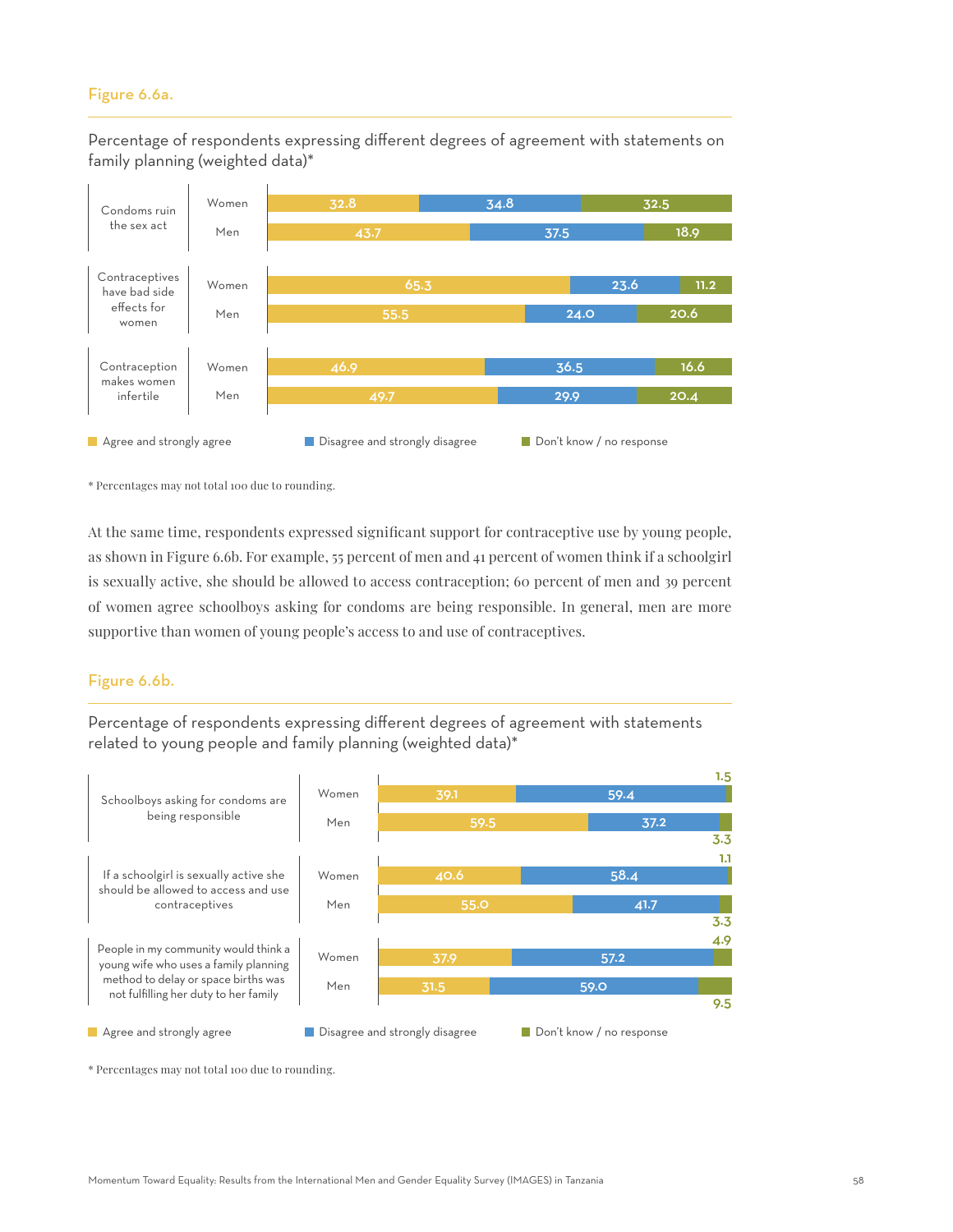Around one-third of both men (32 percent) and women (38 percent) believe that other members of their community would think a young wife who uses a family planning method was not fulfilling her family duties, indicating the social acceptability of contraceptive use within marriage.

Bivariate analyses uncover some gendered patterns in the associations between attitudes around contraception and respondents' plans for its use. When women agreed that a young wife using family planning is not fulfilling her duties, they also planned on using contraceptives in the next 12 months less than those who disagreed with that statement (40 percent versus 49 percent; p=0.02). By contrast, men who thought young wives using family planning are not fulfilling their duties planned to use contraception more than those who disagreed with that statement (63 percent versus 53 percent; p=0.02). Agreement with these statements was not associated with current use of any form of modern contraception for either men or women. None of the other misconceptions that the survey asked about (i.e., believing that contraceptives make women infertile, that contraceptives have bad side effects for women, or that condoms ruin the sex act) were related to either current or planned use of contraception for either men or women.

As previously noted, gender attitude scores are also not associated with current modern contraceptive use, or plans to use contraceptives in the next 12 months, for either men or women. These findings merit further exploration to better understand how men's and women's perceptions of gender roles and contraception impact their patterns of use for family planning.

# 6.7 TERMINATION OF PREGNANCY

Around 6 percent of men and women who had ever had sex reported being involved in a pregnancy ending in induced termination  $(n=47$  for men,  $n=46$  for women).<sup>14</sup> Women reported seeking termination services through a variety of venues, including dispensaries, private clinics, and pharmacies; however, more than half went to a hospital. Nearly one-third of the men whose wives or partners had terminated a pregnancy reported that they did not know where their wives or partners had sought termination services.

Among the 93 participants who reported a termination, a stark contrast exists between men's and women's reports of the related decision-making process. Eighty-one percent of the men reported it was mainly the woman's decision, while 64 percent of women reported this. Two times as many women as men reported it as a joint decision, as shown in Figure 6.7a.

<sup>14</sup> Due to the small numbers for some of the items in this section, numbers of respondents are given instead of, or alongside, percentages.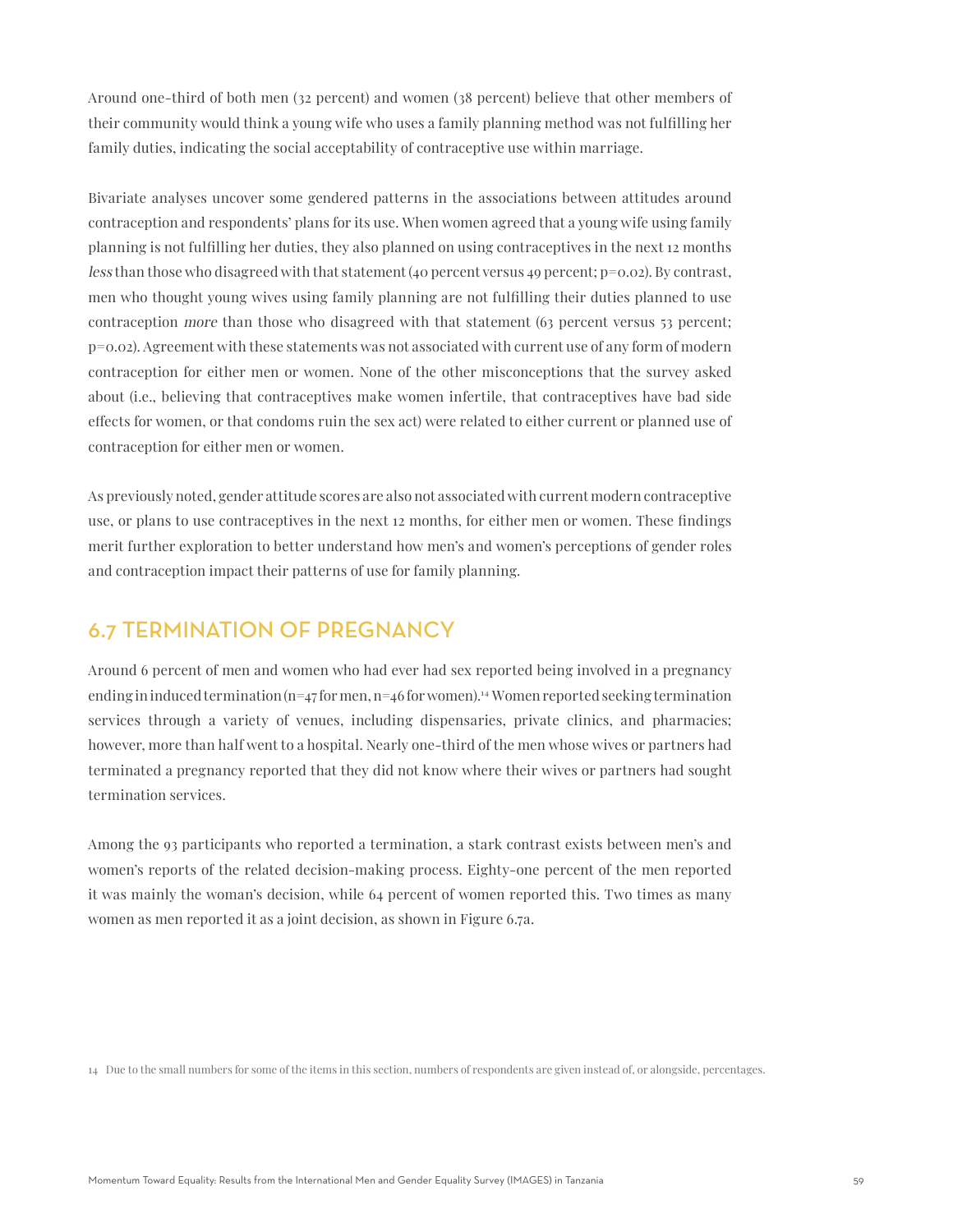#### Figure 6.7a.

Percentage of respondents reporting who was responsible for decision-making about the termination of pregnancy (weighted data)\*



\* Percentages may not total 100 due to rounding.

Women are more likely than men are to report greater male engagement in the process of accessing pregnancy termination services. More than half of women (n=23) versus only 27 percent of men (n=12) reported that the man provided financial support toward the cost of the termination; 36 percent of women (n=16) but only 6 percent of men (n=3) reported that the man accompanied the woman to the termination. Given the small number of respondents, these findings should be interpreted with caution; additional research to understand the dynamics of decision-making and men's involvement in pregnancy termination is needed.

Qualitative data highlights the dilemmas around pregnancy termination for unmarried women. In the context of community and family disapproval, shame, and violence, termination of an unintended pregnancy is considered an option for younger women, with one adolescent reflecting:

> **"Parents expect that one finishes school; there are traditional procedures for marriage; one goes to church and she weds, and later she can give birth. This honors the family. So, pregnancy before marriage is shameful."**

> FOCUS GROUP DISCUSSION PARTICIPANT, ADOLESCENT WOMAN AGED 15 TO 19, URBAN TANZANIA

Participants often viewed termination of an unintended pregnancy as the only option allowing them to continue their education.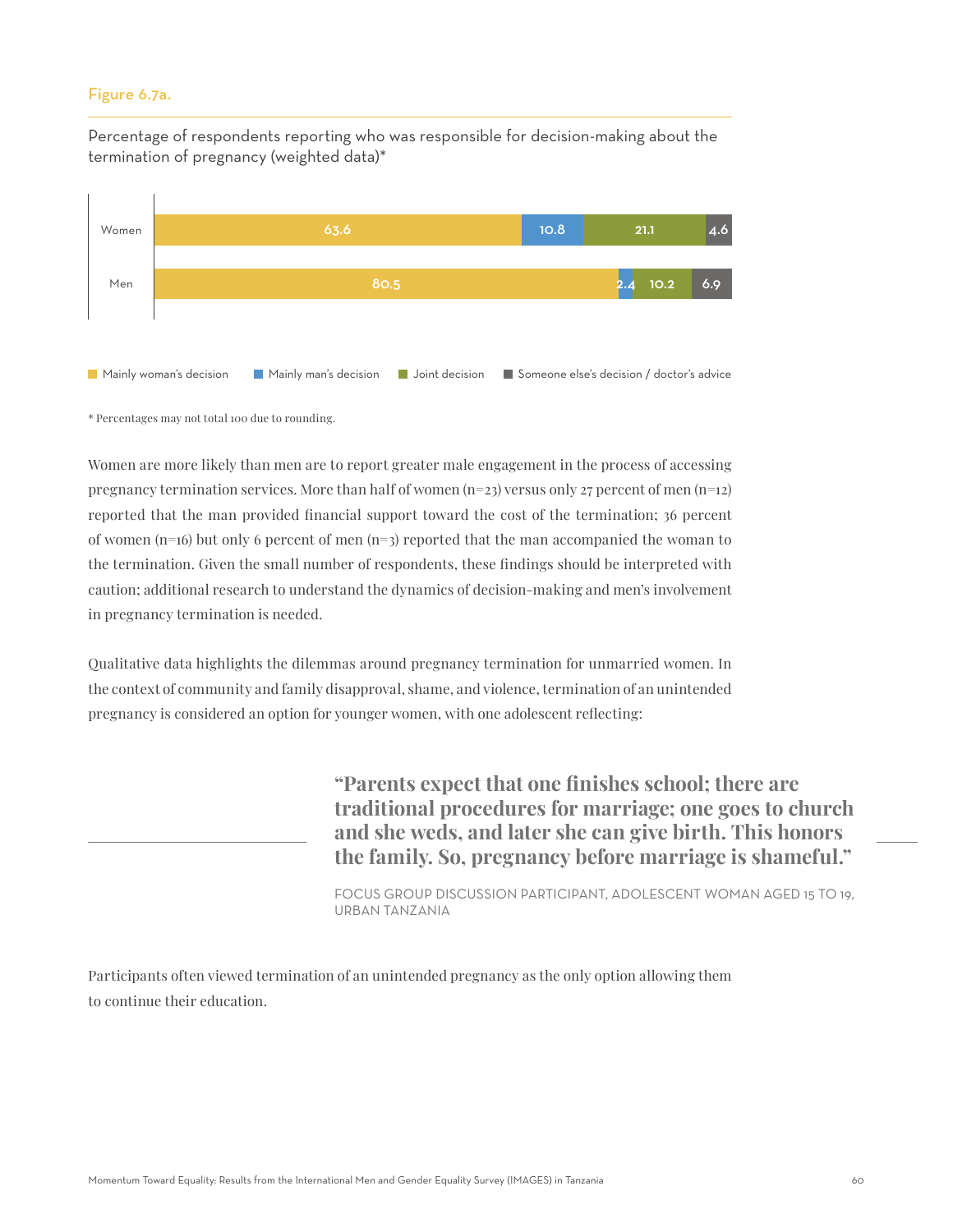Despite acceptance around terminating an unintended pregnancy, participants described economic and legal barriers to accessing termination services, resulting in substantial health risks. As one adolescent noted:

> **"First, it is not allowed. Second, because it is not allowed, it is hidden. Then, when you get any complication, you risk even dying. And, it is expensive in the hospital: Who has 100,000 shillings to take care of that? And, if you go cheap with the local herbs in the village, you can get an infection, and things are not easy then. It is not easy to abort, but it can be an option."**

FOCUS GROUP DISCUSSION PARTICIPANT, ADOLESCENT WOMAN AGED 15 TO 19, RURAL TANZANIA

Another option commonly described for coping with an unintended pregnancy was suicide. As one adolescent woman reflected:

> **"I know suicide is not OK. But what do you do when everything is against you and you think disappearing will help? At least you are not there."**

FOCUS GROUP DISCUSSION PARTICIPANT, ADOLESCENT WOMAN AGED 15 TO 19, URBAN TANZANIA

# 6.8 TRANSACTIONAL AND PAID SEX

Both globally and in Tanzania, studies have shown how gender-related norms, social expectations, and material realities may encourage the exchange of sex for money or goods, resulting in increased risk for HIV and STI infection (Stoebenau et al., 2016; Ricardo & Barker, 2008). Approximately 13 percent of men reported that, in the past year, they had entered into a sexual relationship with a woman by offering things that were important to her, helping with her expenses, or providing money; only 6 percent of women reported having entered into a sexual relationship because they were offered these things. The difference between men's and women's reports, as well as the relatively low rates overall, may be due to differences in perception on the transactional nature of the sexual relationship, or to differences in the desire to report engaging in the practice. It may also be due to the difficulty in accurately capturing complex relationship dynamics with survey questions. Qualitative research, including from Tanzania, has much to offer in terms of understanding transactional sex dynamics. (See, for example, Deabe & Wamoyi, 2015; Wamoyi et al., 2011; Wamoyi et al., 2010).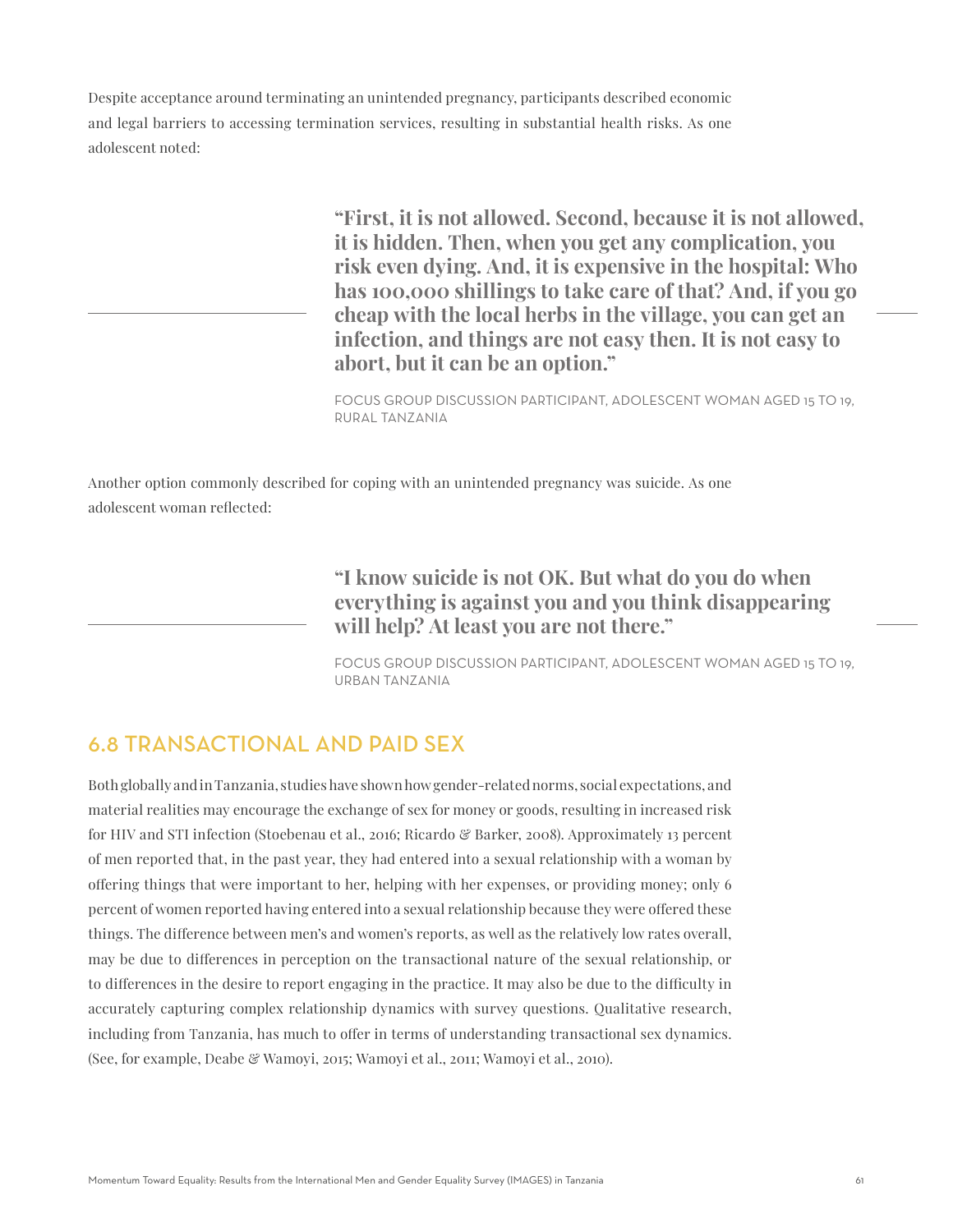Still, strong association exists between entering into a sexual partnership in which men offer goods or money for sex and the greatly increased likelihood of women experiencing physical (odds ratio, OR=1.4; p=0.022), economic (OR=2.5; p=0.021), or sexual (OR=3.8; p=0.001) intimate partner violence, highlighting the potentially risky aspects of such relationships. Findings from the qualitative research highlight the link between financial dependence on a partner (particularly for school fees) and younger women's inability to leave abusive relationships. As one adolescent man noted:

# **"She will tolerate the beatings so that he can continue supporting her in paying for her studies."**

FOCUS GROUP DISCUSSION PARTICIPANT, ADOLESCENT MAN AGED 15 TO 19, URBAN TANZANIA

The survey also asked about men's and women's experiences of paying for sex. Approximately 14 percent of men reported ever having paid for sex, as compared to 4 percent of women who reported ever having been paid for sex. Men who had ever paid for sex more often used condoms with someone other than their main partner in the last year than men who had never engaged in paid sex (73 percent versus 57 percent; p=0.018). Similarly, men who entered into a sexual relationship with a woman by offering gifts or money more frequently used condoms in the last year with someone other than their main partner than those who did not report transactional relationships (70 percent versus 54 percent; p=0.001).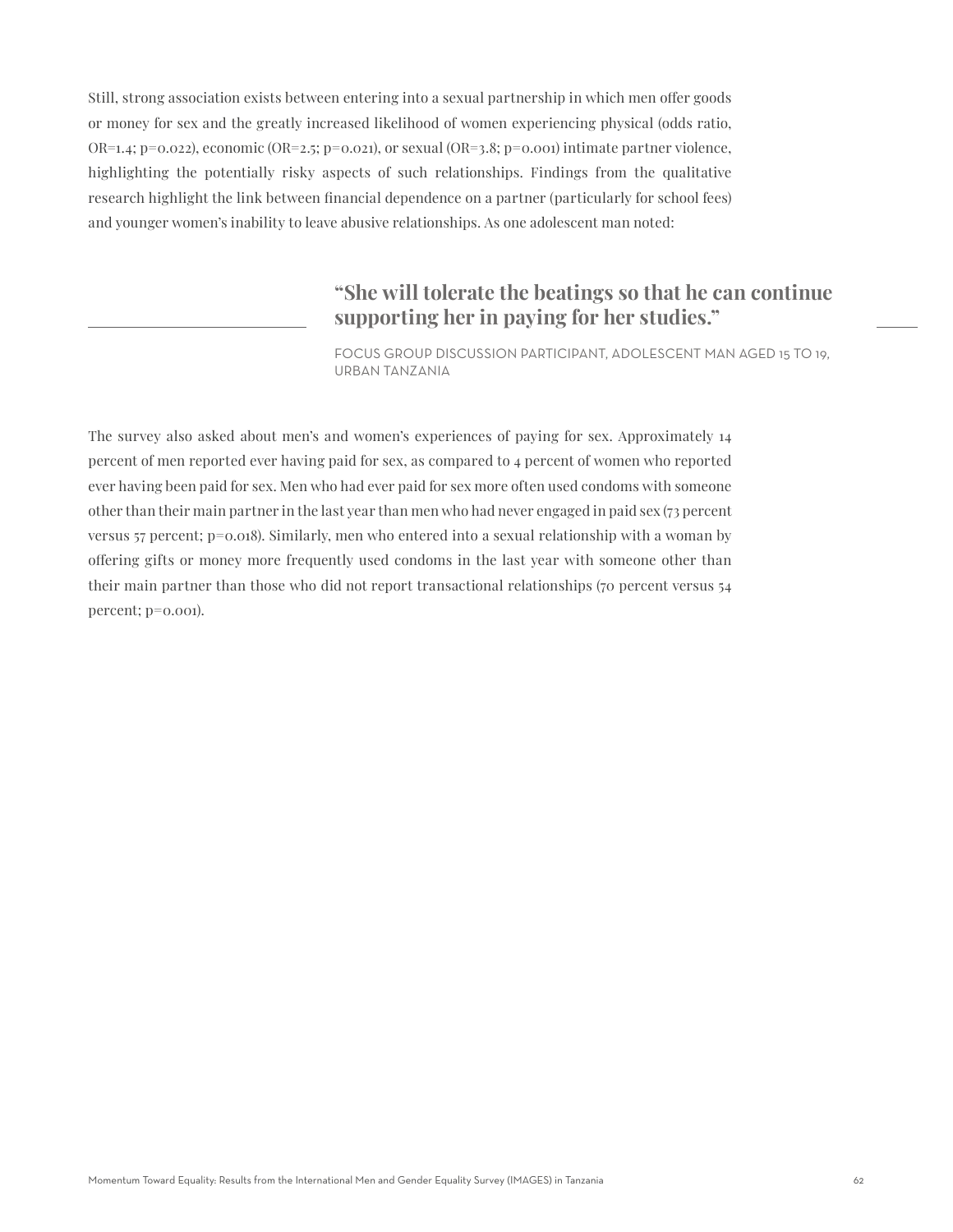# FOCUSING IN:

Adolescents and Sexual and Reproductive Health

Adolescence is a period characterized by significant physical, psychological, and social transitions, with specific health and developmental needs and rights. Many of the health-related behaviors that arise during adolescence — including sexual and reproductive behaviors — have implications for both present and future health and development. For example, young people who initiate sex at an early age may be at a higher risk of becoming pregnant or contracting STIs than young people who initiate sex later (MoHCDGEC et al., 2016). Adolescence is a time to develop knowledge and skills, learn to manage emotions and relationships, and acquire attributes and abilities that will be important for enjoying the adolescent years and assuming adult roles (World Health Organization, 2017; Gilles, 2014).

This section looks more closely at respondents aged 15 to 19 to achieve a fuller picture of adolescent sexual and reproductive health and behavior in Tanzania.<sup>15</sup>

# **PARTNERSHIPS, SEXUAL DEBUT, AND CONDOM USE AMONG ADOLESCENTS**

Among the sample, 50 percent of adolescent men and 43 percent of adolescent women reported ever having had a romantic or intimate partner, defined as anyone they have had an intimate relationship with (whether they are married or not, or have had sex or not). Adolescent men reported being on

average one year older (SD=1.4) than their partner, while adolescent women reported being younger by almost four years (SD=3.4). These were smaller age differences than those reported among adults aged 20 to 45, for whom women reported being on average over six years younger (SD=6.1) and men over five years older (SD=4.6) than their partners.

Regardless of whether they reported ever being in a romantic relationship, 39 percent of adolescent men and 43 percent of adolescent women reported ever having had sex. The mean reported age at first intercourse for adolescents is 15.7 for men and 15.8 for women; however, these means reflect only sexual debut for the less than half of adolescents who are sexually active, and are thus artificially low given the restricted age range of this subset of the sample. In the qualitative research, the adolescent and young men and women reported even younger ages of sexual debut.

Experiences of sexual coercion are common among adolescent women: Approximately one in five sexually active adolescent women reported that their first sexual experience was unwanted or forced, as compared to fewer than 4 percent of adolescent men who reported this. Adolescent men are more likely than women are (92 percent versus 79 percent) to report that both partners wanted their first sexual experience.

15 It is important to note that adolescents younger than 15 were not included in this study.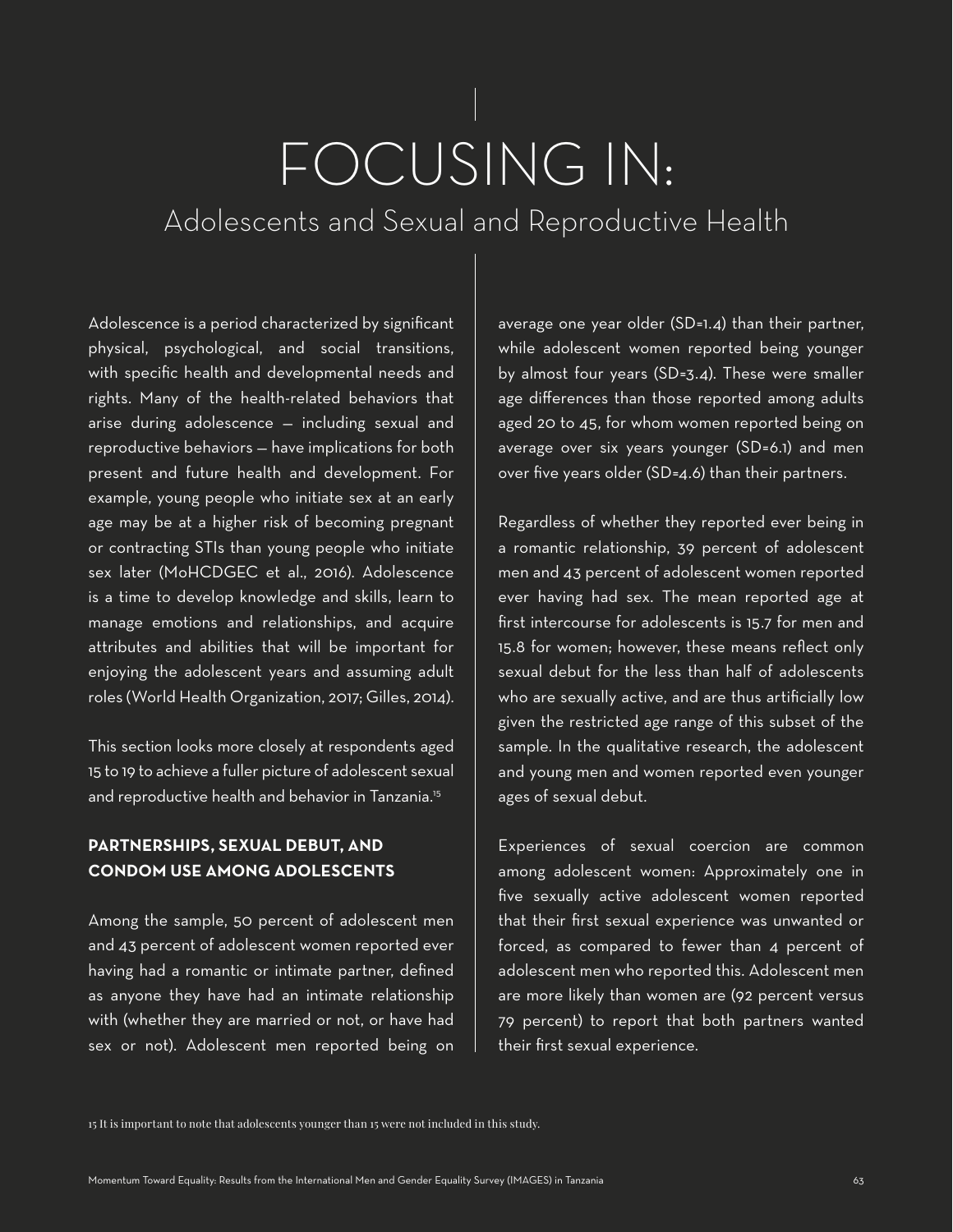One-third of adolescent men and nearly 40 percent of adolescent women used a condom at first sex. For adolescent women, this represents more than twice the proportion of adult women who reported condom use the first time they had sex, perhaps highlighting important achievements in awarenessraising and access to contraception in recent years.

Of those who reported being sexually active, 63 percent of adolescent men and 48 percent of adolescent women reported using condoms in the last 12 months with their main partners; 43 percent of adolescent men and 31 percent of adolescent women said that they used a condom the last time they had sex with their main partner. Reported frequency of condom use with a main partner in the last year was significantly higher among urban adolescent women than among their rural counterparts (64 percent versus 40 percent); however, no significant difference existed for condom use at last sex with their main partner. There was no difference between urban and rural adolescent men in reported condom

use with a main partner in the last year or at last sex.

Of those who had sex with someone other than their main partner in the last year, 71 percent of adolescent men and 21 percent of adolescent women reported ever using condoms in the last year. When asked about the last time they had sex with someone other than their main partner, the proportion of adolescent men who used condoms decreased to 64 percent, as did the proportion of women, to 13 percent (see Figure 6.9a).

Sexually active adolescent men reported an average of 1.5 sexual partners in the past 12 months, as compared to one partner for adolescent women; these numbers are slightly higher for adolescents than adults, who are more likely to be in longer-term, married partnerships.

As seen when comparing Figures 6.9a and 6.9b, condom use rates are generally significantly higher among adolescents than among adults.<sup>16</sup>

#### Figure 6.9a.





Adolescent women (aged 15-19) Adolescent men (aged 15-19)

\* Proportion of those who had sex with someone other than main partner in last 12 months and answered something other than "n/a," "refuse," or "don't know."

16 All differences between adults' and adolescents' condom use were statistically significant at p < 0.001.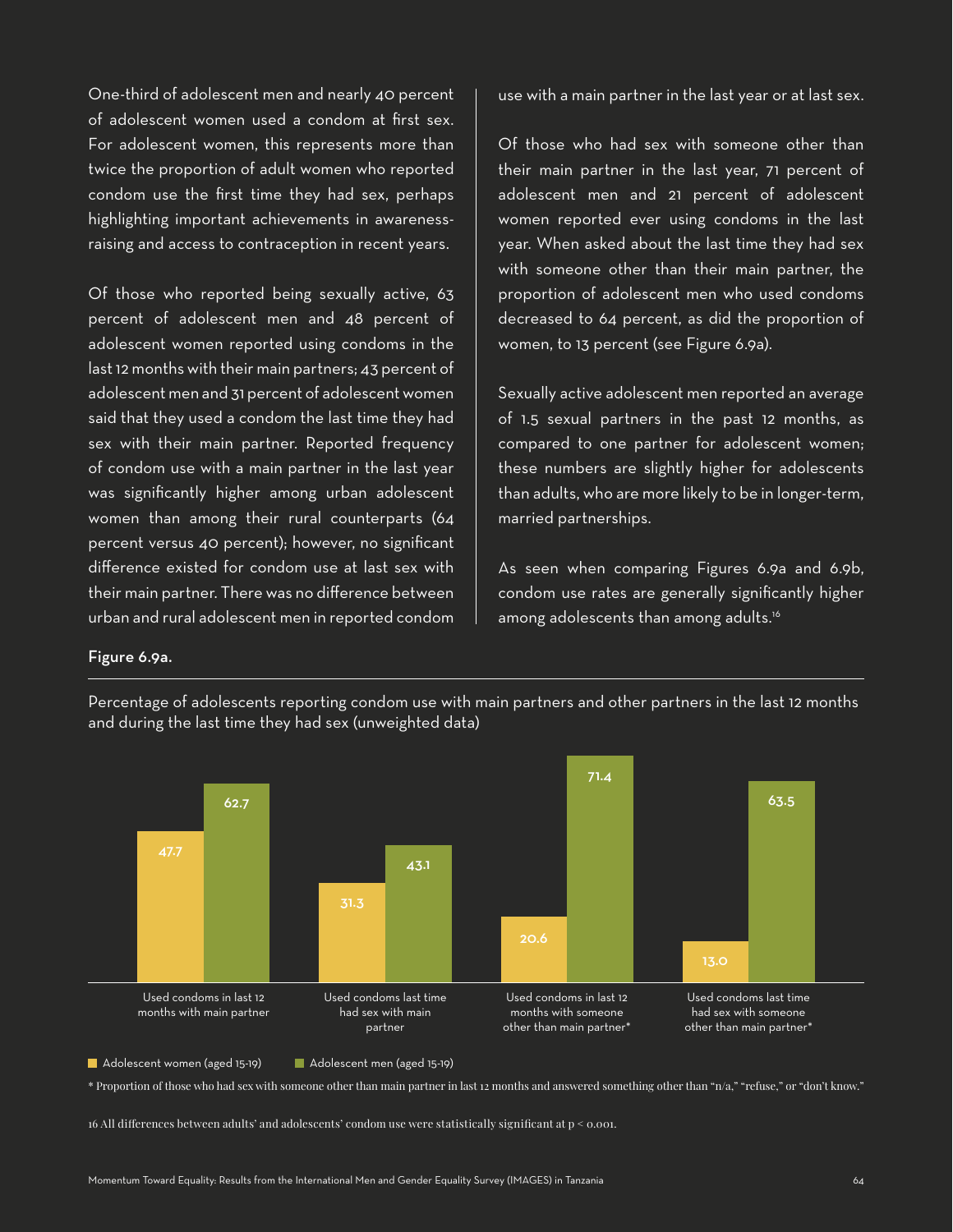#### Figure 6.9b.

Percentage of adults reporting condom use with main partners and other partners in the last 12 months and during the last time they had sex (unweighted data)



Adult women (aged 20-49) Adult men (aged 20-49)

\* Proportion of those who had sex with someone other than main partner in last 12 months and answered something other than "n/a," "refuse," or "don't know."

# **HIV TESTING AND SEXUALLY TRANSMITTED INFECTIONS (STIs) AMONG ADOLESCENTS**

A significant proportion of sexually active adolescents (59 percent of men and 30 percent of women) have never been tested for HIV, and a much larger percentage of adolescent women than of adolescent men have been tested in the past year (59 percent versus 33 percent). Testing rates among adolescents are substantially lower than among adults (only 18 percent of adult men and 5 percent of adult women have never been tested for HIV), and the gap between adolescent women and men in the proportion of those tested in the past year is much greater than the gap between adult women and men. This is perhaps unsurprising since most adolescents' sexual debut is still fairly recent and they may not yet perceive themselves to be at risk for HIV infection. However, while other research from Tanzania shows that adolescent women aged 15 to 19 are at much higher risk of infection than men the same age (ICAP, 2017), it is clear that additional outreach and access

to testing is needed for both men and women in this age group.

# **FERTILITY INTENTIONS AND FAMILY PLANNING PRACTICES AMONG ADOLESCENTS**

Adolescent men and women roughly align in their desire for children. The mean number of desired children is 3.5 for adolescent men and 3.8 for adolescent women. The mean number of desired children for adolescents is lower than for adults by 0.7, suggesting a trend in the desire for slightly smaller families. Unsurprisingly, adolescents are significantly less likely than adults to report having ever discussed the desired number or spacing of children with their partner; only about half of adolescents reported ever having had this discussion.

Only about one-third of sexually active adolescents in the sample reported currently using some method of pregnancy prevention, as shown in Figure 6.9c.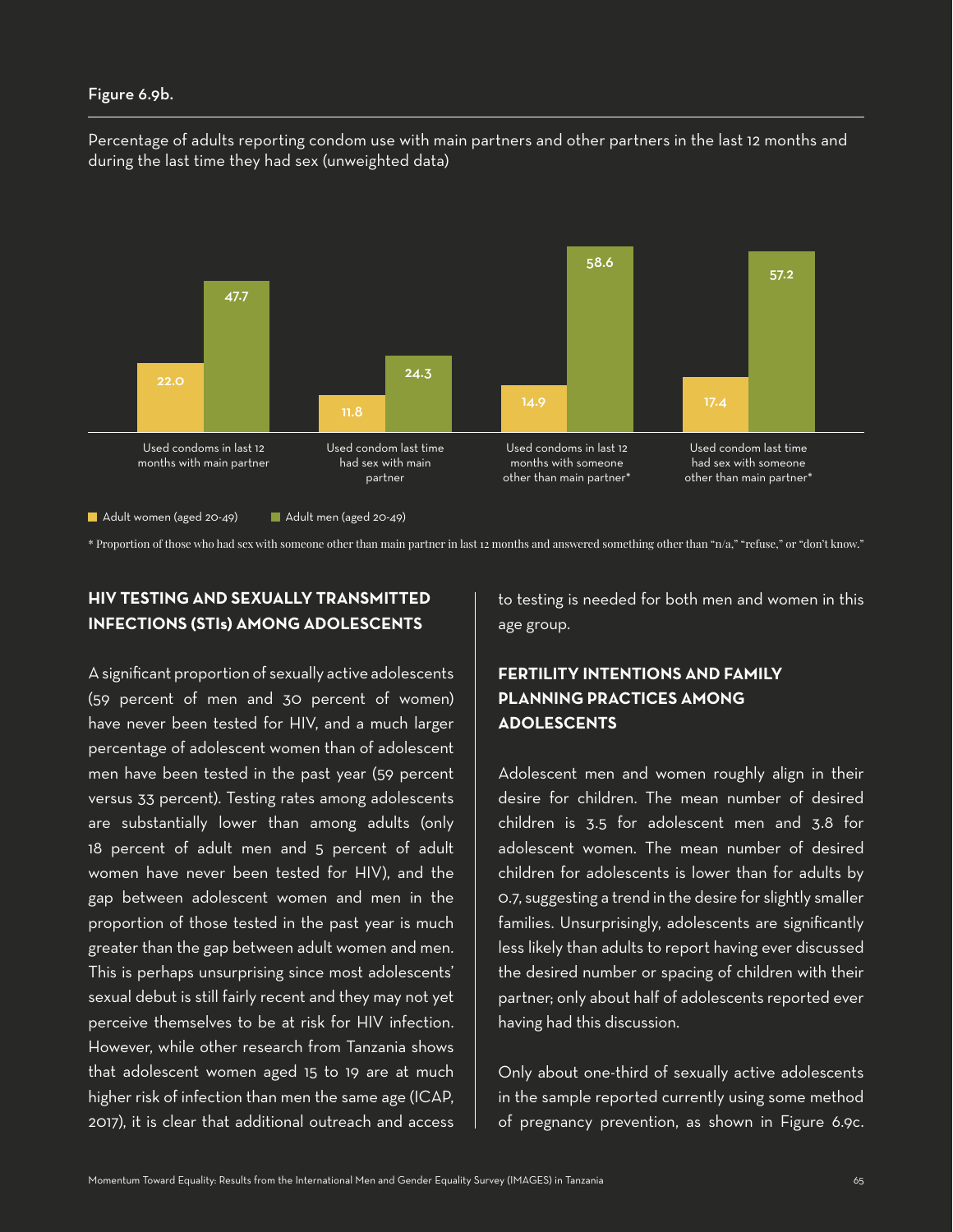Adolescent men rely almost entirely on male condoms, with some also reporting use of the rhythm method or withdrawal. Adolescent women reported using a wider array of modern contraceptive methods, with the most popular methods being male condoms, injectables, and implants. It is important to note that the number of users for each method is quite small and should be interpreted with caution.

As with adult men, male condoms are the favored contraceptive method for adolescent men and women, while adult women prefer injectables and implants to male condoms. This contrast between adolescent and adult women is noteworthy: It indicates that adolescent women are not accessing female-controlled modern contraceptive methods in large numbers. This may be partially explained by adolescents not yet being in long-term partnerships or committed to long-term methods of family planning; it also may indicate that they are more focused on HIV and STI prevention than adult women are. Further investigation is warranted as to why adolescent women are not accessing the full array of modern methods.

#### Figure 6.9c.

Percentage of adolescents reporting overall contraceptive use and specific method used (unweighted data)

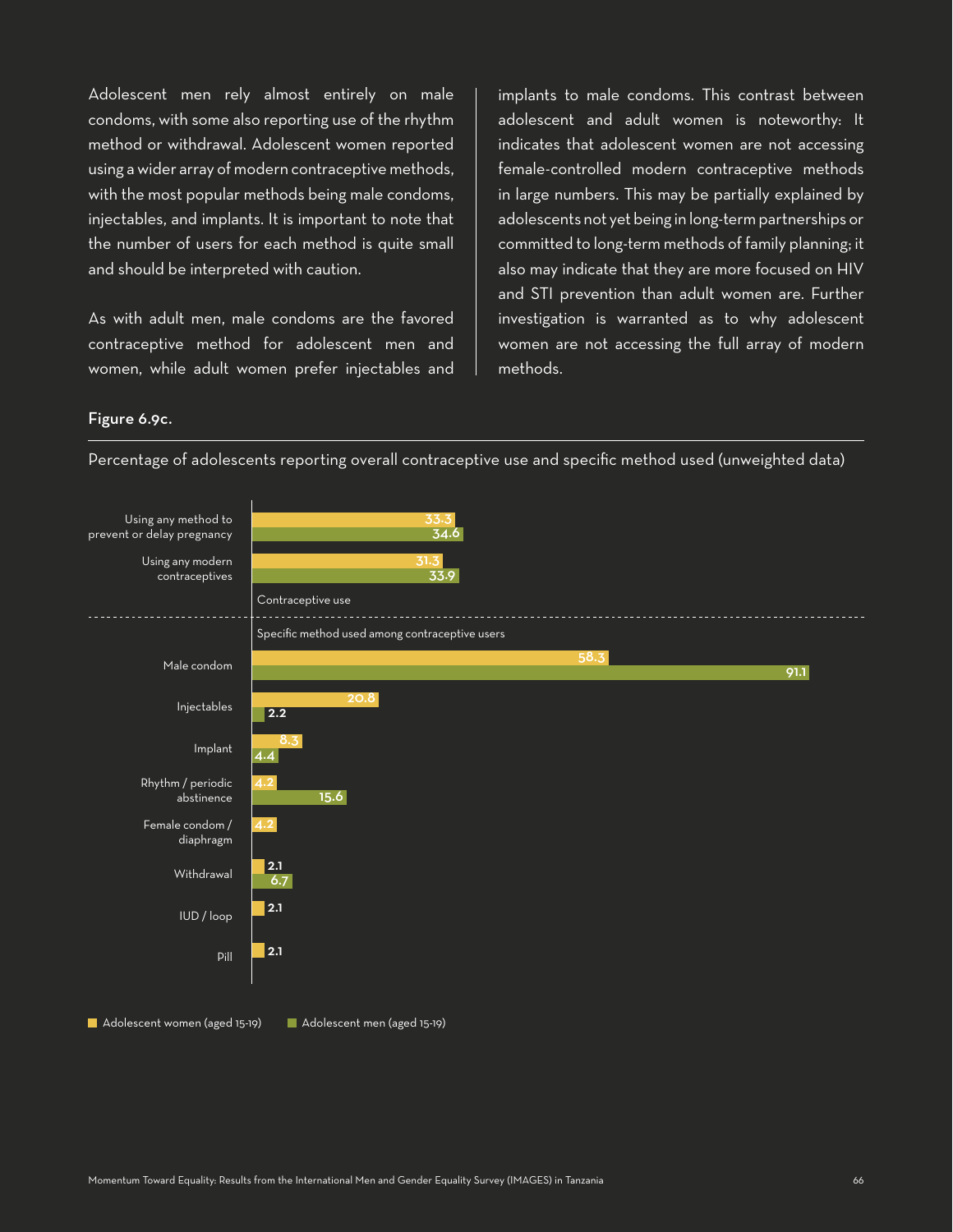## **ATTITUDES ON FAMILY PLANNING AMONG ADOLESCENTS**

Adolescents surveyed hold a variety of negative attitudes and misconceptions about contraceptives. Over 40 percent of adolescent men and women believe contraception makes women infertile, and even more — nearly 60 percent of adolescent men and 50 percent of adolescent women — think contraceptives have bad side effects for women. Twenty-eight percent of adolescent men and 18

percent of adolescent women think condoms ruin sex (see Figure 6.9d). Similar to adults, adolescent men may be slightly more progressive than adolescent women in their views about contraceptive use, as shown in Figure 6.9e; a significantly higher proportion of adolescent men than adolescent women think that schoolboys asking for condoms are being responsible (55 percent versus 39 percent; p < 0.001) or that schoolgirls should be allowed access to and use contraceptives (47 percent versus 39 percent; p < 0.05).

#### Figure 6.9d.



Percentage of adolescents who agreed or strongly agreed with statements on family planning (unweighted data)

#### Figure 6.9e.

Percentage of adolescents who agreed or strongly agreed with statements related to young people and family planning (unweighted data)



Adolescent women (aged 15-19) Adolescent men (aged 15-19)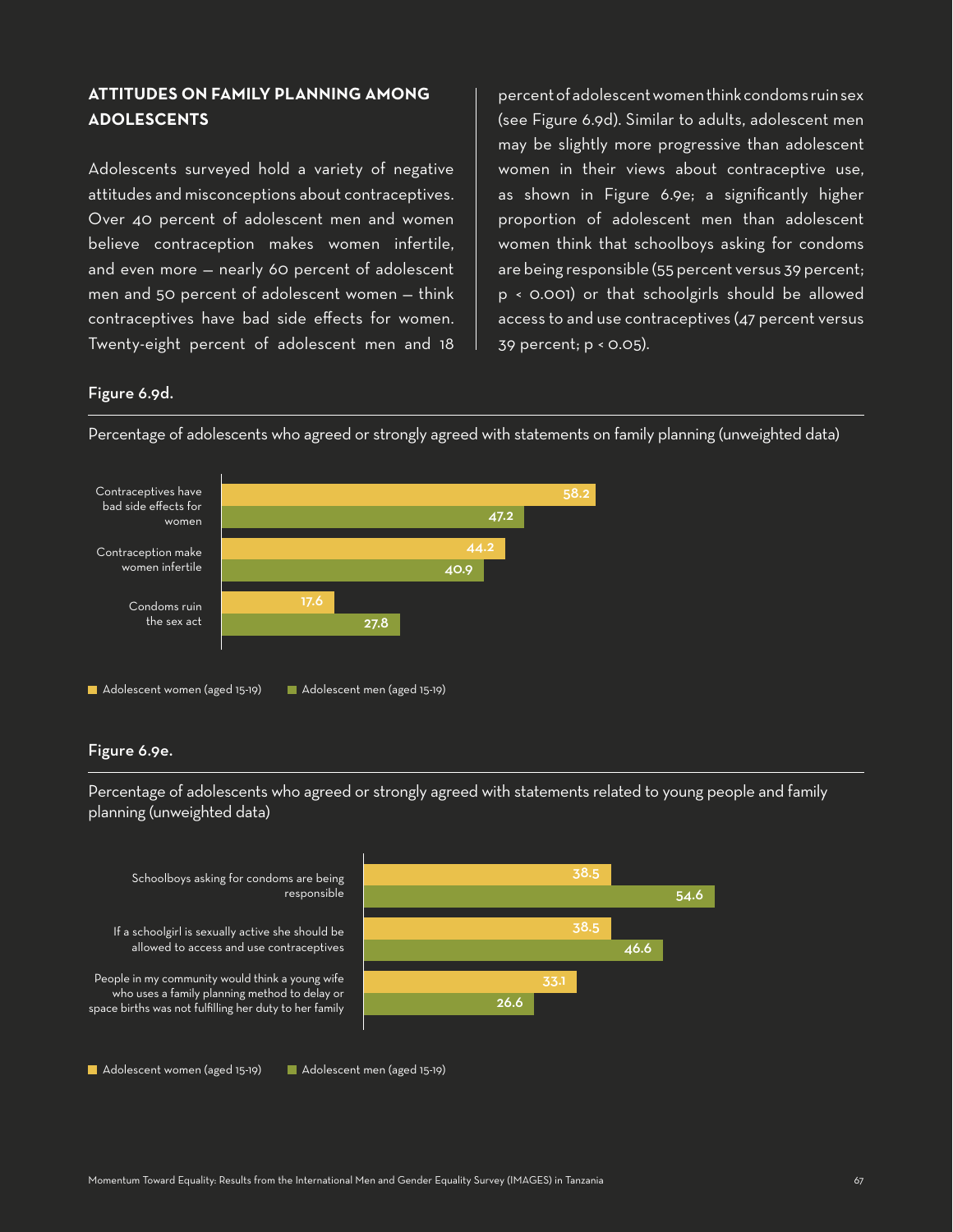# ATTITUDES AND COMMUNITY NORMS RELATED TO SEXUAL BEHAVIOR

Respondents were asked a series of questions about their own attitudes, their perception of their communities' norms, and their perception of common practices in their communities related to adolescent sexual behavior, pregnancy, and contraception. Noteworthy inconsistencies between personal attitudes and stricter perceived community norms (see Figure 6.9f) may indicate a space for changing norms, and inconsistencies between inequitable views and acknowledged community practices suggest that some norms are not compatible with lived realities.

Respondents — male and female, adult and adolescent — strongly disapprove of, and reported that their communities disapprove of, adolescent women having sex before marriage and men having multiple sexual partners.

Disapproval of girls having sex before marriage is stronger than disapproval of men's multiple sex partners, but attitude and community norm reports were clearly negative towards both.

Nonetheless, reported attitudes and norms are less permissive than reported community practices. Over 80 percent of both men and women think adolescent women should not have sex before marriage, and about 90 percent say most people in their community disapprove of girls having sex before marriage. However, over 85 percent also agree that most girls in their community do have sex before marriage. Qualitative data support the finding that despite community disapproval of adolescent sexual behavior, the practice is quite prevalent among adolescent men and women, as reflected in the following discussion:

**"It has been very common for young people to get involved in sexual intercourse, and they do this when still in their parents' home; they hide, of course, but the parents will never be happy."**

FOCUS GROUP DISCUSSION PARTICIPANT, YOUNG MAN AGED 20 TO 24, RURAL TANZANIA

# **"If [parents] catch you, they would kill you because this is one of the greatest sins."**

FOCUS GROUP DISCUSSION PARTICIPANT, ADOLESCENT MAN AGED 15 TO 19, RURAL TANZANIA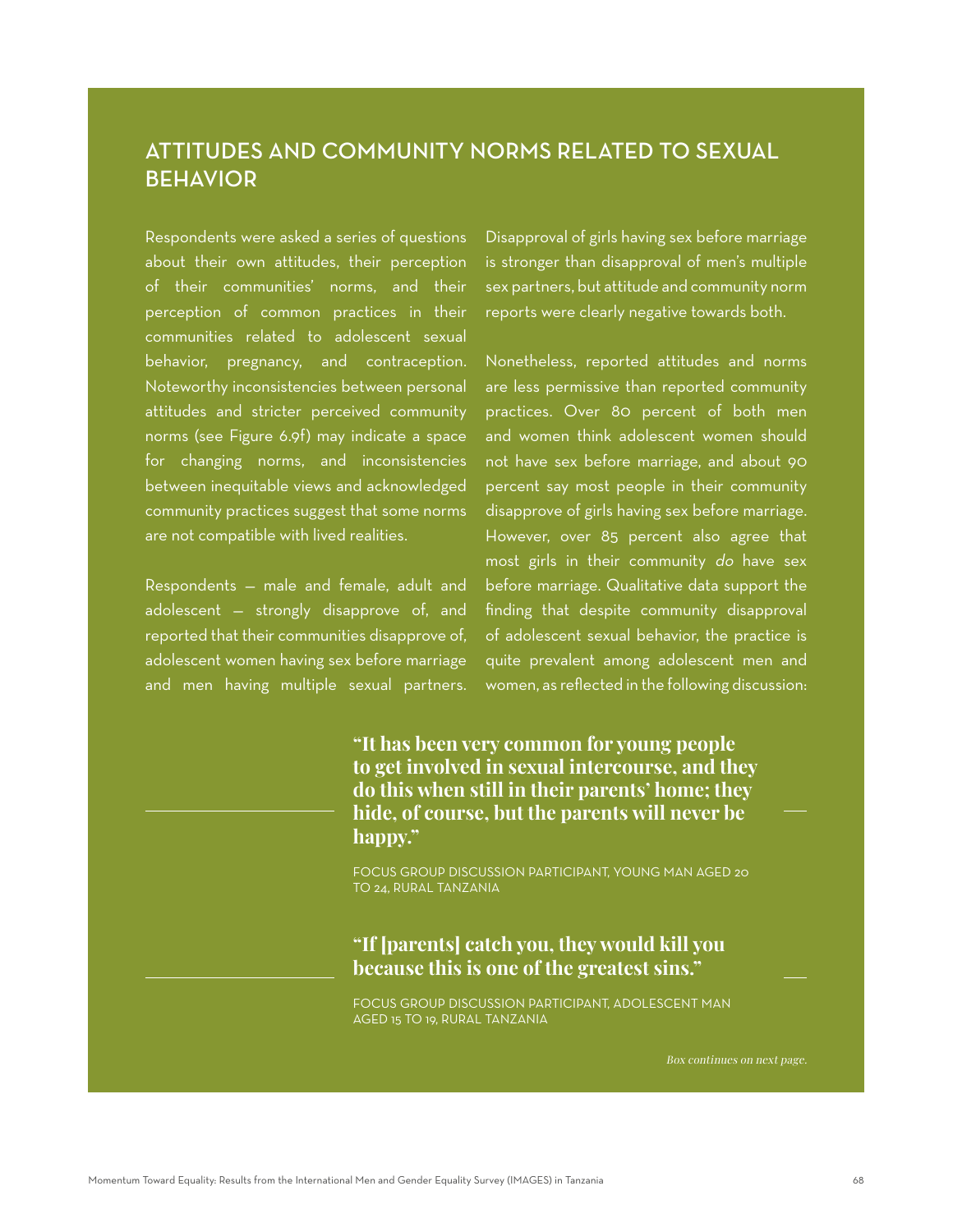In the full sample, only 11 percent of women and 18 percent of men think that a man needs more than one sexual partner, and around three-fourths of all respondents think that their community disapproves of men having multiple sexual partners. However, 74 percent of men and 81 percent of women agree that most men

in their community do have multiple partners. That respondents report both practices are actually widespread indicates these attitudes and normative expectations are either symbolic or weak, and perhaps that the social cost of breaking with these norms is relatively low.

#### Figure 6.9f.

Percentage of respondents who agreed or strongly agreed with statements about attitudes and norms on adolescent sexual behavior, pregnancy, and contraception (weighted data)

| I think adolescent girls should not have sex before marriage                            | 87.2<br>82.8 |  |
|-----------------------------------------------------------------------------------------|--------------|--|
| Most people in my community would disapprove of adolescent girls                        | 90.8         |  |
| having sex before marriage                                                              | <b>88.0</b>  |  |
| Most adolescent girls in my community engage in sexual relationships                    | 85.6         |  |
| before marriage                                                                         | 87.8         |  |
|                                                                                         |              |  |
| I think a man needs more than one sexual partner even if they already<br>have a partner | 11.4<br>17.5 |  |
| Most of my community disapproves of a man who has more than one                         | 74.3         |  |
| sexual partner                                                                          | 72.3         |  |
|                                                                                         | 81.1         |  |
| Most men in my community have more than one sexual partner                              | 74.3         |  |
|                                                                                         |              |  |
| I think a man who gives gifts and money to a girl in exchange for sex has a             | 18.7         |  |
| right to not wear a condom if he doesn't want to                                        | 21.8         |  |
| Most people in my community think that a man who gives girls money or gifts             | 42.0         |  |
| in exchange for sex has a right to not use a condom if he doesn't want to               | 40.4         |  |
| In my community most adolescent girls who have sex with a man for gifts                 | 60.6<br>56.7 |  |
| or money cannot negotiate for condom use                                                |              |  |
|                                                                                         |              |  |
| I think that a girl who gets pregnant before marriage deserves to be                    | 20.8         |  |
| shunned, sent away, beaten, or otherwise punished                                       | <b>23.0</b>  |  |
| Most people in my community expect a girl who is pregnant before marriage to            | 49.2         |  |
| be shunned, sent away, beaten, or otherwise punished                                    | 44.4         |  |
| Most girls in my community who get pregnant before marriage get shunned,                | 56.3         |  |
| sent away, beaten, or otherwise punished                                                | 49.5         |  |
| Men<br>Women                                                                            |              |  |
|                                                                                         |              |  |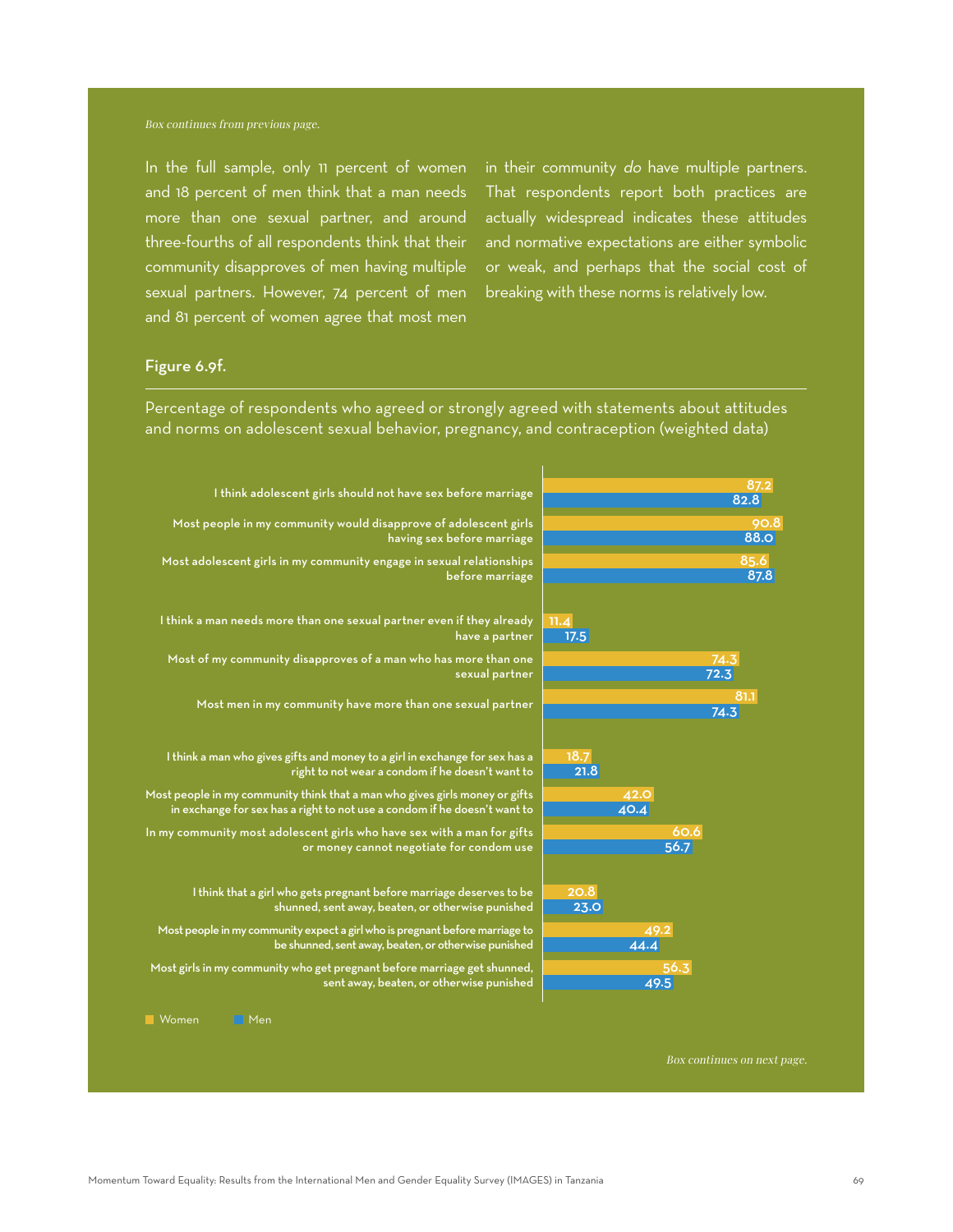In general, striking differences are not apparent between adolescents' and adults' own attitudes and their perceptions of community norms around sexual behavior. In some cases, adolescents hold more genderinequitable views than adults do. One-fifth of adolescent men think that a man has a right not to wear a condom if he gives gifts in exchange for sex — a higher proportion of agreement than among adult men or women. However, as with adults, there is some ambivalence in adolescent attitudes toward sexual behavior; a smaller proportion of adolescents than adults think adolescent women should not have sex before marriage.

About equal percentages of male and female respondents think that their community expects unmarried pregnant girls to be punished (44 percent of men and 49 percent of women) and that most unmarried pregnant girls are punished (50

percent of men and 56 percent of women). However, less than half that proportion (23 percent of men and 21 percent of women) actually believe that these girls should be punished. In other words, some participants reported having more gender-equitable attitudes toward adolescent pregnancy than they think their community has.

The qualitative study further probed focus group participants to discuss perceived options available to adolescent and young women if a male partner refuses to use contraception, resulting in a mix of views. Some participants said that adolescent and young women would choose to leave partners who refuse to use contraception. These participants primarily attributed men's refusal to use contraception to men's desire to impregnate adolescent and young women and to spread HIV and AIDS or STIs. As one characterized it:

# **"Simply, she has to leave him if he insists he does not want a condom. You see, the problem could be that he wants to make her pregnant or he has his disease."**

FOCUS GROUP DISCUSSION PARTICIPANT, ADOLESCENT WOMAN AGED 15 TO 19, RURAL TANZANIA

Other participants said that adolescent and young women should comply with their male partners' refusal to use condoms and that

not using condoms was part of the organic progression of partner relationships, as reflected in the following: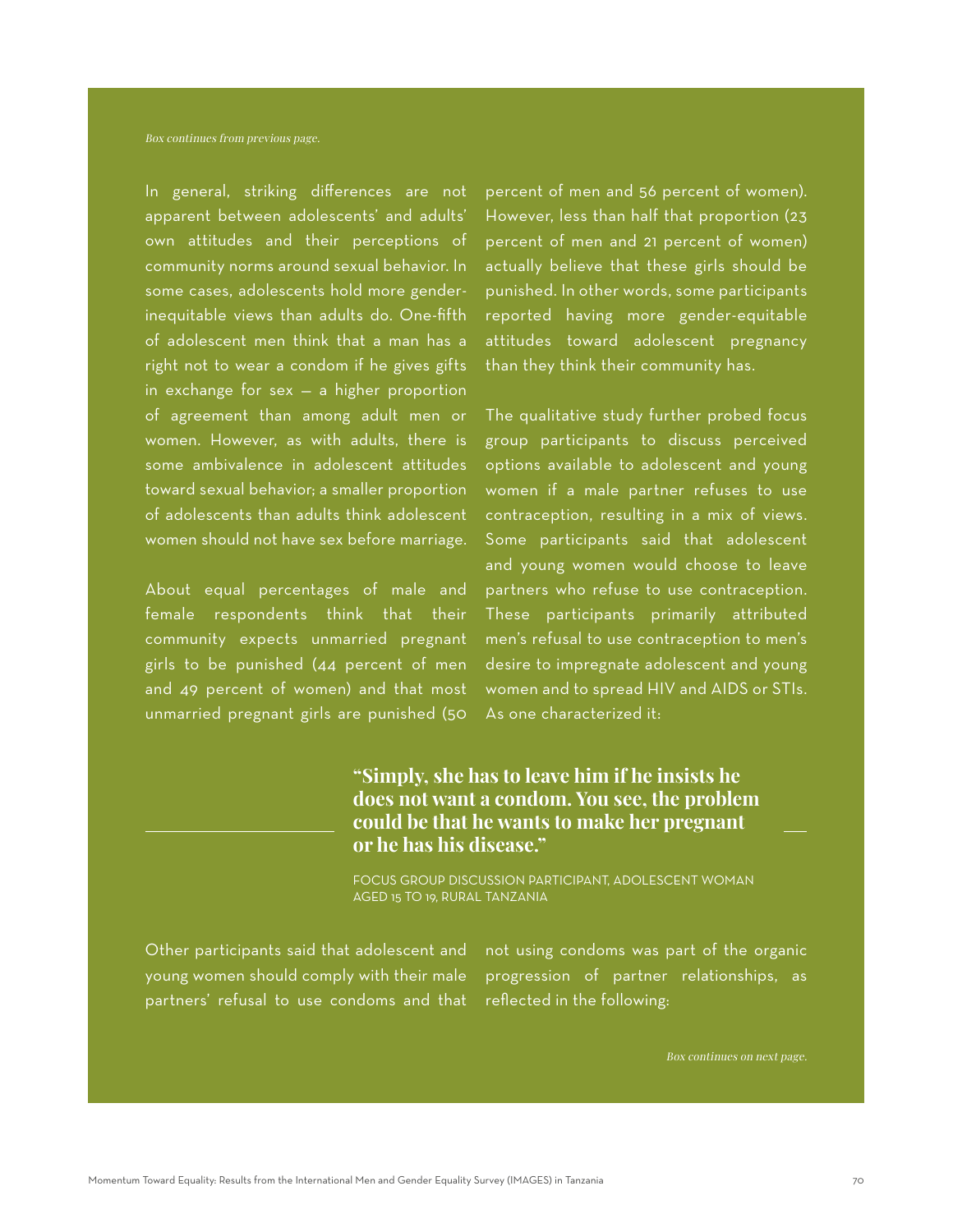# **"She will just be OK with [not using condoms], usually in a relationship after dating for a while, not using the condom is normal."**

FOCUS GROUP DISCUSSION PARTICIPANT, YOUNG MAN AGED 20 TO 24, URBAN TANZANIA

There is a grudging acceptance of sexual activity before marriage, but with strong gendered components, namely that girls should not — but that most do — have sex before marriage. Findings suggest a pragmatism in

the midst of these perceptions, which means that national programs could build on this to encourage parents and service providers to be more supportive of adolescent sexual and reproductive health needs.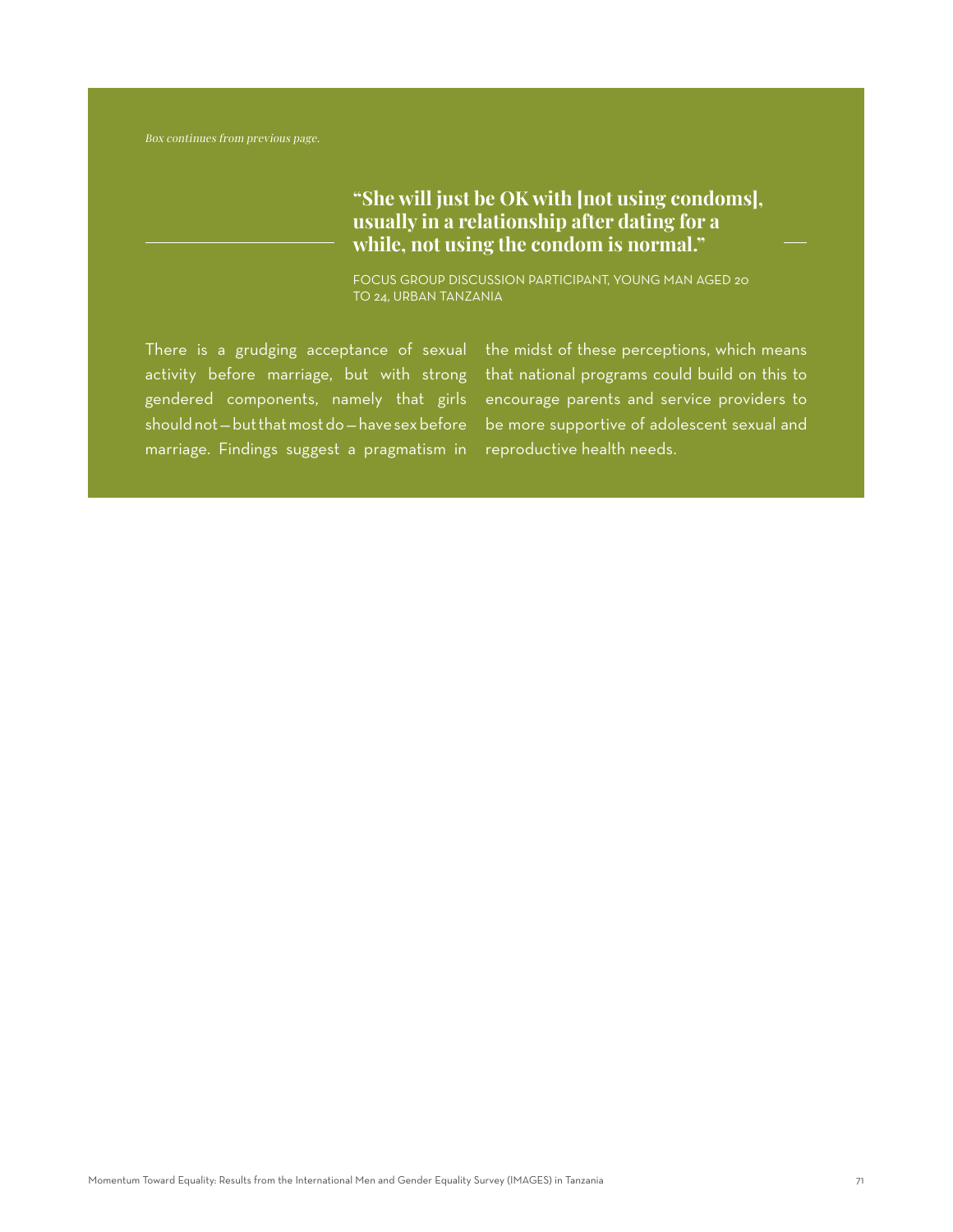# 7. HEALTH AND QUALITY OF LIFE

Practices related to health and well-being — as well as access to health services — are closely linked to ideas about masculinity and femininity and to the inequalities in power and resources between men and women. Rigid notions of masculinity encourage men to project a sense of strength, invulnerability, and risk-taking; they serve as barriers to health- and help-seeking behavior, may place men in occupations or activities that carry particular health risks, or may encourage some men to engage in practices detrimental to their health and that of their families (Courtenay, 2000). Rigid norms and power dynamics also shape women's behaviors and their ability to make decisions about or access health services, to make time to address health issues, or to pay for them. To examine these issues in the study sites in Tanzania, participants were asked a series of questions about their overall health and life satisfaction, as well as health-seeking behaviors and substance use.

# 7.1 HEALTH AND USE OF PHYSICAL HEALTH SERVICES

Respondents generally describe their own health positively: 87 percent of men and 78 percent of women said that their health is either "good" or "very good" compared to other individuals of the same age and sex. Men are somewhat more positive about their health status, and a larger proportion of women than men feel that their health is only "moderate" (20 percent of women versus 11 percent of men). Only a small proportion of both men and women — less than 2 percent — rate their health as "bad" or "very bad."

Women reported a higher level of engagement with health services. Nearly 90 percent of women had sought health services in a clinic or hospital within the past year, as compared to 75 percent of men; women were also more likely to have sought care within the past month (30 percent of women compared to 22 percent of men). The majority of men (72 percent) and women (59 percent) reported that their last health facility visit was to treat an acute illness, as shown in Figure 7.1a. Among women, 13 percent reported pregnancy or childbirth as the reason for their last visit.

More than two times as many men as women (11 percent versus 5 percent) reported seeking medical attention for an injury or accident in the past year; 4 percent of men and 1 percent of women reported that their most recent healthcare visit was because of an injury or accident. Consistent with other research on gender, masculinities, and health, this suggests that men may be at higher risk for injury, potentially due to workplace injuries or car accidents.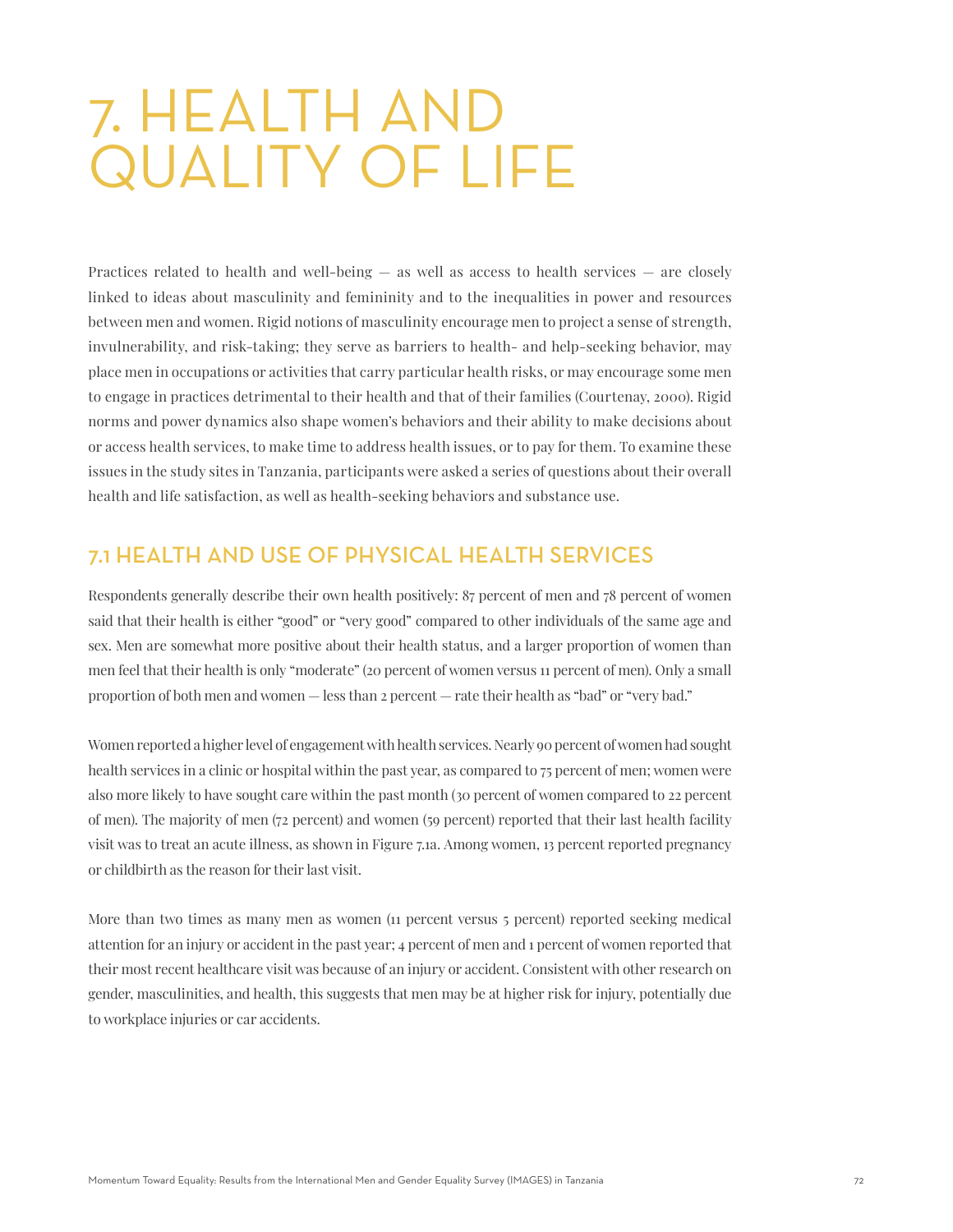## Figure 7.1a.



Percentage of respondents reporting the reasons for last sought medical attention (weighted data)

## 7.2 MENTAL HEALTH AND HELP-SEEKING

The survey also examined men's and women's reports of depression symptoms using a set of 10 questions adapted from the internationally validated Center for Epidemiological Studies-Depression (CES-D) short-form scale. A total score is calculated from the 10 questions, ranging between 0 and 30; scores of 16 or above are considered an indicator of possible depression. Twice as many women as men had a depression score above the threshold (18 percent versus 9 percent). Adults reported more depressive symptoms than adolescents reported, as shown in Figure 7.2a, with adult women particularly vulnerable to depression: About two in 10 adult women scored above the threshold, as compared to about one in 10 adolescent women or adult men.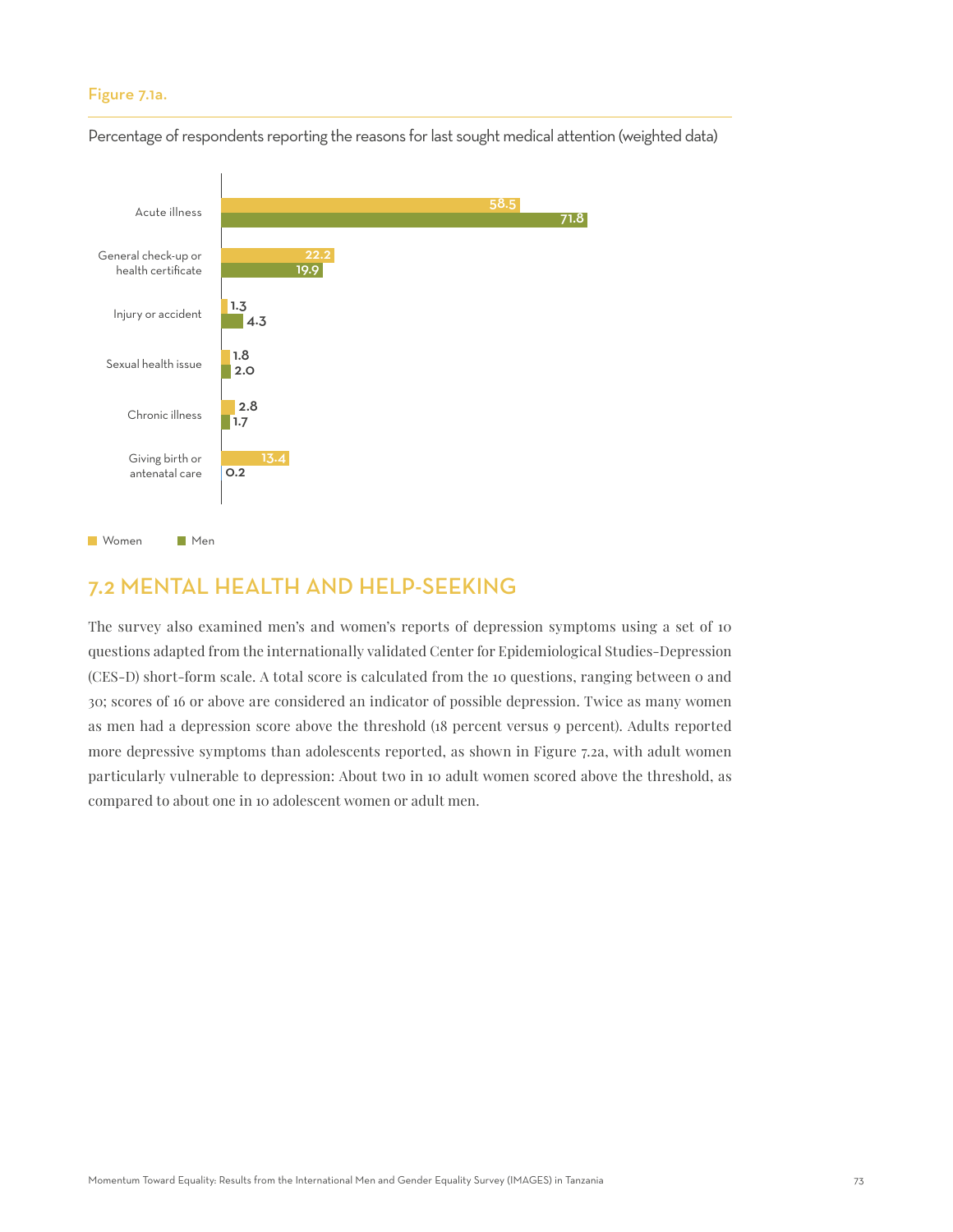## Figure 7.2a.

Percentage of respondents scoring above the threshold depression score on the adapted Center for Epidemiological Studies-Depression (CES-D) short-form scale by sex and age (unweighted data)



Approximately three-quarters of both men and women said that when they feel sad, disappointed, or frustrated, they seek help from others — often a relative, family member, or friend of the same gender. Adults also often look to their partners for help.

## 7.3 SUBSTANCE USE AND ITS CONSEQUENCES

In Tanzania, as in many other parts of the world, alcohol use is more prevalent among men than women, as are alcohol-use disorders (Francis et al., 2015). Alcohol abuse contributes significantly to risky sexual behaviors such as inconsistent condom use, multiple partners, and transactional sex, all of which increase the risk of HIV infection (Weiser et al., 2006); it is also a contributing factor to gender-based violence. Tanzania's government has put laws in place to regulate alcohol production, marketing, and consumption, including a March 2017 law banning the import, manufacturing, sale, and consumption of alcohol sachets – small amounts of hard liquor packaged in plastic that were commonly consumed by youth (Nyato et al., 2017).

In this context, the IMAGES study focused specifically on aspects of harmful drinking behavior: binge drinking (defined as having five or more drinks on one occasion) and becoming drunk/intoxicated. Perhaps due to the specific framing of these questions, participants reported surprisingly low rates of alcohol use and abuse, and the results should be interpreted with caution.

As shown in Table 7.3a, about two-thirds of men and three-quarters of women in the sample reported that they do not drink alcohol. Muslim respondents and respondents aged 15 to 24 are more likely to report that they do not drink alcohol, as compared to Christian respondents and older respondents. Of those who did report drinking, men indicated more occasional or frequent binge drinking in the past 12 months than women indicated. Men also reported more frequently drinking to the point of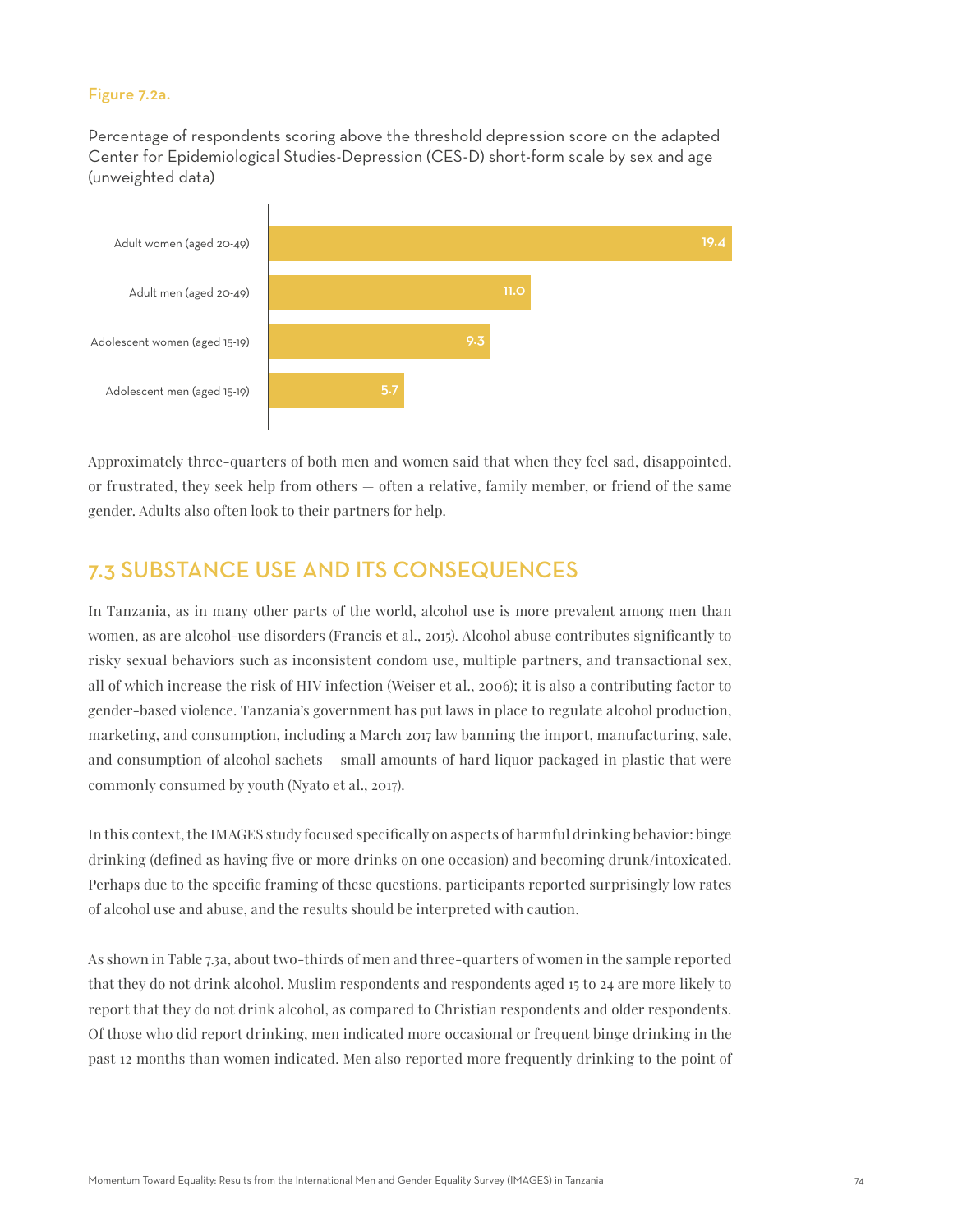getting drunk: Among those who drink, 17 percent of men but only 7 percent of women reported getting drunk once or more in the past month. A very low proportion — less than 3 percent of both men and women — reported using drugs in the past 12 months.

Still, men's alcohol misuse has negative consequences: 19 percent of the women who reported that their partners drink said that their partners had used violence while under the influence of alcohol.

Adolescents rarely reported misuse of alcohol in terms of binge drinking and drinking to the point of getting drunk. Approximately 79 percent of adolescent men and 84 percent of adolescent women said that they do not drink alcohol. Among the adolescents who did report drinking, 89 percent of men and 98 percent of women reported never drinking to the point of getting drunk in the past 12 months.

## Figure 7.3a.

Percentage of respondents reporting frequency of alcohol and drug use in the last 12 months, and violence used as a result of drinking (weighted data)\*

|                                                                                                                                   | <b>MEN</b> |     | <b>WOMEN</b> |                |  |  |
|-----------------------------------------------------------------------------------------------------------------------------------|------------|-----|--------------|----------------|--|--|
|                                                                                                                                   | $\%$       | n   | %            | n              |  |  |
| In the last 12 months, how often have you had five or more alcoholic drinks on one occasion?                                      |            |     |              |                |  |  |
| Do not drink alcohol                                                                                                              | 65.7%      | 662 | 75.3%        | 758            |  |  |
| Never                                                                                                                             | 21.2%      | 213 | 18.0%        | 181            |  |  |
| A few times a year                                                                                                                | 4.0%       | 40  | 3.3%         | 33             |  |  |
| Less than once a month                                                                                                            | 1.5%       | 15  | 0.4%         | $\overline{4}$ |  |  |
| 1-3 times a month or more often                                                                                                   | 7.7%       | 77  | 3.1%         | 31             |  |  |
| [Among those who drink]<br>In the last 12 months, how often did you drink so much that you got drunk?                             |            |     |              |                |  |  |
| Never                                                                                                                             | 61.4%      | 206 | 81.1%        | 191            |  |  |
| A few times a year                                                                                                                | 17.7%      | 60  | 9.8%         | 23             |  |  |
| Less than once a month                                                                                                            | 3.7%       | 13  | 1.9%         | $\overline{4}$ |  |  |
| 1-3 times a month or more often                                                                                                   | 17.2%      | 58  | 7.2%         | 17             |  |  |
| Ever used drugs in last 12 months                                                                                                 | 2.6%       | 26  | 1.4%         | 14             |  |  |
| [Among those who drink]<br>In the last 12 months, did you use violence because of drinking?                                       | 3.7%       | 13  | 2.9%         | $\overline{7}$ |  |  |
| [Among those who reported that their partner drinks]<br>In the last 12 months, did your partner use violence because of drinking? |            |     | 19.1%        | 61             |  |  |

\* Percentages may not total 100 due to rounding.

In contrast to survey findings, and more consistent with recent research documenting increased rates of alcohol use among young people in Tanzania (Nyato et al., 2017), participants in the qualitative research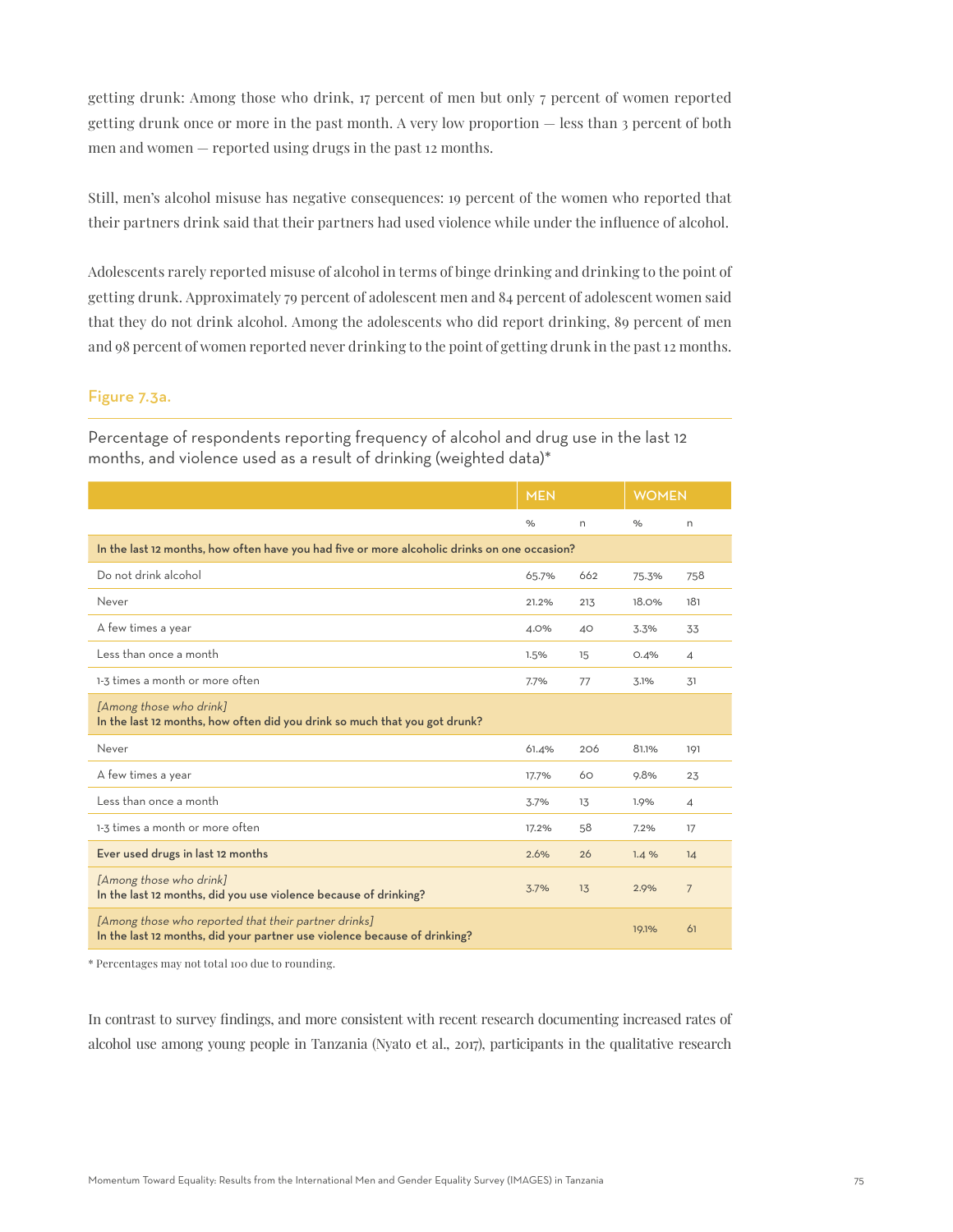reported that substance use — including alcohol use — is prevalent among adolescent and young men. Alcohol and drug use are generally framed as a challenge facing adolescent and young men, linked to peer pressure, as well as a coping mechanism for stress and economic challenges, as suggested by the following quotes:

> **"We lack vision. There are quite a number of opportunities, but we have failed to utilize them accordingly. Most youth are now desperate, and thus they have decided to use alcohol."**

FOCUS GROUP DISCUSSION PARTICIPANT, ADOLESCENT MAN AGED 15 TO 19, RURAL TANZANIA

**"Boys get stressed, and they end up taking alcohol and marijuana; they feel they [have a lot of demands], which they cannot provide; eventually they blow themselves up."**

FOCUS GROUP DISCUSSION PARTICIPANT, YOUNG WOMAN AGED 20 TO 24, RURAL TANZANIA

## 7.4 AGENCY AND CONTROL OVER LIFE DECISIONS

Respondents were asked about their control over both important and day-to-day decisions in their lives. These questions reveal a large gender imbalance on feelings of agency and self-determination, with men clearly feeling more control over the decisions that affect them, both large and small. Across the full sample, twice as many men as women reported that they have control over all important decisions that change the course of their lives (30 percent versus 15 percent), while less than half as many men as women (2 percent versus 5 percent) reported that they have no control, or control over only a few of these decisions. A similar pattern emerged on control over decisions about everyday activities.

There are also important differences by age. As shown in Figure 7.4a, adolescents tend to feel that they have less control over important decisions affecting their lives, as compared to adults. The gender and age differences are particularly striking for adolescent women: Just over half feel that they control just a few decisions or no important decisions in their lives.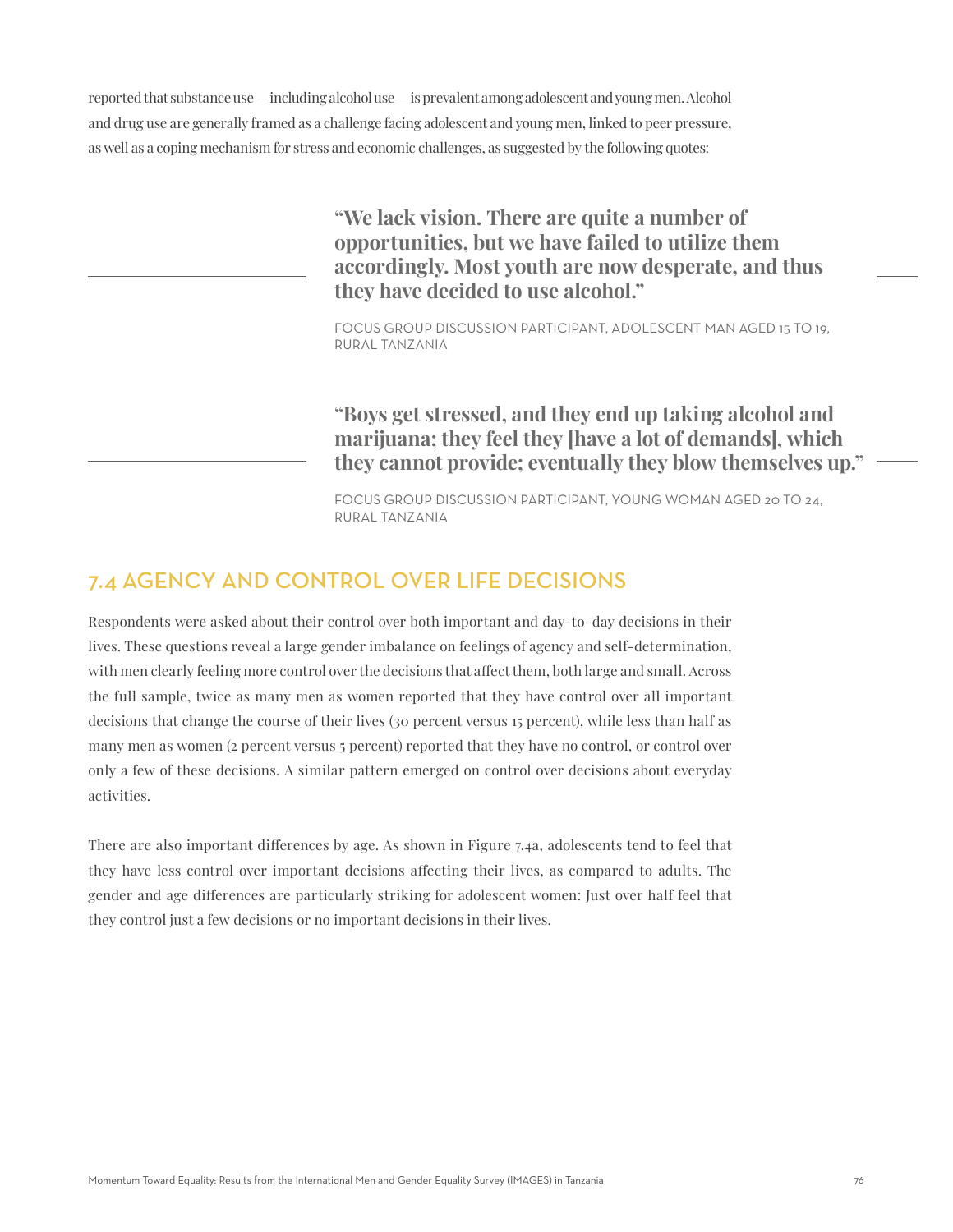#### Figure 7.4a.

Percentage of respondents reporting feelings of control over making important life decisions by sex and age (unweighted data)\*



\* Percentages may not total 100 due to rounding.

# 7.5 SOCIAL SUPPORT, SENSE OF SAFETY, AND SOCIAL COHESION

Feelings of support and connectedness to others are important to people's overall health and wellbeing. The majority of the sample reported high levels of social connections or support. Over 93 percent of both men and women said that they have a family member, friend, or partner on whom they can rely for support in case of serious problems. More men than women (90 percent compared to 77 percent) reported that they currently have a close friend whom they can talk to about private matters and call on for help; this difference is more pronounced for adults than adolescents.

IMAGES also asked a series of questions to better understand respondents' communities in terms of social interactions and general sense of safety. As shown in Figure 7.5a, the majority of respondents feel that they are safe in their community, that people in the community know each other well, that people would do something to stop a fight in the community, and that neighbors would offer help if a family member fell ill or was injured. More men than women agree with all of the statements (66 percent compared to 49 percent), indicating a strong perception of support within their community. While surprisingly small, nearly twice as many women as men (10 percent versus 6 percent) reported that they do not feel safe. Rural women and rural men reported higher rates of social cohesion (55 percent and 73 percent, respectively, measured as the proportion who agree with all the statements in Figure 7.5a), as compared to their urban counterparts (40 percent of women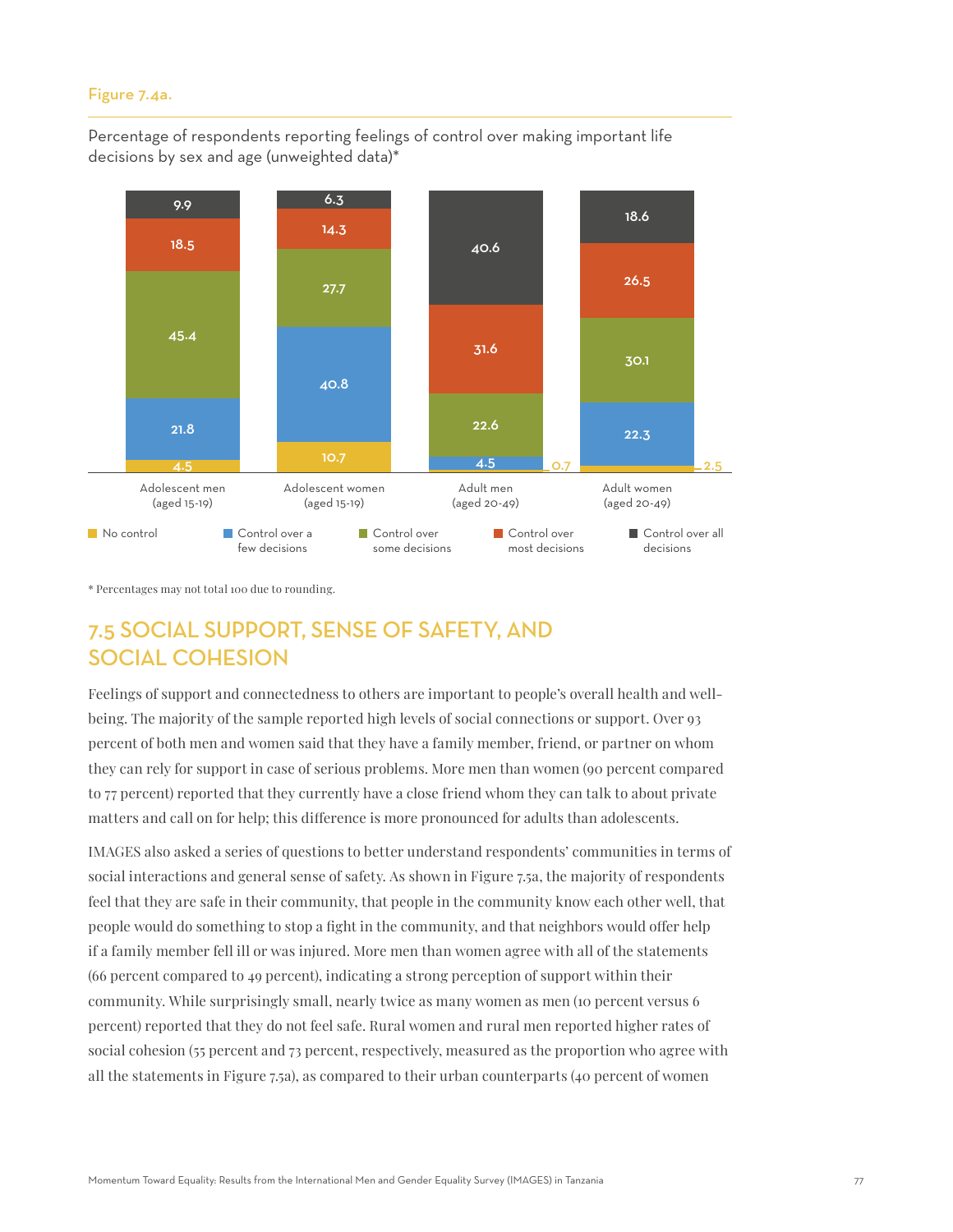and 56 percent of men). Urban men also more often reported not feeling safe in their community than rural men did (9 percent versus 3 percent); the difference was not statistically significant for women. It is important to note that the question about safety is very general. It is possible that, if the survey had asked more specifically about safety at night, safety in specific locations, or safety while alone, higher rates of women — in particular, adolescent women — would have reported feeling unsafe.

## Figure 7.5a.

Percentage of respondents who agreed or strongly agreed with statements related to community cohesion (weighted data)



The findings reported in this section highlight important differences related to health and wellbeing between men and women, as well as among age groups. While women are more likely to access physical health services, they are less likely to report social support and connection. Substantial levels of depression exist among both men and women, with adult women showing the most vulnerability. Women — especially adolescent women — also feel less control over life decisions, both large and small.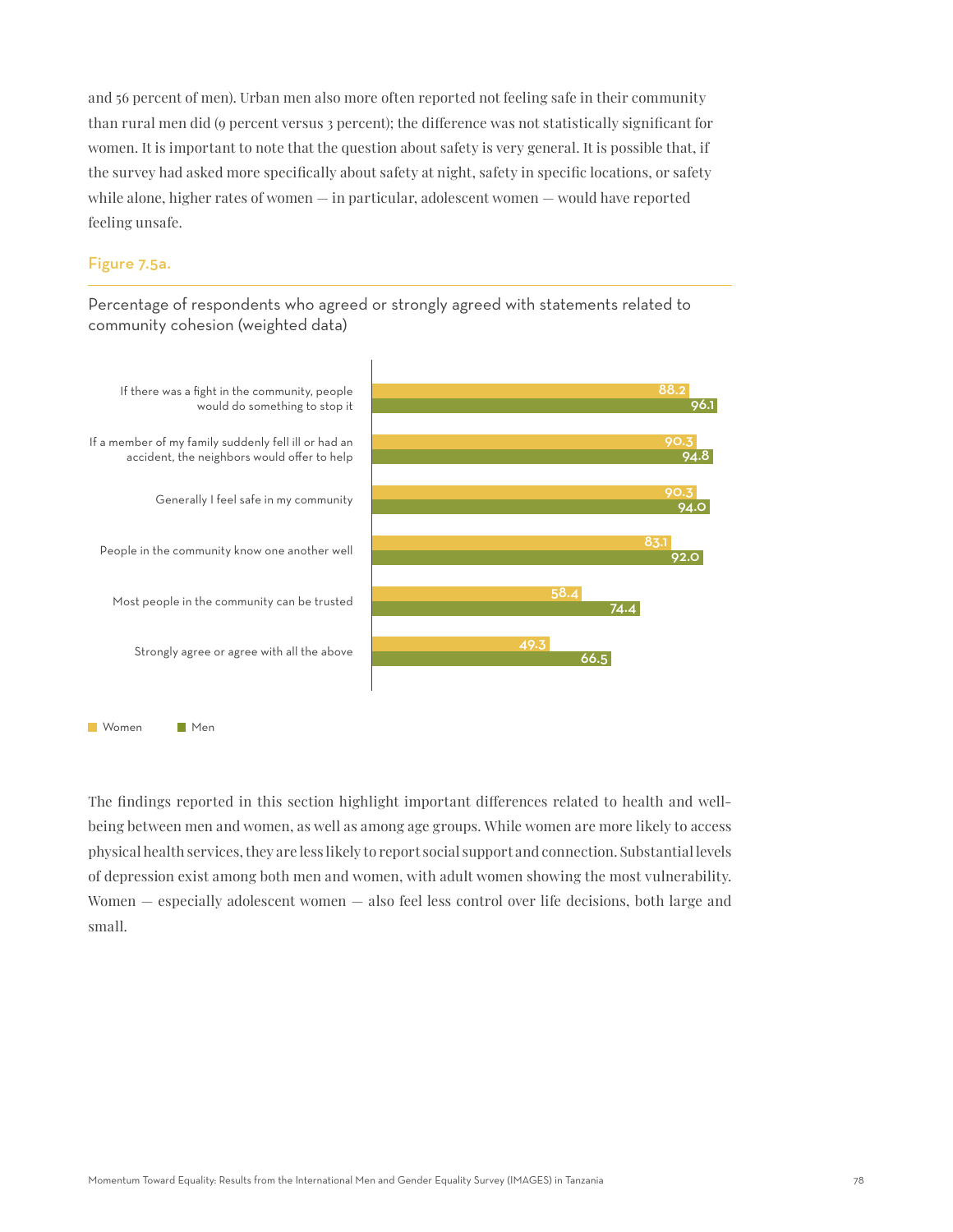# 8. HOUSEHOLD RELATIONS AND GENDER DYNAMICS

Gender and power dynamics profoundly influence relationships between partners and spouses and shape the lives of adults and children alike. Globally, a stark division between work inside and outside the home endures, with men generally expected to be providers, breadwinners, and decision-makers outside the home, and women generally expected to provide care for the home, children, and other dependents.

This section explores how these expectations and dynamics play out in the day-to-day lives of ordinary Tanzanians: Are men and women satisfied with their relationships? How do couples make important decisions? Are men active participants in unpaid household labor? Questions related to parenting and childcare are explored in Section 10.

# 8.1 RELATIONSHIP SATISFACTION AND PARTNER **COMMUNICATION**

Partnered men and women were asked a general question about satisfaction with their relationships. Women are clearly less satisfied than men are: Less than 70 percent of women reported that their relationship with their partner is "good" or "very good," as compared to nearly 90 percent of men. Interestingly, women reported higher levels of satisfaction with their sexual relationship than with the partner relationship overall (86 percent versus 69 percent). For men, satisfaction with the sexual relationship (94 percent) and the partner relationship overall (89 percent) were similar. A smaller proportion of women than men (about 60 percent versus nearly 80 percent) reported sometimes or often discussing worries and feelings with their partners, which impacted their overall relationship satisfaction. Men and women who reported never communicating about their or their partners' worries and feelings are much more likely to characterize their relationship as "bad" or "very bad."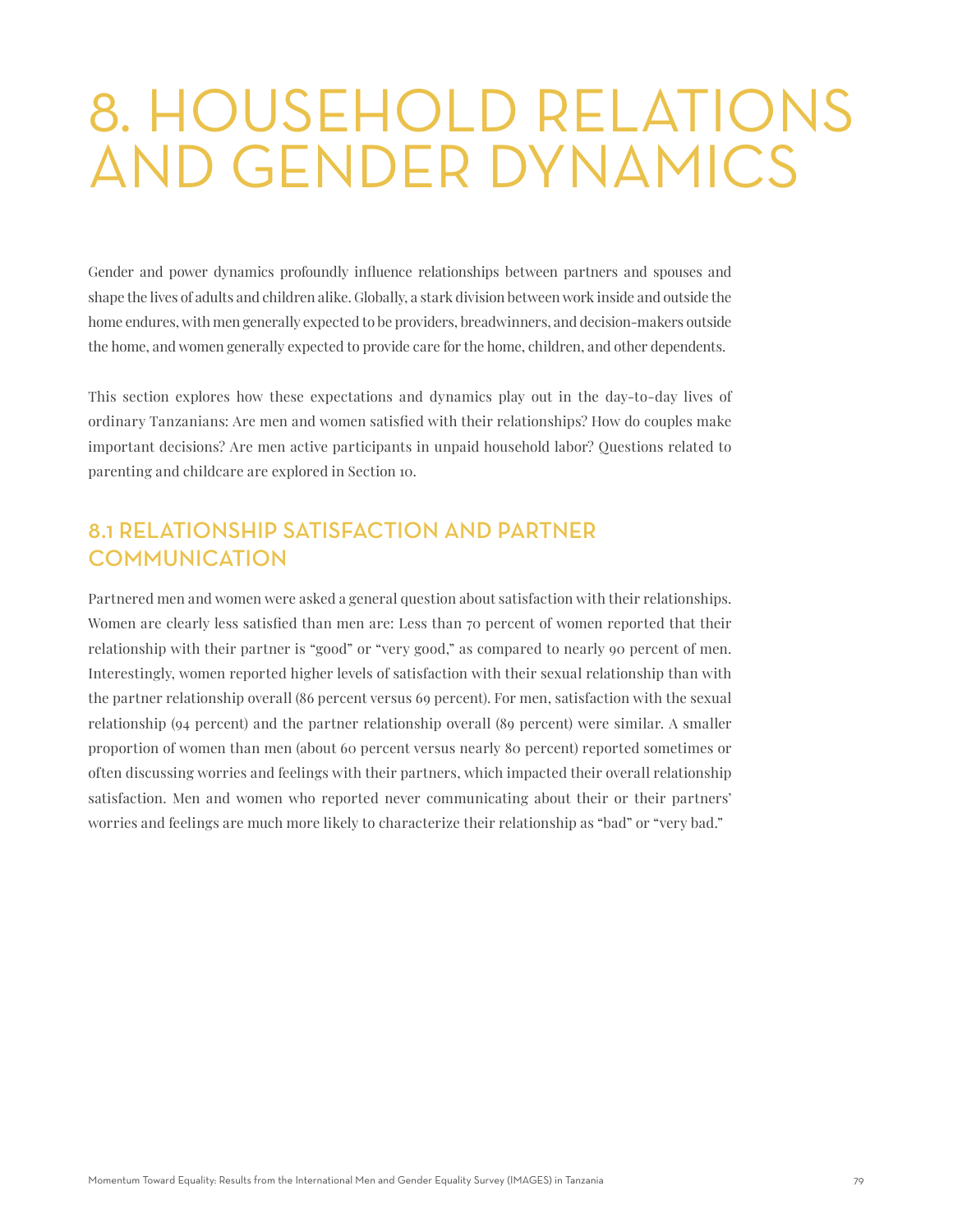# 8.2 HOUSEHOLD DECISION-MAKING IN THEORY AND IN **PRACTICE**

The majority of both men (63 percent) and women (55 percent) agree that men make the final decisions on large household investments in their relationships, and about one-third of both men and women reported that they make such decisions jointly (see Figure 8.2a). A multivariate regression model adjusted for socio-demographic, gendered patterns of decision-making in the childhood household, childhood experiences, media exposure, and gender attitude variables shows that urban men are about three times more likely to make decisions about large investments jointly with their partners; men who hold more equitable gender attitudes are also more likely to report joint decision-making  $(OR=1.3; p=0.017)$ . Additionally, older women, women from urban settings, and women with more equitable attitudes reported more joint decision-making around large investments ( $p < 0.05$ ).

As described in Section 6.5, decision-making related to the number and spacing of children and the use of contraception is more equitable; more than half of both men and women reported these decisions being made jointly. Men and women with more gender-equitable attitudes are two to three times more likely to report joint decision-making. Overall, 19 percent of men and 13 percent of women attribute decision-making dominance on all three of these decisions — investments, spacing of children, and contraception – to men alone.

## Figure 8.2a.



Percentage of respondents reporting who usually makes decisions about spending on large investments (weighted data)\*

\* Percentages may not total 100 due to rounding.

Men's and women's reports that men tend to dominate household decision-making (specifically around large investments) are consistent with their personal attitudes: 66 percent of men and 52 percent of women agree that men should have the final word on decisions in the home (see Figure 8.2b). However, a much greater proportion of men and women — between 80 and 90 percent — feel that their community expects men to dominate household decisions and that men in their communities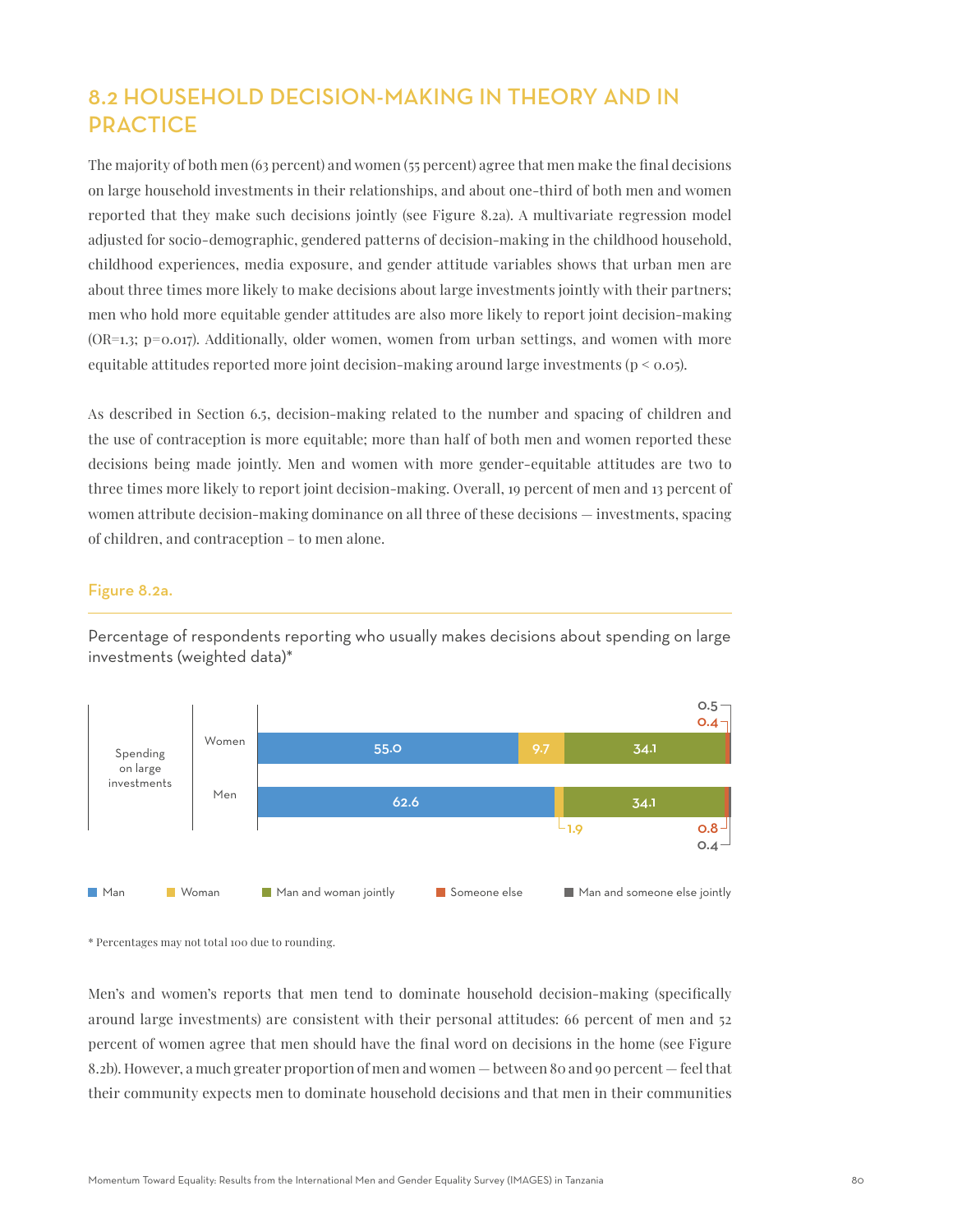do, in fact, dominate these decisions. It is important to note that men's and women's perceptions of community members' expectations and actions ascribe greater decision-making power to men than is actually reported by men and women in their own relationships. These findings can be used to help challenge inequitable gender norms by demonstrating to communities that the reality may be less inequitable than they believe. Pointing out the number of households that report joint decisionmaking may help disrupt and challenge existing norms and expectations that suggest men should have the final say in household decisions.

The findings are similar on a woman's right to challenge her partner's opinions or decisions. Only 27 percent of men and 31 percent of women personally agree that a woman does not have the right to challenge her partner's opinions and decisions if she disagrees with him. In contrast, a much greater proportion of respondents (especially women) feel that community members believe that women do not have this right, and that in practice, most women in their communities do not challenge their partners' opinions or decisions (see Figure 8.2b). As discussed in other sections of this report, individual attitudes are again more progressive than perceptions of community expectations and practices.

#### Figure 8.2b.

Percentage of respondents who agreed or strongly agreed with statements related to decision-making and gender roles in the household and community (weighted data)

62.8

58.5

51.5

65.6

68.7

84.8

89.7 87.1



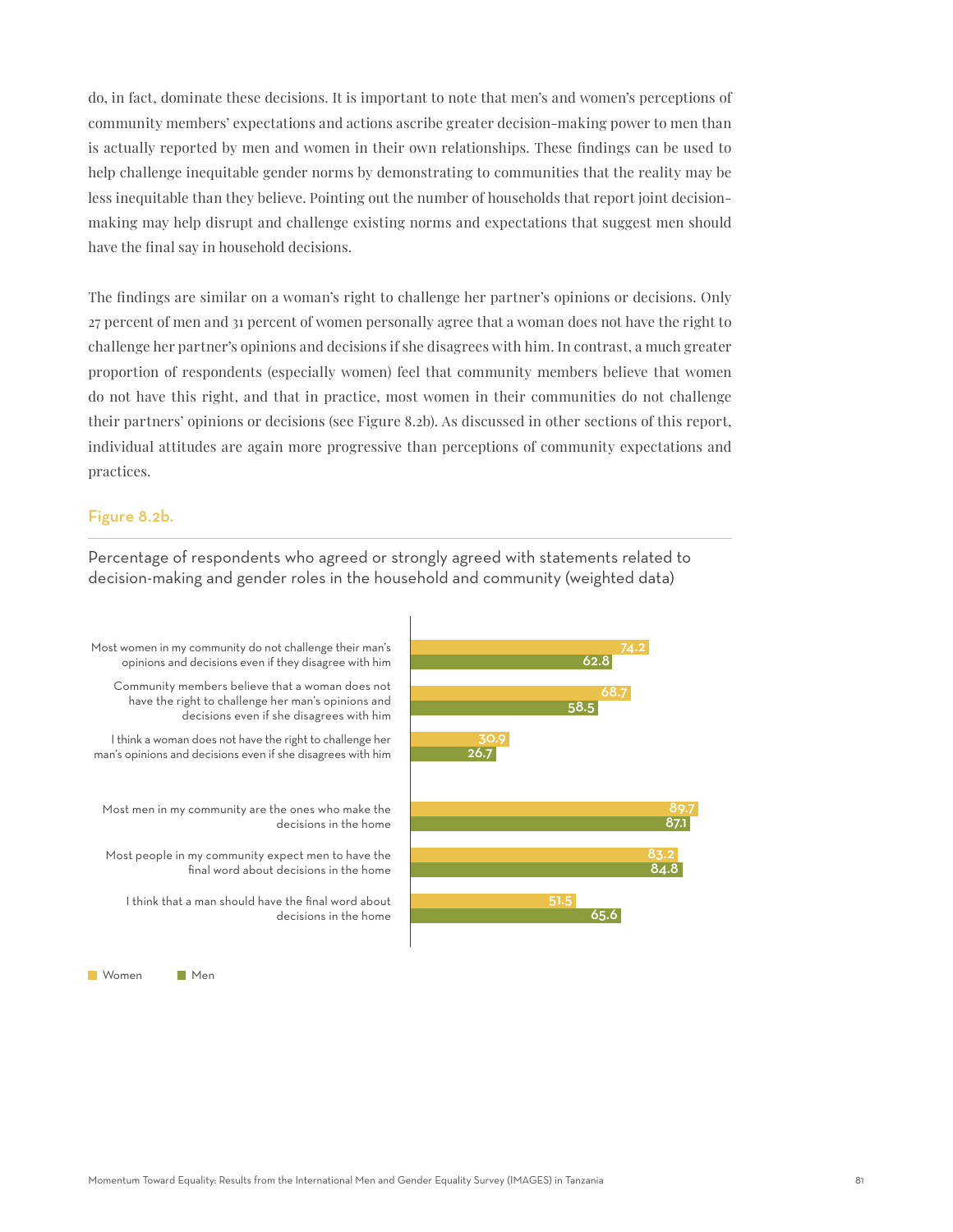## 8.3 TIME USE AND DIVISION OF HOUSEHOLD LABOR

Women continue to do the bulk of household tasks in Tanzania, although men and women disagree on the extent to which this is the case. In response to a question on how they perceive the division of labor in their household, 96 percent of women said that they do more household work than their partners do, while only 68 percent of men agreed. Men are much more likely to say that they do more household work than their partners are to say this (14 percent of men versus 0.5 percent of women said that men do more) or that tasks are shared equally (18 percent of men versus 4 percent of women said that tasks are shared). Still, eight in ten women are satisfied with this division, as are more than nine in ten men.

When examining specific household tasks, the unequal division of labor becomes even clearer, as shown in Figure 8.3a. Both men and women overwhelmingly reported that tasks such as cooking, cleaning, doing laundry, and fetching water (where relevant) are usually or almost always done by women; however, men are again more likely than women are to report that men do the task themselves or that it is shared equally. Men are most likely to participate in household tasks outside the house, such as fetching water or shopping at the market. For example, 10 percent of women reported that their partner almost always or usually goes to the market for shopping, while 17 percent of men reported that they almost always or usually do this task. Men and women in urban areas reported higher rates of men's participation in these tasks, as compared to men and women in rural areas, although the difference was statistically significant only for women's reports; there was no difference by age group.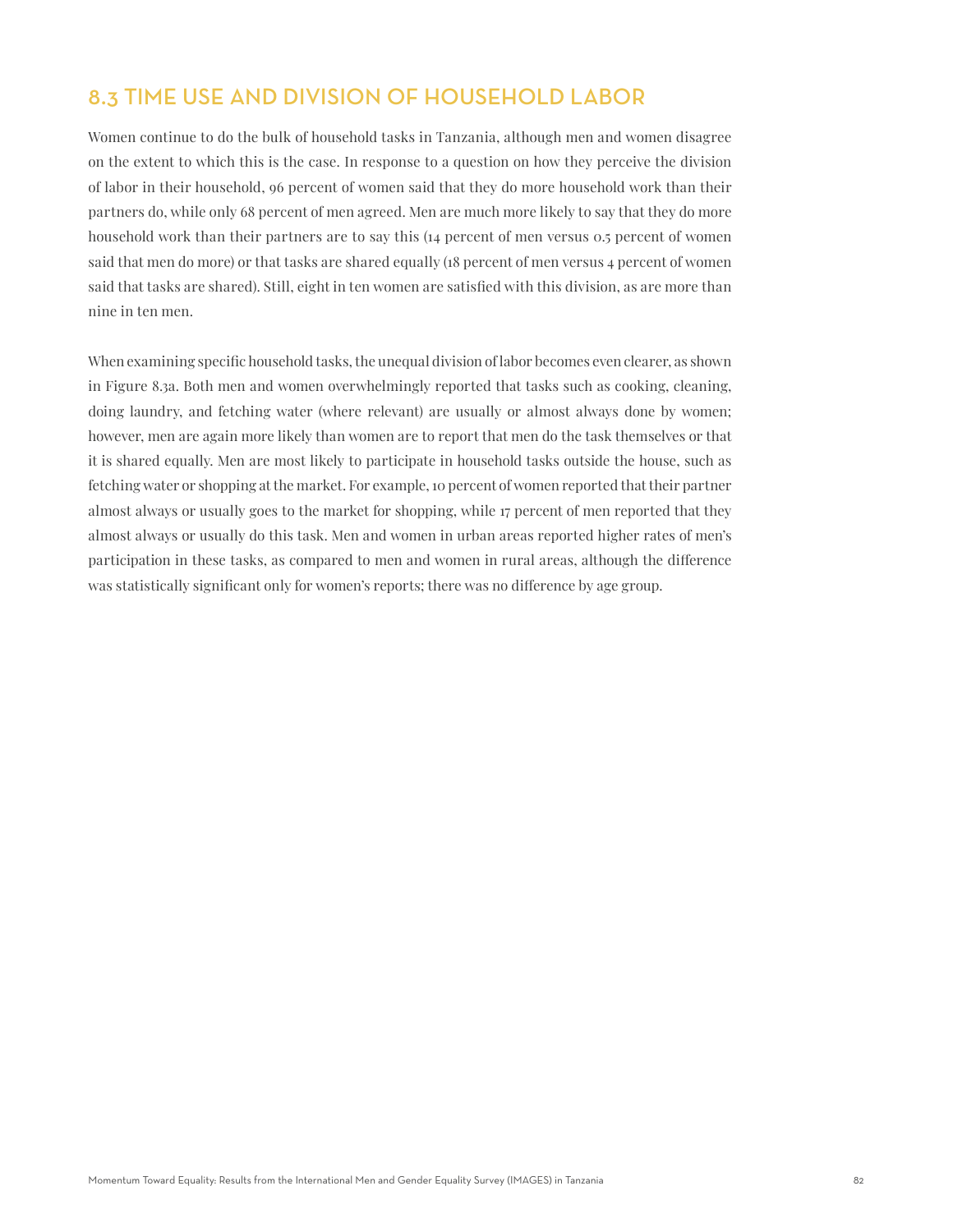### Figure 8.3a.



Percentage of respondents reporting who performs specific household tasks (weighted data)\*

\*Percentages may not total 100 due to rounding.

Men's participation in household tasks has intergenerational benefits: Consistent with research from around the world, men in Tanzania whose fathers ever participated in household tasks are significantly more likely to currently participate in these tasks (see Figure 8.3b).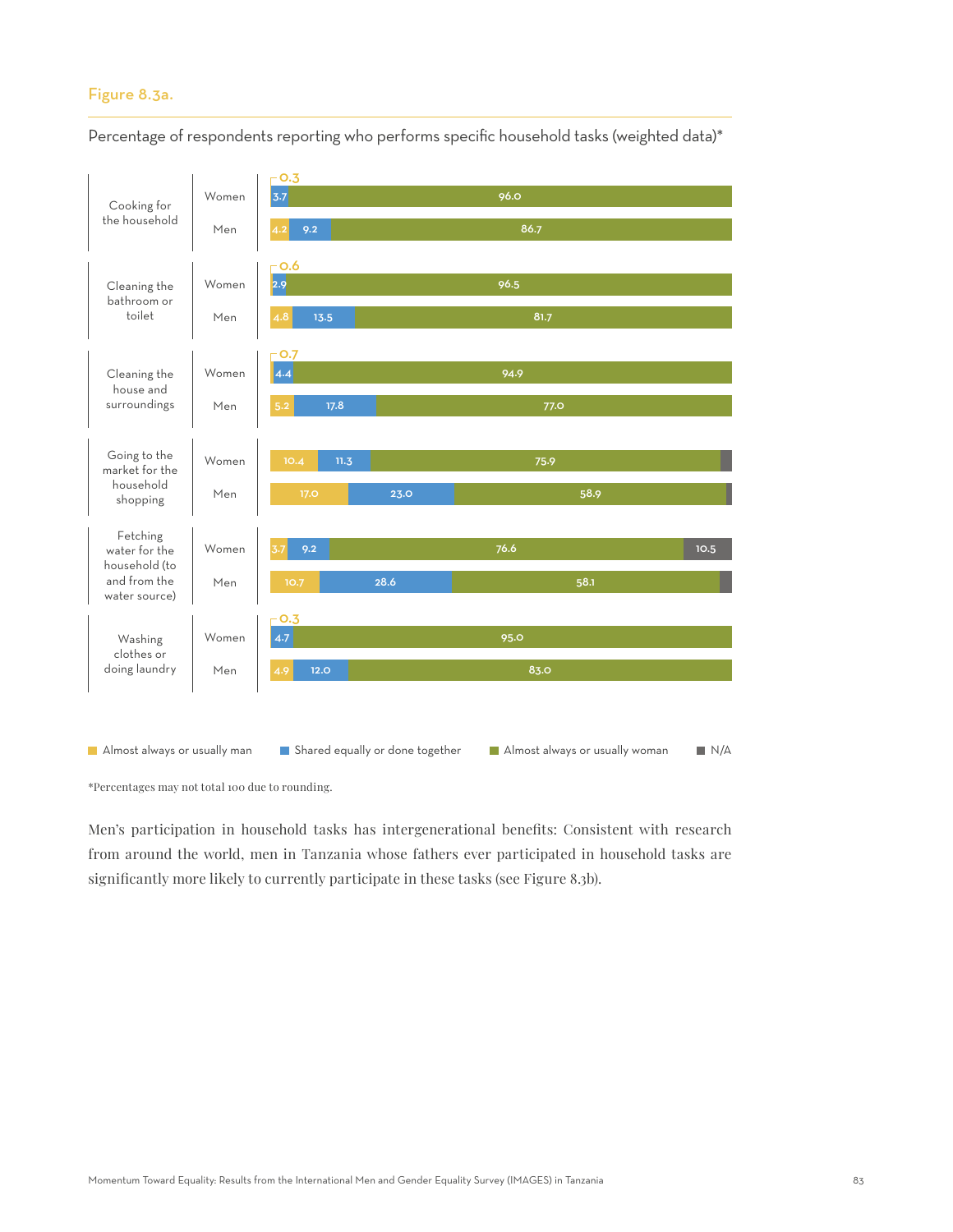### Figure 8.3b.

Percentage of men who currently participate in household tasks by father's participation in household tasks in childhood home (weighted data)



Father did not participate Father participated

IMAGES Tanzania was the first IMAGES study in the world to collect time-use data, with a focus on household and caregiving activities. $\pi$  The findings largely reflect the gendered division of labor: Women reported spending at least twice as many hours per week as men in washing clothes and cleaning the house, as well as about 3.5 times more hours cooking for the household. Across the full sample — including both cohabitating couples and adolescents still living with their families — women spend nearly 30 hours per week on cooking, cleaning, doing laundry, fetching water, and going to the market (tasks listed in Figure 8.3a), while men spend just over 12 hours per week on these tasks.

Unsurprisingly, the survey also shows differences in time spent on non-household activities. Men spend more time than women do on activities outside the home: searching for fodder or grazing for the household's animals and carrying out agricultural activities for pay. However, women spend more time operating a non-farm business for pay or participating in other income-generating activities.<sup>18</sup> Men and women spend roughly the same amount of time sleeping (approximately 8.4 hours per night for men and 8.5 hours per night for women), but men have slightly more leisure time to socialize with friends and family.

<sup>17</sup> To obtain time-use data, men and women were asked to estimate how many days in the past week they completed certain activities and, on those days, how much time (in hours and minutes) they spent on the particular activity. The number of hours per week that individuals spent on these tasks was then calculated.

<sup>18</sup> Similar gendered trends were detected in a study using data from the 2005 Tanzania countrywide survey on time use, which found that gender had a significant effect on non-productive activities, with women 2.4 times more likely to be involved in non-productive activities than men were (Mbago, 2015).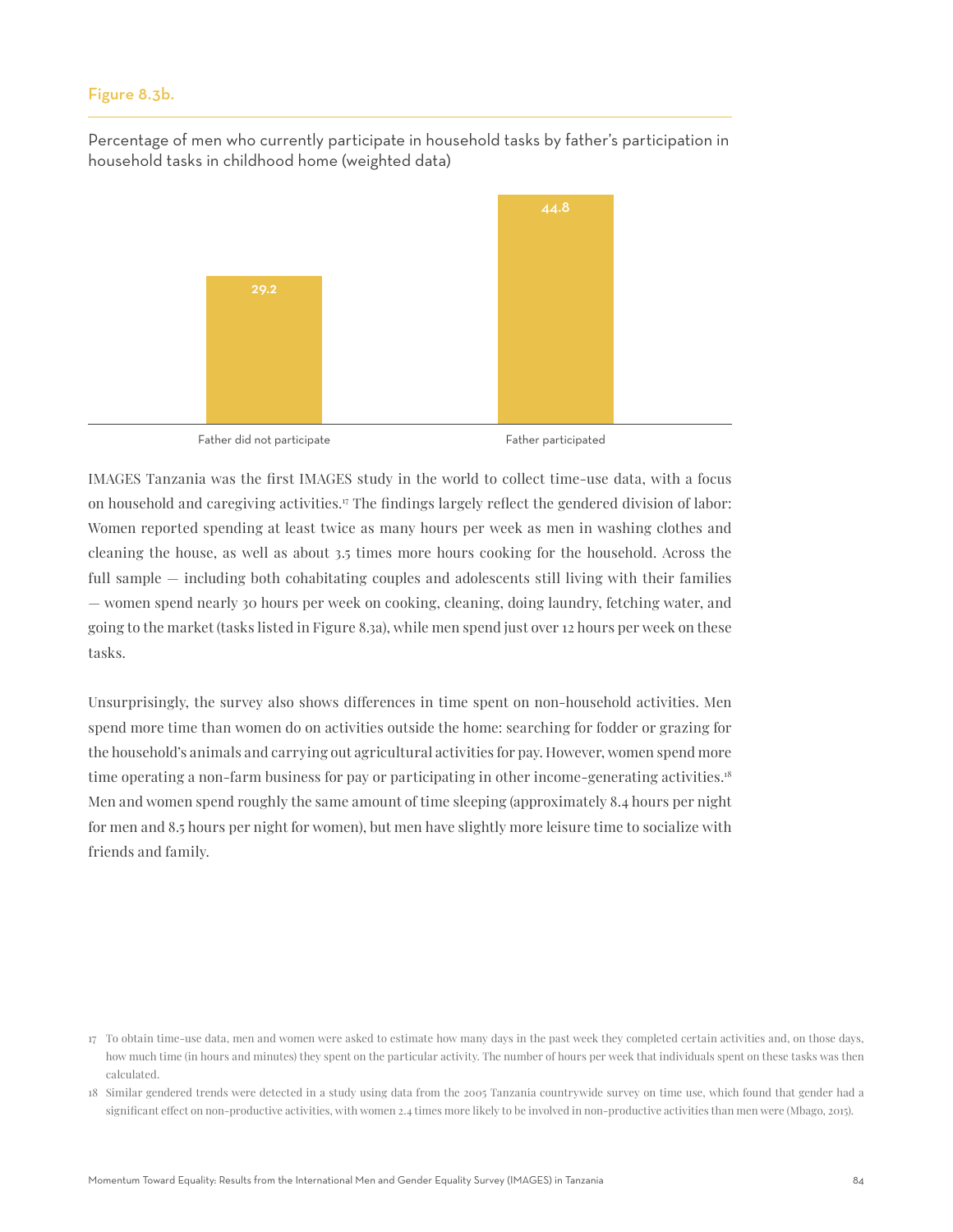# 9. VIOLENCE

This section presents data on violence experienced during childhood (as reported by adolescents and adults), intimate partner violence, use of harsh punishment against children, and violence used or witnessed in the community.19 Based on literature affirming the linkages among men's use of violence, their childhood experiences, and social norms related to masculinities (Fleming et al., 2015; Fulu et al., 2017), IMAGES findings offer an in-depth exploration, from both men's and women's perspectives, of factors associated with relationship violence, including exposure to and experiences of violence in childhood, controlling dynamics in intimate relationships, and social norms related to the use of violence against women.

# 9.1 EXPOSURE TO VIOLENCE IN CHILDHOOD, INCLUDING HARSH PUNISHMENT

In Tanzania, childhood exposure to violence is highly prevalent in the lives of both men and women. As shown in Table 9.1a, before the age of 18, approximately one-third of respondents witnessed their mother being beaten by an intimate partner. Boys were more likely than girls to have been beaten so hard at home that it left a bruise or mark, while girls were 10 times more likely to have experienced sexual violence or coercion. Rates of violence reported by adolescent respondents were similar to those reported by adults.

## Table 9.1a.

Percentage of respondents who ever experienced different instances of violence in their home before the age of 18 (weighted data)

| <b>VIOLENCE AT HOME</b>                                                                                                  | <b>MEN</b> | <b>WOMEN</b> |
|--------------------------------------------------------------------------------------------------------------------------|------------|--------------|
| When you were growing up                                                                                                 |            |              |
| you saw or heard your mother being beaten by your father or her male partner [exposure to<br>intimate partner violence]  | 33.3%      | 36.1%        |
| you were insulted or humiliated by someone in your family in front of other people<br>[experience of emotional violence] | 27.3%      | 24.8%        |
| you were beaten so hard at home that it left a mark or bruise <i>(experience of physical</i> )<br>violencel              | 24.7%      | 14.8%        |
| you had sex with someone because you were threatened, frightened, or forced <i>[experience of</i><br>sexual violencel    | 1.4%       | 5.5%         |
| someone did something to you sexually that you did not want [experience of sexual violence]                              | 2.7%       | 26.7%        |

19 IMAGES questions focus on intimate partner violence in heterosexual couples. While profoundly important, other forms of gender-based violence were not explored in this survey due to constraints related to space and budget and in some cases (e.g., female genital cutting) differences in geographic distribution of the practice/behavior.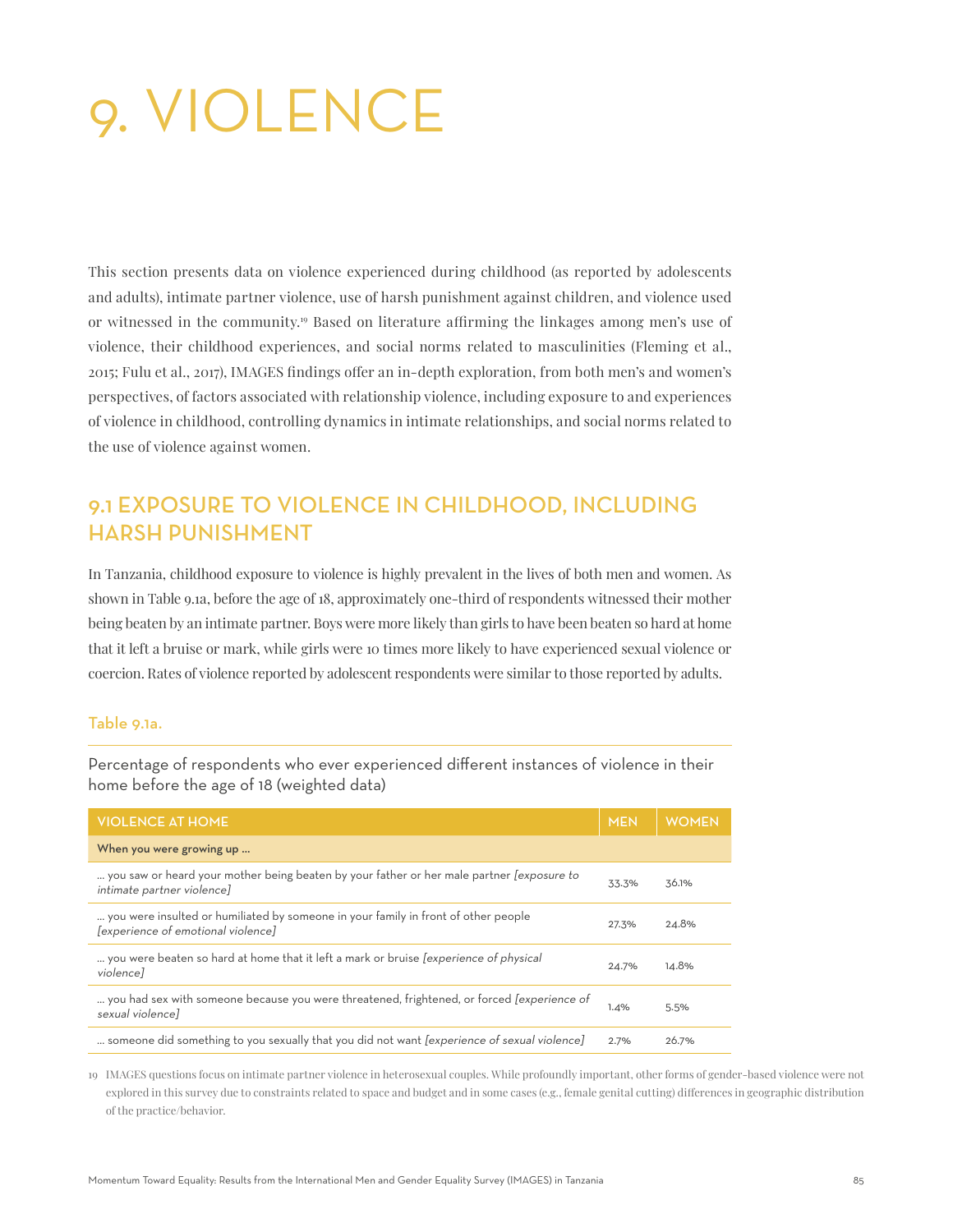Children often experience violence in the context of "discipline" or "correcting" of their behavior (Pinheiro, 2006). In the IMAGES sample, in response to specific questions about harsh punishment, large numbers of men and women reported experiencing harsh discipline in their childhood.<sup>20</sup> Virtually all reported experiencing verbal abuse in the form of shouting, yelling, or screaming at least once in childhood, and 44 percent of men and 37 percent of women said that this happened often. High proportions of men and women also recalled experiencing physical forms of punishment. Over four-fifths of respondents reported ever having been beaten with an object during their childhood with just under half of both men and women reporting that this happened often. About 60 percent of respondents were slapped or hit on the bottom, and 51 percent of men and 39 percent of women were slapped in the face or head (see Figure 9.1b).

#### Figure 9.1b.



Percentage of respondents reporting ever experiencing specific acts of harsh physical punishment in their childhood (weighted data)

Harsh discipline also has a strong gender component: The most frequent "punisher" was the father for men and the mother for women, with 42 percent of men saying that punishment came from their father and 52 percent of women saying that it came from their mother. These findings are consistent with the results of the 2009 Violence Against Children in Tanzania study, which found that the majority of young women reported physical violence from their mother and the majority of young men reported physical violence from their father (UNICEF, CDC, & MUHAS, 2011), as well as with other studies that highlight the gendered nature of harsh punishment of children. (See, for example, Rydstrom, 2006; Lansford et al., 2010; Proctor, 2015; Sanapo & Nakamura, 2010; UNICEF, 2014).

<sup>20</sup> Measures of harsh punishment were adapted from the Multiple Indicator Cluster Survey, the Violence Against Children Survey, and other tools.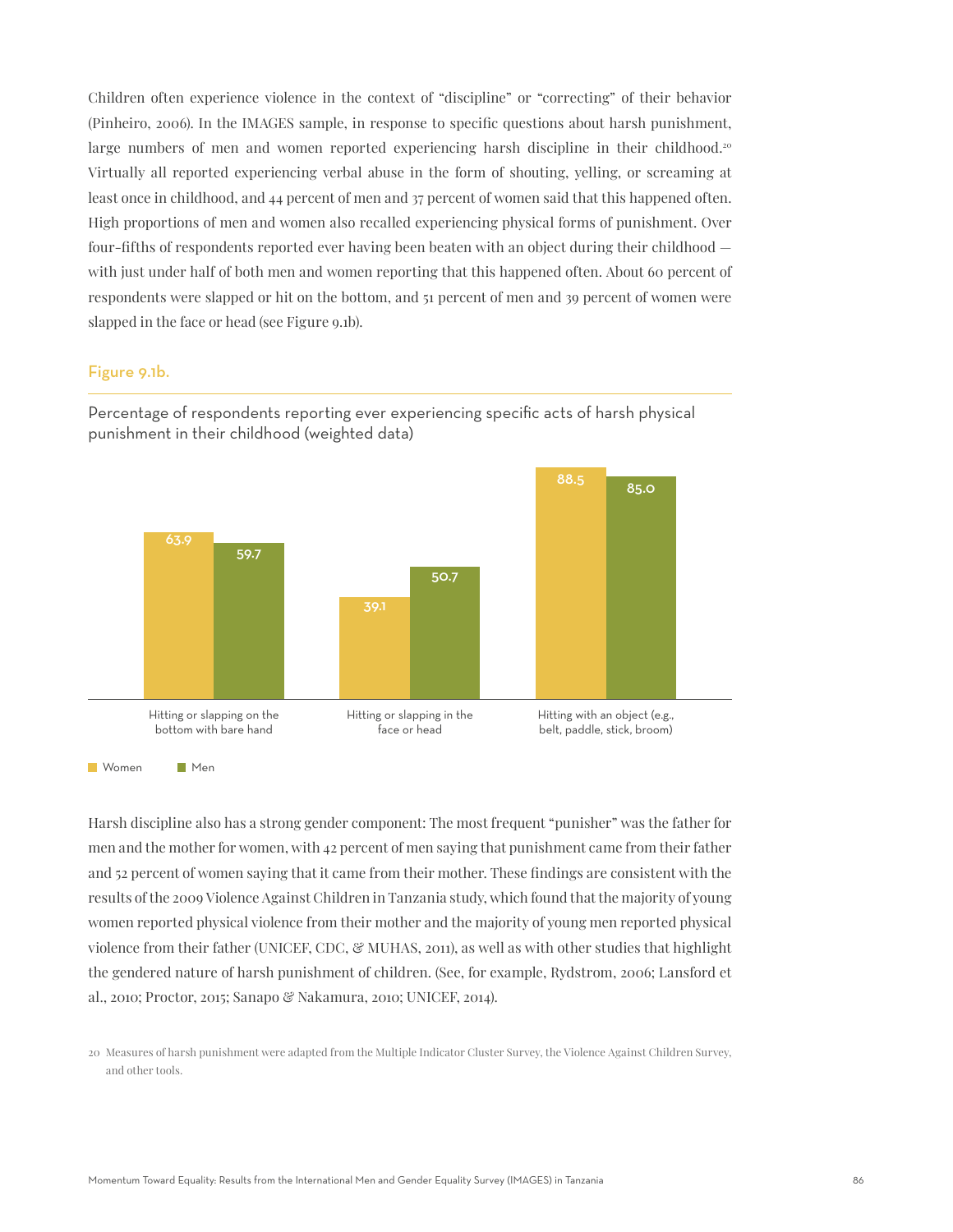## VIOLENCE IN TANZANIAN SCHOOLS

Tanzania has achieved enormous progress in increasing and equalizing enrollment in both primary and secondary education (UNICEF, 2011). However, as IMAGES and other data show, schools are often not safe and equal spaces for children; instead, children often experience high rates of violence from teachers and peers. In the sample, a large proportion of women (88 percent) and men (82 percent) reported ever having been beaten or physically punished at school by a teacher, and more than half of both men and women reported that this happened often. After adjusting for people's greater exposure to years of schooling, no difference exists between younger and older respondents in rates of violence from teachers. In addition, just over half of respondents reported being repeatedly made fun of, teased, intimidated, threatened, or physically abused by other children in their school or community.

Consistent with the high rates of violence that they experienced from teachers, the vast majority of respondents perceive that most teachers in their community physically punish students, as shown in Figure 9.1c. However, just over half feel that it is acceptable, and an even smaller proportion feel that it is necessary. This tension offers an important opportunity for fostering needed change in policies and practices to eliminate violence in schools. Corporal punishment in Tanzanian schools remains legal,<sup>21</sup> and while IMAGES explored only limited aspects of school violence, other studies, including the 2009 Violence Against Children in Tanzania study, found high rates not only of corporal punishment, but also of sexual violence perpetrated by teachers (Global Initiative to End All Corporal Punishment of Children, 2018; UNICEF, CDC, & MUHAS, 2011).

## Figure 9.1c.

Percentage of respondents who agreed or strongly agreed with statements related to attitudes about physical violence from teachers in schools (weighted data)

I think it is acceptable for a teacher to physically punish a child when he or she misbehaves by slapping, pushing, shoving, punching, kicking, whipping, or beating them I think it is necessary for a teacher to physically punish a child when he or she misbehaves by slapping, pushing, shoving, punching, kicking, whipping, or beating them

Most teachers in my community physically punish children when they misbehave



**Momen** Men

21 Corporal punishment remains legal in Tanzania. Although the 2009 Law of the Child Act states that parents should protect children from all forms of violence in Article 9, Article 13 allows for "justifiable" correction and does not exclude all forms of corporal punishment from such correction (Global Initiative to End All Corporal Punishment of Children, 2018).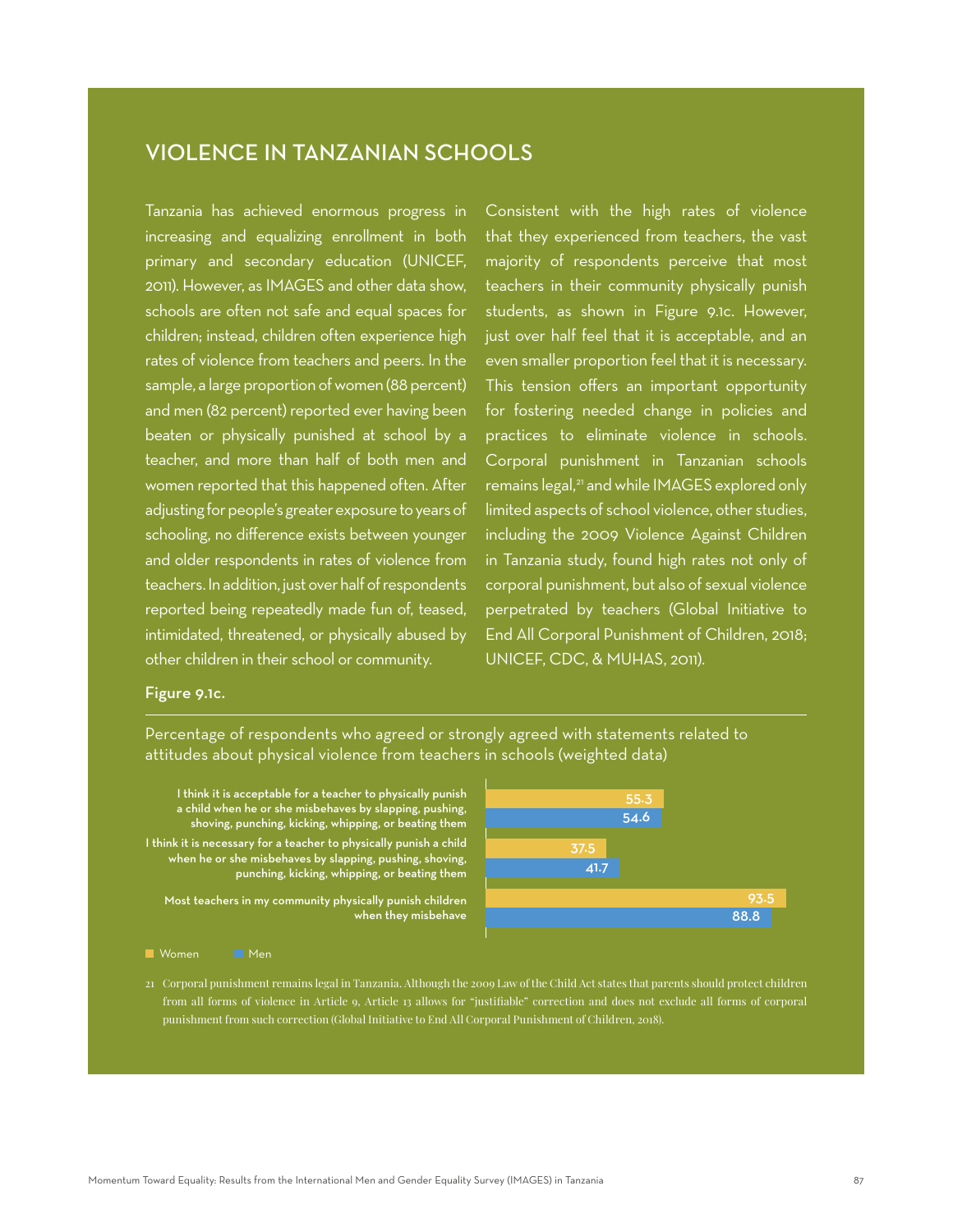## 9.2 VIOLENCE IN INTIMATE RELATIONSHIPS

## **9.2.1 Controlling Behaviors and Relationship Conflict**

Power differentials, often manifesting as controlling behaviors over a partner in intimate partnerships, can significantly impact health and behavioral outcomes. Interest in measuring these dynamics originated in the field of women's heath, from research suggesting that women are constrained in negotiating safer sex because of gender-based imbalances in relationship power (Dunkle et al., 2004; Jewkes, Levin, & Penn-Kekana, 2003; Jewkes et al., 2010). Since then, numerous studies have also used relationship control scales to explore the association between controlling relationship dynamics and other outcomes, including intimate partner violence (Garcia-Moreno et al., 2006).

Rates of men's controlling behaviors in intimate partner relationships are high, as reported by both men and women and shown in Figure 9.2.1a. Three in four men reported using at least one controlling behavior — such as the man having more say in important decisions affecting the couple, needing to know where the woman is all the time, or expecting his partner to agree to sex when he wants it — with their current or most recent intimate partner. Four in five women reported that their partner used at least one of these behaviors.

Men are less likely than women are to report conflict in their relationship. When asked how often they argue with their current or last partner, twice as many men as women reported that they never argue, and only 3 percent of men (as compared to 19 percent of women) reported that their arguments take place often. Many women also reported frequently being afraid of their partner — nearly one in four (23 percent) said that they fear him often or all the time.

#### Figure 9.2.1a.

Percentage of ever-partnered respondents who agreed or strongly agreed that they use (men) or experience (women) specific controlling behaviors in their current or last relationship (weighted data)

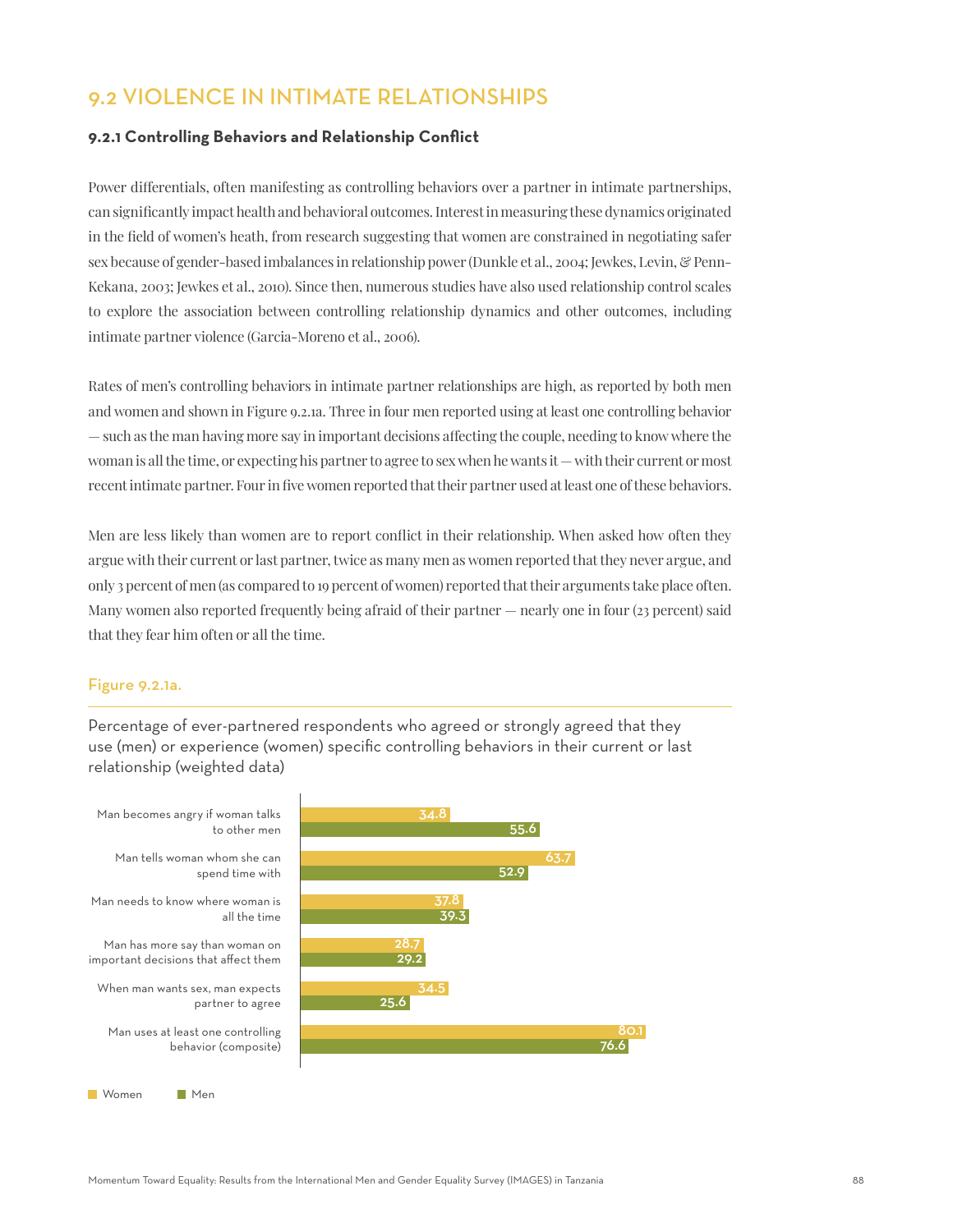#### **9.2.2 Intimate Partner Violence**

Findings from IMAGES Tanzania show high lifetime rates of intimate partner violence, with large differences between men's reported perpetration and women's reported experiences. Two in five women reported ever experiencing physical violence, two in five reported economic violence, one in three reported sexual violence, and over 60 percent reported emotional violence. In contrast, men's reported perpetration of physical and emotional violence is half that of women's reported experiences; in the case of sexual violence, men's reported perpetration is about ten times lower than women's reported experiences, as shown in Table 9.2.2a. Half of the women who ever experienced physical violence reported at least one episode in the last year, while two-thirds of those who ever experienced economic, emotional, or sexual violence in an intimate partnership disclosed at least one instance of that violence in the past year. Again, men's reported use of violence against their partner was much lower; among those who reported ever using these types of violence, men's reported use in the past year was over 10 percent lower than the women's reported experiences.

Women's reported experiences of violence in IMAGES Tanzania are generally consistent with rates in other studies in Tanzania (e.g., Tanzania's Demographic and Health Survey 2015-2016), indicating a likely underreporting by men of their use of violence. This may be related to a number of factors, including social desirability in responding to the interview questions and awareness of increasing attention to violence prevention and response; these rates should be interpreted with caution and in the context of women's much higher reports.

Women often experience multiple forms of violence. Eighty-seven percent of women who ever experienced physical intimate partner violence also experienced emotional intimate partner violence, and six in ten women who experienced sexual violence also experienced physical violence. Similarly, of the men who reported ever perpetrating intimate partner violence, 62 percent had used both physical and emotional violence, while 48 percent had used both sexual and physical violence against a partner.

Experiencing intimate partner violence of any type is strongly linked to adverse mental health outcomes. Women who had suffered one of the four types of intimate partner violence investigated in this survey were two to four times more likely to have above-threshold depression scores.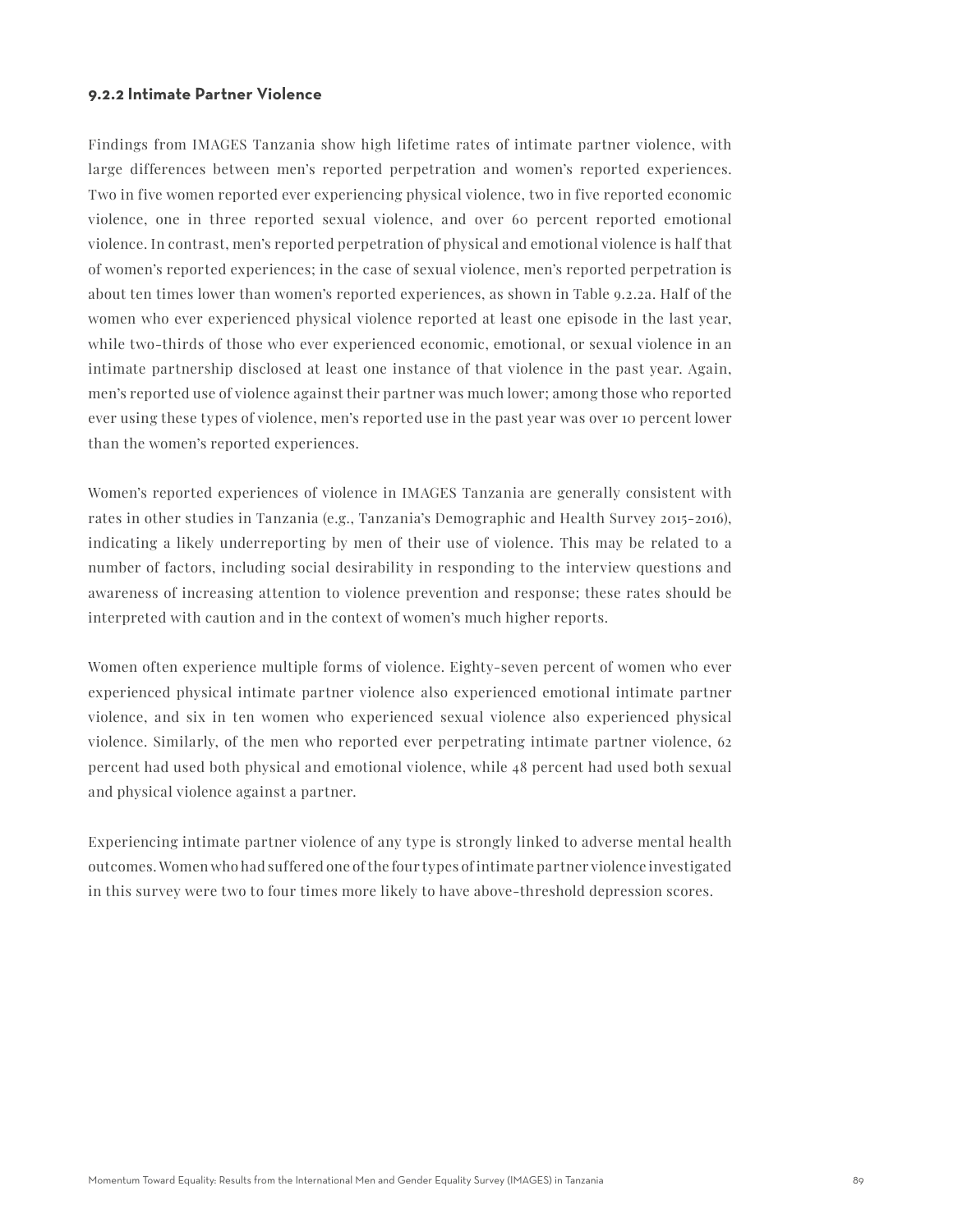What about women's use of violence against men? The survey asked both men and women about women's use of physical violence against men (i.e., violence initiated by women, not in retaliation or self-defense). Only about 2 percent of both men and women reported that they had at least once experienced the woman hitting the man first, when the man was not hitting her or had not hit her first.

## Table 9.2.2a.

Percentage of ever-partnered respondents reporting lifetime\* and past-year\*\* rates of violence perpetrated (men) or experienced (women) by type of intimate partner violence (weighted data)

|                                     | <b>MEN (PERPETRATION)</b> |           | <b>WOMEN (EXPERIENCE)</b> |           |
|-------------------------------------|---------------------------|-----------|---------------------------|-----------|
|                                     | Lifetime                  | Past year | Lifetime                  | Past year |
| Emotional intimate partner violence | 28.8%                     | 49.4%     | 61.7%                     | 65.8%     |
| Economic intimate partner violence  | 14.9%                     | 50.0%     | 42.5%                     | 68.1%     |
| Physical intimate partner violence  | 18.1%                     | 41.9%     | 40.1%                     | 52.3%     |
| Sexual intimate partner violence    | 2.7%                      | 50.3%     | 28.9%                     | 64.4%     |

\*Lifetime rate = Proportion of ever-partnered respondents who reported having used (men) or experienced (women) one or more acts of emotional, economic, physical, or sexual violence against (men) or from (women) any current or previous intimate partner at any point in their lives.

\*\*Past-year rate = Of those ever-partnered respondents who reported using (men) or experiencing (women) violence in their lifetime, the proportion who reported using (men) or experiencing (women) at least one act of emotional, economic, physical, or sexual violence against (men) or from (women) any intimate partner in the 12 months prior to the interview.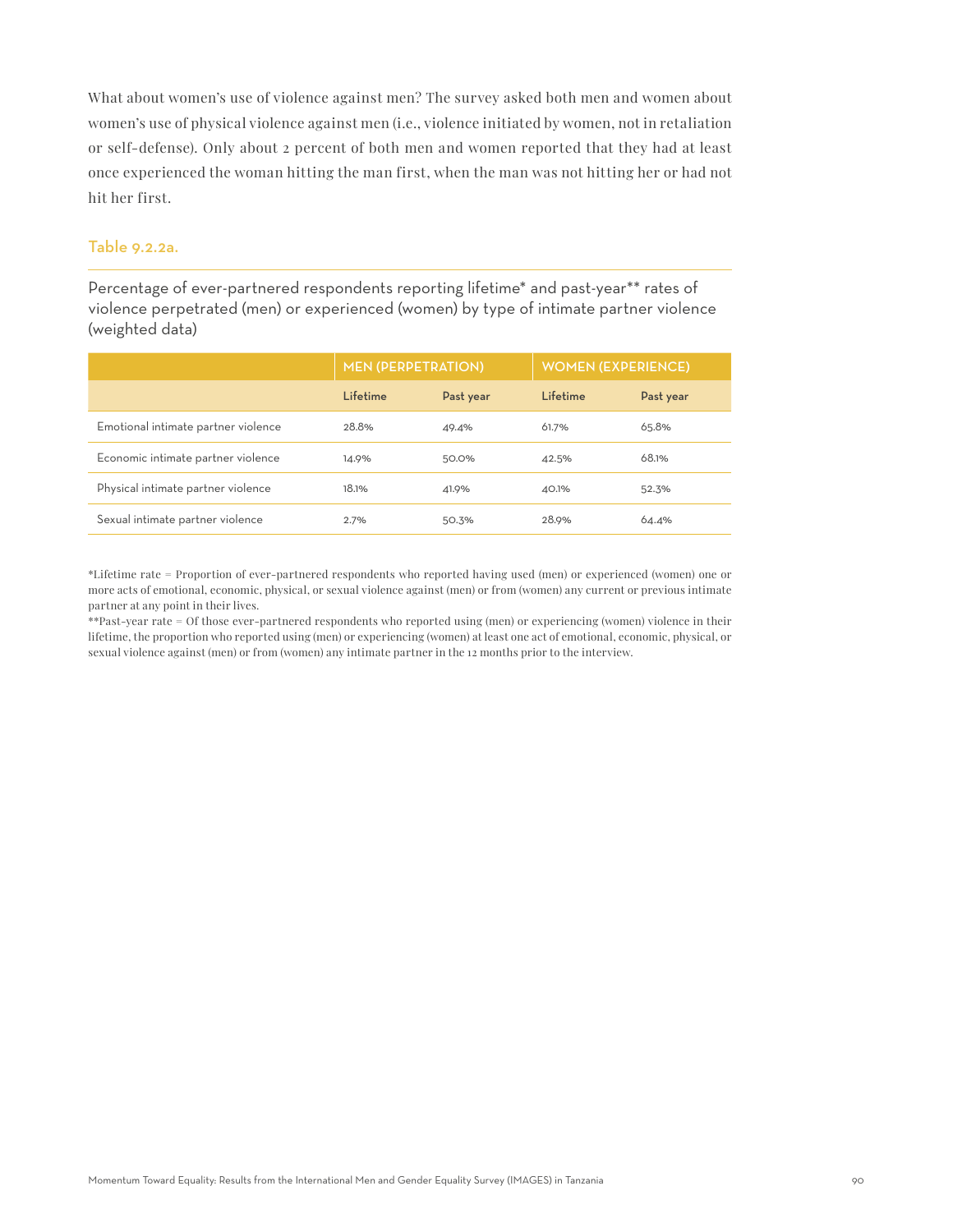## WHAT FACTORS ARE ASSOCIATED WITH MEN'S USE OF VIOLENCE?

To better understand factors associated with men's lifetime use of each of the four types of intimate partner violence explored in this survey, the research team conducted multivariate analysis, building different logistic regression models that included socio-demographic variables (age, education, employment, urban/rural residency, marital status, and an indicator of socioeconomic status — difficulty making ends meet), gendered childhood experience variables (witnessing or experiencing violence in childhood, decision-making patterns of respondent's parents, father's involvement in the childhood home chores, whether respondent's mother worked for income outside the home, and mother's and father's education level), gender attitudes (gender attitudes scale score), and relationship factors (relationship control scores; frequency of quarreling; and structural factors such as differences in age, income, and education between partners). The following results are statistically significant at p < 0.05.

Consistent with similar studies from around the world, evidence of the intergenerational transmission of violence exists. Experiencing physical violence or witnessing their mother being beaten in the childhood home is associated with men's greater use increasing between 42 and 88 percent — of physical, emotional, and economic violence against a partner.

As for relationship factors, increased controlling behavior in a relationship is associated with an almost fivefold increase in using sexual violence against any prior partner. Frequent arguments are linked to, and increase as much as 14-fold, the likelihood of physical, emotional, and economic violence.

Holding equitable attitudes is related to a 43 percent decrease in men using sexual intimate partner violence.

Older age is associated with greater use of physical and emotional violence. The respondent's level of education does not appear correlated with the use of any type of violence; however, a father's level of education is related to a decrease in the likelihood of economic violence perpetration and an increase in the likelihood of physical violence — a finding that merits further exploration.

Box continues on next page.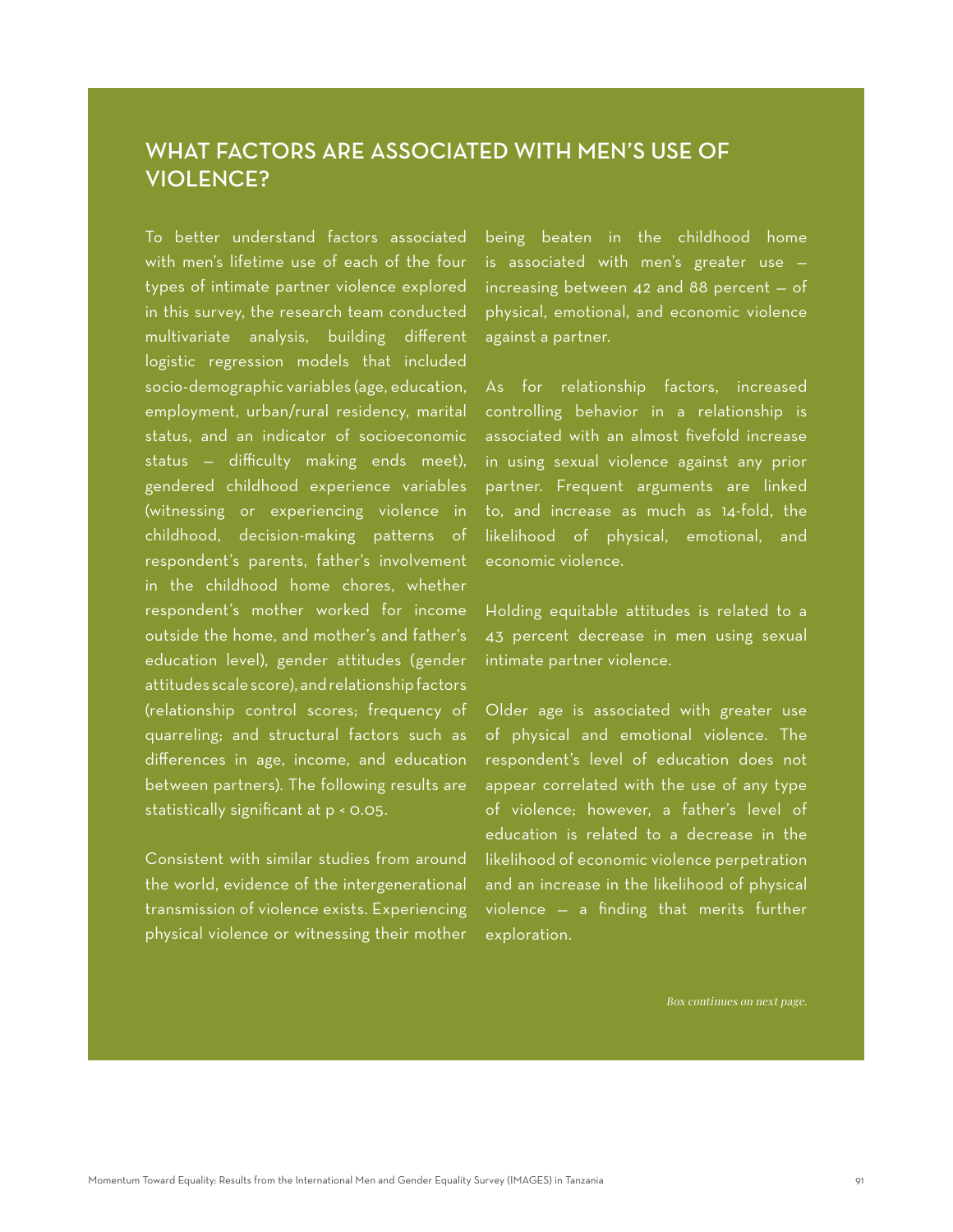Box continues from previous page.

#### Table 9.2.2b.

Summary of factors significantly associated with men's higher or lower likelihood of using different types of intimate partner violence (weighted data)

|                                       | <b>PHYSICAL</b><br><b>INTIMATE PARTNER</b><br><b>VIOLENCE</b>      | <b>SEXUAL INTIMATE</b><br><b>PARTNER</b><br><b>VIOLENCE</b>       | <b>ECONOMIC</b><br><b>INTIMATE PARTNER</b><br><b>VIOLENCE</b> | <b>EMOTIONAL</b><br><b>INTIMATE PARTNER</b><br><b>VIOLENCE</b> |
|---------------------------------------|--------------------------------------------------------------------|-------------------------------------------------------------------|---------------------------------------------------------------|----------------------------------------------------------------|
| Socio-demographic<br>factors          | Older age (higher)<br>Urban residence<br>(lower)                   | Older age (higher)<br>Difficulty making ends<br>meet (higher)     | <b>Being married</b><br>(higher)                              | None found                                                     |
| Childhood exposure<br>and experiences | Violence as child*<br>(higher)<br>More-educated<br>father (higher) | Violence as child*<br>(higher)<br>More-educated<br>father (lower) | More-educated<br>father (lower)                               | None found                                                     |
| Relationship factors                  | <b>Frequent quarreling</b><br>(higher)                             | <b>Frequent quarreling</b><br>(higher)                            | <b>Frequent quarreling</b><br>(higher)                        | <b>Controlling behavior</b><br>(higher)                        |
| Gender-related<br>attitudes           | None found                                                         | None found                                                        | None found                                                    | Equitable attitudes<br>(lower)                                 |

\* Refers to having witnessed intimate partner violence or having experienced physical violence in the home as a child.

# ATTITUDES AND COMMUNITY NORMS AROUND THE USE OF INTIMATE PARTNER VIOLENCE

All IMAGES participants were asked a series of questions about their own attitudes, their perception of their community's norms, and their perception of the common practices in their community related to violence against women. The questions looked at three important domains: intimate partner violence as "discipline" or a way to correct

women's behavior, the importance of tolerating violence to keep a family together or obtain other benefits, and violence as a private family matter. Generally, individual attitudes about the use of partner violence were more equitable than perceptions of community norms and practices (see Figure 9.2.2c).

Box continues on next page.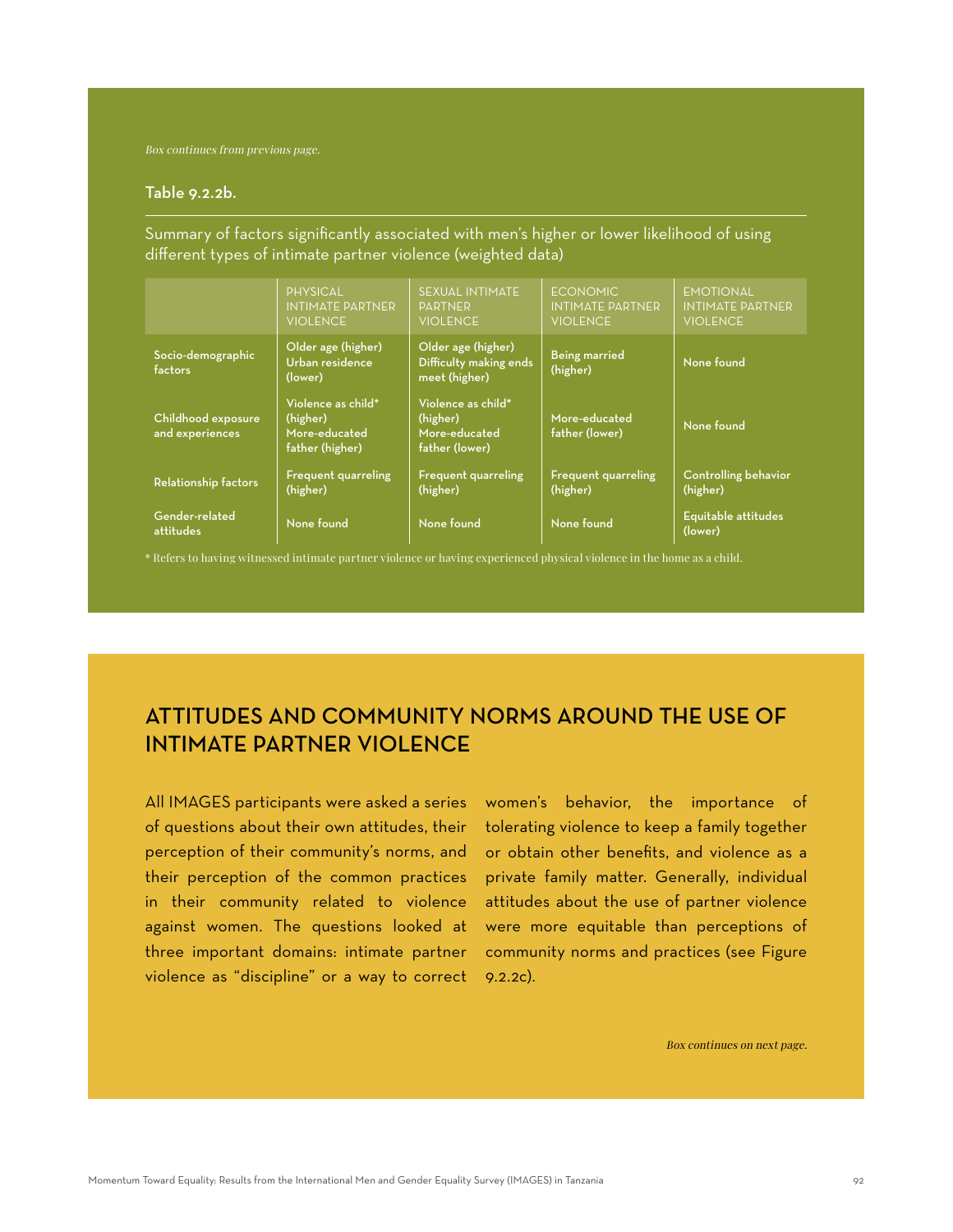Box continues from previous page.

#### Figure 9.2.2c.

Percentage of ever-partnered men and women who agreed or strongly agreed with statements related to attitudes and norms about violence (weighted data)



Box continues on next page.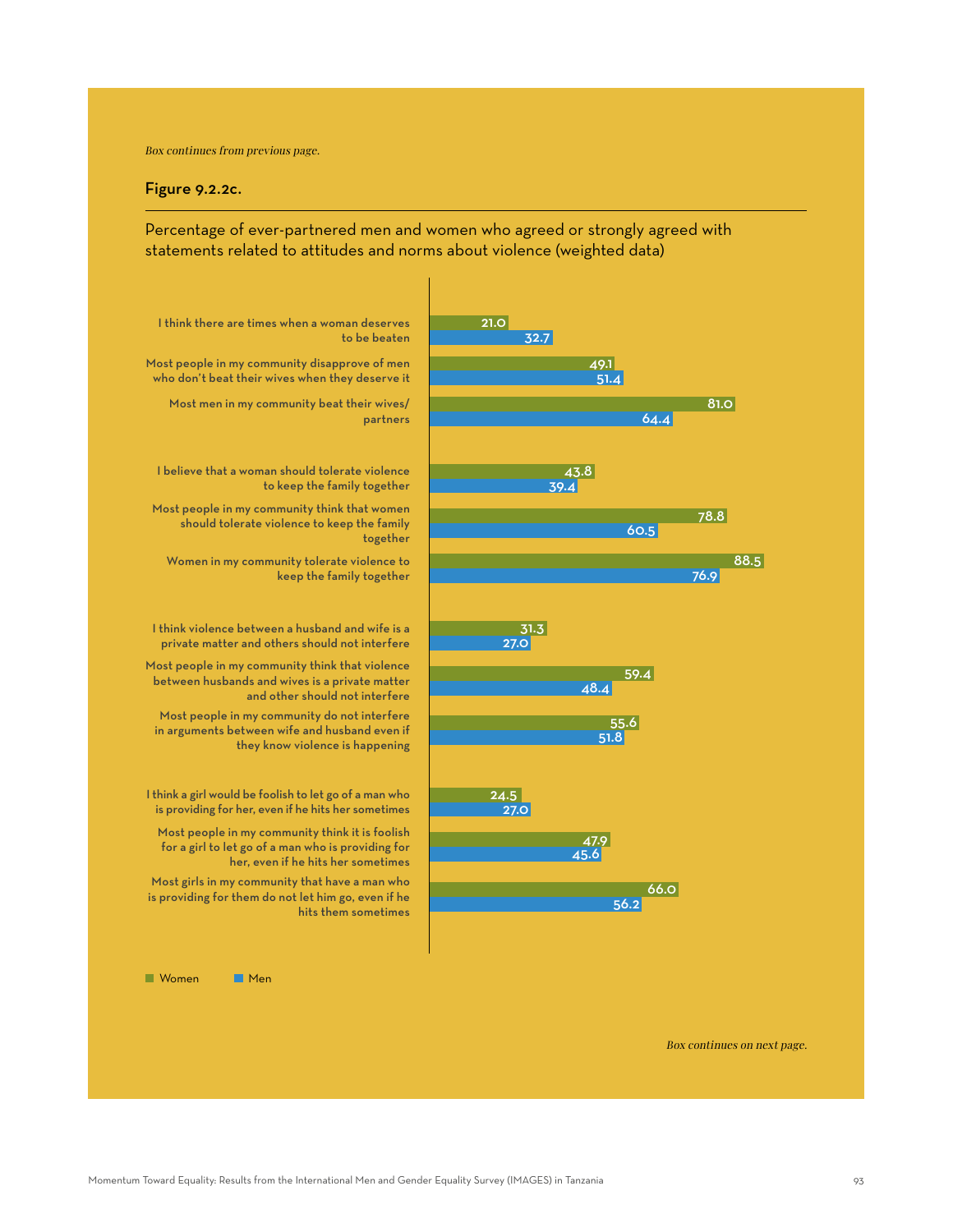#### Box continues from previous page.

Most attitudes and norms are quite similar among adolescents and adults, although adolescent women are more likely than adult women to perceive community norms and practices as being more supportive of violence.

For example, 84 percent of adolescent women reported that most men in their communities beat their wives, as compared to 73 percent of adult women. Fifty-eight percent of adolescent women versus 48 percent of adult women reported that most people in their communities do not interfere in arguments between wife and husband, even if they know violence is happening, and 81 percent versus 70 percent reported that most people in their communities think women should tolerate violence to keep the family together. Their perception of tolerance of intimate partner violence in their communities may make

adolescent women particularly vulnerable to relationship violence.

Exploratory analyses suggest that men's individual attitudes, rather than their perceptions of community beliefs or behaviors, are generally most predictive of intimate partner violence perpetration; alignment between individual attitudes and perception of community practices strengthens the association with the use of violence. Among four possible combinations of attitudes and community perceptions, $22$  men who agree both that a woman deserves to be beaten and that most men in their community beat their wives are the most likely to report ever perpetrating violence against a partner (40 percent), while men who disagree both that a woman deserves to be beaten and that most men beat their wives are the least likely to have ever used violence (13 percent).

22 The four combinations are: 1) agrees individually that a woman deserves to be beaten and thinks that most men in the community beat their wives; 2) agrees individually that a woman deserves to be beaten but does not think that most men in the community beat their wives; 3) disagrees individually that a woman deserves to be beaten but thinks that most men in the community beat their wives; and 4) disagrees individually that a woman deserves to be beaten and does not think that most men in the community beat their wives.

## 9.3 USE OF HARSH PUNISHMENT AGAINST CHILDREN

The vast majority of women (85 percent) and more than half of men (54 percent) reported using at least one form of physical punishment — including all degrees of severity, from spanking to hitting over and over — against their child(ren) aged 3 to 14 at least once, as detailed in Figure 9.3a. Women also reported using harsh verbal punishment more often than men did; 89 percent of women and 63 percent of men said that they have ever shouted, yelled, or screamed at their child(ren). More than half of women (57 percent) reported ever calling their child(ren) dumb, lazy, or another harsh name, while less than one in five men (18 percent) reported doing the same. Small proportions of both men and women (about 3 percent) reported taking away food or drink as a form of punishment.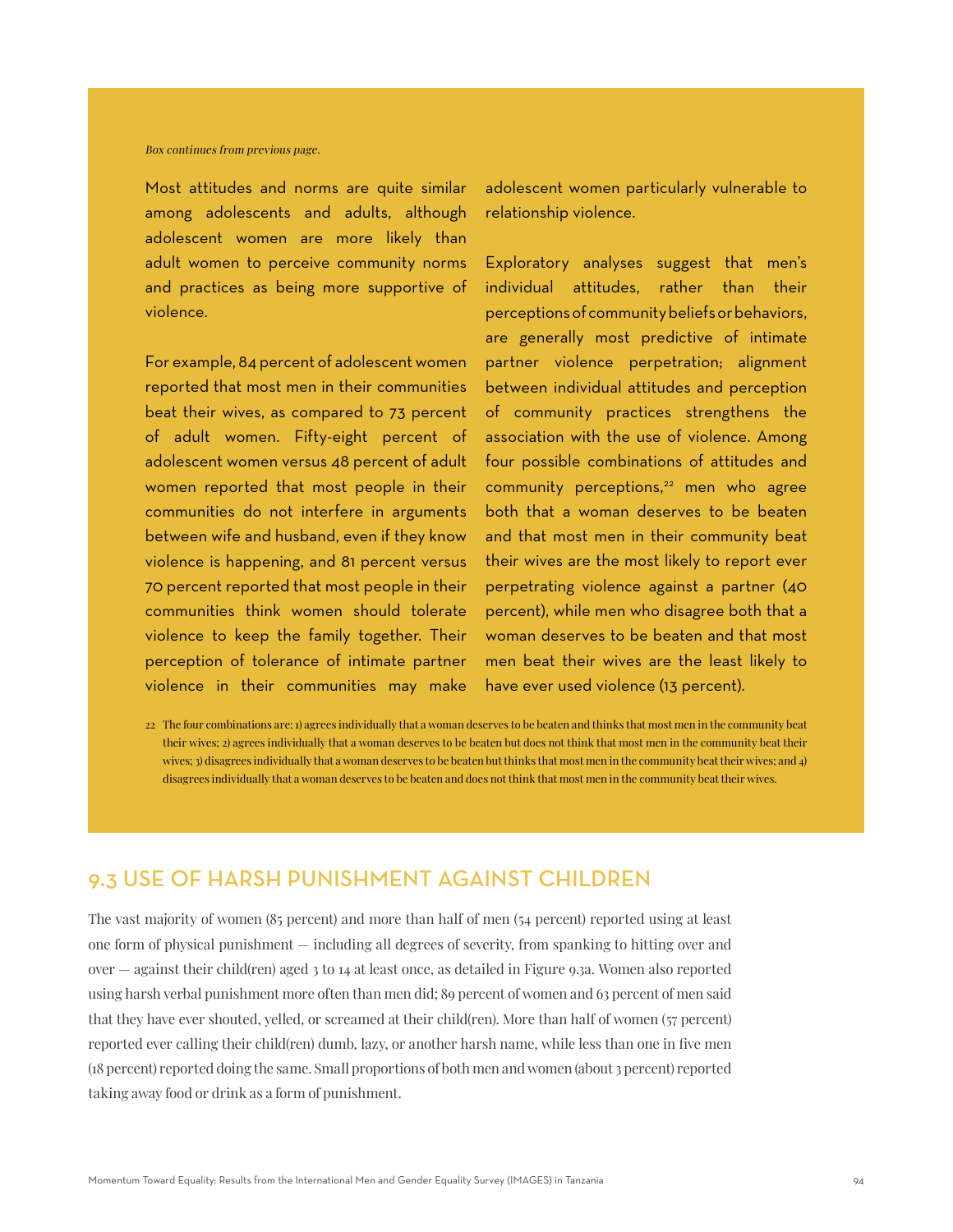#### Figure 9.3a.

Percentage of respondents reporting ever using specific acts of harsh physical punishment with their children aged 3 to 14 (weighted data)



Women also reported using positive or non-harsh parenting techniques more often than men did, as shown in Figure 9.3b. Explaining to the child why a behavior was wrong was reported by 80 percent of women, as compared to 66 percent of men. Thirty-two percent of women reported redirecting a child's activities to something different, as compared to 18 percent of men. Forty-nine percent of women punished the child by removing privileges or restricting freedoms, as compared to 34 percent of men.

The trend of women using harsh — and non-harsh — punishment of children more often than men do is evident globally and relates to women's gendered roles as primary caregivers. Simply put, women spend more time with children than men do and therefore are more likely to be in the position to punish children (Levtov et al., 2015).

## Figure 9.3b.



Percentage of respondents reporting ever using specific acts of positive discipline with their children aged 3 to 14 (weighted data)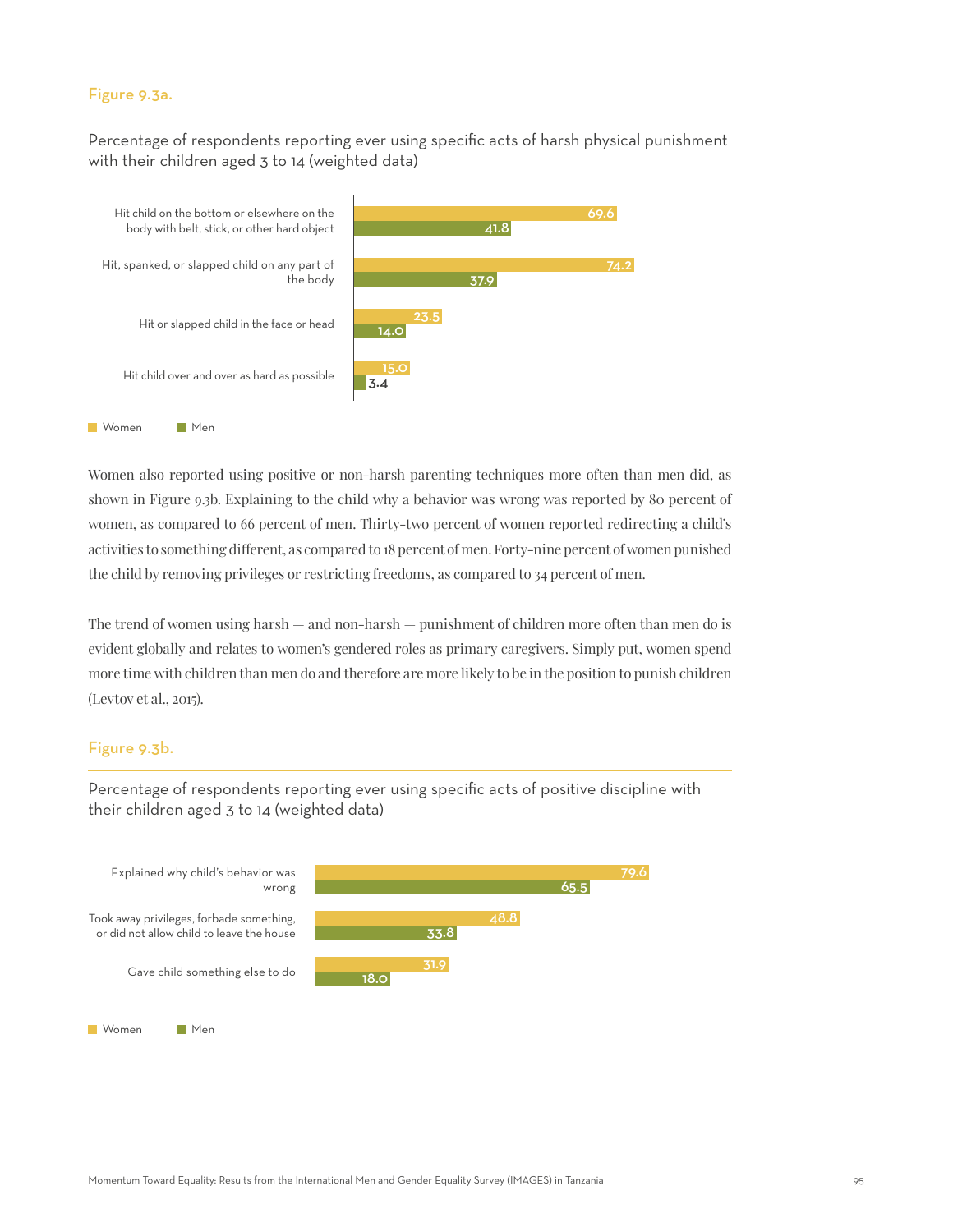# 9.4 VIOLENCE IN THE COMMUNITY

Around the world, men are disproportionately more likely to be both perpetrators and victims of violence and violent crime occurring outside the home, and research suggests that men and boys often use crime to demonstrate or assert a certain form of dominant and aggressive masculinity (Heilman & Barker, 2018). Indeed, as shown in Figure 9.4a, men in the study sites generally have more exposure to violence in the community, especially as direct participants in fights or altercations: 32 percent of men versus 16 percent of women have been beaten, punched, or hit as part of a fight. Surprisingly, similar proportions of men and women have been involved in fights that included weapons such as knives or guns. The survey also asked about sexual violence outside of the context of an intimate partnership, which 8 percent of women reported ever experiencing, and 2 percent of men reported ever using. Overall, the findings suggest high levels of violence in the community: 58 percent of women and 65 percent of men have witnessed another person being beaten, punched, or hit forcefully as part of a fight or altercation.

## Figure 9.4a.

Percentage of respondents reporting ever having witnessed, experienced, or perpetrated violence in their community before age 18 (weighted data)

Has witnessed someone being beaten, punched, or hit forcefully as part of a fight or altercation

Has been beaten, punched, or hit forcefully as part of a fight or altercation

Has been involved in a fight with a knife, gun, or other weapon (outside military service)



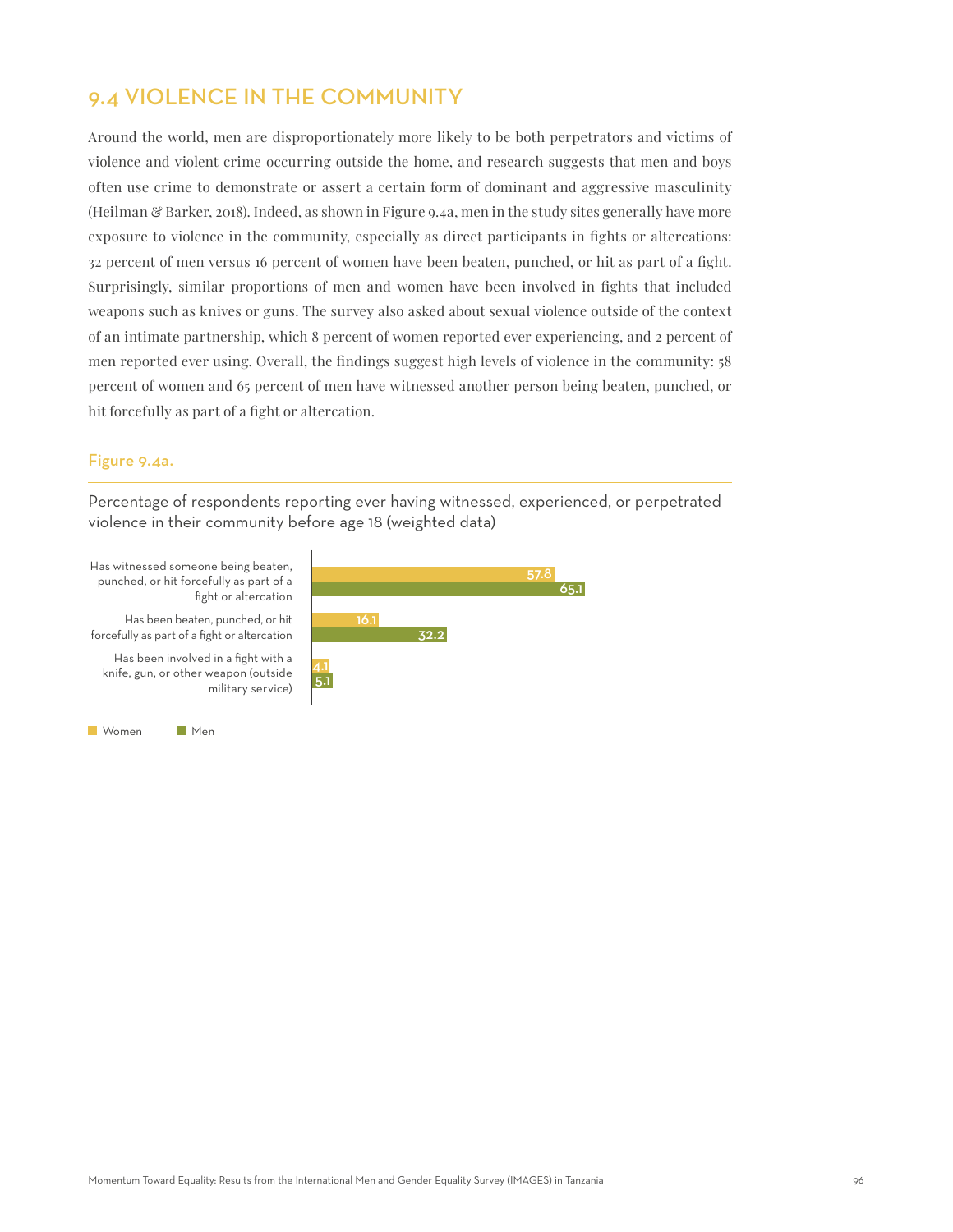# 10. CAREGIVING AND PARENTING

A significant body of research has identified a variety of ways in which women, children and men and society at large — benefit from men's increased participation in caring for children. The benefits include men's and women's improved physical and mental health; children's better physical, cognitive, emotional, and social development; and greater opportunities for women's economic participation and equality (Levtov et al., 2015; Heilman et al., 2017). Importantly, seeing men participate in housework and childcare contributes to boys' acceptance of gender equality and to girls' sense of autonomy, aspirations, and empowerment, breaking cycles of inequality (DeGeer, Carolo, & Minerson, 2014).

Despite the clear benefits, caregiving and parenting remain very much the domain of women across the globe. This section explores Tanzanian men's involvement during pregnancy and their participation in caregiving and parenting tasks once the child is born, as well as how men, women, and communities perceive the role of fathers.<sup>23</sup>

## 10.1 IN THE BEGINNING: MEN'S PARTICIPATION IN ANTENATAL CARE

Studies find that fathers' involvement before, during, and after the birth of a child can have positive effects on maternal health behaviors, women's use of maternal and newborn health services, and fathers' longer-term support and involvement in the lives of their children (Levtov et al., 2015). For IMAGES Tanzania, nearly half of men and three-quarters of women in the sample reported having biological children; the mean number of children for men was 3.2 and for women was 3.4.24 Eightyone percent of men and 75 percent of women reported that their youngest child was born either in a hospital, clinic, or health center.

<sup>23</sup> Only a small number of the adolescents aged 15 to 19 in the sample reported having children (47 women and four men). The data reported in this section includes these responses, weighted to accurately reflect the sample population's age distribution.

<sup>24</sup> According to the 2015-2016 Demographic and Health Survey data, Tanzania's fertility rate is 5.2 births per woman (having declined significantly over the past decade, from 5.7 in the 2004-2005 survey), with fertility being lower among women who are educated, wealthy, or living in urban areas (MoHCDGEC et al., 2016).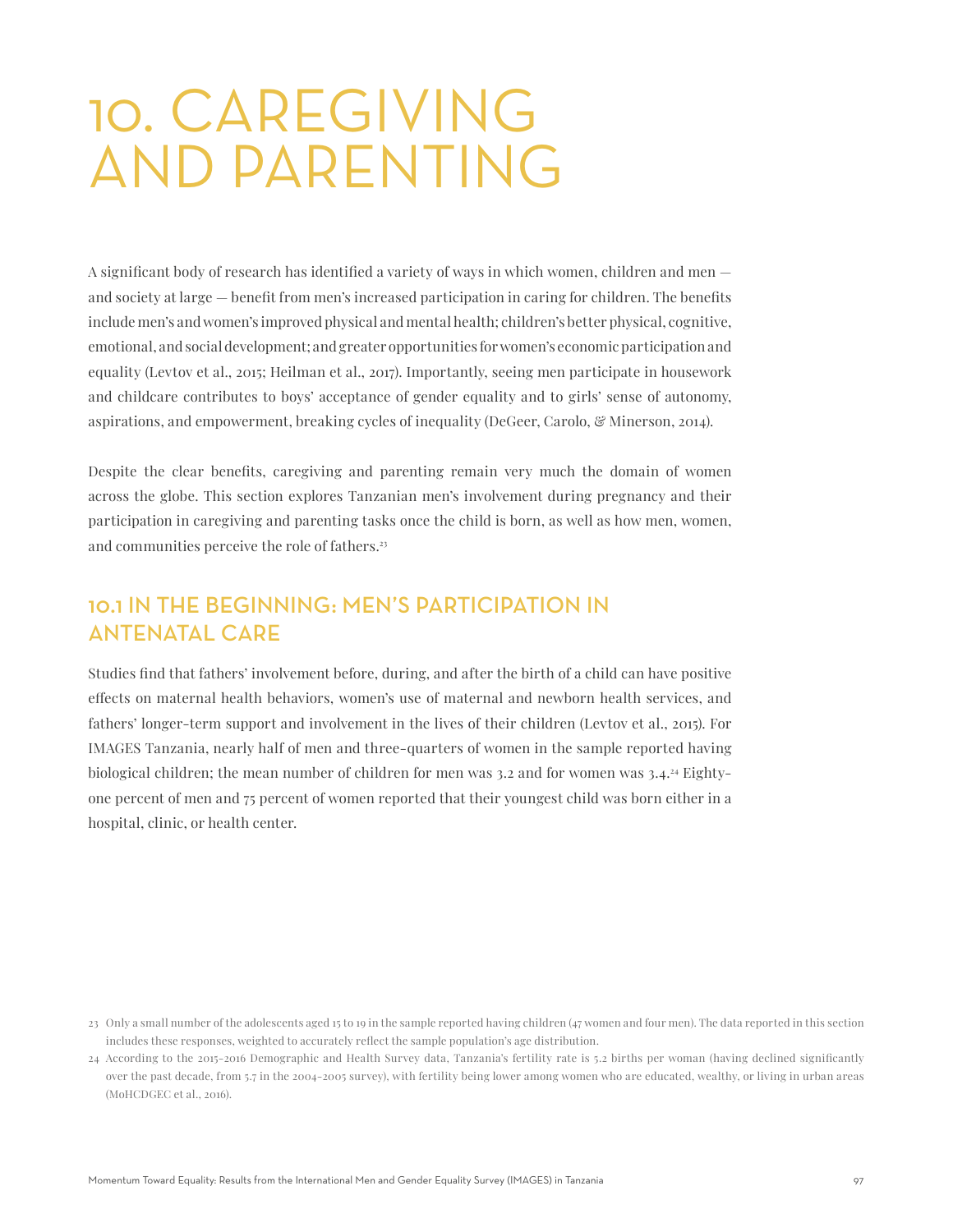The majority of both men and women reported that men accompanied women to at least one antenatal care visit when they were pregnant with their youngest child. However, there were clear differences in perceptions of men's engagement: 78 percent of men reported having attended at least one of their female partner's antenatal care visits, but only 56 percent of women reported that their male partner had accompanied them at least once.

The difference in reporting may have to do with different perceptions of what "accompaniment" means. As shown in Figure 10.1a, when looking at men who attended one or more antenatal care visits, a greater share of men than women reported that the male partner either waited outside the clinic or sat in the waiting room during the visit, while more women than men reported that the male partner joined for part or all of the visit with the healthcare provider (55 percent of women compared to 22 percent of men). It may be that some women only reported that their partner accompanied them to an antenatal care visit if he participated in the visit itself.

## Figure 10.1a.

Percentage of respondents reporting whereabouts of man who accompanied woman to the clinic during antenatal care visits (weighted data)\*



\* Percentages may not total 100 due to rounding.

## 10.2 DIVISION OF CHILDCARE TASKS

The findings confirm that – as in other contexts where IMAGES has been carried out – women in the sample do the vast majority of caregiving, men have some involvement, and women and men disagree about the level of men's involvement.

Figure 10.2a shows men's and women's reports of how they share common childcare tasks in their households.<sup>25</sup> While 61 percent of men and 43 percent of women reported that men play an equal or

<sup>25</sup> It is important to note that the number of respondents varied by task, due to substantial numbers of "not applicable" responses, generally related to the age of the child. For example, parents whose child was under age 5 responded "not applicable" to the question of how they share the task of helping their child with homework.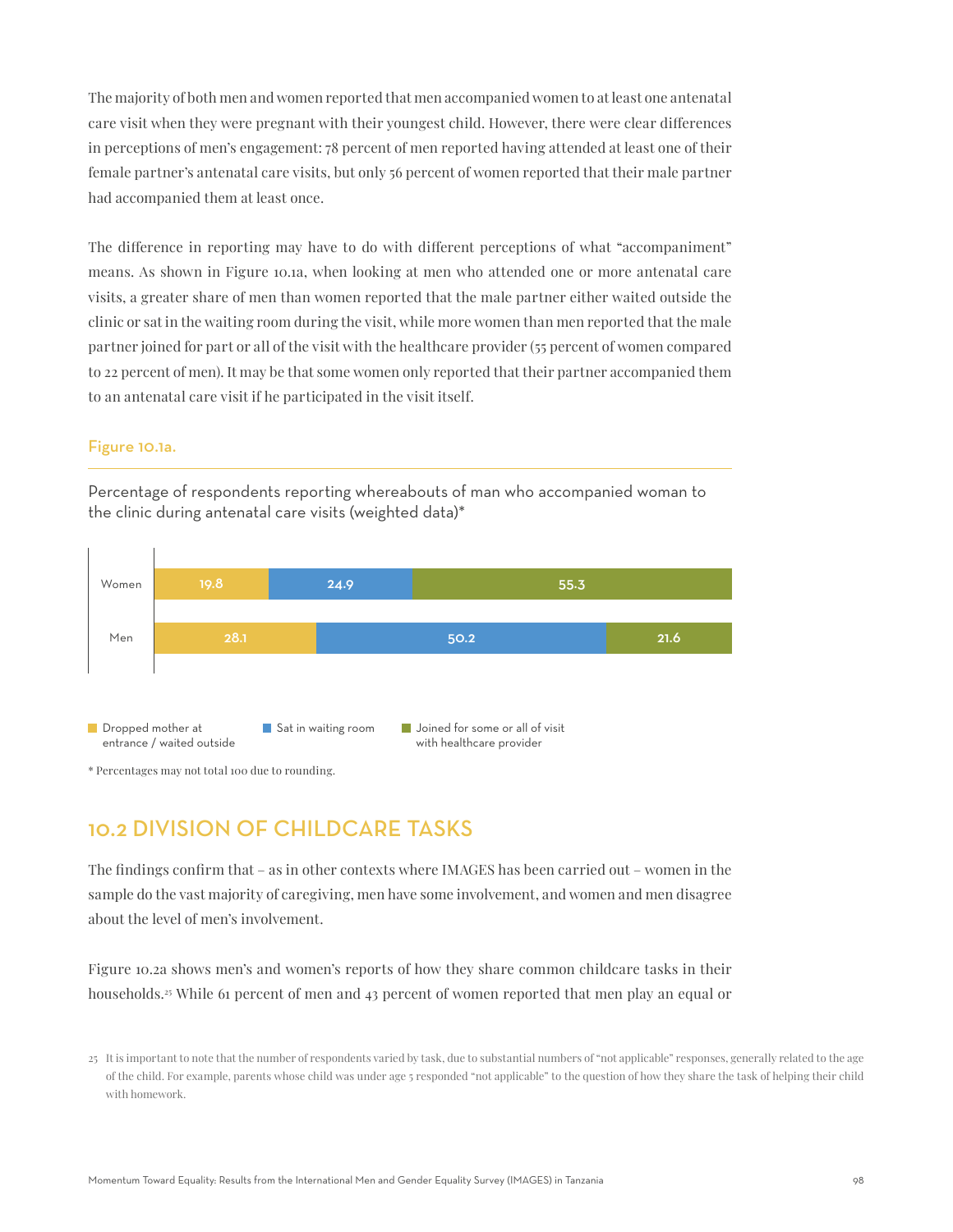greater role in the daily care and supervision of children, the vast majority of both genders said that women generally do the routine childcare tasks like diapering, feeding, and bathing. Men, and to a lesser extent women, reported greater male participation in helping with homework, talking about personal matters in the child's life, and using physical and verbal discipline. For example, 29 percent of men reported that they always or usually help the child with homework, while only 8 percent of women reported that their partner always or usually does this task. Overall, men are much more likely than women are to report that childcare tasks are shared equally or done together.

#### Figure 10.2a.

Percentage of respondents with children reporting on gendered division of childcare tasks (weighted data)\*



\* Percentages may not total 100 due to rounding.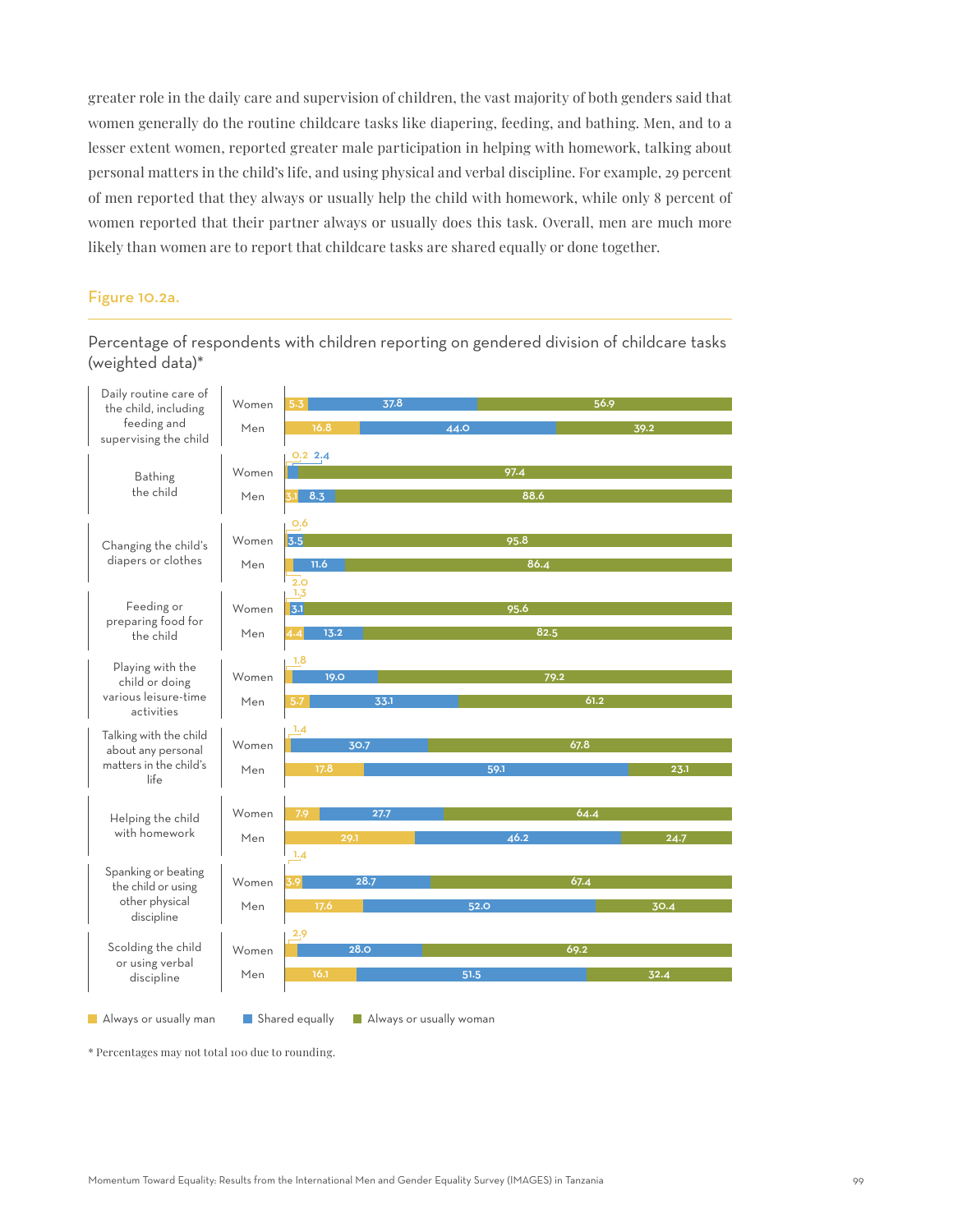As previously noted, IMAGES Tanzania was the first IMAGES study in the world to collect actual time-use data, with a focus on household and caregiving activities. The findings largely reflect the gendered division of caregiving work: Women reported spending about twice as many hours per week as men did on daily routine care of the children, feeding or preparing food, and changing diapers. Across the full sample — including both cohabitating couples and adolescents still living with their families — women spend nearly 31 hours per week on daily care, changing diapers, feeding, and bathing children, while men spend just over 15 hours per week on these tasks. The gender differences are less pronounced for activities such as playing with the child, talking with the child about the child's life, or helping the child with homework: Men spent roughly as much time as women on these activities.

## 10.3 NON-RESIDENT CHILDREN

Twenty-seven percent of men and 22 percent of women reported having a biological child under 18 who does not live with them; this may be a child who is away at school, a child living with relatives, or a child from a previous relationship. Further research is needed to understand the specific circumstances of non-resident children. In almost all cases, respondents reported some degree of communication with their non-resident children; 53 percent of men and 63 percent of women said that they communicate at least once per week. While both men and women reported providing some financial support to non-resident children, men reported playing a greater financial role than women do. Similar proportions of men and women — approximately one-third — said that they occasionally give money to the child; a substantially larger proportion of men than women (56 percent versus 34 percent) reported providing frequent financial support or paying for most of the child's expenses.

## 10.4 ATTITUDES AND NORMS ABOUT CAREGIVING

Most men (80 percent) and women (66 percent) believe that men spend too little time with their children because of their work or their search for work. This illustrates the importance of fatherhood in the construction of men's identities and strong consensus around the desire for men to spend more time with their children.

However, spending more time with children does not necessarily translate into more equitable attitudes about the gendered division of caregiving tasks. As shown in Figure 10.4a, reported community norms and practices largely support the idea that diapering, bathing, and feeding children in Tanzania are mostly "women's work." Consistent with reports of their own division of these tasks, the vast majority of both men and women agree that women in their communities do most of the childcare tasks (86 percent and 96 percent, respectively) and that most people in the community expect women to do so (79 percent and 92 percent, respectively). In essence, respondents' reports indicate that the unequal burden of care work is indeed the way things are, and that it is in line with their community's norms about the way things ought to be.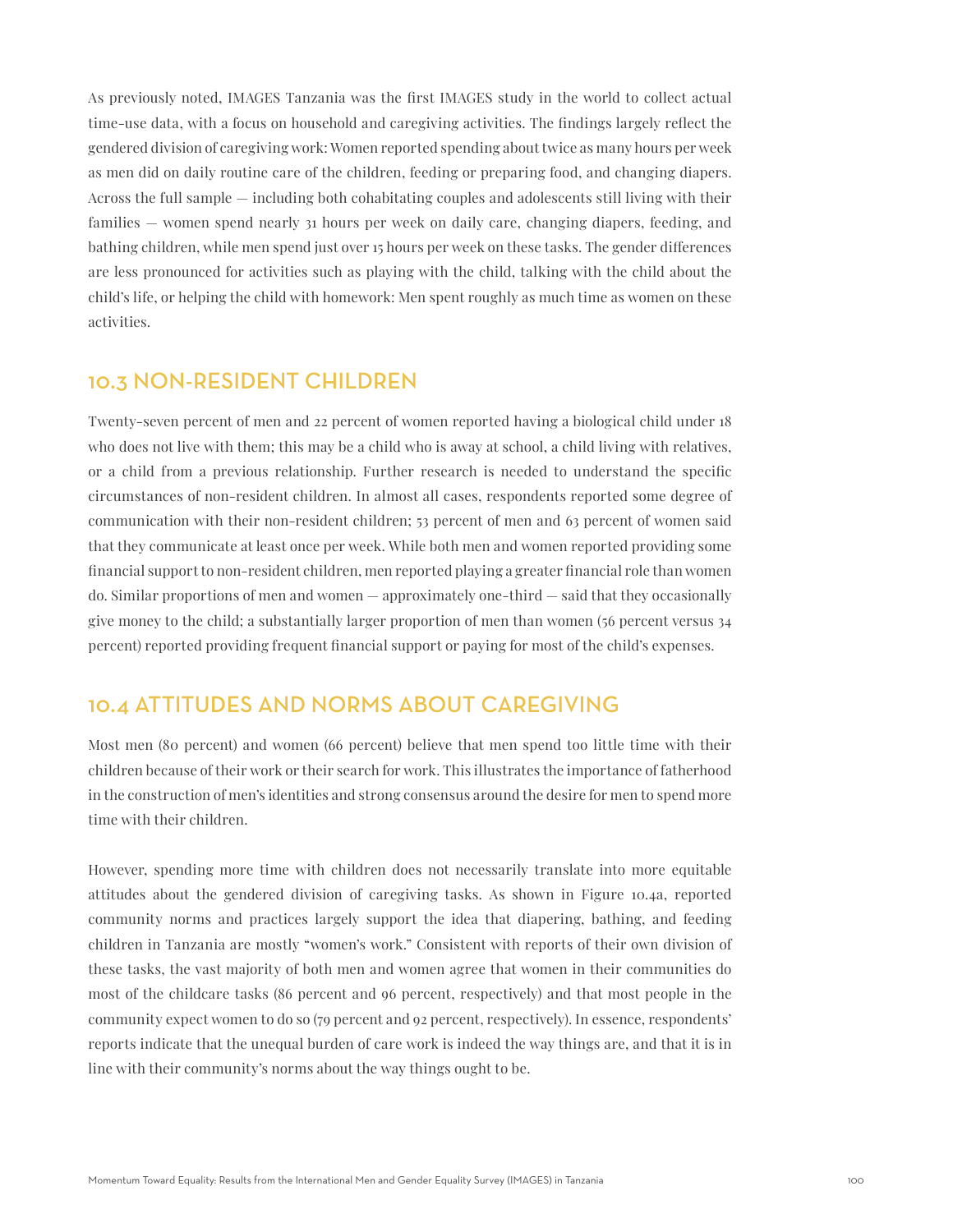Similarly, most men (69 percent) and women (84 percent) agree that men in their community "do not do any caregiving or domestic work," and a nearly identical proportion agree that community members think it is shameful for men to do so. In the qualitative study, one participant questioned not only the propriety of a man taking care of children, but also whether a boy would even have the necessary skills:

> **"How can a boy take care of children? Others can think that the boy is not OK in his head. And, does he even know how to do it? I doubt it, because he was never taught."**

FOCUS GROUP DISCUSSION PARTICIPANT, YOUNG WOMAN AGED 20 TO 24, RURAL TANZANIA

Interestingly, a consistently greater share of women than men reported the existence of these inequitable norms and practices in their communities.

#### Figure 10.4a.

Percentage of respondents who agreed or strongly agreed with statements related to community norms about caregiving (weighted data)



Although IMAGES data confirm the unequal distribution of childcare between women and men, as well as the strength of norms supporting this inequality, it is important to recognize that the data also clearly show men are playing a role in caring for their children. One participant captured the potential significance:

> **"Things are changing. Some boys can do all tasks. They can even take care of their young ones nowadays."**

FOCUS GROUP DISCUSSION PARTICIPANT, YOUNG WOMAN AGED 20 TO 24, RURAL TANZANIA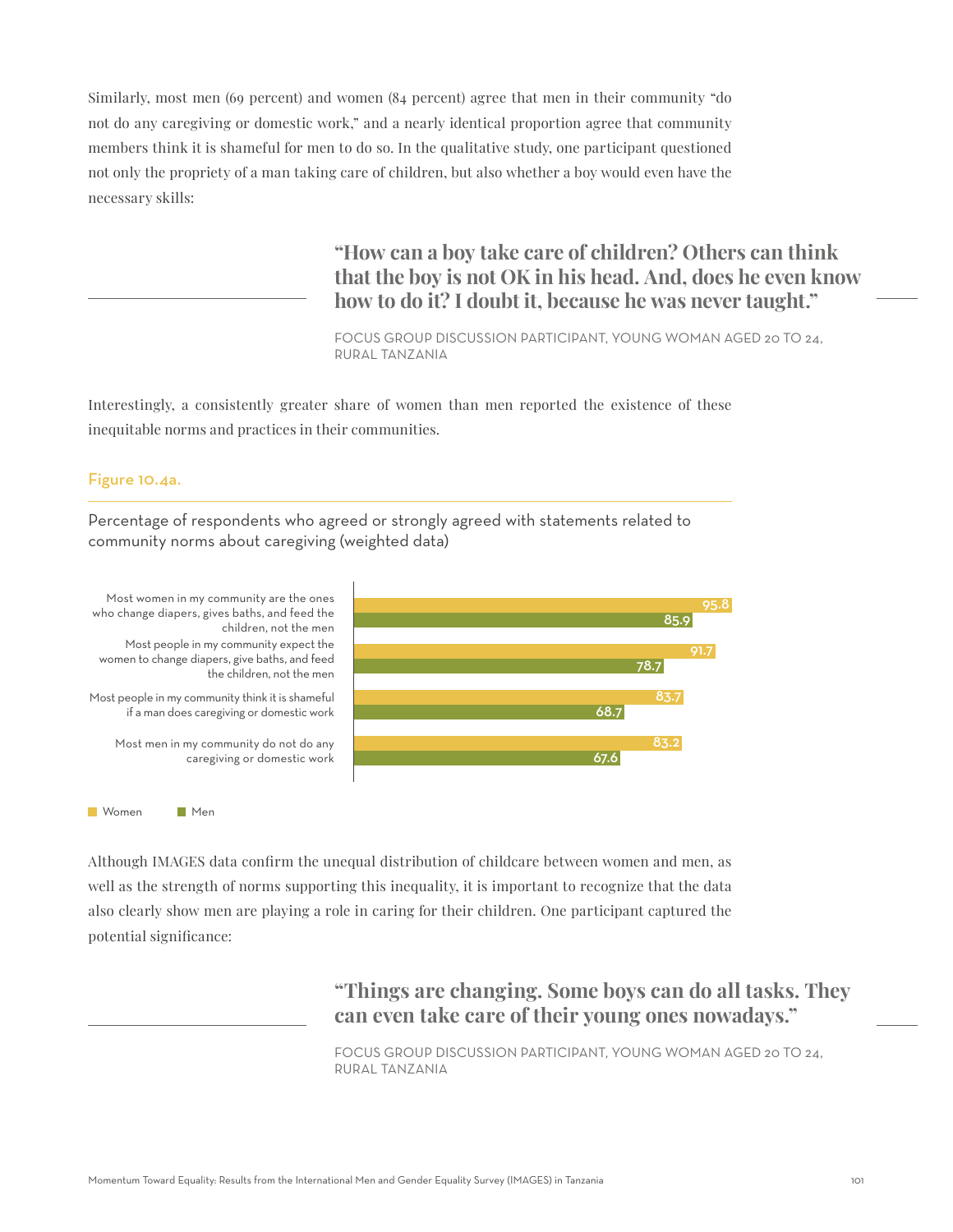

# PART III **CONCLUSIONS AND RECOMMENDATIONS**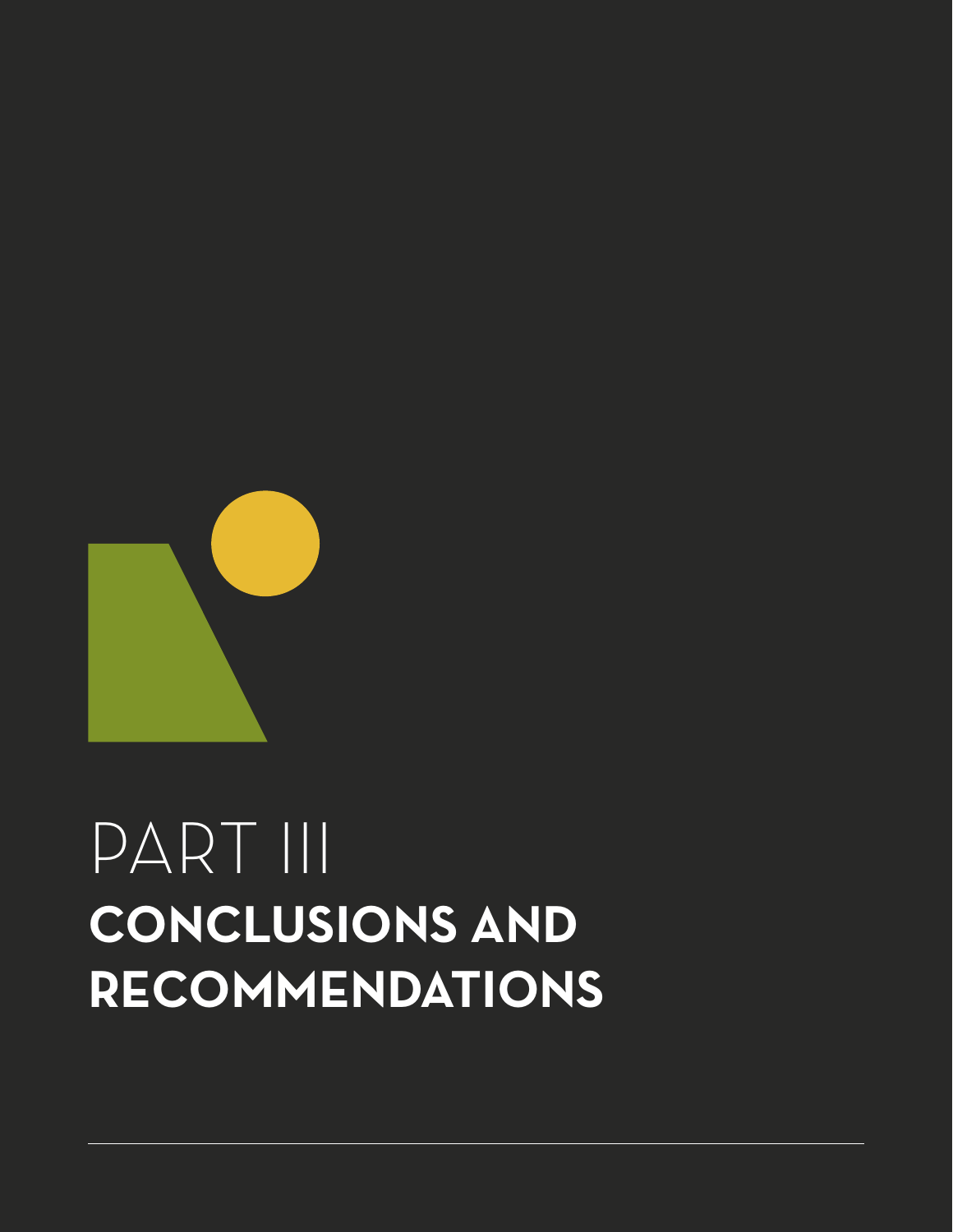As the results from IMAGES Tanzania  $-$  and the qualitative study that informed it  $-$  show, much work remains to challenge and transform patriarchal norms and practices regarding women and girls' value and roles in Tanzanian society. Mirroring global findings on gender equality, IMAGES findings in Tanzania affirm the relationship between how societies treat and value women and girls, and the ability of women and girls to exercise agency over their bodies, health, decisions, legal rights, and many other areas of their private and public lives. IMAGES Tanzania highlights how men and boys are also harmed by gender inequality from an early age through adulthood.

Ultimately, men's harmful practices are rooted in inequitable gender norms, economic and workrelated stress, and men's childhood experiences of violence. To end violence, and to achieve gender equality, it is important to understand the conditions that both lead to and disrupt these practices. However, the role of men and boys in both upholding and dismantling gender-inequitable attitudes, practices, and institutions is often left out of the global discourse on gender equality.

IMAGES Tanzania's findings illuminate potential areas for pushing the gender-equality agenda forward in the country. The results presented in this report indicate that gender equality can and should be seen as a gain both for women and for men. Policies, programs, and public-education campaigns aimed at engaging men — alongside women — must move creatively and boldly beyond small-scale approaches to capitalize on an emerging shift in men's attitudes. The following short- to medium-term actions are recommended based on the findings:

### **COMBINE EFFORTS TO PROMOTE GENDER EQUALITY WITH INCOME SECURITY**

**The high rates and approximately equal prevalence of economic stress reported by women and men – along with the role of economic stress as a driver of men's use of violence – suggests that, to be successful, gender-equality interventions and policies must account for the lived reality of poverty.** Gender-transformative and violence-prevention efforts in Tanzania, as in many other places, will likely achieve wider impact if they take into account and directly address the challenges of food insecurity and economic stress. This might mean, for example, combining or linking interventions to prevent intimate partner violence or to promote equitable parenting and caregiving with interventions that provide cash, food, in-kind transfers, or other income-generation supports.

## **BUILD ON EXISTING GENDER-EQUITABLE ATTITUDES AND BEHAVIORS, AS WELL AS THEIR INTERGENERATIONAL TRANSMISSION**

**Results affirm the intergenerational transmission of support for gender equality. IMAGES Tanzania finds that those with educated mothers, educated fathers, or fathers who modeled equitable decision-making – as well as men exposed to more media – demonstrate more equitable gender attitudes.** Results also affirm that men in Tanzania are more likely to participate more equally in household tasks if, as children, they saw their own fathers participating more equally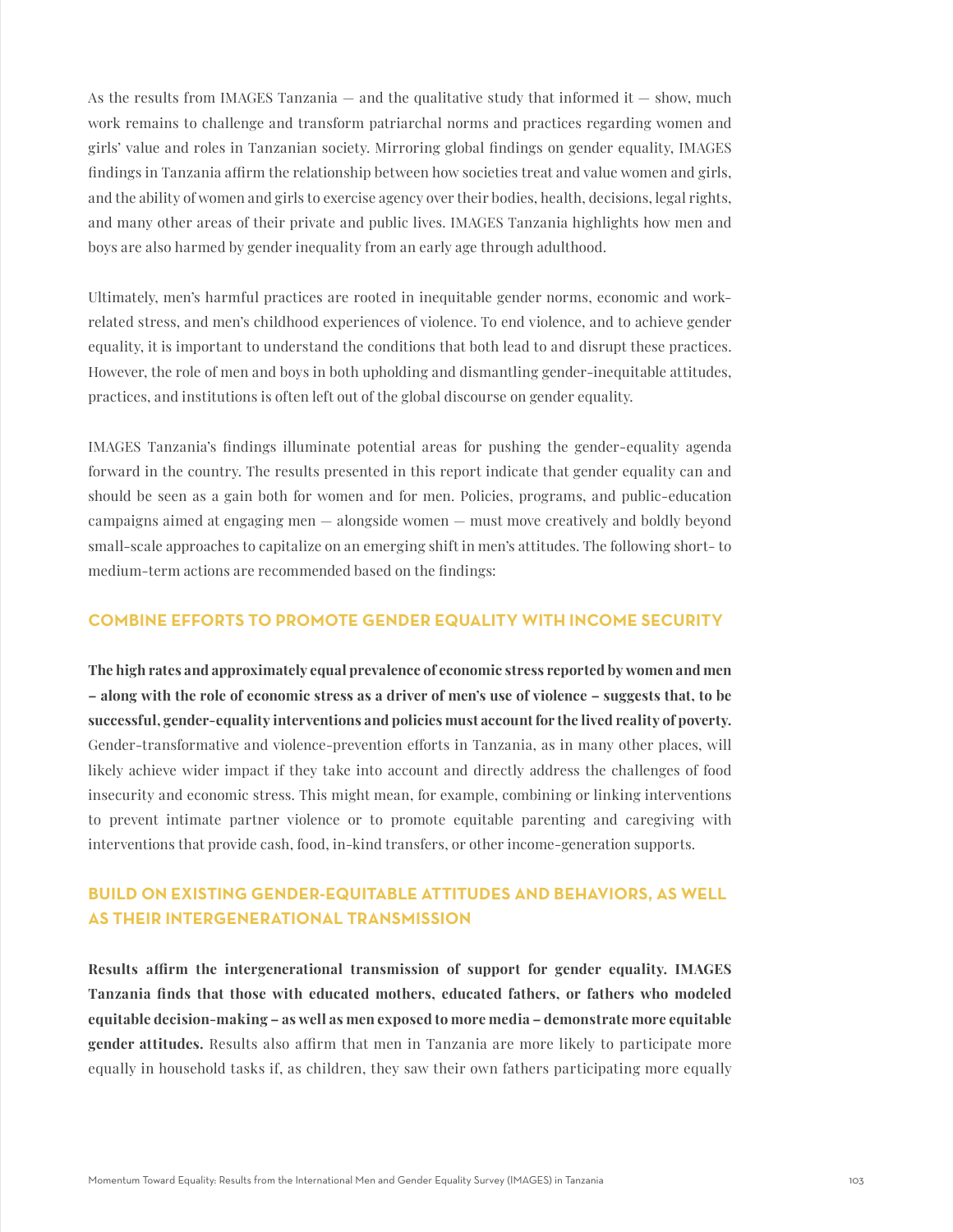at home. There is momentum towards gender equality in Tanzania, including among men, most of whom support gender equality in theory. Campaigns, interventions, and policies should therefore emphasize and work to speed up this momentum and affirm that gender equality is achievable, with a focus on parenting that models respect and equality. Positive, or non-deficit, approaches that encourage men's existing beliefs in equality are also more likely to be effective and wellreceived than those that assume men in Tanzania oppose gender equality.

## **USE PERCEIVED CHANGES IN SOCIAL NORMS TO INFORM VIOLENCE-PREVENTION CAMPAIGNS AND INTERVENTIONS**

**The discrepancy between men's reported use of intimate partner violence and women's rate of experiencing it is one of the largest found in any IMAGES study.** This finding may suggest that men underreported their use of violence because they perceive a shift in social norms, with violence becoming socially unacceptable. While a perception that social norms are changing is positive, these shifts may be insufficient to drive changes in men's practices and use of violence. However, socialnorms-change approaches can provide a strong foundation for bystander or related interventions that educate men to act on what they know or perceive is "right." Future campaign work targeting men can emphasize the positive: "You agree that violence is wrong. Now let's put an end to it." The same holds true for sexual violence — which almost no men reported using, but which one in five women reported experiencing — highlighting the need for consent education for adolescent and young men, including what is being called in some settings as "enthusiastic consent."

## **ENGAGE MEN AS FATHERS TO SUPPORT ADOLESCENT SEXUAL AND REPRODUCTIVE HEALTH AND RIGHTS**

**Men are generally more supportive than women are of adolescent girls' and boys' access to and use of contraceptives.** This finding suggests that there are opportunities to engage men as fathers, alongside mothers, in promoting adolescent sexual and reproductive health and rights. In addition to interventions and campaigns targeting parents to promote men's hands-on involvement in caregiving of young children, efforts should be made to reach parents of early adolescents. These efforts should work to increase parents' existing support for adolescents' sexual decision-making and contraceptive use, including promoting communication between parents and children on issues of sexuality and reproductive health.

## **BUILD ON POSITIVE ATTITUDINAL CHANGE TO FACILITATE TRANSFORMATION OF SOCIAL NORMS**

**Women and men consistently hold more equitable views and are more supportive of equality for women than they perceive individuals in their community to be.** This provides a tremendous opportunity for building on men's and women's willingness to question community norms.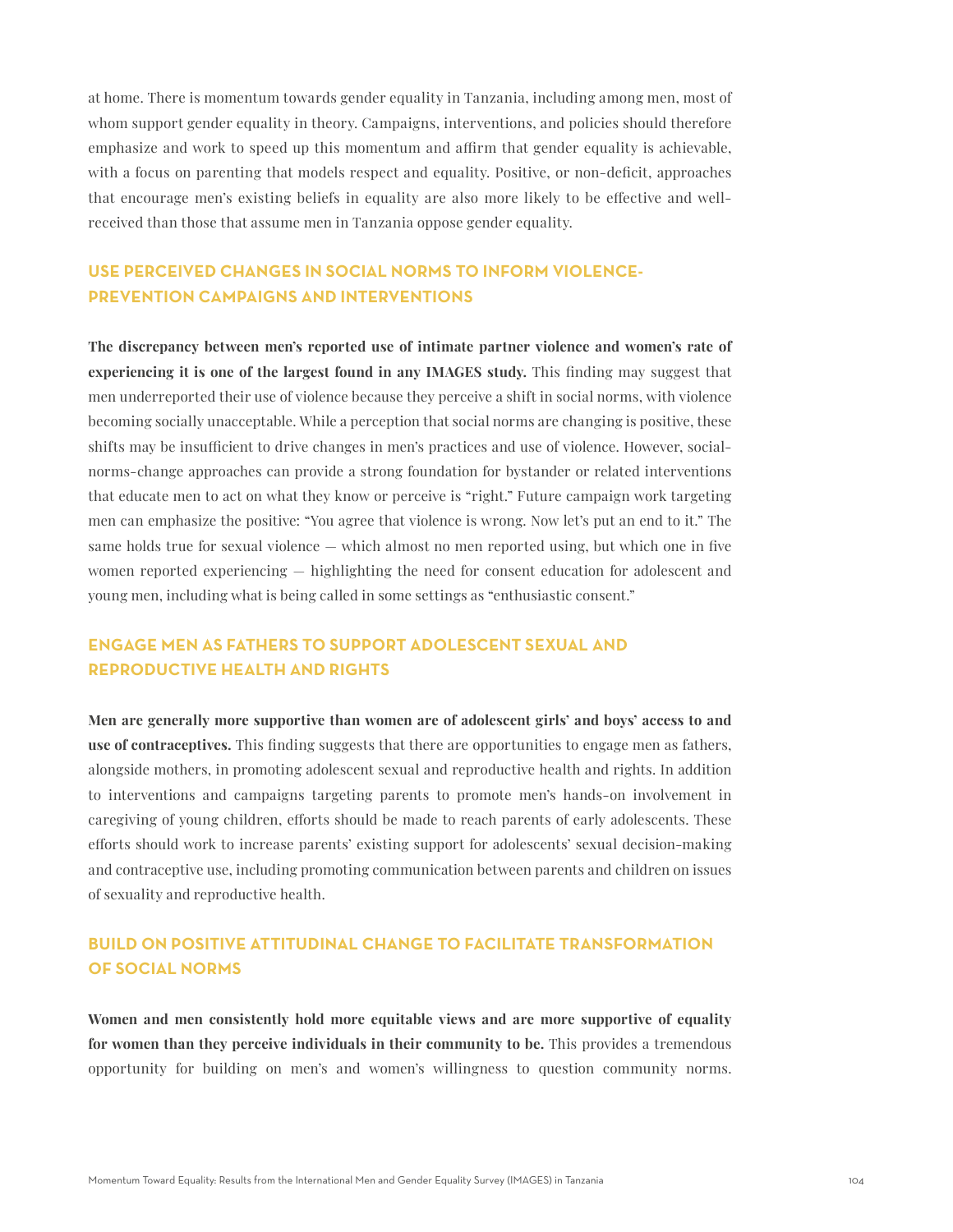Community and national campaigns can be designed to emphasize that many individuals already agree with equality, rather than assuming they do not. Campaigns can say, for example, "Did you know the vast majority of women and men in your community actually agree that … ?" to reinforce the reality that "more people believe in equality than you think." This social-norms-theory approach has been used with effective results in various settings where individuals believe their peers to be less equitable than they really are.

## **ENSURE PREVENTION OF INTIMATE PARTNER VIOLENCE INCLUDES A STRONG FOCUS ON INTERVENTIONS FOR PARENT AND COUPLES**

**IMAGES Tanzania finds that childhood exposure to violence, quarreling, or generally highconflict partner relations and economic stress is strongly related to men's use of violence against women.** This suggests the importance of community and couple-focused approaches, which promote communication and more equitable power dynamics, as well as approaches that include incomegeneration activities or economic supports. Additionally, the fact that men's individual attitudes (rather than their perceptions of community norms) about intimate partner violence are associated with their use of violence suggests the need to use group education and community approaches that encourage men to critically reflect on their own attitudes in experiential ways. In addition, the high rates of acceptability, self-reported use, and experiences of violence against children — together with women's high reported rate of experiencing intimate partner violence, and men's low reported participation in childcare — suggest the importance of interventions that include parent training with a gender-transformative approach. Such approaches integrate violence prevention within efforts to promote men's more equitable and nonviolent participation as caregivers and as partners. Positive results from impact evaluations of father-inclusive and father-focused parent training in Rwanda and Uganda highlight the potential of such approaches in Tanzania (Doyle et al., 2018; Ashburn et al., 2017).

### **REMEMBER THAT TANZANIAN FATHERS DO CARE AND WANT TO CARE**

**Caring for children is the household task in which men most reported participating and which is apparently the least stigmatizing, affirming that promoting men's equitable participation in caring for children and other household members may be one of the most strategic points of entry for promoting gender equality and achieving significant reductions in violence against children and women in Tanzania.** The fact that Tanzanian men say they want to spend more time with their children, and the fact that men often report participating more in childcare than women say men do, also suggests that men would be receptive to messages about involved caregiving.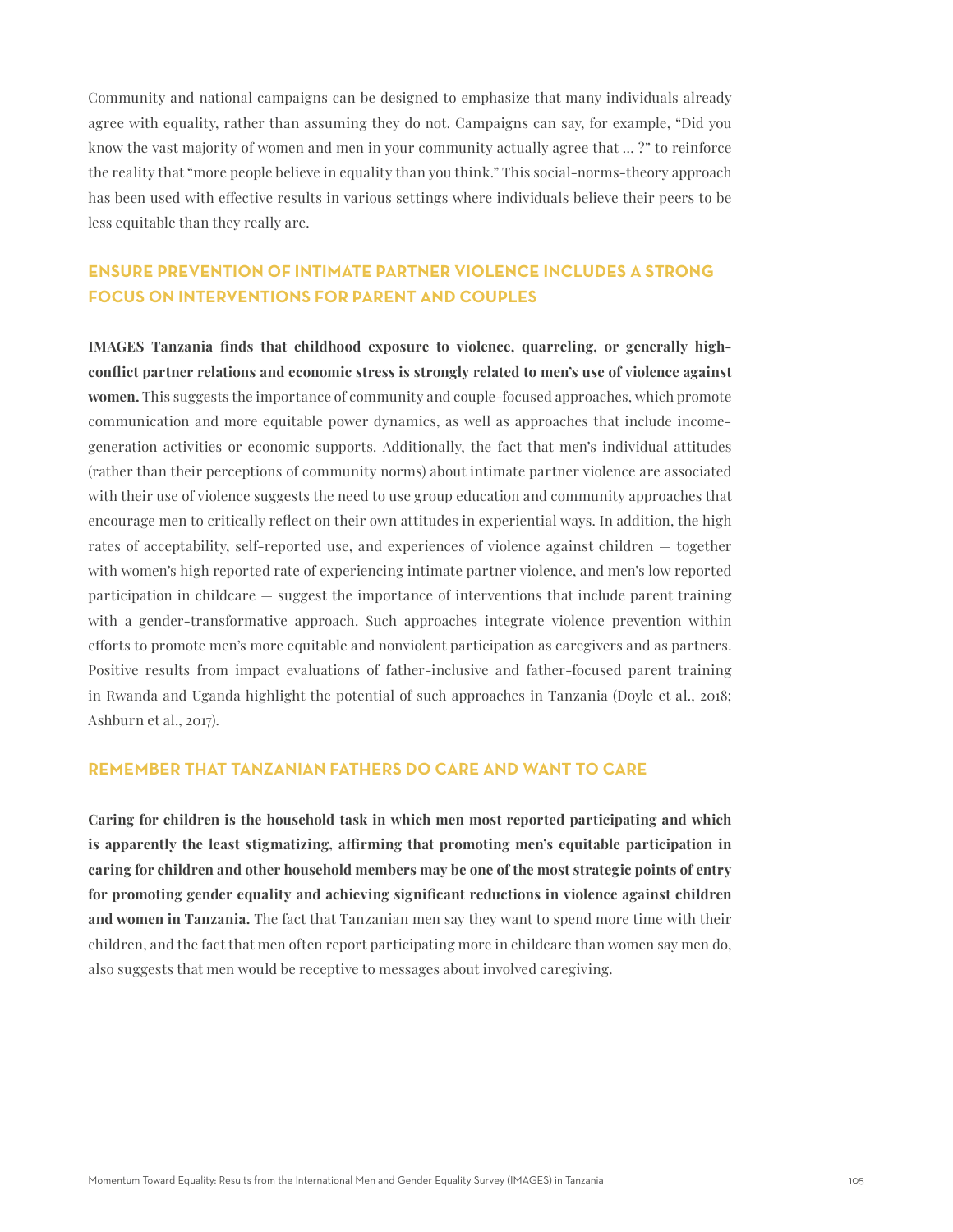# REFERENCES

Ashburn, K., Kerner, B., Ojamuge, D., & Lundgren, R. (2017). Evaluation of the Responsible, Engaged, and Loving (REAL) Fathers Initiative on physical child punishment and intimate partner violence in northern uganda. Prevention Science, 18(7), 854–864. doi:10.1007/s11121-016-0713-9

Barker, G., Contreras, J. M., Heilman, B., Singh, A. K., Verma, R. K., & Nascimento, M. (2011). Evolving men: Initial results from the International Men and Gender Equality Survey (IMAGES). Washington, DC: International Center for Research on Women & Rio de Janeiro: Instituto Promundo.

Courtenay, W. H. (2000). Constructions of masculinity and their influence on men's well-being: A theory of gender and health. Social Science & Medicine, 50(10), 1385-1401. doi:10.1016/S0277-9536(99)00390-1

Deane, K., & Wamoyi, J. (2015). Revisiting the economics of transactional sex: Evidence from Tanzania. Review of African Political Economy, 42(145), 437-454. doi:10.1080/03056244.2015.1064816

DeGeer, I., Carolo, H., & Minerson, T. (2014). Give love, get love: The involved fatherhood and gender equality project. Toronto, Ontario: White Ribbon Campaign.

Doyle, K., Levtov, R. G., Barker, G., Bastian, G. G., Bingenheimer, J. B., Kazimbaya, S., et al. (2018). Gendertransformative Bandebereho couples' intervention to promote male engagement in reproductive and maternal health and violence prevention in Rwanda: Findings from a randomized controlled trial. PLoS ONE, 13(4), e0192756. doi:10.1371/journal.pone.0192756

Dunkle, K. L., Jewkes, R. K., Brown, H. C., Gray, G. E., McIntryre, J. A., & Harlow, S. D. (2004). Gender-based violence, relationship power, and risk of HIV infection in women attending antenatal clinics in South Africa. Lancet, 363(9419), 1415-1421. doi:10.1016/S0140-6736(04)16098-4

Fleming, P. J., McCleary-Sills, J., Morton, M., Levtov, R., Heilman, B., & Barker, G. (2015). Risk factors for men's lifetime perpetration of physical violence against intimate partners: Results from the International Men and Gender Equality Survey (IMAGES) in eight countries. PLoS One, 10(3), e0118639. doi:10.1371/journal.pone.0118639

Francis, J. M., Weiss, H. A., Mshana, G., Baisley, K., Grosskurth, H., & Kapiga, S. H. (2015). The epidemiology of alcohol use and alcohol use disorders among young people in northern Tanzania. PLoS One, 10(10), e0140041. doi:10.1371/journal.pone.0140041

Fulu, E., Miedema, S., Roselli, T., McCook, S., Chan, K. L., Haardörfer, R., … UN Multi-Country Study on Men and Violence study team. (2017). Pathways between childhood trauma, intimate partner violence, and harsh parenting: Findings from the UN Multi-Country Study on Men and Violence in Asia and the Pacific. The Lancet. Global Health, 5(5), e512-e522. doi:0.1016/S2214-109X(17)30103-1

Garcia-Moreno, C., Jansen, H. A. F. M., Ellsberg, M., Heise, L., Watts, C. H., & WHO Multi-Country Study on Women's Health and Domestic Violence against Women study team. (2006). Prevalence of intimate partner violence: Findings from the WHO multi-country study on women's health and domestic violence. Lancet, 368(9543), 1260- 1269. doi:10.1016/S0140-6736(06)69523-8

Gilles, K. (2014, July 9). The importance of adolescence. Population Reference Bureau. Retrieved June 12, 2018, from https://www.prb.org/lancet-adolescent-health/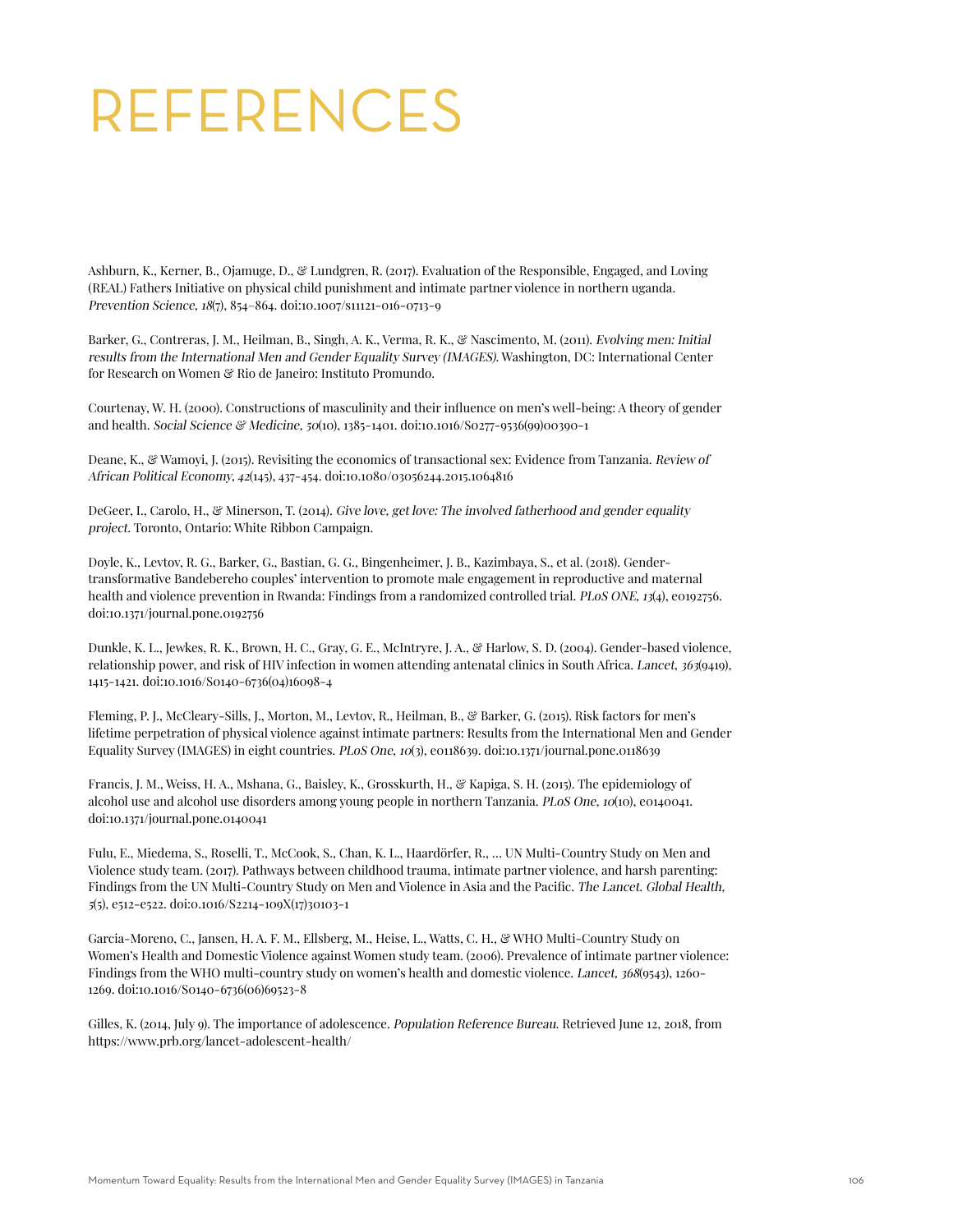Global Initiative to End All Corporal Punishment of Children. (2018, June). Corporal punishment of children in the United Republic of Tanzania. Retrieved June 21, 2018, from http://www.endcorporalpunishment.org/wp-content/ uploads/country-reports/URTanzania.pdf

Heilman. B. & Barker, G. (2018). Masculine norms and violence: Making the connections. Washington, DC: Promundo-US.

Heilman, B., Levtov, R., Van der Gaag, N., Hassink, A., & Barker, G. (2017). State of the world's fathers: Time for action. Washington, DC: Promundo, Sonke Gender Justice, Save the Children, & MenEngage Alliance.

ICAP at Columbia University. (2017, December). Tanzania HIV Impact Survey (THIS) 2016-2017: Summary sheet: Preliminary findings. Retrieved June 21, 2018, from http://phia.icap.columbia.edu/wp-content/uploads/2017/11/ Tanzania\_SummarySheet\_A4.English.v19.pdf

ICF. (2015). Data from Tanzania DHS 1991-92, 2004-05, and 2015-16. In STATcompiler. Retrieved June 20, 2018, from http://www.statcompiler.com

Jewkes, R. K., Dunkle, K., Nduna, M., & Shai, N. (2010). Intimate partner violence, relationship power inequity, and incidence of HIV infection in young women in South Africa: A cohort study. The Lancet, 376(9734), 41-48. doi:10.1016/ S0140-6736(10)60548-X

Jewkes, R. K., Levin, J. B., & Penn-Kekana, L. A. (2003). Gender inequalities, intimate partner violence and HIV preventive practices: Findings of a South African cross-sectional study. Social Science & Medicine (1982), 56(1), 125-134. doi:10.1016/S0277-9536(02)00012-6

Klugman, J., & Tyson, L. (2016). Leave no one behind: A call to action for gender equality and women's economic empowerment. United Nations Secretary-General's High-Level Panel on Women's Economic Empowerment. Retrieved June 21, 2018, from http://www2.unwomen.org/-/media/hlp%20wee/attachments/reports-toolkits/hlpwee-report-2016-09-call-to-action-en.pdf?la=en&vs=1028

Lansford, J. E., Alampay, L. P., Al-Hassan, S., Bacchini, D., Bombi, A. S., Bornstein, M. H., … Oburu, P. (2010). Corporal punishment of children in nine countries as a function of child gender and parent gender. International Journal of Pediatrics, 2010. doi:10.1155/2010/672780

Levtov, R., Van der Gaag, N., Greene, M., Kaufman, M., & Barker, G. (2015). State of the world's fathers: A MenCare advocacy publication. Washington, DC: Promundo, Rutgers, Save the Children, Sonke Gender Justice, & the MenEngage Alliance.

Levtov, R. G., Barker, G., Contreras-Urbina, M., Heilman, B., & Verma, R. (2014). Pathways to gender-equitable men: Findings from the International Men and Gender Equality Survey in eight countries. Men and Masculinities,  $17(5)$ , 467-501. doi:10.1177/1097184X14558234

Local Customary Law (Declaration) Order, Government Notice (GN) 279/1963, Schedule 1, Laws of Persons [Sheria Zinazohusu Hali ya Watu], in Judicature and Application of Laws Act, Tanzania.

Mbago, M. C. (2005). Some factors associated with time use on non productive activities in Tanzania. Dar es Salaam: Department of Statistics, University of Dar es Salaam.

Namy, S., Carlson, C., O'Hara, K., Nakuti, J., Bukuluki, P., Lwanyaaga, J., … Michau, L. (2017). Towards a feminist understanding of intersecting violence against women and children in the family. Social Science  $\mathcal{C}$  Medicine, 184, 40-48. doi:10.1016/j.socscimed.2017.04.042

Nanda, G., Schuler, S. R., & Lenzi, R. (2013). The influence of gender attitudes on contraceptive use in Tanzania: New evidence using husbands and wives survey data. Journal of Biosocial Science, 45(3), 331-344. doi:10.1017/ s0021932012000855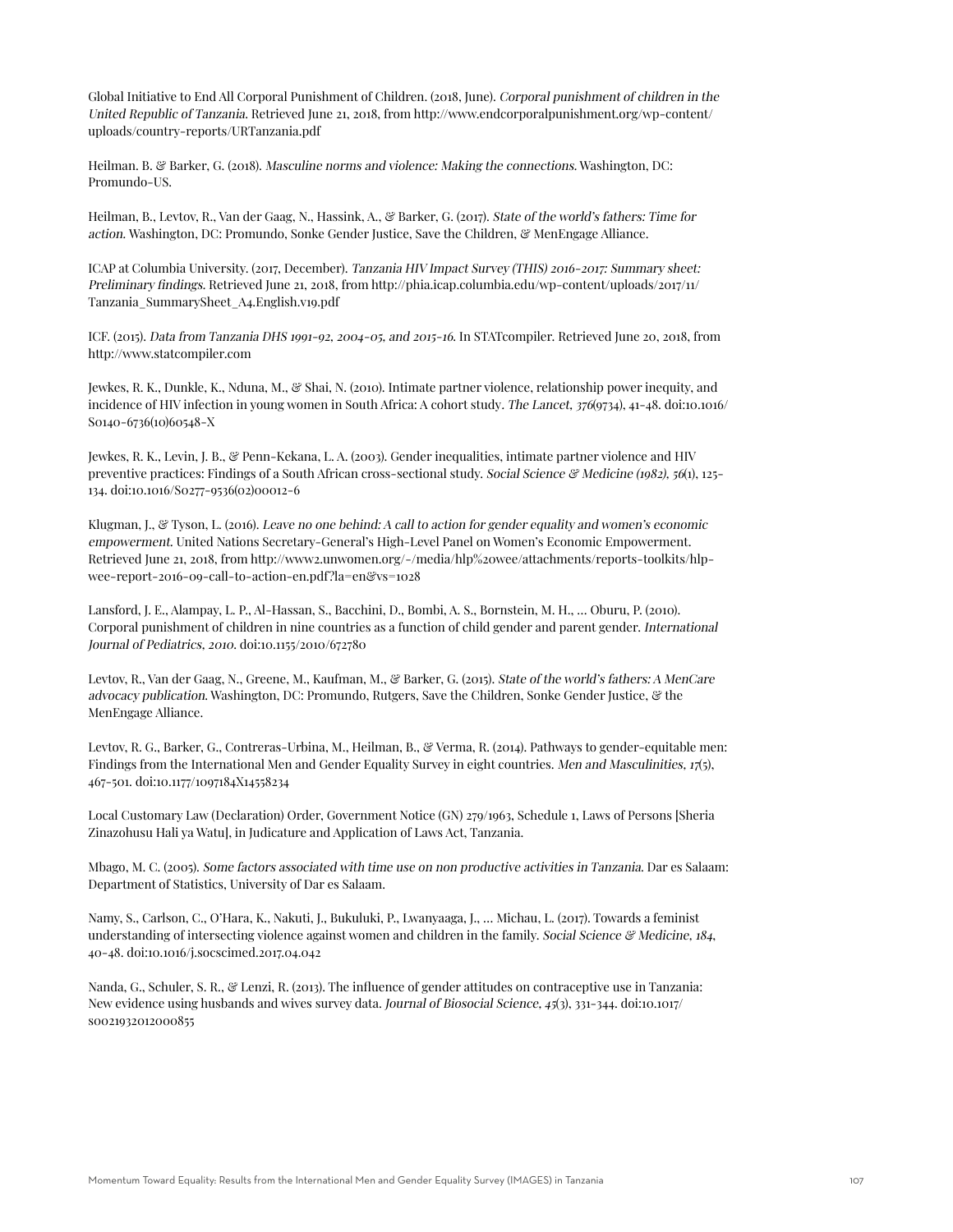Nyato, D., Mshana, G., Holmes, A., & Fritz, K. (2017, July). STRIVE impact case study: Alcohol policy in Tanzania. Mwanza, Tanzania: National Institute of Medical Research; Washington, DC: International Center for Research on Women; & London, United Kingdom: London School of Hygiene and Tropical Medicine.

Proctor, L. M. (2015, May). "Boys must be beaten": Corporal punishment, gender, and age in New Delhi schools. Landscapes of Violence,  $3(3)$ , article 3.

Pulerwitz, J., & Barker, G. (2008). Measuring attitudes toward gender norms among young men in Brazil: Development and psychometric evaluation of the GEM Scale. Men and Masculinities, 10(3), 322-338. doi:10.1177/1097184X06298778

Ricardo, C., & Barker, G. (2008). Men, masculinities, sexual exploitation and sexual violence: A literature review and call for action. Rio de Janeiro, Brazil: Instituto Promundo & MenEngage.

Rydstrom, H. (2006). Masculinity and punishment: Men's upbringing of boys in rural Vietnam. Childhood, 13(3), 329- 348. doi:10.1177/0907568206066355

Sanapo, M. S., & Nakamura, Y. (2010). Gender and physical punishment: The Filipino children's experience. Child Abuse Review, 20(1), 39-56. doi:10.1002/car.1148

Sérgio Pinheiro, P. (2006). World report on violence against children. Geneva, Switzerland: United Nations Secretary-General's Study on Violence Against Children. Retrieved June 21, 2018, from https://resourcecentre. savethechildren.net/node/2999/pdf/2999.pdf

Shussa, J. (2017, May 17). Pregnancy and girls' right to education: Are we there yet? Twaweza. Retrieved May 17, 2018, from http://www.twaweza.org/go/pregnancy-school-girls

Singh A. K., Verma R., & Barker, G. (2013). Measuring gender attitude: Using Gender-Equitable Men Scale (GEMS) in various socio-cultural settings. In Making Women Count: An Annual Publication on Gender and Evaluation by UN Women Multi Country Office for India, Bhutan, Sri Lanka and Maldives (61–98). New Delhi: UN Women.

Stoebenau, K., Heise, L., Wamoyi, J., & Bobrova, N. (2016). Revisiting the understanding of "transactional sex" in sub-Saharan Africa: A review and synthesis of the literature. Social Science  $\mathcal{C}$  Medicine (1982), 168, 186-197. doi:10.1016/j.socscimed.2016.09.023

Tanzania Ministry of Health, Community Development, Gender, Elderly, and Children (MoHCDGEC). (2016, December). National plan of action to end violence against women and children in Tanzania 2017/18 - 2021/22. Retrieved June 21, 2018, from http://maestral.org/wp-content/uploads/2017/01/NPA\_VAWC-2017-2022-Tanzania.pdf

Tanzania Ministry of Health, Community Development, Gender, Elderly, and Children (MoHCDGEC); Ministry of Health Zanzibar; Tanzania National Bureau of Statistics; Tanzania Office of the Chief Government Statistician; & ICF. (2016). Tanzania Demographic and Health Survey and Malaria Indicator Survey (TDHS-MIS) 2015-16.

Tanzania Ministry of Health and Social Welfare. (2014, April). The national road map strategic plan to accelerate reduction of maternal, new born and child deaths in Tanzania 2008-2015. Retrieved June 21, 2018, from https:// advancefamilyplanning.org/sites/default/files/resources/RMNCH%20Plan%202014%20to%202015.pdf

The Land Village Act 1999 (Tanz.). Retrieved June 21, 2018, from http://extwprlegs1.fao.org/docs/pdf/tan53306.pdf

United Nations Children's Fund (UNICEF). (2011). Adolescence in Tanzania. Dar es Salaam: United Nations Children's Fund.

United Nations Children's Fund (UNICEF). (2014). Hidden in plain sight: A statistical analysis of violence against children. Retrieved June 21, 2018, from http://files.unicef.org/publications/files/Hidden\_in\_plain\_sight\_statistical\_ analysis\_EN\_3\_Sept\_2014.pdf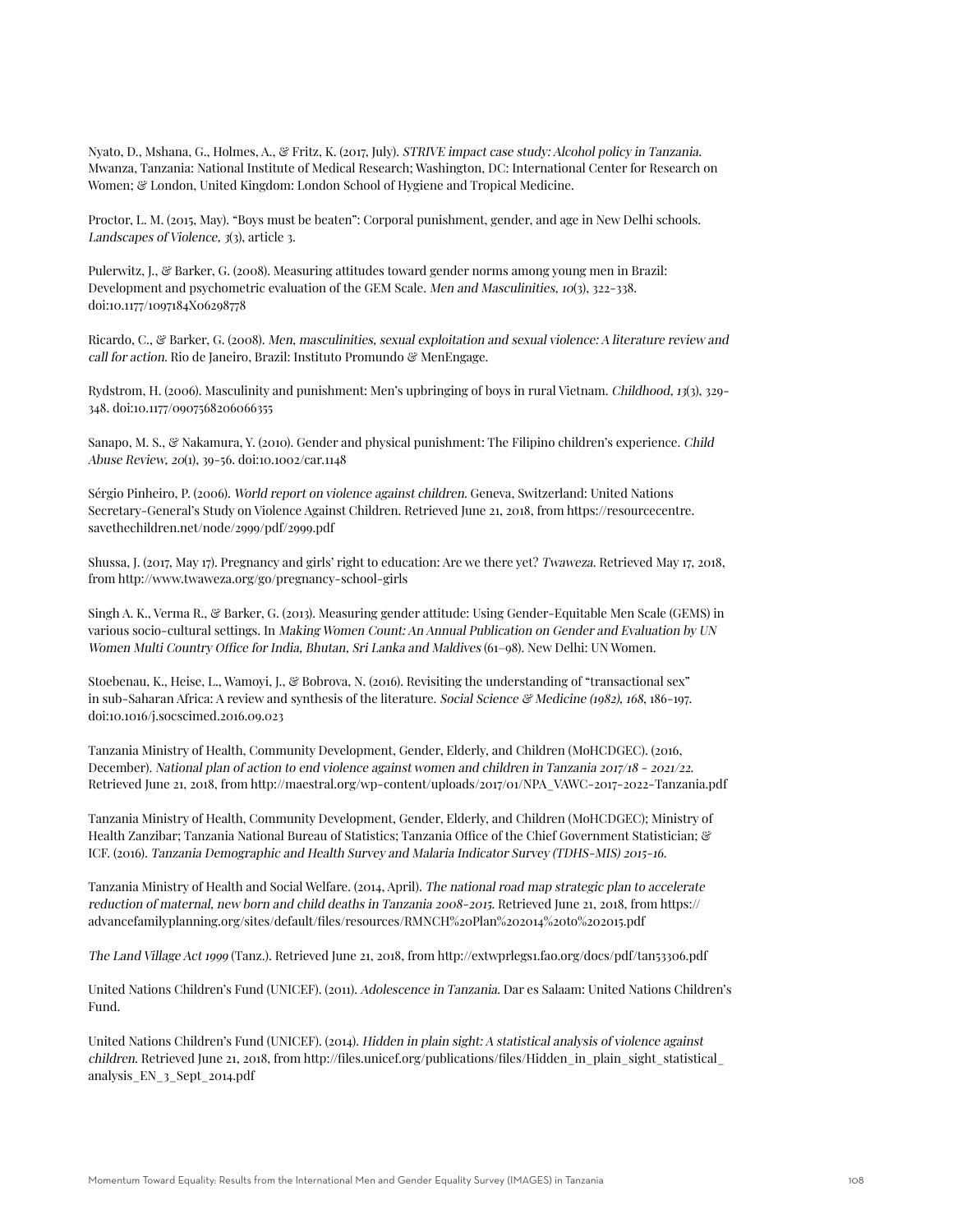United Nations Children's Fund (UNICEF), United States Centers for Disease Control and Prevention (CDC); & Muhimbili University of Health and Allied Sciences (MUHAS). (2011). Violence against children in Tanzania: Findings from a national survey, 2009. Summary report on the prevalence of sexual, physical and emotional violence, context of sexual violence, and health and behavioural consequences of violence experienced in childhood. Dar es Salaam, Tanzania: United Nations Children's Fund Tanzania Division of Violence Prevention, United States Centers for Disease Control and Prevention National Center for Injury Prevention and Control, & Muhimbili University of Health and Allied Sciences.

United Nations Development Programme (UNDP). (n.d.). Human Development Reports: Table 5: Gender Inequality Index. Retrieved June 21, 2018, from http://hdr.undp.org/en/composite/GII

United Nations Tanzania. (n.d.). Gender issues. Retrieved June 21, 2018, from http://tz.one.un.org/who-we-are/7-unprogrammes/87-gender?showall=&start=2

Wamoyi, J., Fenwick, A., Urassa, M., Zaba, B., & Stones, W. (2011). "Women's bodies are shops": Beliefs about transactional sex and implications for understanding gender power and HIV prevention in Tanzania. Archives of Sexual Behavior, 40(1), 5-15. doi:10.1007/s10508-010-9646-8

Wamoyi, J., Wight, D., Plummer, M., Mshana, G. H., & Ross, D. (2010). Transactional sex amongst young people in rural northern Tanzania: An ethnography of young women's motivations and negotiation. Reproductive Health, 7(1), 2. doi:10.1186/1742-4755-7-2

Weiser, S. D., Leiter, K., Heisler, M., McFarland, W., Korte, F. P., DeMonner, S. M., … Bangsberg, D. R. (2006). A population-based study on alcohol and high-risk sexual behaviors in Botswana. PLoS Medicine, 3(10), e392. doi:10.1371/journal.pmed.0030392

World Bank. (2018). Women, business, and the law database. Accessed May 28, 2018, from http://wbl.worldbank.org/ en/data/exploretopics/using-property#a

World Health Organization. (2001). Putting women first: Ethical and safety recommendations for research on domestic violence against women. Geneva, Switzerland: World Health Organization.

World Health Organization. (2017, May 09). Adolescent development. Retrieved June 12, 2018, from http://www.who. int/maternal\_child\_adolescent/topics/adolescence/development/en/